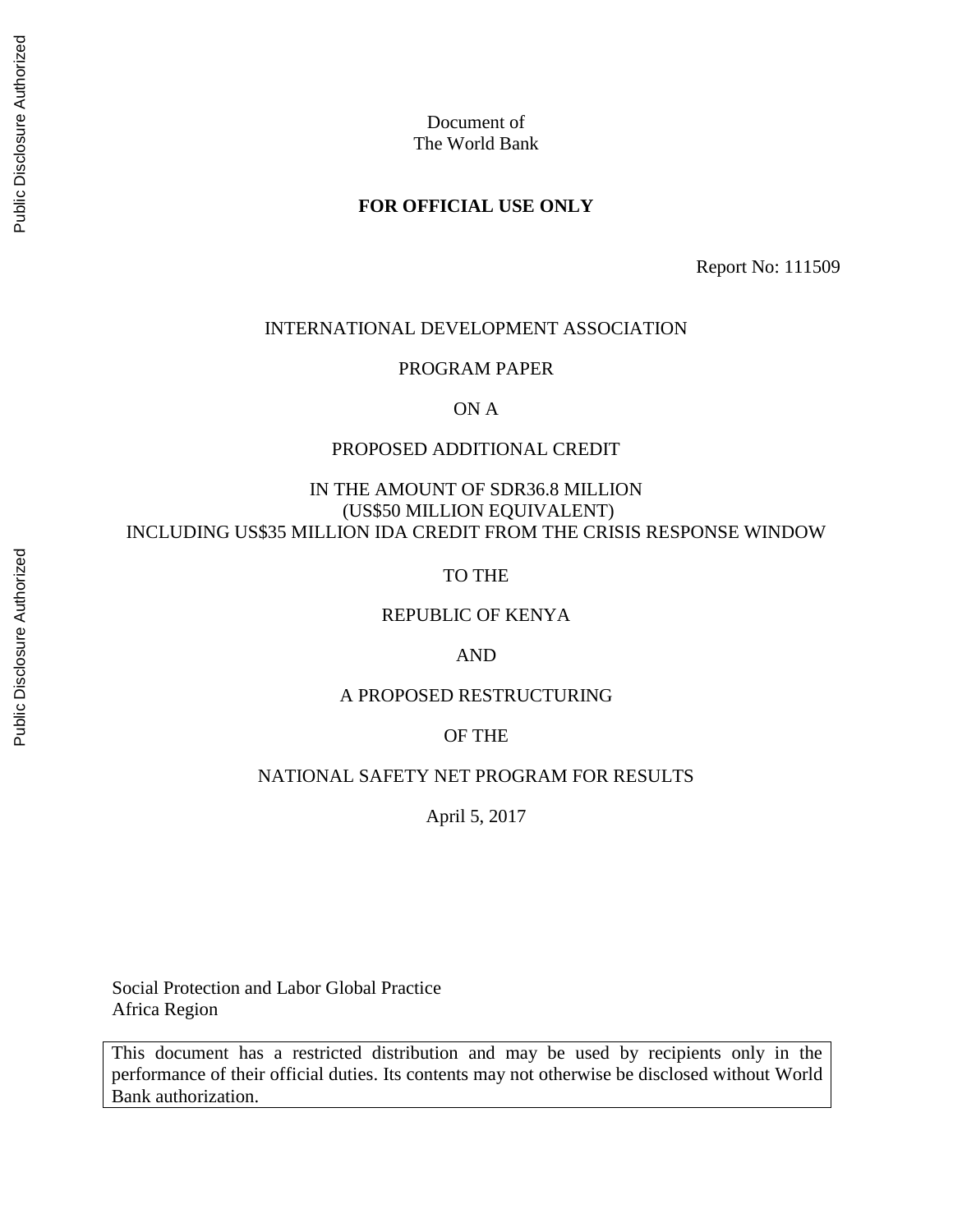# CURRENCY EQUIVALENTS (Exchange Rate Effective January 31, 2017) Currency Unit  $=$  Kenya Shilling (Ksh)  $103.90$  Ksh = US\$1  $0.73592723$  SDR = US\$1

# FISCAL YEAR

July 1 – June 30

# ABBREVIATIONS AND ACRONYMS

| AF                  | <b>Additional Financing</b>                                       |
|---------------------|-------------------------------------------------------------------|
| <b>BWC</b>          | <b>Beneficiary Welfare Committee</b>                              |
| <b>CEO</b>          | <b>Chief Executive Officer</b>                                    |
| CT-OVC              | Cash Transfer for Orphans and Vulnerable Children                 |
| C&G                 | <b>Complaints and Grievance</b>                                   |
| <b>CRW</b>          | Crisis Response Window                                            |
| <b>DCS</b>          | Department of Children Services                                   |
| <b>DfID</b>         | U.K. Department for International Development                     |
| DLI                 | Disbursement Linked Indicator                                     |
| <b>DLR</b>          | Disbursement Linked Result                                        |
| <b>DSD</b>          | Department of Social Development                                  |
| <b>EFC</b>          | Error, Fraud, and Corruption                                      |
| <b>ESSA</b>         | <b>Environmental and Social Systems Assessment</b>                |
| FM                  | <b>Financial Management</b>                                       |
| G&CM                | Grievance and Case Management                                     |
| <b>GDP</b>          | <b>Gross Domestic Product</b>                                     |
| GoK                 | Government of Kenya                                               |
| <b>GRS</b>          | Grievance Redress Service                                         |
| <b>HSNP</b>         | Hunger Safety Net Program                                         |
| <b>IAD</b>          | <b>Internal Audit Department</b>                                  |
| ID                  | Identification                                                    |
| <b>IFAR</b>         | <b>Integrated Fiduciary Assessment Report</b>                     |
| <b>IFMIS</b>        | <b>Integrated Financial Management Information System</b>         |
| <b>IPRS</b>         | <b>Integrated Population Registry System</b>                      |
| <b>IPSAS</b>        | <b>International Public Sector Accounting Standards</b>           |
| <b>KENAO</b>        | Kenya National Audit Office                                       |
| <b>KIHBS</b>        | Kenya Integrated Household Budget Survey                          |
| M&E                 | Monitoring and Evaluation                                         |
| <b>MEACL&amp;SP</b> | Ministry of East African Community, Labour, and Social Protection |
| <b>MIS</b>          | <b>Management Information System</b>                              |
| <b>MDP</b>          | Ministry of Devolution and Planning                               |
| <b>MTEF</b>         | Medium-Term Expenditure Framework                                 |
| <b>MTEFF</b>        | Medium-Term Expenditure and Financing Framework (program          |
|                     | specific)                                                         |
| <b>NCPWD</b>        | National Council of Persons with Disabilities                     |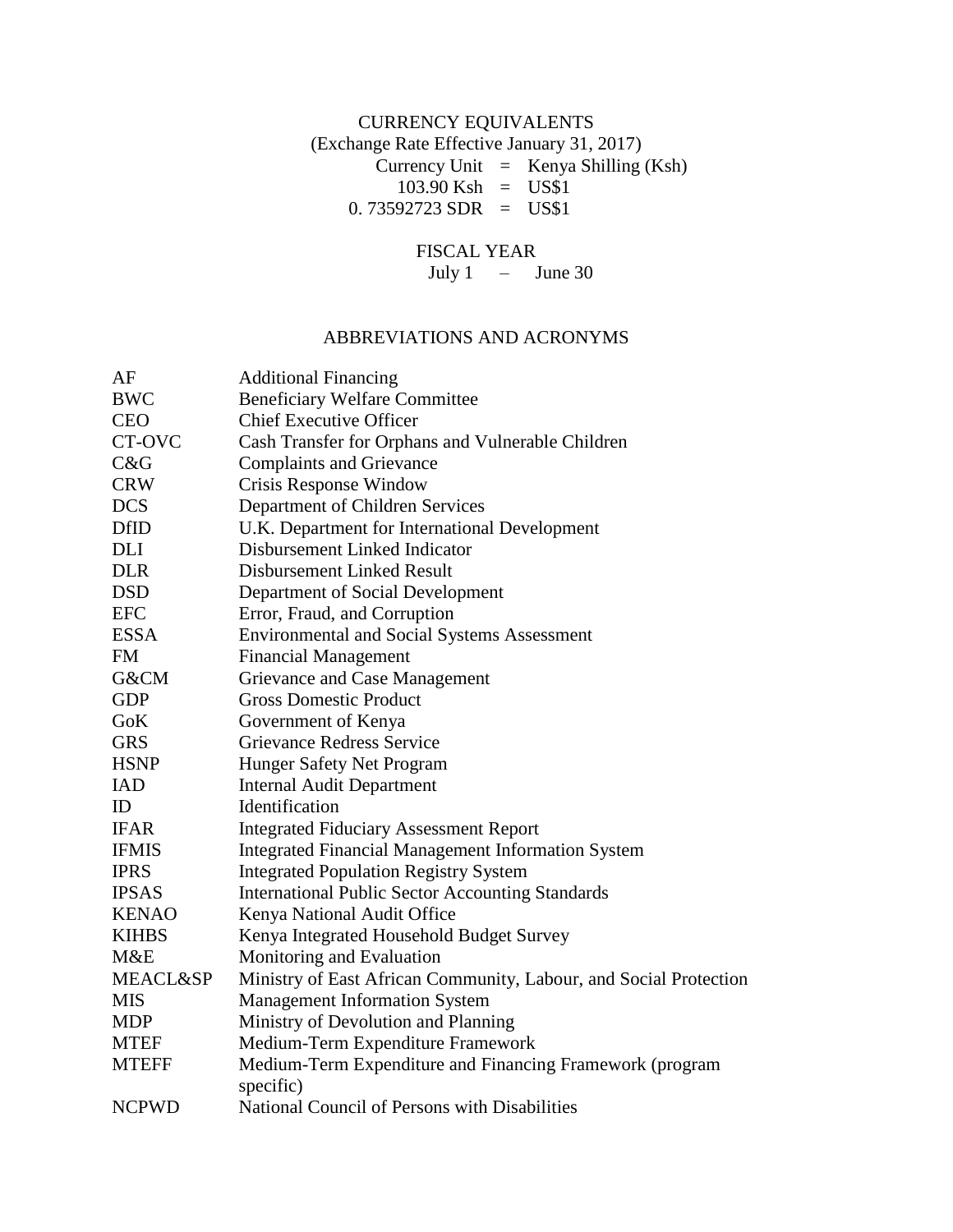| <b>NDEF</b>   | <b>National Drought Emergency Fund</b>                     |
|---------------|------------------------------------------------------------|
| <b>NDMA</b>   | National Drought Management Authority                      |
| <b>NEDI</b>   | North and Northeastern Development Initiative              |
| <b>NRB</b>    | <b>National Registration Bureau</b>                        |
| <b>NSNP</b>   | <b>National Safety Net Program</b>                         |
| NT            | <b>National Treasury</b>                                   |
| <b>OM</b>     | <b>Operations Manual</b>                                   |
| <b>OPCT</b>   | <b>Older Persons Cash Transfer</b>                         |
| <b>PAC</b>    | Principal Accounts Controller                              |
| PAD           | <b>Program Appraisal Document</b>                          |
| PAP           | Program Action Plan                                        |
| <b>PDO</b>    | Program Development Objective                              |
| PforR         | <b>Program for Results</b>                                 |
| <b>PIBS</b>   | Project Implementation and Beneficiary Satisfaction Survey |
| <b>PMT</b>    | Proxy Means Test                                           |
| <b>PPRA</b>   | <b>Public Procurement Regulatory Authority</b>             |
| <b>PS</b>     | <b>Permanent Secretary</b>                                 |
| <b>PSP</b>    | <b>Payment Service Provider</b>                            |
| <b>PWC</b>    | <b>Program Working Committee</b>                           |
| PWSD-CT       | Persons with Severe Disabilities - Cash Transfer           |
| RC            | <b>Rights Committee</b>                                    |
| SAU           | Social Assistance Unit                                     |
| <b>SPS</b>    | <b>Social Protection Secretariat</b>                       |
| <b>SR</b>     | Single Registry                                            |
| <b>TA</b>     | <b>Technical Assessment</b>                                |
| <b>TWG</b>    | <b>Technical Working Group</b>                             |
| <b>VMGs</b>   | Vulnerable and Marginalized Group                          |
| <b>UNICEF</b> | United Nations Children's Fund                             |
| WFP           | World Food Programme                                       |

| Regional Vice President: Makhtar Diop             |                                                     |
|---------------------------------------------------|-----------------------------------------------------|
| Country Director: Diarietou Gaye                  |                                                     |
| Senior Global Practice Director: Michal Rutkowski |                                                     |
| Practice Manager: Jamele Rigolini                 |                                                     |
|                                                   | Task Team Leaders: Emma Mistiaen and Iftikhar Malik |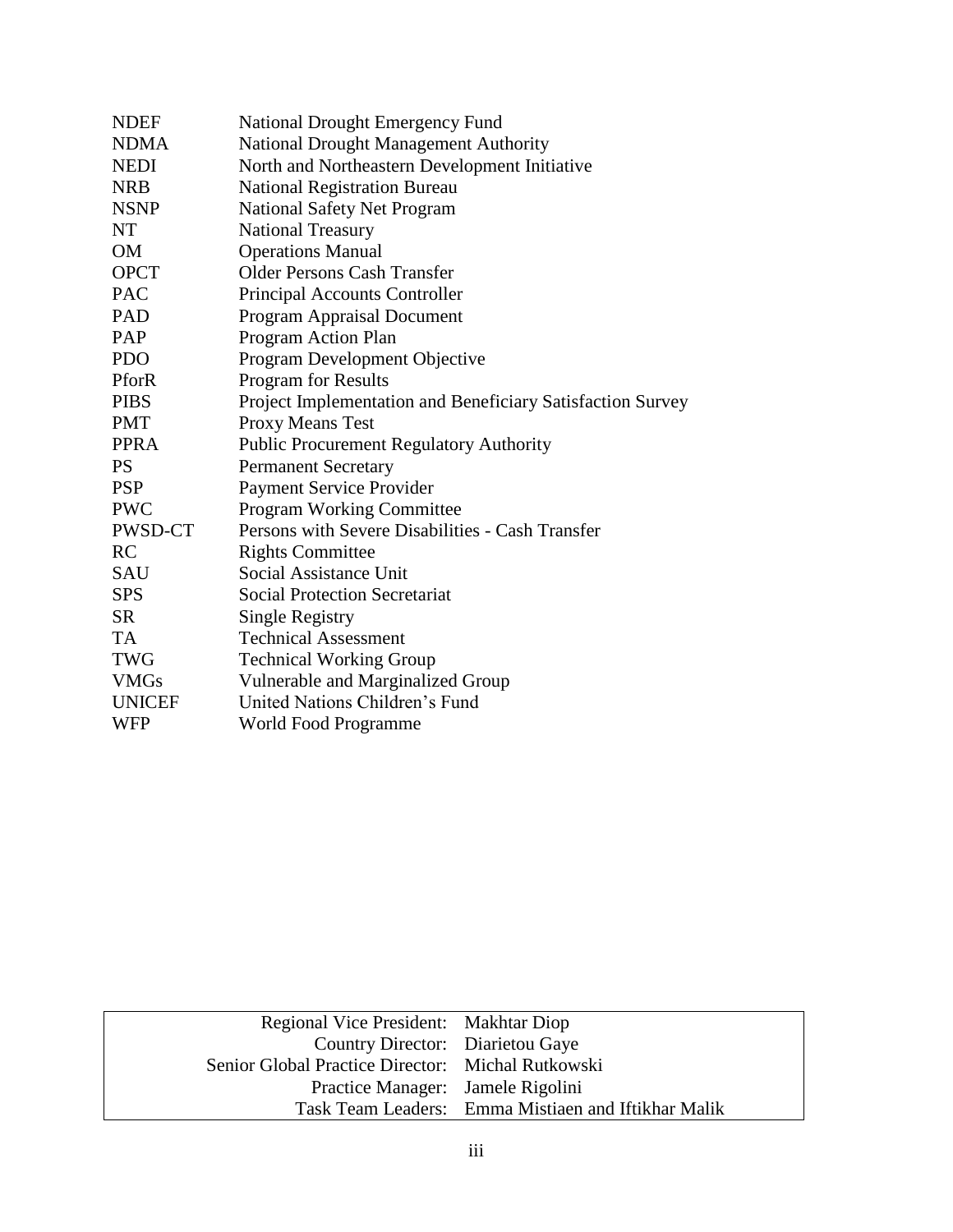# **KENYA**

# **Additional Financing for the National Safety Net Program for Results**

# **Table of Contents**

| Annex 2: Disbursement Linked Indicators, Disbursement Arrangements, and Verification |  |
|--------------------------------------------------------------------------------------|--|
|                                                                                      |  |
|                                                                                      |  |
|                                                                                      |  |
|                                                                                      |  |
|                                                                                      |  |
|                                                                                      |  |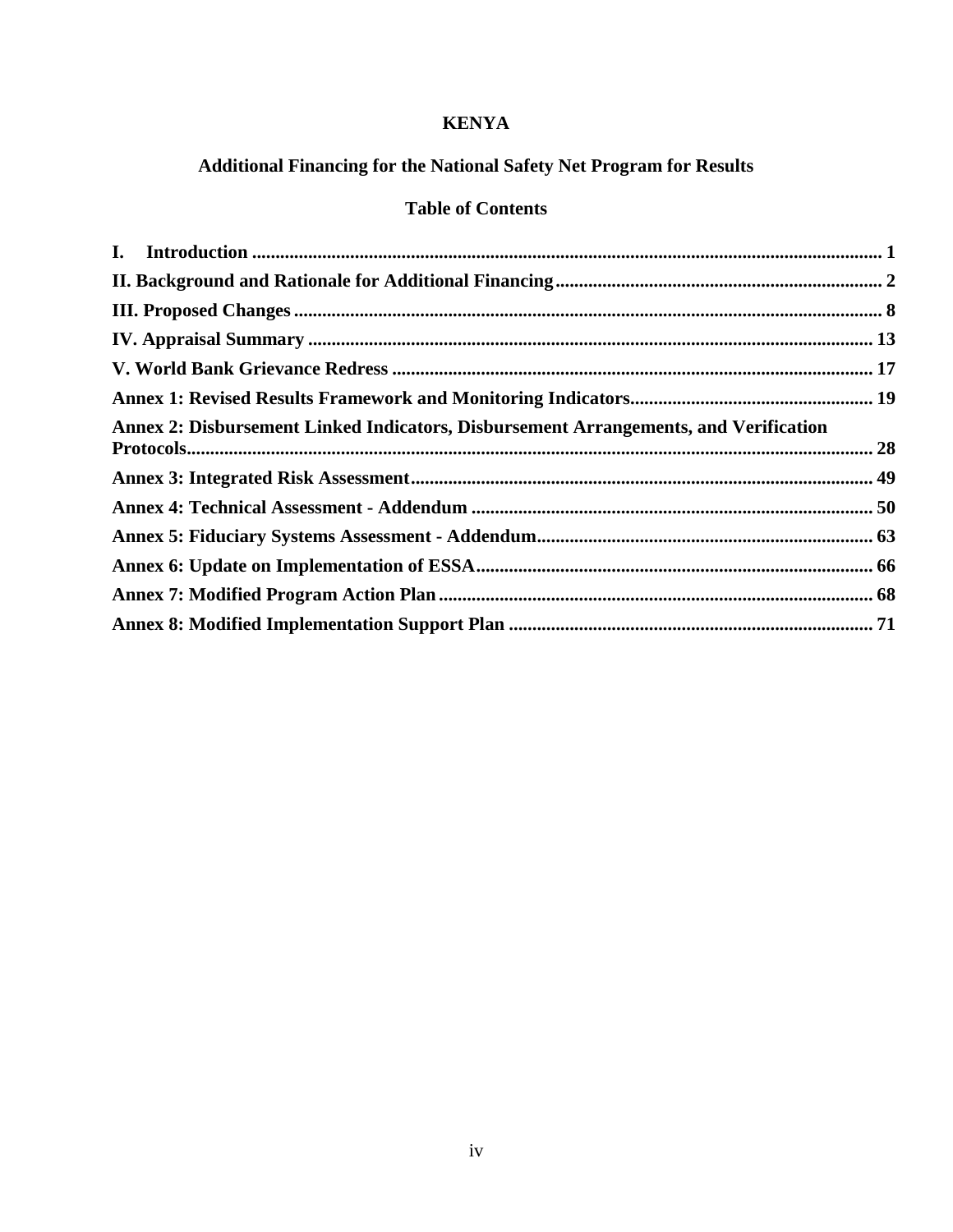# *KENYA*

# *Additional Financing for the National Safety Net Program for Results* **Additional Financing Data Sheet**

| <b>Basic Information - Additional Financing (AF)</b>                                  |            |                                             |                                      |                                        |  |  |  |  |
|---------------------------------------------------------------------------------------|------------|---------------------------------------------|--------------------------------------|----------------------------------------|--|--|--|--|
| <b>Country Director: Diarietou Gaye</b>                                               |            |                                             |                                      | Sectors: Public administration - other |  |  |  |  |
| Practice Manager/ Senior GP Director: Jamele                                          |            |                                             | social services                      |                                        |  |  |  |  |
| Rigolini/Michal Rutkowski                                                             |            |                                             | <b>Themes: Social Safety Nets</b>    |                                        |  |  |  |  |
| Team Leader: Emma Mistiaen/Iftikhar Malik                                             |            |                                             |                                      | Expected Effectiveness Date: June 30,  |  |  |  |  |
| Program ID: P161179                                                                   |            |                                             | 2017                                 |                                        |  |  |  |  |
|                                                                                       |            |                                             | Expected Closing Date: June 30, 2020 |                                        |  |  |  |  |
|                                                                                       |            | <b>Basic Information - Original Program</b> |                                      |                                        |  |  |  |  |
| Program ID: P131305                                                                   |            |                                             |                                      | Effectiveness Date: October 31, 2013   |  |  |  |  |
| Program Name: National Safety Net Program for                                         |            |                                             |                                      | Expected Closing Date: June 30, 2020   |  |  |  |  |
| <b>Results</b>                                                                        |            |                                             |                                      |                                        |  |  |  |  |
| Lending Instrument: Program for Results                                               |            |                                             |                                      |                                        |  |  |  |  |
|                                                                                       |            | <b>AF Project Financing Data</b>            |                                      |                                        |  |  |  |  |
| $[X]$ Credit<br>[ ] Grant<br>$\lceil$   Loan                                          | [ ] Other: |                                             |                                      |                                        |  |  |  |  |
| Proposed terms:                                                                       |            |                                             |                                      |                                        |  |  |  |  |
| <b>Program Financing Plan</b>                                                         |            |                                             |                                      |                                        |  |  |  |  |
| <b>Source</b>                                                                         |            |                                             | <b>Total Amount (US\$, millions)</b> |                                        |  |  |  |  |
| <b>Total Program Cost:</b>                                                            |            |                                             | 1,213                                |                                        |  |  |  |  |
| Co-financing:                                                                         |            |                                             |                                      |                                        |  |  |  |  |
| Borrower:                                                                             |            |                                             | 913                                  |                                        |  |  |  |  |
| <b>Total Bank Financing:</b>                                                          |            |                                             | 300                                  |                                        |  |  |  |  |
| <b>IBRD</b>                                                                           |            |                                             |                                      |                                        |  |  |  |  |
| New IDA                                                                               |            |                                             | 50 (including 35 from CRW)           |                                        |  |  |  |  |
| Recommitted                                                                           |            |                                             | 250                                  |                                        |  |  |  |  |
|                                                                                       |            | <b>Client Information</b>                   |                                      |                                        |  |  |  |  |
| Recipient: Republic of Kenya                                                          |            |                                             |                                      |                                        |  |  |  |  |
| Responsible Agency: Ministry of East African Community, Labour, and Social Protection |            |                                             |                                      |                                        |  |  |  |  |
| Contact Person: Judy Ndungu, Project Coordinator                                      |            |                                             |                                      |                                        |  |  |  |  |
| Telephone No.: +254 710 426 055                                                       |            |                                             |                                      |                                        |  |  |  |  |
| Fax No.:                                                                              |            |                                             |                                      |                                        |  |  |  |  |
| Email: judybetsynjoki@yahoo.com                                                       |            |                                             |                                      |                                        |  |  |  |  |
| AF Estimated Disbursements (Bank FY/US\$, millions)                                   |            |                                             |                                      |                                        |  |  |  |  |
| <b>FY</b>                                                                             | 17/18      | 18/19                                       | 19/20                                |                                        |  |  |  |  |
| Annual                                                                                | 10.7       | 21.17                                       | 18.13                                |                                        |  |  |  |  |
| Cumulative                                                                            | 10.7       | 31.87                                       | 50                                   |                                        |  |  |  |  |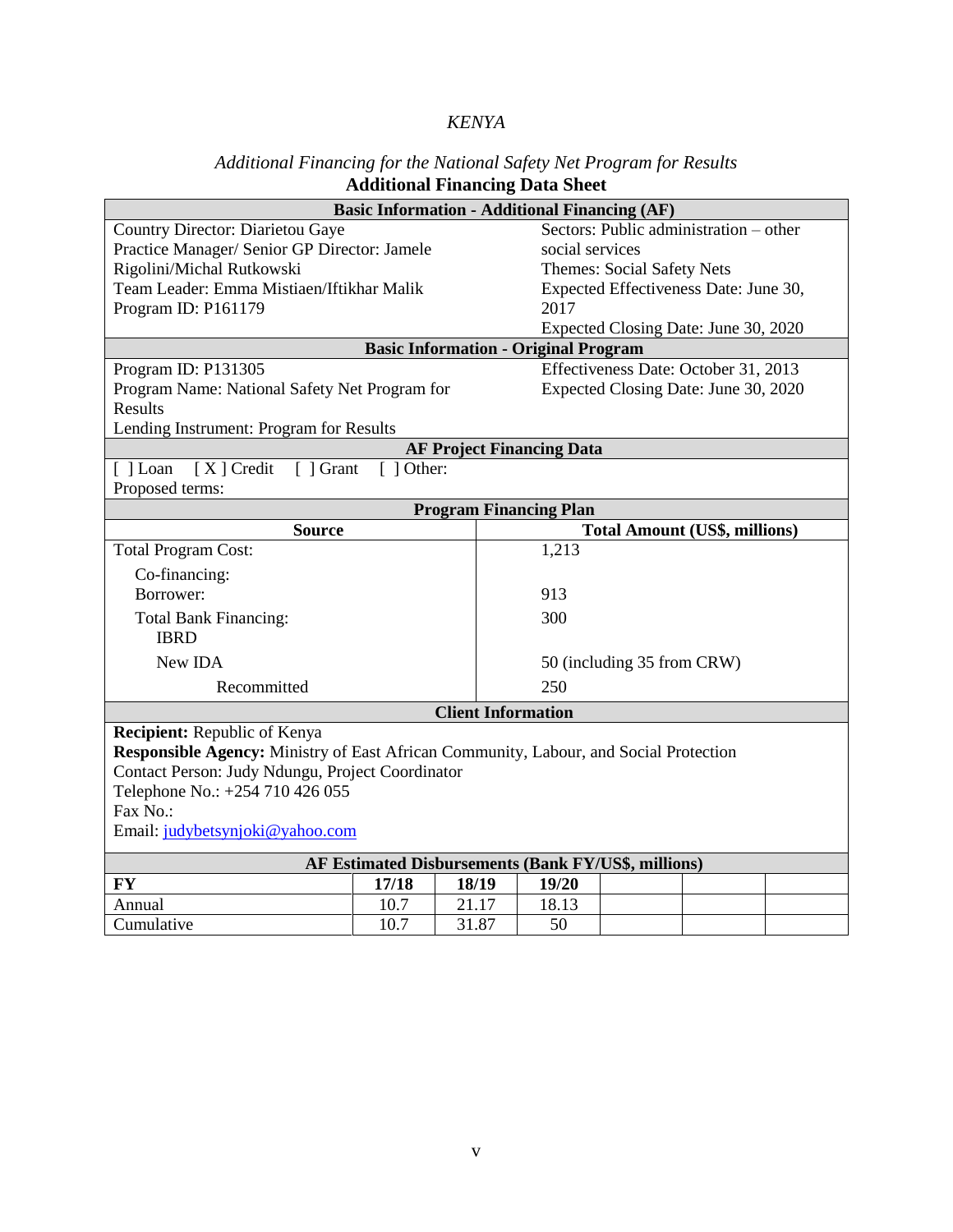### **Program Development Objective and Description**

**Original Program Development Objective** (PDO): "To support the Republic of Kenya to establish an effective national safety net program for poor and vulnerable households."

**Revised Program Development Objective**: "To support the Republic of Kenya's efforts to establish an effective national safety net program for poor and vulnerable households."

**Program description**: The AF will enable the Government to respond to the ongoing drought emergency, build households' resilience in the long term, and strengthen systems for more efficient implementation. The AF with restructuring builds on progress made in the original National Safety Net Program (NSNP) and continues financing results in three areas: (a) expanding cash transfer programs to promote more comprehensive and equitable coverage; (b) strengthening program systems to ensure good governance; and (c) harmonizing cash transfer programs to increase the coherence of the safety net sector. The AF essentially focuses on improving safety net support to the households living in the most drought affected counties: the North and Northeastern region of Kenya which is already lagging behind in development outcomes. It will increase the coverage of beneficiary households to promote more equitable growth and increase resilience of targeted households in these counties. In addition, the AF would ensure the long-term sustainability of the program by enabling the Government to take over financing of additional households, including the funding for 60,000 households under two cash transfer schemes currently being financed by the U.K. Department for International Development (DfID). Furthermore, the AF will support improvements in the delivery systems, which will strengthen the Government's capacity to respond to the future shocks in a timely manner, and strengthen the fiduciary controls for improved financial management and oversight. Finally, the AF would support the Government in building the foundation for provision of complementary social and productive services to the beneficiaries in the Single Registry (SR) through linkages and partnerships with other organizations and programs already delivering the relevant services. The Program is also being restructured to enhance overall outcomes with extension of the closing date by two years. The PDO in the original Financing Agreement is being revised to make it consistent with the PDO from the original Program Appraisal Document (PAD) by adding the word "efforts", which will make it more concrete.

| <b>Exception to Policies</b>                                              |                             |                             |     |  |  |  |  |  |  |
|---------------------------------------------------------------------------|-----------------------------|-----------------------------|-----|--|--|--|--|--|--|
| Is approval of any policy waiver sought from the Board (or MD if RETF     | $[$ [Yes [X] No             |                             |     |  |  |  |  |  |  |
| operation is RVP approved)?                                               |                             |                             |     |  |  |  |  |  |  |
| Has this been endorsed by Bank Management? (Only applies to Board         | $\lceil$  Yes $\lceil$   No |                             |     |  |  |  |  |  |  |
| <i>approved operations</i> )                                              |                             |                             |     |  |  |  |  |  |  |
| Does the Program require any exception to Bank policy?                    |                             | $[$ [Yes $[X]$ No           |     |  |  |  |  |  |  |
| Has this been approved by Bank Management?                                |                             | $\lceil$  Yes $\lceil$   No |     |  |  |  |  |  |  |
|                                                                           |                             |                             |     |  |  |  |  |  |  |
| <b>Conditions and Legal Covenants:</b>                                    |                             |                             |     |  |  |  |  |  |  |
| Description of Condition/Covenant<br><b>Financing Agreement Reference</b> |                             |                             |     |  |  |  |  |  |  |
|                                                                           |                             |                             | Due |  |  |  |  |  |  |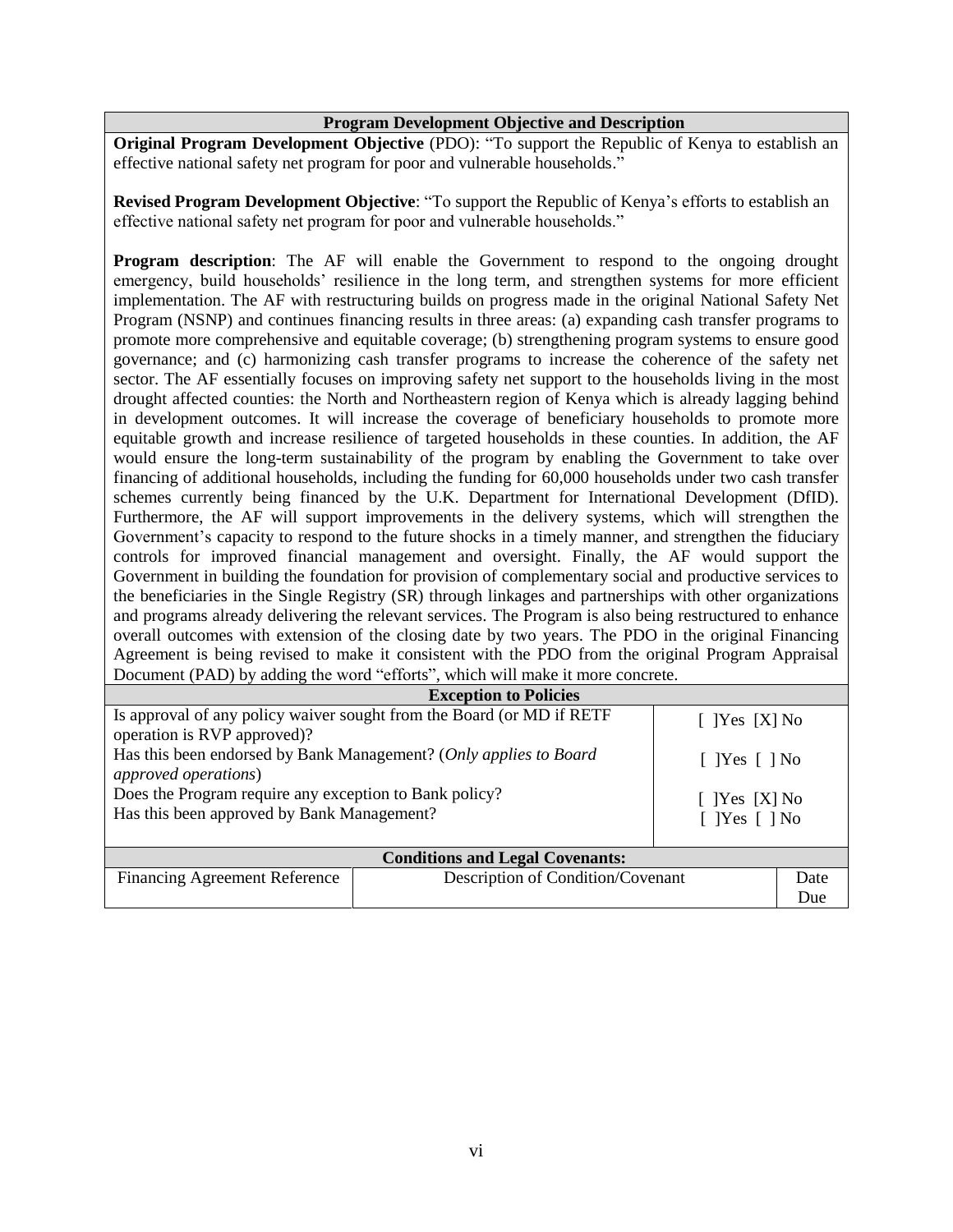| Section V. A. of Schedule 2 – | The Recipient shall ensure that: (a) by not later than July 1 | By July |
|-------------------------------|---------------------------------------------------------------|---------|
| Other Undertakings            | of each FY of the Program, the Program activities and         | 1 each  |
|                               | expenditures for said FY have been reflected in its national  | year    |
|                               | planning and expenditure framework and have been              |         |
|                               | included in the Recipient's national budget as adopted for    |         |
|                               | said FY, in a manner satisfactory to the Association; (b)     |         |
|                               | adequate funds for carrying out the Program activities have   |         |
|                               | been provided in the adopted national budget; and (c) all     |         |
|                               | funds so provided are made available in a timely manner to    |         |
|                               | ensure proper Program implementation                          |         |
|                               |                                                               |         |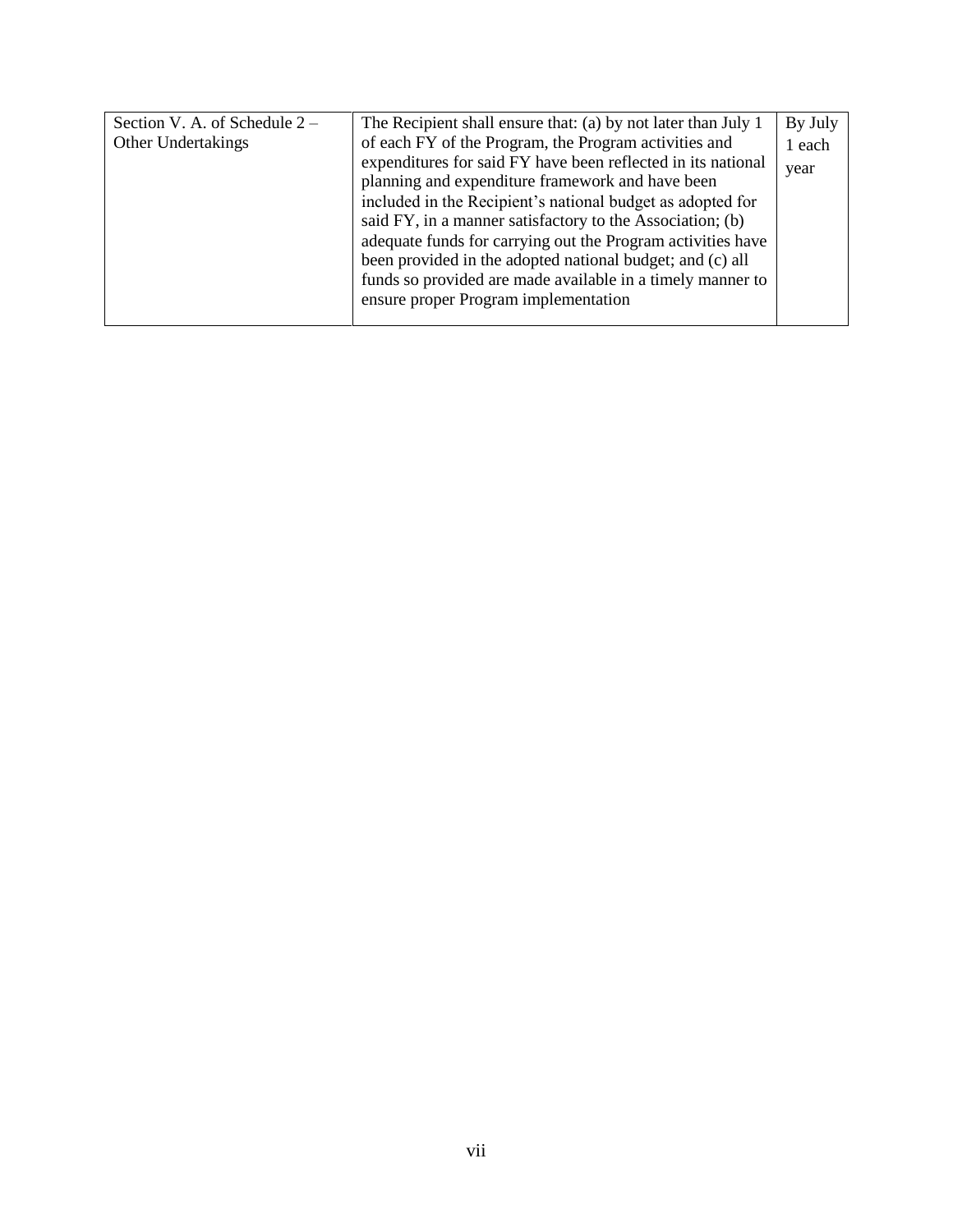#### <span id="page-7-0"></span>L. **INTRODUCTION**

1. **This Program Paper seeks the approval of the Executive Directors to an AF in the amount**  of US\$ 50 million (including US\$ 35 million from the IDA Crisis Response Window)<sup>1</sup> to the **Republic of Kenya and a level 1 restructuring** of the National Safety Net Program for Results (Program) (P131305: Credit #5287). This operation has been requested by the Government of Kenya in the context of its appeal to the development partners in responding to the drought related crisis that the country is currently suffering from, and the effects of which are particularly being felt acutely by the poorest and most vulnerable communities. This AF is specifically focused on the North and Northeastern counties which are the most drought affected and where some of the most vulnerable Kenyans reside. As such it builds upon the original Program, and enables delivery of social assistance cash transfers in a timely manner to some of the most drought affected households.

2. **The recent onset of drought and famine in the country is particularly affecting the North and Northeastern region.** President Uhuru Kenyatta declared a National Disaster in Kenya on February 10, 2017.<sup>2</sup> Presently, 48 percent of Kenya's counties are affected by the crisis, with an official drought alarm having been activated in 13 counties, including all 10 counties in the North and Northeastern region. Moreover, an additional 10 counties in the country are under drought alert. The concentration of the affected counties lies in the Arid and Semi-Arid Lands, which have high levels of poverty representing about 30 percent of the Kenyan population. Based on recently released data<sup>3</sup>, an estimated 2.7 million people are now acutely food insecure; more than triple since February 2016 (640,000) and food prices are on a record high due to food shortages. Since the effects of drought are concentrated in already poor areas, it is pushing poor people deeper into poverty. The Presidential declaration of National Disaster also includes a direct appeal to the development partners to assist and supplement national efforts to address the disaster. On March, 16, 2017, the Government made a specific request to the World Bank to mobilize IDA resources from the CRW to enable further support to the drought response.

3. **The Government is making satisfactory progress toward achieving key results under the original Program.** These results include, among others, the expansion of the number of beneficiaries according to the agreed Expansion Plan, electronic payments of benefits with two-factor authentication, an improved Management Information System (MIS), a fully operational SR of beneficiaries, and consolidation of three of the four cash transfer programs under the NSNP.<sup>4</sup> The progress ratings toward achievement of the PDO, as well as overall implementation progress, are Satisfactory. The original Program was approved in July 2013 in the amount of SDR 166.9 million (US\$ 250 million equivalent), and was declared effective in October 2013. The current closing date is March 31, 2018, and disbursements are at 63 percent. Based on the performance of the Program, by the end of FY16/17, disbursements are expected to be at 84 percent, exceeding the originally planned 75 percent disbursement level. The Program Paper also seeks the approval of a proposed restructuring of the original Program, including an extension of the closing date to June 30, 2020 to provide the Government with sufficient time to implement the Program, including the AF.

<sup>&</sup>lt;sup>1</sup> Management informed the Board of Executive Directors its intention to allocate up to US\$60 million equivalent from the CRW to support the drought response in Kenya through the NSNP in a briefing on March 16, 2017. See the note entitled "IDA Crisis Response Window Support for a Regional Drought Response in Africa and MNA" to be submitted on April 12, 2017.

<sup>2</sup> Executive Order 1/2017.

<sup>3</sup> Kenya: Humanitarian Snapshot (UN-OCHA, February 27, 2017).

<sup>&</sup>lt;sup>4</sup> Throughout the Program Document the World Bank financed National Safety Net Program for Results is referred to as "the Program" and the overall Government-led National Safety Net Program is referred to as "the NSNP" or "the program".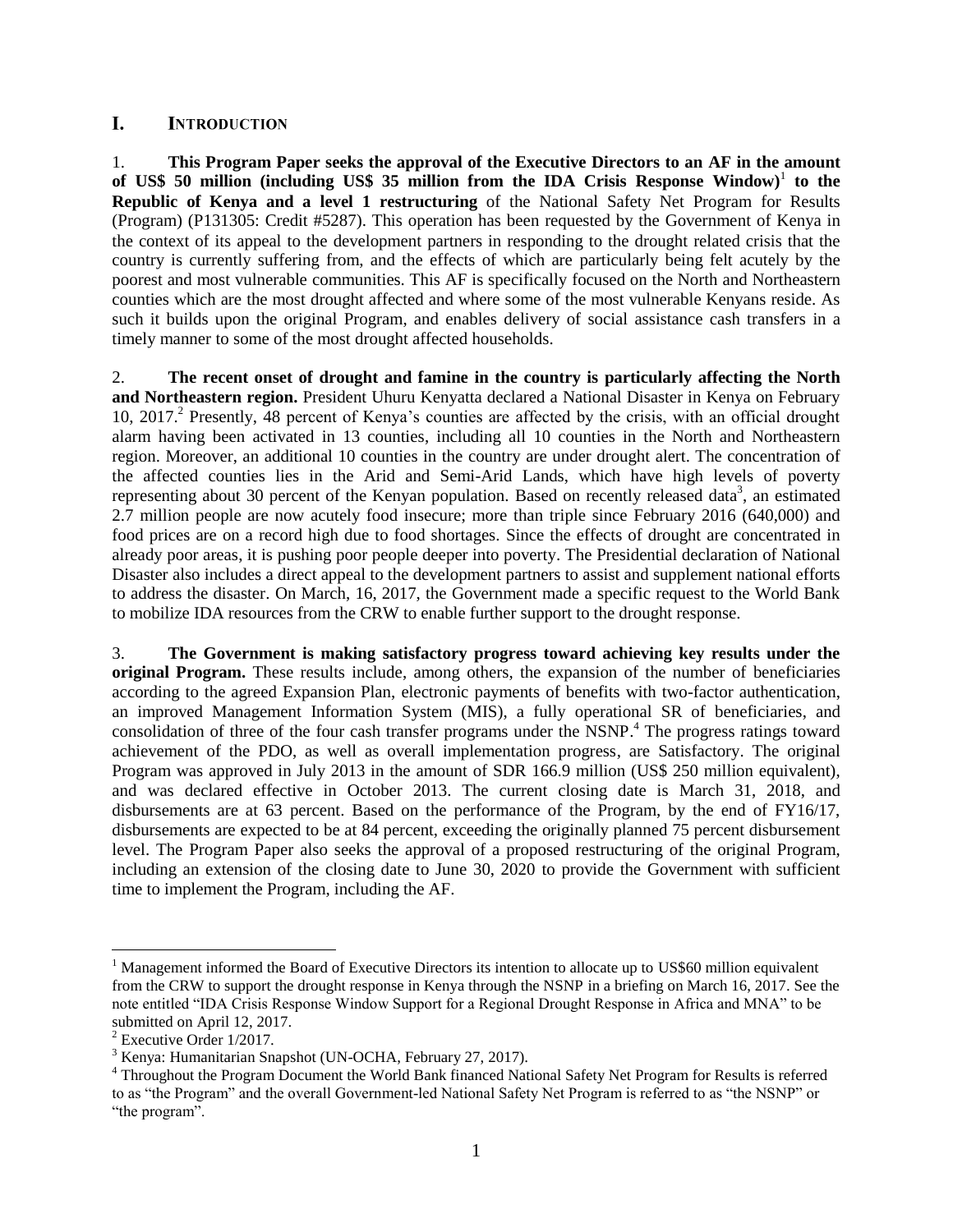4. **The proposed additional IDA credit with restructuring continues to support the original result areas of the Program.** The PDO in the original Financing Agreement is being slightly adjusted to make it consistent with PDO in the original PAD. The word "efforts" is being added to make the PDO more concrete<sup>5</sup>, which will read as "to support the Recipient's *efforts* to establish an effective national safety net program for poor and vulnerable households".

5. **The proposed AF expands an existing Disbursement Linked Indicator (DLI) and introduces two new DLIs, remaining consistent with the PDO.** The existing DLI supports an expansion of the coverage of the NSNP in the North and Northeastern region, which has the highest prevalence of poverty and includes the counties most affected by the ongoing drought emergency in the country. The AF will enable an expansion of 50,000 new households in these drought affected counties, as well as Government taking over financing of 60,000 existing beneficiary households (of which 20,000 are in the North and Northeastern region and currently financed by DfID). Together with the AF, the Program will likely disburse US\$ 60 million before the end of the current FY<sup>6</sup>. The new DLIs also support the Government in building the foundation for provision of complementary social and productive services to NSNP beneficiaries through linkages and partnership with other relevant organizations/programs, as well as in enhancing fiduciary controls for the overall program through improved financial management and oversight. Learning from the implementation experience, modifications in three DLIs are proposed to enhance the overall outcomes of the Program.

### <span id="page-8-0"></span>II. BACKGROUND AND RATIONALE FOR ADDITIONAL FINANCING

6. **Kenya continues to experience economic growth and poverty incidence is declining, but inequality remains high.** Between 2004 and 2015, economic growth in Kenya averaged about 5.5 percent. Following the rebasing of the gross domestic product (GDP) in September 2014, Kenya was classified as a lower-middle-income country with gross national income per capita of US\$1,146. Between 2006 and 2016, poverty incidence (measured against the official national poverty line) is estimated to have dropped from 46 percent to 36 percent. However, inequality remains high with a Gini coefficient of about 0.48, which places Kenya among the 30 most unequal countries in the world.<sup>7</sup>

7. **High rates of poverty and prevalent droughts undermine investments in human capital and limit the potential for the benefits of economic growth to be shared by all Kenyans.** Many Kenyans continue to lack access to food security, clean water, good health care, and proper housing, and the maternal mortality rate remains one of the highest in Africa at 488 deaths per 100,000 live births. Children living in households in the poorer quintiles are less likely than their better-off counterparts to attend school, to advance to the next school grade, to benefit from vaccination programs, and to have good health outcomes. In particular, girls in arid and semi-arid regions have significantly lower enrolment rates, while primary-age girls from the poorest 60 percent of households are three times more likely to be

<sup>&</sup>lt;sup>5</sup> The PDO in the original PAD read: "To support the Republic of Kenya to establish an effective national safety net program for poor and vulnerable households." However, in the original Financing Agreement the PDO read "to establish an effective national safety net program for poor and vulnerable households".

<sup>&</sup>lt;sup>6</sup> This includes: US\$ 20 million for setting up the National Drought Emergency Fund (NDEF), which will enable channeling of emergency funds for cash payments, including in the most drought affected counties; US\$ 10 million for improving efficiency of the NSNP implementation by advancing the consolidation of the cash transfer programs; US\$ 15 million for Government making timely payments to beneficiaries, including over 230,000 households in the North and Northeastern region; US\$ 3 million for NSNP expansion of around 8,000 households nationwide; and US\$ 12.5 million as an advance from the AF resources.

<sup>&</sup>lt;sup>7</sup> [PovcalNet database,](http://iresearch.worldbank.org/PovcalNet/home.aspx) World Bank.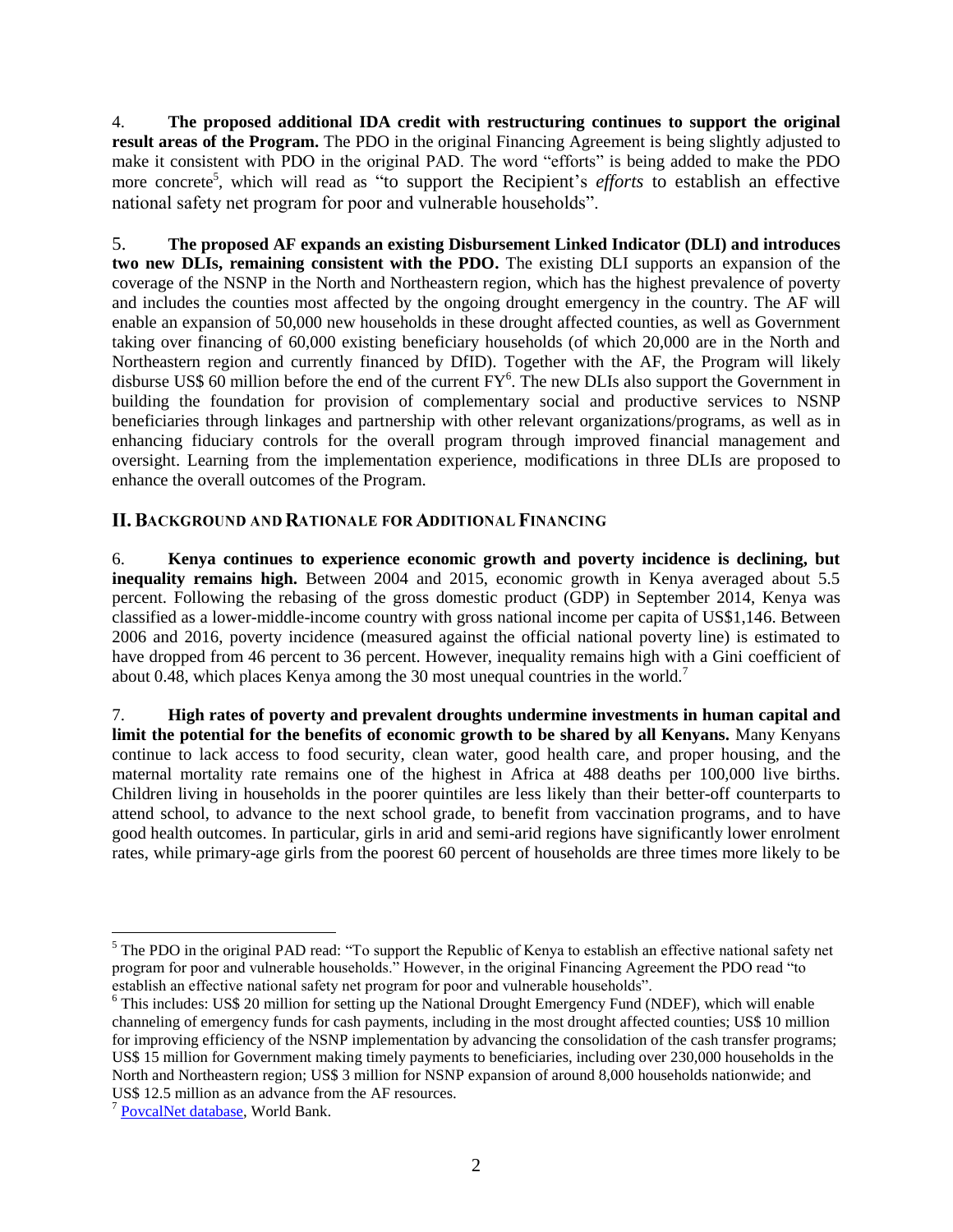out of school as those from the wealthiest households (the same disparities apply even more at secondary  $level<sup>8</sup>$ 

8. **Development challenges are particularly severe in the North and Northeastern region of Kenya which is also the most drought prone area in the country.** Poverty on average is around 70 percent in this region,<sup>9</sup> and all welfare indicators are lower than the national average. The region has historically been underserved in basic services such as education, health, water, sanitation, electricity and roads, and the absence of infrastructure further limits service delivery, including the provision of security and justice. It is also much more affected by dire climatic conditions, such as periodic droughts and famine, as well as high levels of displacement, and internal conflicts over cattle among and across clans.

9. **Social protection interventions can play a key role in strengthening the resilience of poor and vulnerable households by protecting them from shocks and by helping them to avoid negative coping mechanisms.** Cash transfer programs help to strengthen food security and prevent households from sliding into poverty, as it provides them with necessary funds to purchase food and other critical household items, particularly in times of shocks, such as droughts. It also assists households to refrain from relying on negative coping mechanisms, such as selling off livestock during the time of drought or pulling children out of school due to lack of funds. These programs maintain the households' ability to invest in regular household expenses such as food, healthcare, and education. Furthermore, it supports households with access to resources to engage in entrepreneurial activities, leading to better savings and credit. Consequently, cash transfer programs have been used across the world to protect the poor from unanticipated shocks and stresses, such as natural disasters. In the long run, cash transfers strengthen the resilience of poor and vulnerable households as it contributes to improved welfare through strengthened food security; enhanced human capital through continued investment in health and education outcomes; and increased engagement in financially productive activities leading to greater savings and access to credit.

10. **Social protection has long been an important part of the strategy of the Government to fight poverty and promote equitable economic growth and social inclusion.** The Constitution of Kenya (2010) asserts the "right for every person to social security and binds the State to provide appropriate social security to persons who are unable to support themselves and their dependents." This is further reflected in Kenya Vision 2030 which seeks to build "a just and cohesive society with social equity." To that end, the Kenya National Social Protection Policy (2011) endeavors to protect the poor and the vulnerable from negative impacts of shocks; promote resilience through investments in human capital and physical assets, including through nutrition investments in early years of life; and strengthen operational systems to improve the efficiency of delivery mechanisms of social protection interventions.

11. **The World Bank supports the Government's efforts in social protection through the NSNP.** With support from the World Bank and other development partners, the Government established the NSNP in 2013. The NSNP seeks to improve the welfare of and increase resilience among specific vulnerable groups to reduce poverty and vulnerability in Kenya by creating a framework around which the four main cash transfer programs in the country can be better coordinated and harmonized. These four cash transfer programs are Cash Transfer for Orphans and Vulnerable Children (CT-OVC), Older Persons Cash Transfer (OPCT), Persons with Severe Disability Cash Transfer (PWSD-CT), and Hunger Safety Net Program (HSNP). The first three programs are managed by the MEACL&SP, and the fourth is managed by the NDMA in the Ministry of Devolution and Planning (MDP).

<sup>8</sup> World Bank, 2014, *Kenya Country Partnership Strategy*.

<sup>9</sup> World Bank, 2016, *Proposal for Support to the North & Northeastern Development Initiative (NEDI)*, World Bank internal note.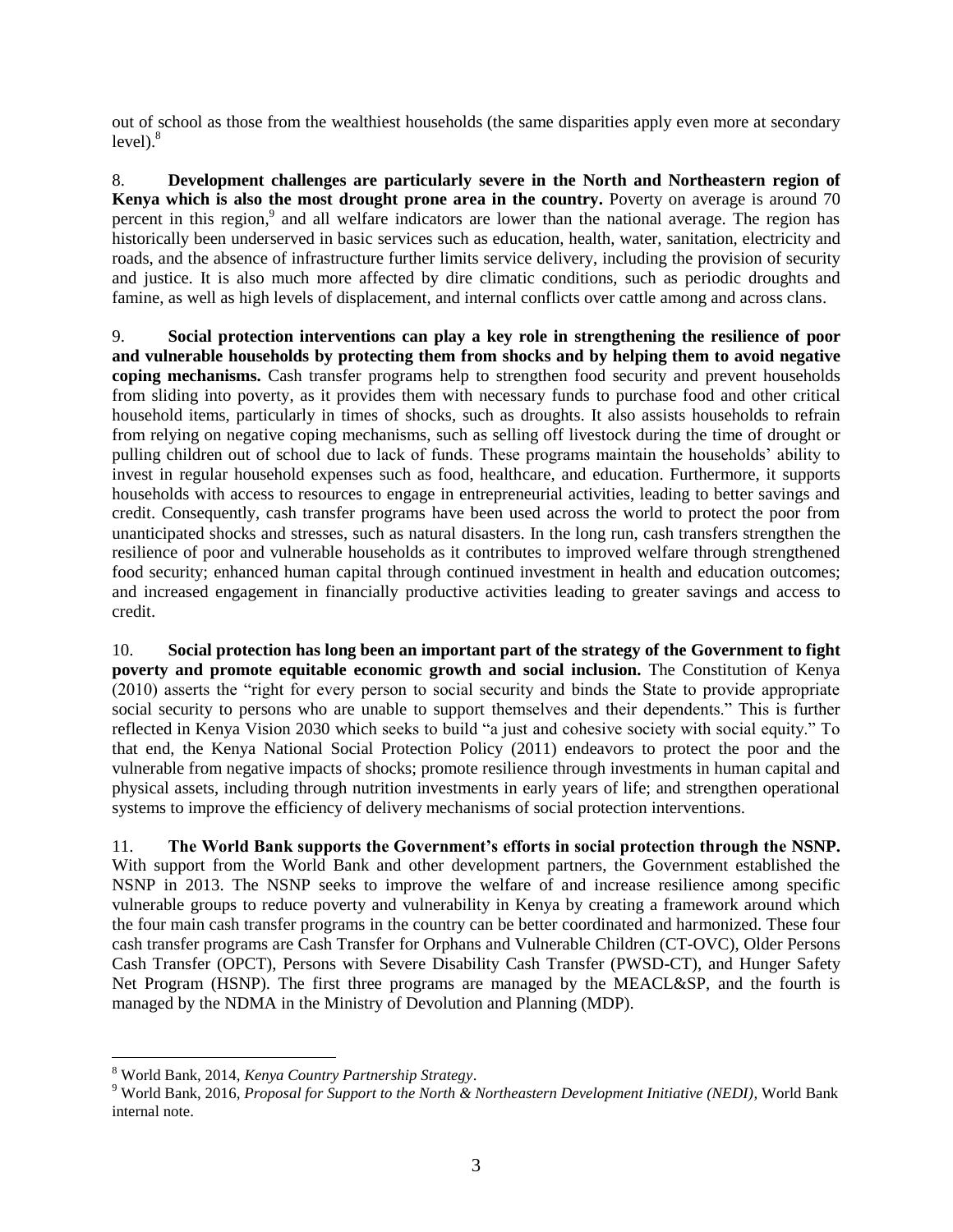12. **The original Program supports the expansion of the NSNP coverage, strengthening of program systems, and harmonization of the cash transfer programs under the NSNP.** It focuses on achieving results in three areas: (a) expanding cash transfer programs to promote more comprehensive and equitable coverage, (b) strengthening program systems to ensure good governance, and (c) harmonizing cash transfer programs to increase the coherence of the safety net sector.

13. **The Government has made significant progress on the original Program, which was structured around nine DLIs, accompanied by 20 disbursement linked results (DLRs).** Eleven out of the total twenty DLRs have been achieved, whereas three more are likely to be achieved by June 2017. The progress in all three results areas is summarized in the following paragraphs.

14. First, the Government has expanded the cash transfer programs under the NSNP at a much larger scale than originally expected, demonstrating its commitment to the program. The NSNP is now reaching close to 765,000 households (over 4 million people), significantly exceeding the originally expected coverage of 530,000 households by  $2017$ .<sup>10</sup> The proportion of program beneficiaries financed by Government has also increased considerably, with 86 percent of program beneficiaries being financed by the Government in 2015/16 (compared to 38 percent in 2012/2013).

15. Second, the program has made decent progress toward strengthening of key systems, though more work is needed to improve the fiduciary controls further. The program has successfully moved to an electronic two-factor authentication payment mechanism, currently operated through two different payment providers. It has also successfully put in place MISs to prepare and reconcile payments, as well as a SR of beneficiaries with links to the Integrated Population Registry System (IPRS). Furthermore, a functional Complaints and Grievance (C&G) mechanism at the national level for all four NSNP programs has been put in place. Finally, the Government has developed a draft framework and action plan to detect, deter, and combat error, fraud, and corruption (EFC) in the NSNP. This framework and implementation of the action plan are expected to further strengthen systems for greater fiduciary controls and ensure good governance.

16. Third, the Government has achieved results related to harmonization of the cash transfer programs, which are expected to increase coherence of the safety net sector. Not only has the Government developed a Consolidation Strategy for the three cash transfer programs under the MEACL&SP, but it has also started the implementation of the same. This includes creation of the Social Assistance Unit (SAU) within the MEACL&SP to lead the three cash transfer programs, effective July 1, 2016. Piloting of a harmonized targeting tool using a common poverty targeting mechanism is also at an advanced stage. This is another critical step in the consolidation of the NSNP, moving away from fragmented targeting approaches to a coherent and consistent approach for all four cash transfer programs supported by the NSNP. Consequently, once the tool has been finalized, it will be used for future targeting for all of the SAU programs and the HSNP, including for the expansion under the AF.

17. **The Government has requested World Bank's support for promoting equitable growth in the North and Northeastern counties in Kenya, including support to drought affected households.**  The World Bank is currently discussing with the Government how to best support this region (which has the highest prevalence of poverty), through a multi-sectoral integrated response under the North and North Eastern Development Initiative (NEDI). The AF to the NSNP is one of the operations to support

 $10$  It was expected in 2013 that by the end of its first phase (2013–2017), the NSNP would provide support to about 530,000 households, reaching a total population of approximately 2.85 million individuals.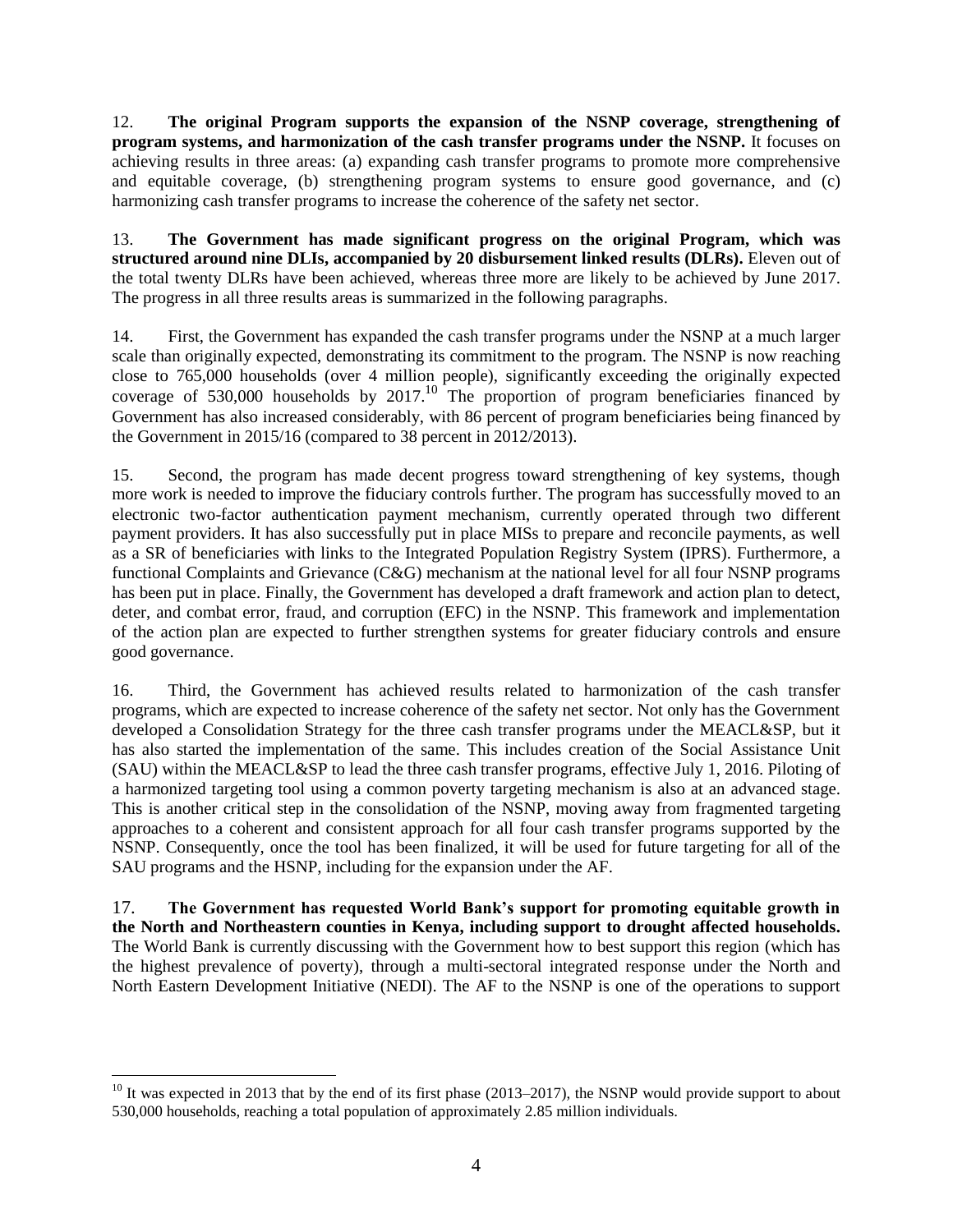this endeavour, assisting the Government in increasing the coverage of the NSNP in the ten NEDI counties, which are the ones worst affected by the ongoing drought and famine.<sup>11</sup>

18. **The NEDI counties however face unique operational challenges that make implementation more difficult compared to the rest of the country.** These counties suffer from weak institutional capacity and limited human resources. Poor infrastructure, lack of adequate physical assets such as vehicles, and remoteness of vast areas, further hinder implementation efforts. Moreover, high levels of poverty and low levels of development can translate into lower community capacity to engage effectively in key implementation processes such as targeting exercises. A large nomadic pastoralist population also makes it difficult to target and monitor beneficiaries. Lastly, a significant number of people do not have national Identification card (IDs), which is a prerequisite for NSNP beneficiaries to set up bank accounts and receive cash transfers.

19. **Despite these challenges, all four cash transfer programs under the NSNP are currently operating in the NEDI counties and are increasing the resilience of targeted households.** More specifically, the Hunger Safety Net Program (HSNP) has been operating in four of the ten NEDI counties for almost a decade, initially fully funded by the DfID. Government ownership has however increased gradually, and all operational processes for the HSNP are now led by NDMA, with continued technical assistance from the DfID (including through a Project Implementation and Learning Unit). The SAU led programs have also expanded operations in all ten NEDI counties since the start of the NSNP, although they have faced challenges in implementation.

20. **One of the features of the HSNP is a unique mechanism in its design, which enables expansion of coverage through disbursement of cash transfers to additional households during the**  time of drought. For a number of years, the HSNP has been making payments to these additional households once the pre-agreed triggers for drought response have been met. To systematically address such needs as they arise, the Government is setting up a National Drought Emergency Fund (NDEF). The NDEF among others, will enable channelling of funds for a variety of support, including a scalability mechanism for the NSNP cash transfers to be paid out in times of emergency (including droughts). The Fund will also provide a platform to other development partners for a coordinated financing of the government led program. As the NSNP supports setting up of NDEF as one of the DLIs, it will go a long way in protecting those households affected by droughts, assist in their recovery efforts, and build their resilience to disasters. The proposed AF goes a step further by strengthening the delivery systems and implementation capacity in the NEDI counties being critical for program expansion to drought affected households as they need such support.

21. **Given the need to continue efforts to invest in implementation capacity of the government, particularly in the NEDI counties a rapid institutional assessment was commissioned by the World Bank in November 2016<sup>12</sup>**. The assessment highlights various gaps that need to be filled to enable successful expansion of the program in this region. The key gaps include: (i) lack of sufficient awareness among beneficiaries; (ii) lack of sufficient staff for implementation; (iii) challenges of the physical terrain in which the officers operate; and (iv) inadequate budget for equipping the respective offices for effective implementation. The assessment further provides recommendations on how to address these gaps (see paragraph 25 in annex 4). Continued support for additional technical assistance needed to increase capacity for NSNP implementation will be provided through an existing recipient-executed trust fund. Support will be provided to improve the quality of the Program including strategic investments to

<sup>&</sup>lt;sup>11</sup> The ten NEDI counties include Garissa, Isiolo, Lamu, Mandera, Marsabit, Samburu, Tana River, Turkana, Wajir, and West Pokot.

<sup>&</sup>lt;sup>12</sup> Sonia Rasugu, *Institutional Capacity Assessment Report in NEDI Counties for the Additional Financing of the National Safety Net Program*. Draft report, January 6, 2017.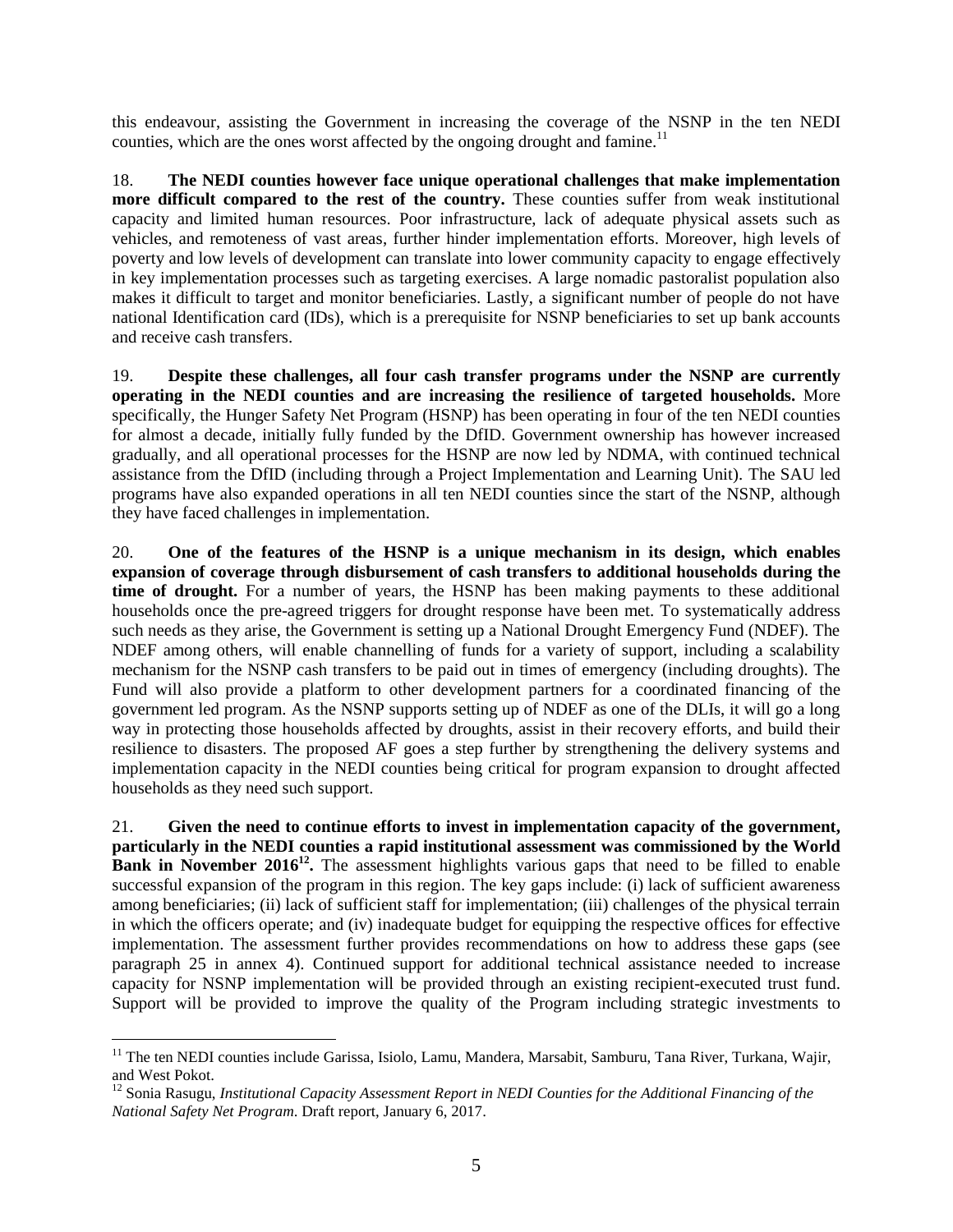increase the Government's technical, fiduciary and monitoring and evaluation capacity. The World Food Program (WFP) and the United Nations Children's Fund (UNICEF) will also continue to provide complementary technical assistance to the NSNP.

22. **Going forward, the Government recognizes the importance of balancing the aim of increasing coverage with the need to ensure the long-term sustainability of the NSNP.** While good progress has already been made, the proposed AF would enable the Government to continue to increase coverage in the NEDI counties, which are the ones most affected by the ongoing drought emergency, by reaching 50,000 new beneficiary households and taking over the financing of 20,000 existing households under the HSNP, currently being financed by DfID in the NEDI counties. In addition, the AF supports the Government to take over the funding for 40,000 existing households under the CT-OVC, currently being financed by DfID. This would ultimately result in a total increase of an additional 110,000 households paid for by the Government of Kenya (GoK).

23. **Increased Government financing of the cash transfer programs contributes to the institutionalization and longer-term sustainability of the program.** Government financing of NSNP households would come from its general revenue and, as such, would be presented in the national budget going forward. It is expected that this trend would continue beyond the life of the operation given that the program has broad political support and the Government has already demonstrated its commitment to the program through increased financing beyond expected targets.

<span id="page-12-0"></span>24. **Strengthening the fiduciary systems for the NSNP to further ensure long-term sustainability of the program remains a priority.** While the Government has undertaken various fiduciary risk mitigation measures, additional efforts are needed to strengthen fiduciary systems of the NSNP. A number of previous audits highlight areas that need to be addressed to reduce fiduciary risks. These include the governance and management of information technology functions, and strengthening of oversight on beneficiaries'/caregivers' enrollment and payments. The audits also highlight risks related to the two Payment Service Providers (PSPs), and provide recommendations for moving forward. While the Government has been addressing some of the actions agreed from previous audits, weaknesses are recurring due to the evolving nature of the program. One such recurring weakness has been the movement to the electronic payment system, which has introduced a new set of challenges related to, for example, lack of regular oversight of the payment process and lack of automated reconciliation of payrolls. To address these risks systematically, the proposed AF is introducing a new DLI to strengthen the fiduciary systems for the program. This is expected to contribute to the second results area, that is, to strengthen systems to ensure good governance of the program.

25. **In addition to providing cash transfers to NSNP beneficiaries, the Government is exploring the potential of linking beneficiaries with complementary services.** A technical working group (TWG) has been constituted to advance discussions around how to support activities that can be complementary to existing beneficiaries, as well as target new beneficiaries that are currently not being covered. To support the Government in this agenda, while remaining within the scope of the Program and the key results areas, a new DLI is being introduced to build the foundation for the provision of complementary services to the NSNP beneficiaries through linkages and partnerships with other relevant organizations/programs. This DLI will contribute to the third result area to increase coherence of the safety net sector and is also expected to contribute to increased resilience of targeted households in the long term. It will do so by helping Government to diversify provision of broader social protection interventions, leading to improved access of existing cash transfer beneficiaries to complementary services being delivered by other partner organizations/programs. This will entail better use of SR data and formal linkages with relevant service providers.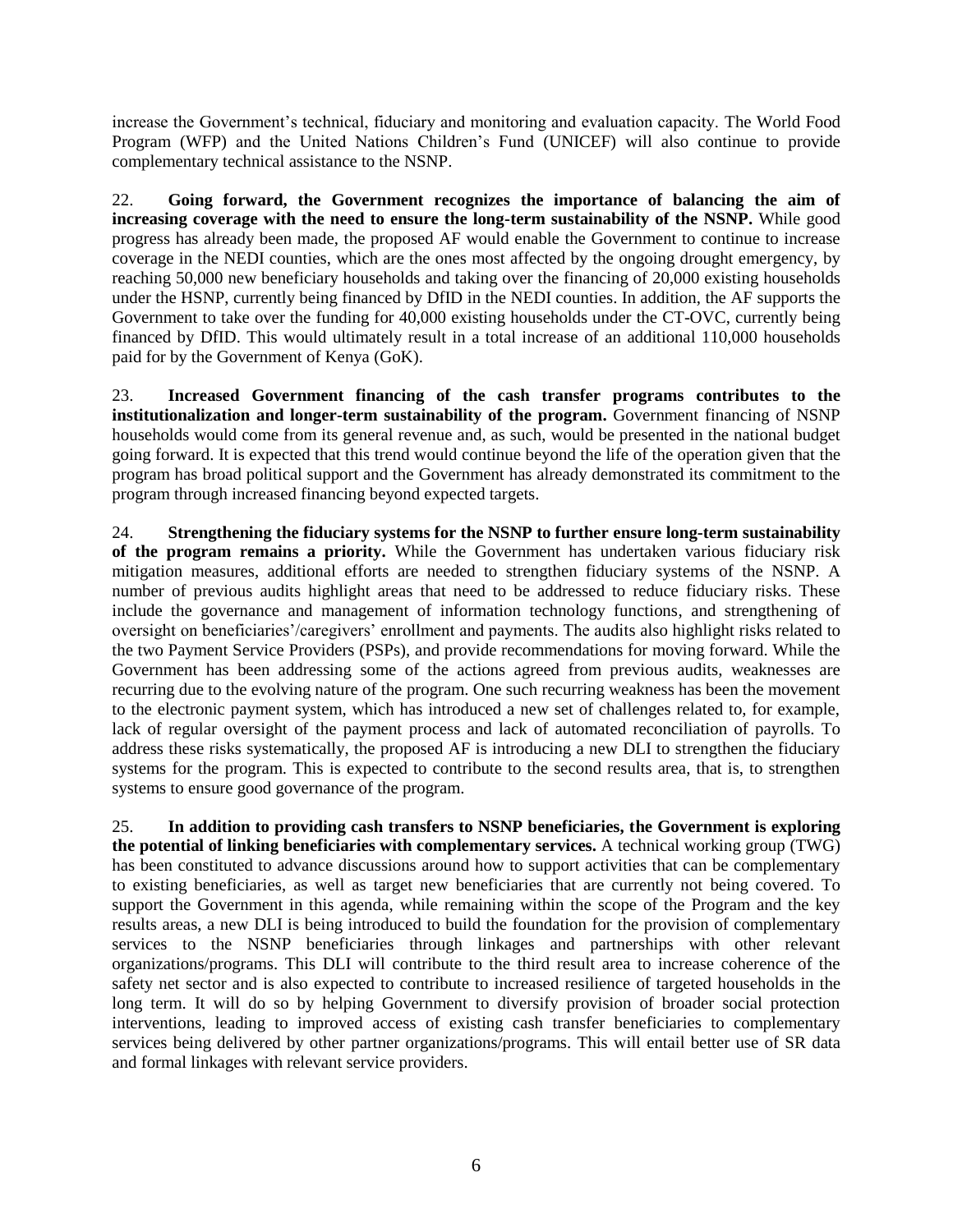26. **The proposed AF is consistent with the existing Program and the Country Partnership Strategy and enhances the Program's contribution to poverty reduction.** The PDO remains unchanged<sup>13</sup> and the AF remains within the Program boundaries but intensifies the coverage in a subset of the 47 counties that are already covered by the Program. It also directly contributes to the World Bank Group's twin goals of ending extreme poverty and boosting shared prosperity, by continuing to focus on improving the welfare of and increasing resilience among specific vulnerable groups.

27. **The Government has made good progress in implementing the Program Action Plan (PAP), and additional actions are proposed to be included as part of the AF.** The original PAP included 13 actions based on findings and recommendations from the original Technical Assessment (TA), the Environmental and Social Systems Assessment (ESSA), and the Integrated Fiduciary Assessment Report (IFAR). Six of these actions have been completed, and a further two have been removed, as they have been subsumed into one of the new actions. One action has also been removed since the Program is not expected to contribute further to that action. The remaining actions are underway. As part of the AF, five additional actions are being introduced to address emerging issues as a result of this AF and restructuring, as well as the updated assessments. These actions would be closely monitored by the Government and the World Bank.

28. **Progress has been made on compliance with other legal covenants, all of which are expected to be completed by December 2017.** The Government has complied with the first legal covenant to develop and adopt the NSNP Expansion Plan. The Government has also made important progress toward achieving the second legal covenant to put in place a system for scaling up the NSNP, which is expected to be finalized by June 2017. The third legal covenant has been partly achieved through the finalization and adoption of the consolidation strategy, and progress is being made on the implementation of the strategy, expected to be finalized by December 2017. These covenants are however being removed, as part of the restructuring, since they are monitored under DLI 7 and 8. One new covenant is also being introduced to ensure preparation of a Financial Management (FM) action plan (see paragraph [40\)](#page-17-0).

29. **Based on the recent implementation review, the ratings for progress toward achievement of the PDO and overall implementation are Satisfactory,** which will be updated in the upcoming Implementation Status and Results Report (ISR) due in April 2017. The ratings for technical soundness, social safeguards compliance, and DLIs are rated Satisfactory, and Fiduciary as Moderately Unsatisfactory. Table 1 presents summary actions and next steps related to the ratings, as appropriate.

|                                | Rating | <b>Summary Action(s)</b>                                                                                             | <b>Responsibility</b> | Date            | <b>Progress since</b><br><b>Concept/Next Steps</b>                                                                                                                                                                      |
|--------------------------------|--------|----------------------------------------------------------------------------------------------------------------------|-----------------------|-----------------|-------------------------------------------------------------------------------------------------------------------------------------------------------------------------------------------------------------------------|
| <b>PDO</b>                     | S      | Revisions to the Results<br>Framework to reflect the<br>AF and update target values<br>and end dates                 | <b>MEACL&amp;SP</b>   | January<br>2017 | Agreement reached on<br>changes to the Results<br>Framework                                                                                                                                                             |
| Implementa<br>tion<br>Progress | S      | Continue strengthening<br>capacity and systems to<br>enable effective<br>implementation of the<br>NSNP, including AF | <b>MEACL&amp;SP</b>   | n.a.            | Ongoing. Stronger leadership<br>at the Ministry level to<br>oversee program<br>implementation, has already<br>resulted in, among others,<br>completion of payments to<br>beneficiaries for the first half<br>of the FY. |

**Table 1. Summary of Implementation Status and Results Report Ratings, Summary Actions, and Next Steps**

 $13$  The PDO in the original Financing Agreement is however being slightly revised to correct the inconsistency with the original PAD (see paragraph 4).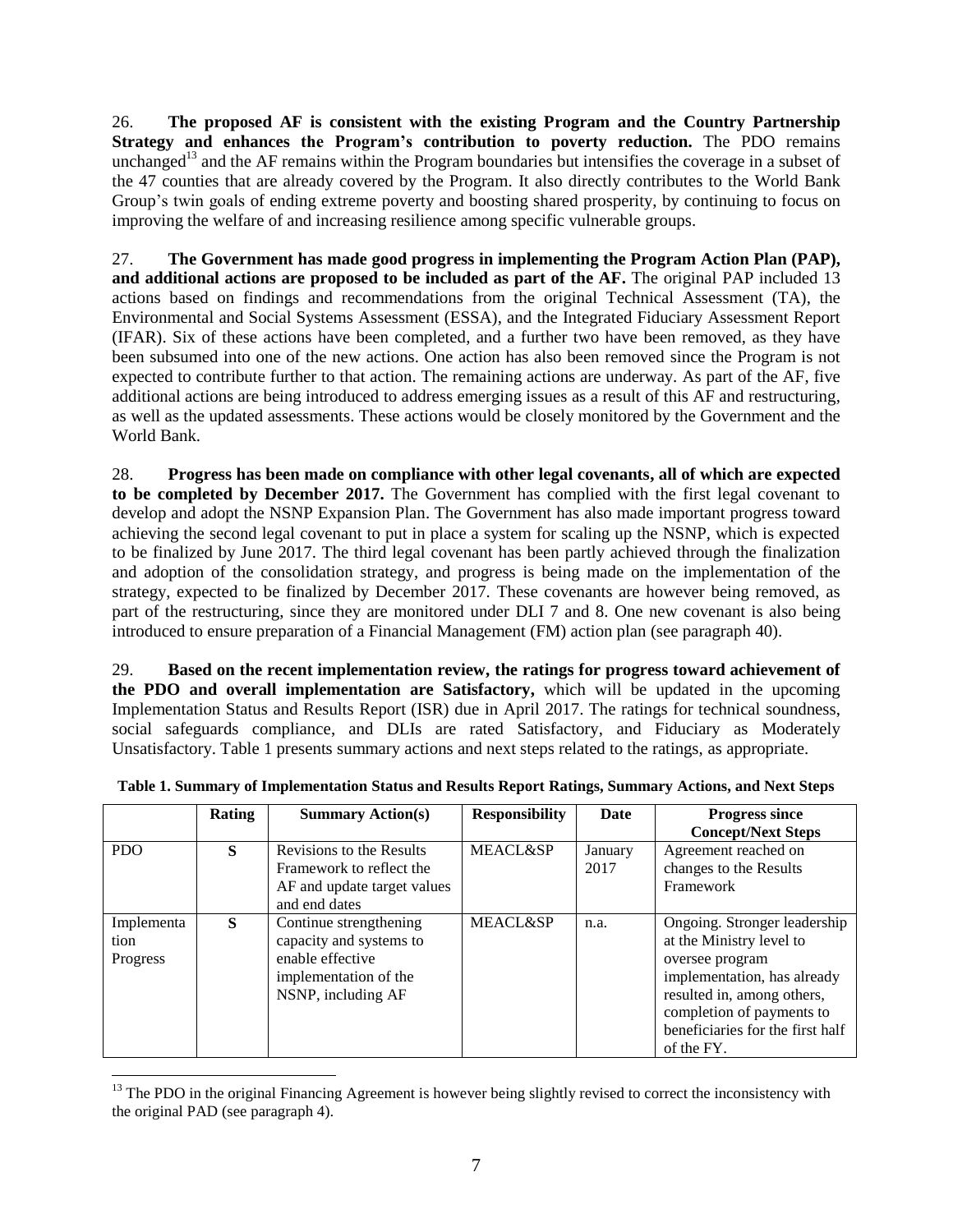|                       | Rating       | <b>Summary Action(s)</b>                                                                                                                       | <b>Responsibility</b>                        | <b>Date</b>              | <b>Progress since</b>                                                                                                                                                  |
|-----------------------|--------------|------------------------------------------------------------------------------------------------------------------------------------------------|----------------------------------------------|--------------------------|------------------------------------------------------------------------------------------------------------------------------------------------------------------------|
|                       |              |                                                                                                                                                |                                              |                          | <b>Concept/Next Steps</b>                                                                                                                                              |
| Technical             | S            | Institutional capacity<br>assessment of the NEDI<br>counties to identify gaps<br>and recommend measures<br>necessary for proposed<br>expansion | <b>MEACL&amp;SP</b><br>and the World<br>Bank | February<br>2017         | Ongoing. Field work has<br>been completed. Draft report<br>received in January 2017.<br>Government will prepare<br>implementation plan as part<br>of the modified PAP. |
| Fiduciary             | MU           | Implementation of new DLI<br>to strengthen fiduciary<br>systems, including<br>addressing<br>recommendations of<br>previous audits              | <b>MEACL&amp;SP</b>                          | Ongoing,<br>June<br>2020 | Agreement reached on the<br>new DLI and protocols.                                                                                                                     |
| Environme<br>ntal and | $\mathbf{s}$ | Confirmation that the<br>original ESSA remains                                                                                                 | <b>MEACL&amp;SP</b>                          | n.a.                     | Confirmed. Update on<br>implementation included as                                                                                                                     |
| Social                |              | valid for the AF                                                                                                                               |                                              |                          | annex 6.                                                                                                                                                               |
| <b>DLI</b>            | $\mathbf S$  | Continue effort to achieve<br>the remaining DLIs and<br>new and modified<br>DLIs/DLRs.                                                         | <b>MEACL&amp;SP</b>                          | Ongoing,<br>June<br>2020 | New and modified<br>DLIs/DLRs and protocols<br>agreed.                                                                                                                 |

*Note*:  $S = S$ atisfactory; MS = Moderately Satisfactory; n.a. = Not applicable.

30. **To enhance Program outcomes, there is a need to restructure some of the existing DLIs under the Program**. The Government is facing challenges around measuring improvements in the DLIs related to targeting conformity (DLI 2) and timeliness of payments (DLI 5), due to a number of reasons explained below. Making the Complaints and Grievance mechanism functional at all levels (DLI 6a) and improving beneficiary awareness of entitlements and complaints procedures have also been challenging and proposed modifications to enhance outcomes under that DLI are discussed below.

# <span id="page-14-0"></span>**III. PROPOSED CHANGES**

31. **As mentioned above, the PDO of the original Financing Agreement is being adjusted to be consistent with the PDO in the original PAD.** A few other adjustments in the Results Framework are being introduced due to the introduction of two new DLIs, the expansion of one DLI, and modifications to three existing DLIs, based on learning from NSNP implementation experience, and due to the proposed extension of the closing date. Annex 1 presents the revised Results Framework. Annex 2 presents a table summarizing the DLIs that form part of the AF (Table 2.1), includes a table summarizing the proposed changes to existing DLIs (Table 2.2), and a table summarizing achieved DLIs to date (Table 2.3).

32. **Scaling up of existing DLI 1: The number of additional households enrolled in the NSNP** (previously "number of new households enrolled in the NSNP according to agreed NSNP Expansion Plan and paid for by Government"). US\$38 million (76 percent of the AF and 13 percent of the total Program) is being allocated to the scaling up of this DLI. Three new DLRs are being introduced, as follows: (a) DLR 1c (i) and (ii): Government takes over the financing of 40,000 CT-OVC beneficiary households, which completes the transition from DfID financing to full Government financing; (b) DLR 1d: modification of the existing NSNP Expansion Plan to reflect the Government's commitment to increase the expansion of the NSNP in the NEDI counties. The modified NSNP Expansion Plan would continue to be based on poverty criteria, and be informed by most recent poverty data, such as the Kenya Integrated Household Budget Survey (KIHBS) once it is accessible; and, (c) DLR 1e: implementation of the modified NSNP Expansion Plan, including enrollment of 50,000 new beneficiary households from the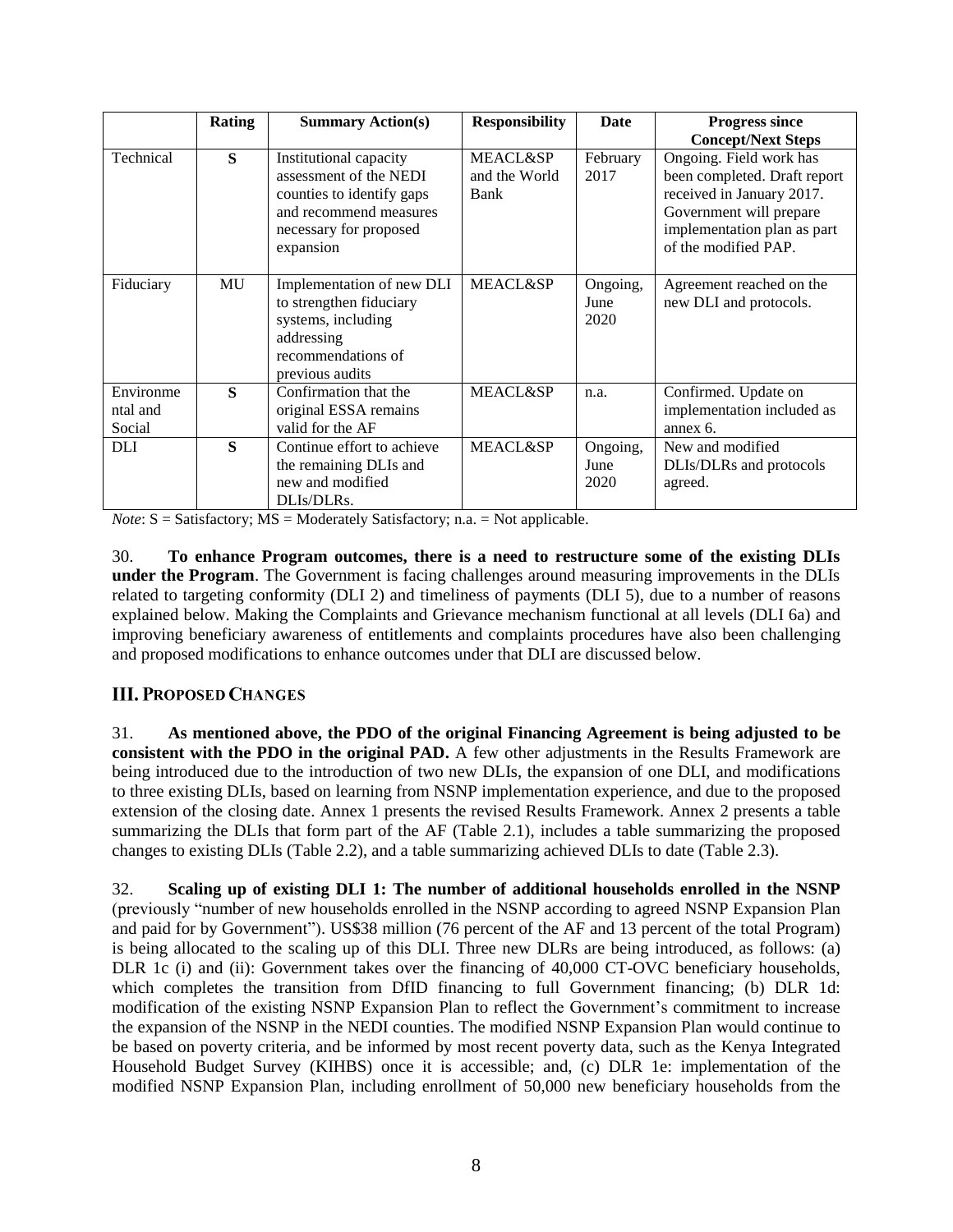NEDI counties, and the Government's taking over financing of an additional 20,000 HSNP beneficiary households in the NEDI counties, currently being financed by DfID.

33. **Introduction of new DLI 10: NSNP beneficiaries' access to complementary social and productive services promoted.** US\$3 million (six percent of the AF and one percent of the overall Program) is being allocated to this DLI. During recent years, the Government has made good progress on implementation of various aspects of the Kenya National Social Protection Policy, particularly in strengthening and scaling up the NSNP as the main national social assistance program. There are also some existing linkages with other service providers, including the National Hospital Insurance Fund (NHIF), providing support to a sub-set of the NSNP beneficiaries, and the Food-for-Assets Program, funded by the WFP. Efforts are now being made to explore the ways in which such linkages with other social protection interventions (i.e., social security, health insurance, and productive inclusion) could be strengthened. This entails, among others, coordination and partnerships with different service providers for delivery of broader social protection services to NSNP beneficiaries for improved welfare, economic self-sufficiency and household resilience to crisis (including droughts). The first DLR10a would add a module in the SR to analyse the characteristics of beneficiary data, which could be shared with potential service delivery partners through formal data sharing protocols. This would build the foundation for wider use of SR data as a common platform for poverty and vulnerability based social protection programs in the country. The second DLR10b would formalize partnerships through signing of agreements with at least two partners providing relevant complementary services to one or more members of NSNP beneficiary households.<sup>14</sup>

34. **Introduction of new DLI 11: Fiduciary systems for NSNP have been strengthened.** US\$9 million (18 percent of the AF and six percent of the overall Program) is being allocated to this DLI. The fiduciary risk rating for the program remains High, and a number of audits have consistently highlighted systemic weaknesses and provided recommendations to address them. While the Government is making efforts to address these issues, a number of actions remain to resolve them. During the recent months, the senior management of the MEACL&SP has demonstrated strong leadership by engaging in discussions with the World Bank and development partners to seek support to address these fiduciary weaknesses. The Government has agreed to prepare a comprehensive time-bound FM action plan and ensure its implementation. It is expected that this would bring improvements in all three cash transfer programs led by the SAU. To support this endeavor, a new DLI 11 is being introduced as part of the AF, which would support the implementation of the most critical actions in the FM action plan. The formulation of the FM action plan is included in the PAP, and three DLRs would have been deemed met once 30, 70 and 100 percent of the agreed critical actions have been achieved respectively. The FM action plan will include, but not be limited to: (i) improved reconciliation process of the payroll; (ii) strengthened payroll verification and approval workflows; (iii) better segregation of duties; and (iv) compliance of MISs with Operational Manuals.

35. **Modification in existing DLI 2: System for recertification of NSNP beneficiaries is in place** (previously "percentage of program beneficiaries who conform to the targeting criteria for the program in which they are enrolled"). Ensuring that the right people are benefiting from the NSNP continues to be a high priority. However, this indicator in its current form has limitations of measurement, and hence is being modified to support the Government in putting in place a system for recertification of the NSNP beneficiaries. The main rationale for proposing this change is because it is difficult under this DLI to capture the desired outcomes due to three key reasons: (i) the massive expansion of the NSNP took place before the baseline survey of the Program Implementation and Beneficiary Satisfaction Survey (PIBS) (an arrangement to measure achievement of the DLI) was conducted; and (ii) the conformity to targeting

 $14$  Complementary services may include social services such as health, basic education and nutrition; or productive services such as micro-finance, skills training and links to employment opportunities.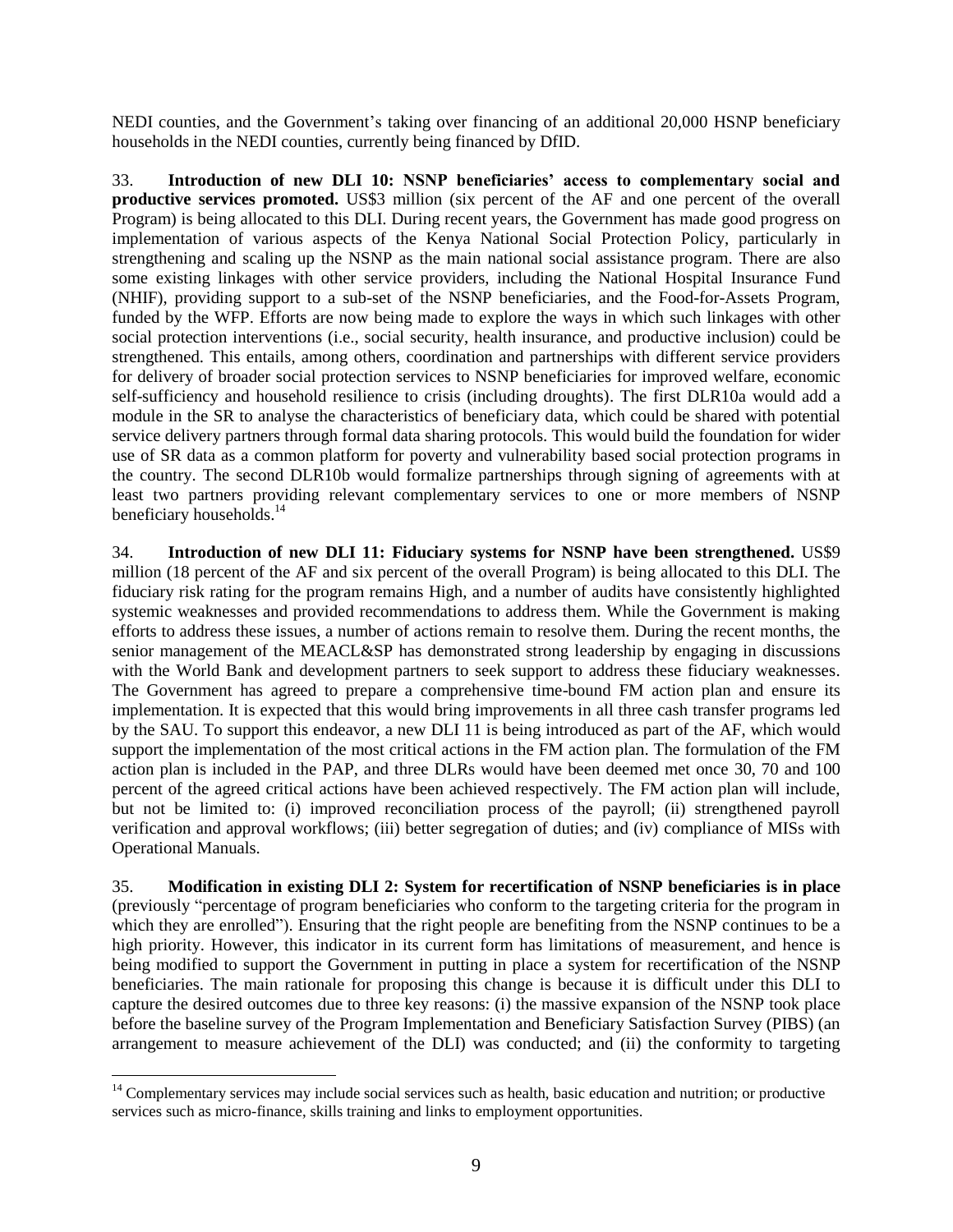criteria measured by the PIBS baseline proved much higher than contemplated originally and significant improvements are therefore not expected since Government has not confirmed funding for any other massive nationwide expansion during the life of the Program. Therefore, the main opportunity for reducing inclusion and exclusion errors lies with having a system in place for regularly recertifying beneficiaries to ensure that the NSNP maintains an up-to-date beneficiary registry that includes only eligible households.<sup>15</sup> Accordingly, the modified DLI has two DLRs, that is, development and adoption of a recertification plan (DLR 2b) and completion of the roll out of the recertification plan in at least 20 subcounties (DLR  $2c$ ).<sup>16</sup>

36. Recertification will be undertaken using the harmonized targeting methodology, reinforcing NSNP consolidation efforts. The piloting of the tool will inform the formulation of the recertification plan. The Government is committed to commence the recertification in a number of sub-counties, however given the significant level of effort required to complete recertification and its measurement, the DLI aims to incentivize the completion of the roll of out of the recertification plan in at least 20 subcounties<sup>17</sup> (out of approximately 290 sub-counties). The Government plans to start recertification processes in a larger number of sub-counties. However, for the purpose of this DLR, the number of subcounties where the roll out of the recertification plan is completed to the satisfaction of the protocol is kept modest in order to ensure that the achievement of the result is feasible during the Program period. The frequency and scale of recertification will depend on program needs and related costs, and will be spelled out in the recertification plan (DLR 2b). $^{18}$ 

<span id="page-16-0"></span>37. **Modification in existing DLI 5: Percentage of payments made on time to Payment Service Providers for transfer to Program beneficiaries.** This DLI remains the same, but minor modifications to the DLI protocol are being introduced. The main challenge with achieving this DLI relates to delays in submitting funding requests from the MEACL&SP to the National Treasury (NT), and subsequent delays in the release of funds from NT, which then delays the overall payment cycle. Various analyses suggest that to address this issue sustainably, the NT and MEACL&SP have to work together to develop and implement a solution that ensures timeliness of payments in the future. Discussion and agreement on such a solution has been included in the modified PAP (annex 7: action A2). That same action also includes monitoring of timeliness of payments throughout the life of the Program. DLR 5 continues to measure timeliness of payments. However, a modification is being made for the target (which is increased from the original target of 65 percent to 75 percent, with a new baseline of 12 percent).<sup>19</sup> In addition, based on analysis and lessons learned from implementation, the period for considering a 'payment on time' is also

 $\overline{a}$ <sup>15</sup> Any households identified as no-longer eligible as a result of the recertification process will be exited and replaced by households that do meet eligibility requirements.

 $16$  It should also be noted that any significant improvement in measurement of the previous indicator on targeting conformity is not expected during the life of the Program, since recertification plan implementation will only commence.

<sup>&</sup>lt;sup>17</sup> In the event that a sub-county covers part of a constituency, the entire constituency will be covered under the recertification.

 $<sup>18</sup>$  The recertification plan will provide: (i) clear principles of when recertification will be used to update the registry</sup> of beneficiaries, (ii) principles for establishing a proposed frequency with which recertification of beneficiaries will take place, (iii) a three-year implementation schedule for the roll-out of these principles in line with available budget and human resources for recertification, (iv) measures to be taken for households no longer eligible under the program, and (v) explanation for how recertification will be financed.

<sup>&</sup>lt;sup>19</sup> Since 2013, the respective share of the four cash transfer programs within the NSNP has changed, such that the percentage of payments on time has also changed. The PWSD-CT tends to be on time as the cash transfers are provided out of the Government's recurrent budget, and the HSNP also tends to make payments on time. In contrast, making timely payment for the OPCT and CT-OVC is more of a challenge. Recent analysis has found that once the data on percentage of payments on time are disaggregated by the four cash transfer programs, increasing the target to 75 percent is more relevant and appropriate for the current context.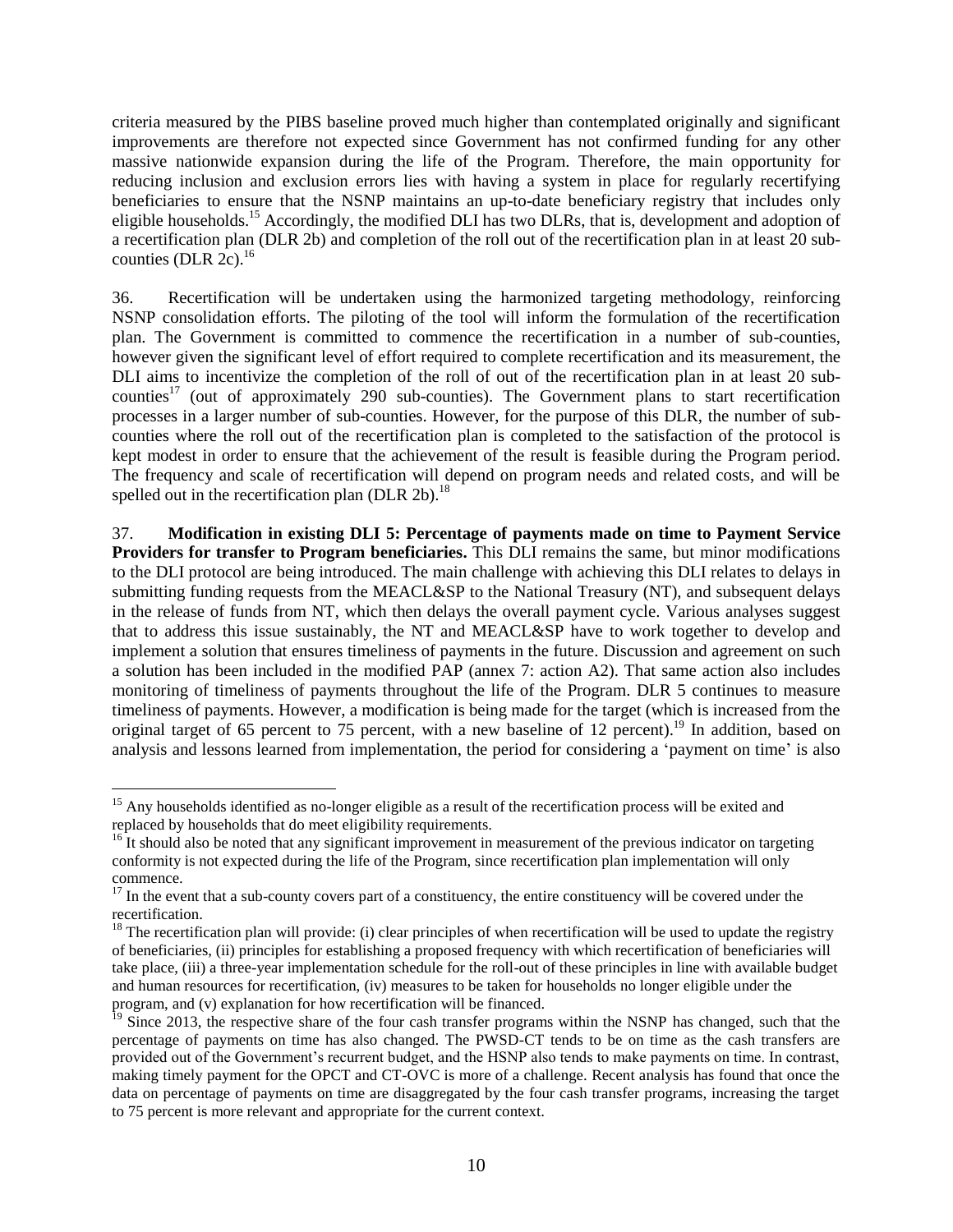being adjusted. A payment will be considered "on time" if funds and payroll documentation are sent to the PSPs within 15 days of the due date, which is defined as the five working days before the start of the payment window.<sup>20</sup> This DLI will be considered to have been achieved if the transfers to PSPs have been made 'on time' for three consecutive cycles.

38. **Modification in existing DLI 6: Grievance and Case Management Mechanisms for the Cash Transfer programs are functional** (G&CM) **(**previously "functional Complaints and Grievance mechanism"). The Government recognizes the importance of ensuring that a functional C&G system is in place for the NSNP. It however also recognizes the importance of including case management (such as updates to beneficiary status), as part of this function – the evidence from HSNP suggests that over 80 percent of 'complaints' are actually beneficiary updates. Therefore, this DLI is being rephrased to measure a functional G&CM mechanism. DLR 6a (ii) has accordingly been modified to include 'case management', and the DLI protocol has also been modified to enable decentralized recording of G&CM updates through the MISs. In addition, the previous DLR 6b intended to measure the percentage of beneficiaries who can name two means of making a complaint has also been modified. The PIBS baseline clearly shows that beneficiary awareness is low (only 8.8 percent of beneficiaries can name two means of making a complaint). To ensure a more comprehensive approach to increasing beneficiary awareness, three new DLRs are being introduced, replacing the previous one. The new DLR 6b (i) is 'development of beneficiary outreach strategy', DLR 6b (ii) relates to 'implementation of this strategy', and DLR 6b (iii) focuses on 'beneficiary awareness above an agreed cutoff for at least three of the four programs'.<sup>21</sup> DLR 6b (iii) can be achieved independently of 6b (i) and (ii).

39. **Extension of the closing date.** It is proposed that the closing date is extended by two years to June 30, 2020 to enable adequate time for implementation and achievement of results. This is especially necessary to ensure a well-designed, supervised, and monitored expansion of the program in the NEDI counties, as well as to ensure quality of implementation of modified DLIs.

<span id="page-17-0"></span>40. **Modification in the legal covenants:** Two of the legal covenants that have not yet been achieved (System for Scaling-up the NSNP and Consolidation Strategy) have been removed, since they are already monitored through DLI 7 and 8. The legal covenants for the original Program related to: (i) Program Institutions; (ii) Operations Manuals (OMs): (iii) the PAP; and (iv) Budget for Program Implementation will also apply for the AF. In addition, a new legal covenant has been introduced for the development of the FM action plan.

41. **Financing to the NSNP.** The Government's financing to the NSNP has increased more rapidly than the initial projections made during the design phase of the original Program, primarily due to a rapid expansion of the program. As Table 2 shows, actual financing to date is 26 percent higher than the original commitment. These higher financing levels will be maintained and increased over the remaining years of the operation, with further takeover of the financing of existing beneficiaries and all newly enrolled beneficiaries being financed by the Government. With the AF and restructuring, the Government commitment would reach US\$1,213 million (US\$913 million once the Program for Results – PforR – is excluded). The following is the updated financing table.

 $20$  By increasing the payment 'window', the Government will be incentivized to continue efforts to make payments as soon as possible after the intended date. This will then reduce both the length and the frequency of the delays.

<sup>&</sup>lt;sup>21</sup> The proposed cut-offs are as follows: 60 percent for awareness of the amount of cash transfer and 30 percent for being able to name two means of making a complaint or program updates, an increase from the current level of 8.8 percent.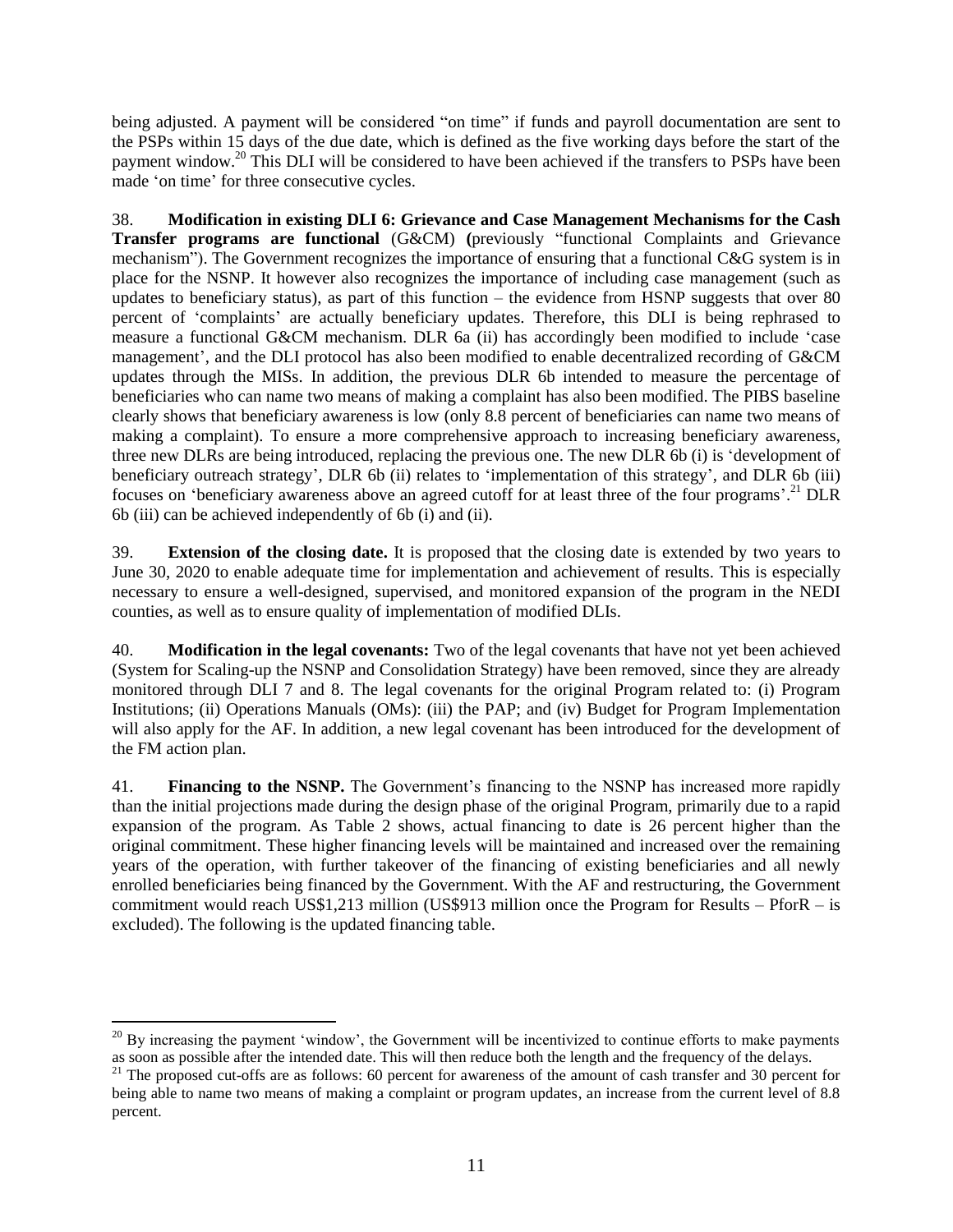| <b>Financing Source</b> |    | Original<br><b>Commitment</b><br>for life of<br>operation<br>$(July 2013 -$<br>June 2018) $*$ | Original<br><b>Commitment to</b><br>date<br>$(July 2013 -$<br>June 2016) * | Actual<br><b>Financing to</b><br>date<br>$(July 2013 -$<br>June 2016) ** | AF and<br><b>Restructuring</b><br>$(July 2016 -$<br>June 2020) *** | <b>Total Actual</b><br>and $AF/$<br><b>Restructuring</b> |
|-------------------------|----|-----------------------------------------------------------------------------------------------|----------------------------------------------------------------------------|--------------------------------------------------------------------------|--------------------------------------------------------------------|----------------------------------------------------------|
| Government              |    | 623.65                                                                                        | 257.99                                                                     | 324.69                                                                   | 888.56                                                             | 1,213.25                                                 |
| Original<br>$Of$ which  |    | 250                                                                                           | 123.40                                                                     | $157.50\dagger$                                                          | $92.50^{\#}$                                                       | 250.00                                                   |
| <b>PforR</b>            | AF |                                                                                               | -                                                                          |                                                                          | 50.00                                                              | 50.00                                                    |
| <b>TOTAL</b>            |    | 623.65                                                                                        | 257.99                                                                     | 324.69                                                                   | 888.56                                                             | 1,213.25                                                 |

**Table 2 – Program Financing (US\$ Millions)**

\* Table 2.3 Program Appraisal Document for the original Program

\*\* Government financing according to annual financial statements, and data on DLI disbursements

\*\*\* Estimates from GoK Social Protection, Culture, and Recreation Sector Report (2016)

ǂ Current disbursement rate of 63 percent of original PforR

# Remaining disbursement of 37 percent of original PforR

42. **Other Development Partner Support.** A number of other development partners are also supporting the Government's program with parallel financing. These include DfID's support to the government on implementation of HSNP (including both regular cash transfer to beneficiaries and emergency payouts to targeted households in the time of crises) and CT-OVC, DfID financed Recipientexecuted trust fund and various technical assistance supported by UNICEF and the WFP. In addition, the CT-OVC program was supported by an IDA Credit (CR-4533), which has fully disbursed, but continues to administer the DfID-financed trust fund (mentioned above). While this assists the broader Government program and enhances the overall quality of operation, the achievement of the DLIs under the AF is not dependent on any development partner support, and therefore donor funding is not considered cofinancing to the AF.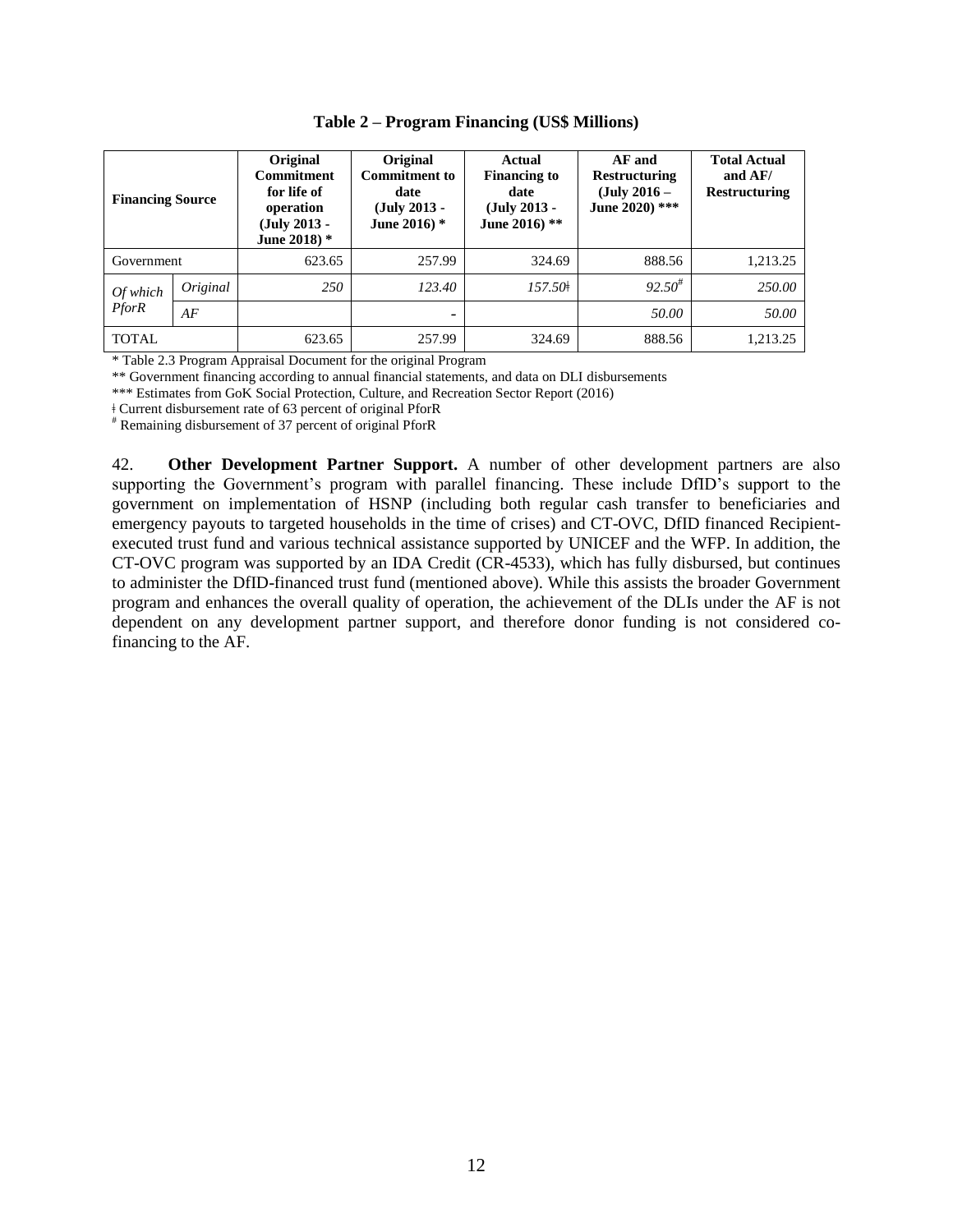## <span id="page-19-0"></span>**IV. APPRAISAL SUMMARY**

# **A. Technical**

43. **Strategic relevance.** The NSNP clearly remains a key priority for the Government. Cash transfer programs continue to serve as an appropriate instrument to target direct support to the poor and vulnerable, thereby contributing to the goal of reducing poverty and inequality in the country and increasing resilience of vulnerable households. Recognizing the positive impacts of the NSNP, the Government is showing stronger commitment to the program, as evidenced by an increased investment in the sector. Besides expanding the NSNP beyond the originally envisioned targets, the Government has also demonstrated its commitment to set up the NDEF to enable the NSNP to make payments to households in time of crisis and to improve coordination and harmonization by adopting a consolidation strategy for the NSNP and creating the SAU with the mandate of coordinating implementation of three of the four NSNP programs. Moving beyond cash transfer programs, the Government is now keen to develop a more comprehensive social protection program, and has established a technical working group to work on this issue, which enjoys high level political backing.

44. **Technical soundness.** The overall objective and boundaries of the Program remain the same as the AF intensifies coverage in a specific geographic area where the Program is already operational. In addition, the two new DLIs that have been introduced support existing results areas. As highlighted in the addendum to the TA (annex 4), the Program continues to be technically sound. A number of important results have been achieved in areas that were identified in the original TA (2013). These achievements are detailed in the addendum to the TA.

45. The addendum to the TA highlights that the targeting conformity of the NSNP is relatively higher than the original estimates, but confirms that there is still an important need to continue efforts to further improve the program targeting. To achieve this goal, the Government is in the process of developing a harmonized targeting tool, which would also be used for expansion of the coverage under the AF. There is no current confirmed funding for further expanding the NSNP (beyond the AF expansion) and it is of great importance to put in place a system for recertification of existing NSNP beneficiaries to ensure that the right beneficiaries are enrolled in the program. It is also of increased importance to support the Government in strengthening implementation capacity, particularly in the NEDI counties, which are the ones where it is most difficult to implement the program and where the most households are affected by crisis such as droughts.

46. While a national-level G&CM system for the NSNP is fully in place, further work is needed to make the system functional at all levels. Some progress has been made as detailed in the addendum to the TA. Nonetheless, significant challenges exist in information flow and regular complaints and grievance reporting from the county to the national level, particularly for the MEACL&SP programs. The current system also does not adequately reflect the high volume of information received and actions taken regarding case management updates. To address these issues, the AF aims to expand the "C&G" mechanism to include case management information, as well as support strengthening of systems to better capture complaints and updates on the ground through the decentralization of the MIS; and improve information flow and feedback to service providers, implementation officers, and beneficiaries. Furthermore, efforts would focus on improving beneficiary awareness of entitlements and making complaints and updates by promoting the development and implementation of a beneficiary outreach strategy.

47. **Institutional arrangements and implementing capacity.** The institutional arrangements have been adjusted according to the recent restructuring of the MEACL&SP and the creation of the SAU. To reduce fragmentation and overlap, and benefit from increased coordination and synergy, the MEACL&SP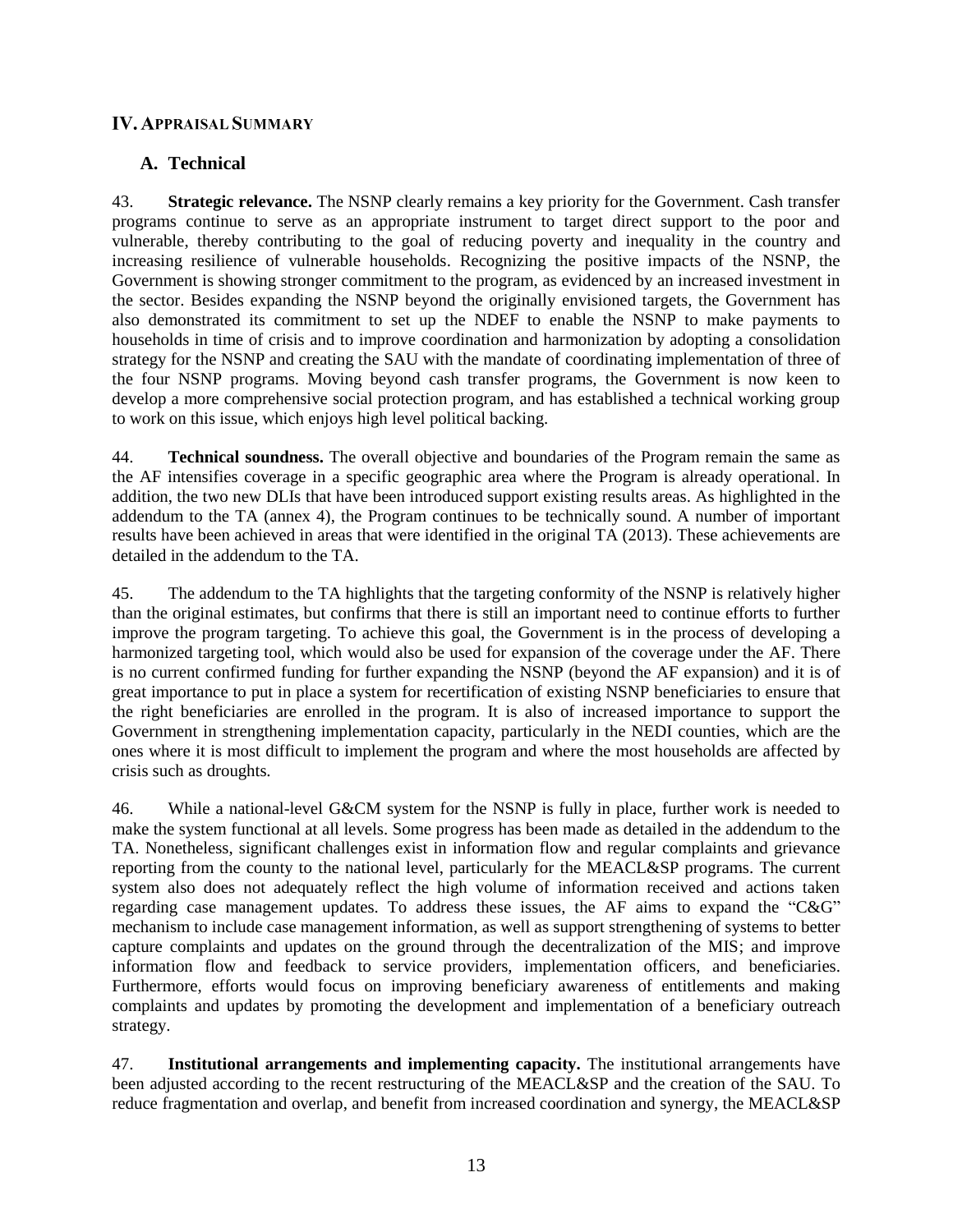adopted a consolidation strategy. Accordingly, the three cash transfer programs managed by the MEACL&SP (CT-OVC, OPCT, PWSD-CT) are now being managed by the SAU. The mandate of the Social Protection Secretariat (SPS), guided by the Social Protection Policy, continues to be in policy formulation, setting standards, maintaining the SR, and performing all other roles related to the coordination of social protection activities in the country. The new implementing arrangements are expected to improve coordination between the two departments implementing the NSNP at the lower level (the Department of Children Services (DCS) and the Department of Social Development (DSD)) and enable the NSNP to benefit from officers from the two departments working jointly on NSNP activities, as needed. The new arrangements however also represent a risk, since the officers do not report directly to SAU. This risk is mitigated by having NSNP implementation included in the performance contracts of the county and sub-county officers.

48. Implementation capacity is, however, generally lower in the NEDI counties than elsewhere in Kenya, and additional support to ensure sufficient capacity will be needed. A rapid institutional capacity assessment has been undertaken, highlighting the main gaps and providing recommendations for necessary actions and investments to enable expansion in NEDI counties. Continued support for additional technical assistance needed will be provided through the existing recipient-executed trust fund. In addition to this specific focus on capacity in the NEDI counties, on-going support to enhance nationwide implementation capacity for the overall program will continue.

49. **Even with the expanded coverage as a result of the AF, the program is still considered affordable and sustainable.** Expanding to another 50,000 new beneficiary households represents an increase in NSNP coverage of 7 percent nationally and an increase of 25 percent in the coverage of the NEDI counties. At the end of this expansion, the program would cost about Ksh 26 billion, of which Government would finance about Ksh 25 billion (assuming that no other expansion takes place) but still only represents 0.32 percent of GDP.

50. **Program budgets, as presented in printed estimates, <sup>22</sup> are sufficient for expenditure needs, but bottlenecks in the flow of funds can result in delayed transfers.** The annual printed estimates, including estimates for government financing, are sufficient to meet program needs. Although budgeted amounts and government financing are adequate, disbursements of funds from the NT throughout the year have not always met the cash flow needs of the four programs (see paragrap[h 37\)](#page-16-0).

51. **The program has already demonstrated its economic impact, and this impact would be further enhanced as the AF expands coverage.** To date, cash transfers have a proven record of reducing poverty internationally and in Kenya. Previous evaluations of NSNP cash transfers have found that participation in cash transfer programs have led to a 13 percent reduction in the share of CT-OVC households living on less than US\$1 a day, and a 10 percent reduction in extremely poor households under the HSNP. Further studies have shown that cash transfers have resulted in a broad range of positive development impacts on beneficiary households, including increased food consumption and dietary diversity, improved school attendance and use of health care, and improved psycho-social outcomes.

52. **Gender.** Gender considerations have been effectively incorporated into the design of the four cash transfer programs, which have been demonstrating positive impact on gender outcomes as a result. For example, vulnerability of female-headed households is recognized in the program targeting of both the CT-OVC and HSNP, resulting in the majority of the recipients being women, although women are not explicitly targeted as the main beneficiaries. This has enabled women to take more control of the household budgets and participate more in income-generating activities, as reported in the NSNP Progress

 $\overline{a}$  $22$  "Printed estimates" means budget estimates that are approved by the parliament before the start of the financial year.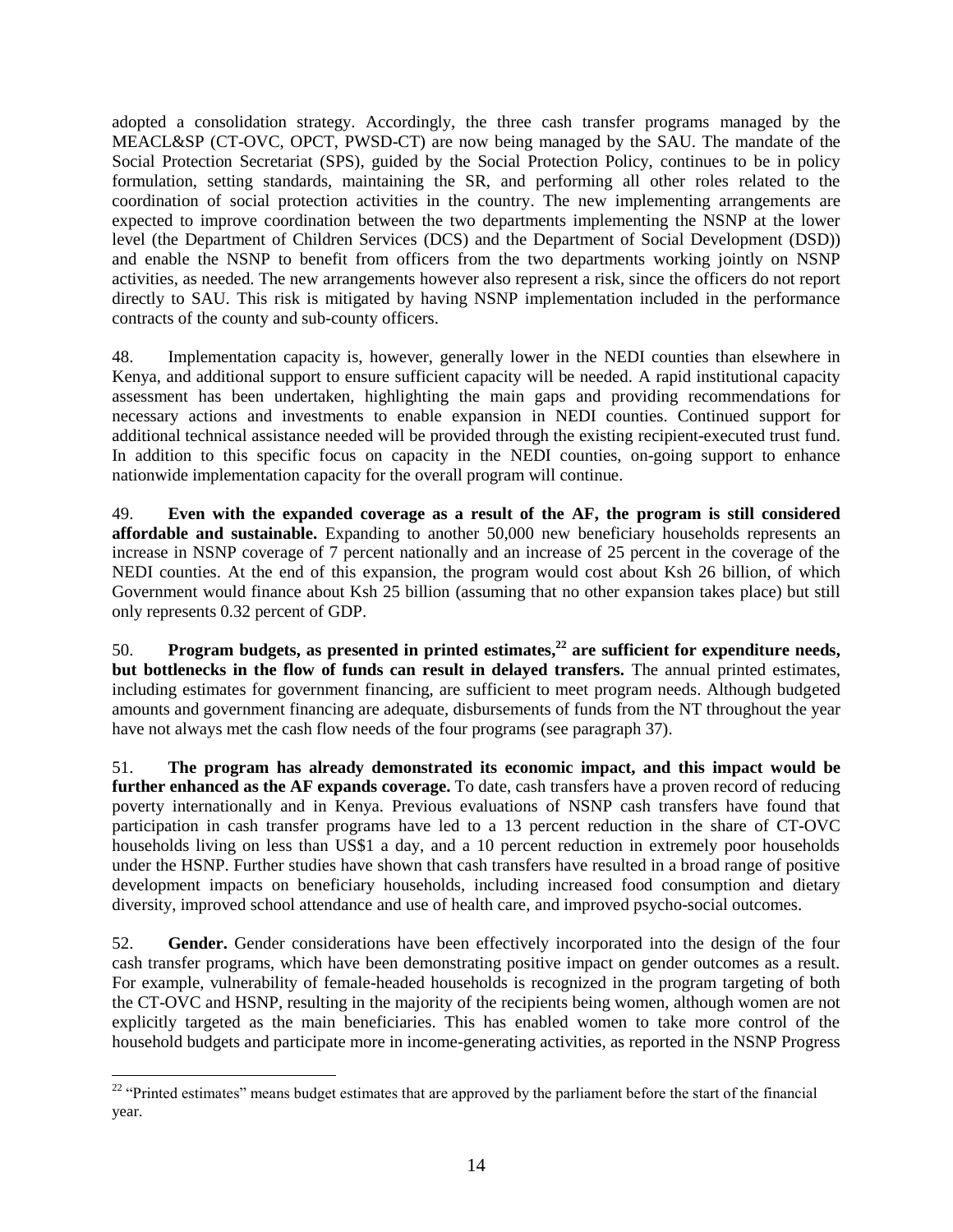Report.<sup>23</sup> The HSNP in particular, indicated that there may also be small spillover effects into household decision making in general. Evaluations have also found that the cash transfer programs resulted in young women being less likely to become pregnant (5 percentage points lower) and enjoying better mental health outcomes, such as lower rates of depression, greater belief in their self-agency and self-efficacy, and more positive views of the future. The NSNP collects gender-disaggregated data on key indicators, which the AF would continue. Likewise, the programs MISs and the SR will continue to be utilized to collate and analyze data and facilitate monitoring and reporting.

53. **Citizen engagement.** The NSNP has in place a citizen engagement mechanism through the G&CM system, and work is ongoing to strengthen it further. A fully functional G&CM system has been established at the national level with adequate staff, with established procedures for receiving, recording, and acting on complaints. It also includes service charters to guide program engagement with beneficiaries, as well as functioning MIS modules for tracking complaints and working hotlines for receiving them. Constituency Social Assistance Committees (CSACs) play a key role in raising awareness of the NSNP among community members and have responsibilities to oversee, support and monitor program activities at the sub-county level including targeting and payment processes. In addition, at the local level, Beneficiary Welfare Committees (BWCs) and Rights Committees (RCs) have been established and provided with G&CM guidance materials to complement program officers and serve as an additional conduit for engaging with the beneficiaries and stakeholders. Progress has also been made in one of the programs (HSNP) in decentralizing the MIS related to case management to facilitate two-way information flow. Further, the HSNP has increased access points from which beneficiaries can register updates and complaints - currently being rolled out. The program has also established protocols for case resolution with the PSPs to ensure timely resolution of cases. Beneficiary awareness and feedback mechanisms have been established, and a communication campaign to inform beneficiaries of the multiple accessibility options is under preparation. Lastly, work is also under way to link the HSNP G&CM mechanism with national-level G&CM mechanisms through referrals.

54. Efforts to ensure that the G&CM mechanism is further strengthened and fully effective at all levels for the three cash transfer programs managed by the SAU would continue through the AF. These efforts would be informed by lessons from the HSNP experience. Specifically, support would include the decentralization of the programs MIS, allowing local-level staff to record and update complaints and/or beneficiary information. In addition, a communication strategy is being finalized to improve beneficiary understanding of the program objectives, design, and components, among others, which would be rolled out in 2017. This would be complemented by the beneficiary outreach strategy, which would be developed and implemented through the AF, with the purpose of improving program engagement with beneficiaries to ensure that they are more aware of their rights and entitlements and are empowered to participate more effectively in the decision-making process of the program, as appropriate.

55. **Climate and disaster risk management.** The North and Northeastern region of Kenya has historically been exposed to drought, which has been a leading cause of food insecurity in the area. This program is focused on transferring cash grants to poor eligible households that will support them in coping with shocks and stresses of drought, among others. In addition, strengthening of delivery systems and investments in institutional capacity will enable the government to support the affected households with social assistance as and whenneeded. As the main activity planned under the AF is the provision of cash transfers, no potential impact is expected on an overall basis on any climate and geophysical hazards present in the program area at the sector or subsector level. It is, however, expected that the cash transfers will lead beneficiary households to make better economic choices and improve their welfare. Moreover, given that the region is drought prone, the NDMA is part of the program implementation in the four

<sup>23</sup> Republic of Kenya, 2016, *Inua Jamii: Towards a More Effective National Safety Net in Kenya. Progress Report.*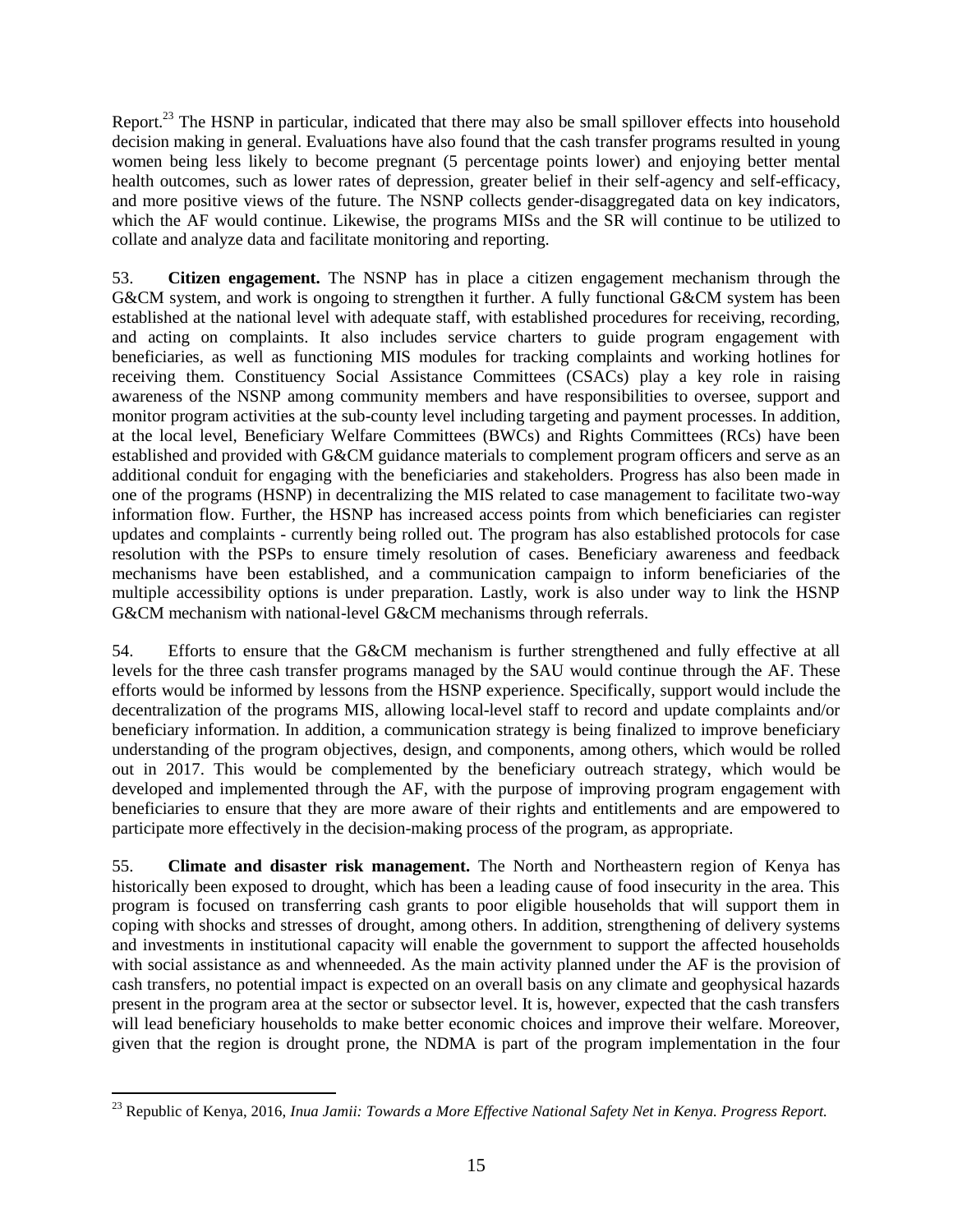NEDI counties where the HSNP is operating. They have capacity and long-standing experience in dealing with drought and climate risk-related issues, including mitigating climate change-related risks in the area.

# **B. Fiduciary**

56. As part of the addendum to the IFAR, an assessment was undertaken that reviewed the fiduciary aspects of the program in a manner consistent with the World Bank Policy and World Bank Directive on PforR Financing. The assessment revealed that the MEACL&SP has adequate fiduciary capacity to manage the minimum requirements of the AF. For instance, budgeting and planning, funds flows and treasury, accounting and financial reporting, internal controls and internal audit, and external audit are deemed to be adequate. The overall risk rating of the program is however High, due to (i) continued fiduciary weaknesses as highlighted in a number of program audits (see paragraph [24\)](#page-12-0); and (ii) as the cash transfers require strong controls to prevent, detect and deter inherent systemic financial risks. Consequently there is a need to systematically address fiduciary risks of the program.

57. The Program would assist the Government to formulate the financial management procedures and invest in the capacity of the MEACL&SP Internal Audit Department (IAD) for carrying out periodic internal audit for the MEACL&SP to enforce corrective actions (see PAP). The program accounting system is managed by the Ministry Head of the Accounting Unit/Principal Accounts Controller (PAC), who is a qualified certified public accountant, and is supported by a program accountant. The program FY16 external audit report was received by the World Bank after the stipulated six months of submission deadline, and was qualified. However, the MEACL&SP is in the process of addressing the audit report qualification issues.

58. MEACL&SP has shown strong leadership and willingness to address fiduciary risks and is committed to develop and implement a comprehensive FM action plan, which will be monitored by the World Bank as part of the PAP. The conclusion of the assessment is that the fiduciary arrangements are adequate to support the AF. In addition, DLI 11 has been introduced under the AF, supporting the implementation of the FM action plan through three DLRs. A priority sub-set of the critical FM actions would be mutually agreed between the World Bank and Government for the purposes of this DLI, with DLRs linked to Government implementation of 30 percent, 70 percent and 100 percent, respectively, of the agreed critical FM actions.

# **C. Safeguards**

59. The ESSA for the NSNP was approved and disclosed in May, 2013. It was carried out for the NSNP which covers all 47 counties in Kenya. Since the AF remains within the existing scope of the program and will be expanded in 10 of the 47 counties where the program is already operating, the original ESSA remains relevant to the AF, and accordingly was re-disclosed as part of the appraisal on January 19, 2017. It should be noted that the ESSA is complemented by the Government initiative under the Kenya Devolution Support Project PforR operation, where all the 47 counties are in the process of developing an environment and social risk management system. In addition, the restructured DLI 6 further emphasizes the importance of a G&CM system functional at all levels, as well as a beneficiary outreach strategy and its implementation, promoting increased beneficiary awareness.

60. The original ESSA is adequate as it takes into account the existing Government NSNP systems including the capacity to plan and implement measures for environmental and social impact management. The assessment focused on the social effects of the NSNP cash transfer programs, and confirmed that they are not considered to have any direct environmental effects. The assessment also evaluated whether there is equitable access to the existing cash transfers and whether the program is meeting the needs of vulnerable and marginalized groups. It paid attention to how poor, vulnerable and marginalized groups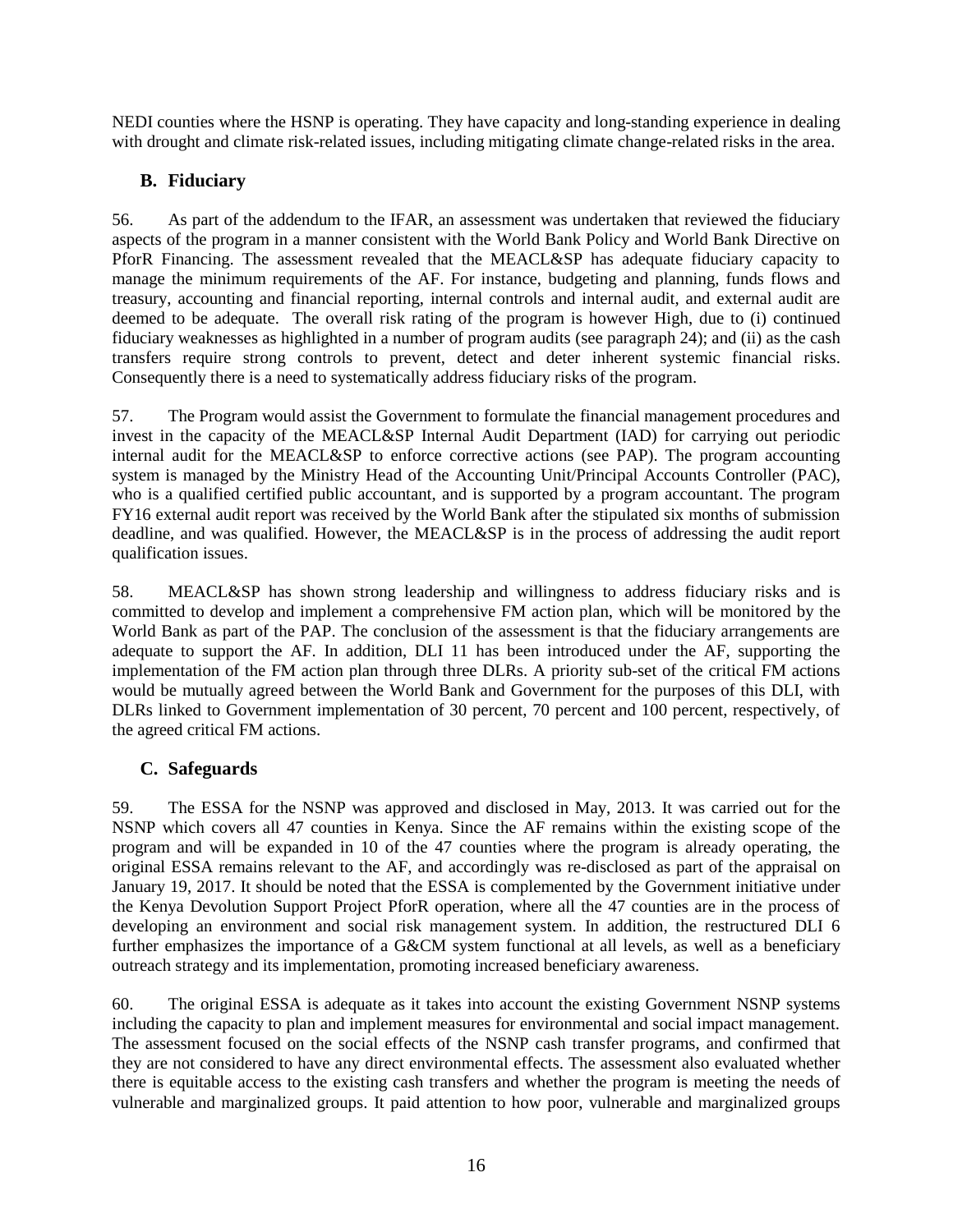are included in, and therefore benefit from, the NSNP cash transfer programs. It also examined the measures put in place to ensure that vulnerable and marginalized groups have a say in the program, through a robust consultative process and grievance and appeals mechanism and paid due attention to targeting, power imbalance at the community level, the role of local administrators in controlling access to the program, existing public complaints and grievance structures, social conflicts and gender (an update on the implementation of the ESSA is included in annex 6).

## **D. Summary of Modifications to the Program Action Plan**

61. **The PAP has been modified to include key actions to ensure efficient program implementation** (see annex 7). Some of the existing actions have been modified to better reflect the current situation and needs. The action related to updating OMs is revised to include recommendations of the addendums to the IFAR and TA. The action related to timeliness of payments has been adjusted to include the critical action for the MEACL&SP to discuss and agree with NT on a solution to ensure timely payments, as well as the development of a long-term strategy for PSPs. Five new actions have also been introduced to ensure that key critical actions are taken to improve overall program outcomes. The new actions introduced include; (i) development and implementation of an FM action plan; (ii) the finalization and implementation of the EFC framework to improve program governance and accountability; (ii) the finalization of the harmonized targeting tool and updating of Proxy Means Test (PMT) when new KIHBS data becomes available, (iii) collaboration with the National Registration Bureau (NRB) to facilitate issuance of IDs for beneficiaries; and (iv) adequate implementation capacity in the NEDI counties through the development and implementation of a capacity development plan.

# **E. Implementation Support**

62. The World Bank task team will continue to provide the necessary support to facilitate the achievement of the PDO during implementation of the Program. Implementation support will place an emphasis on (a) reviewing implementation progress (including that of the PAP) and achievement of Program results and DLIs; (b) providing support to resolve emerging program implementation issues; (c) monitoring the adequacy and performance of systems, and compliance with the Financing Agreement; and (d) supporting MEACL&SP in key areas of technical assistance. Implementation support will be provided through regular engagement with the SAU, SPS, and the NDMA.

63. Technical assistance will also be provided to support strategic investments such as increasing the Government's technical, fiduciary and monitoring and evaluation capacity through the existing recipientexecuted trust fund. The objective of this trust fund is to strengthen the NSNP implementation capacity, including to deliver and monitor and evaluate the activities needed to achieve the Program objectives. In addition, other development partners, such as WFP and UNICEF, will continue to provide complementary technical assistance to the Government.

# <span id="page-23-0"></span>V. WORLD BANK GRIEVANCE REDRESS

64. Communities and individuals who believe that they are adversely affected by a World Bank (WB) supported project may submit complaints to existing project-level grievance redress mechanisms or the WB's Grievance Redress Service (GRS). The GRS ensures that complaints received are promptly reviewed in order to address project-related concerns. Project affected communities and individuals may submit their complaint to the WB's independent Inspection Panel which determines whether harm occurred, or could occur, as a result of WB non-compliance with its policies and procedures. Complaints may be submitted at any time after concerns have been brought directly to the World Bank's attention, and Bank Management has been given an opportunity to respond. For information on how to submit complaints to the World Bank's corporate GRS, please visit http://www.worldbank.org/GRS. For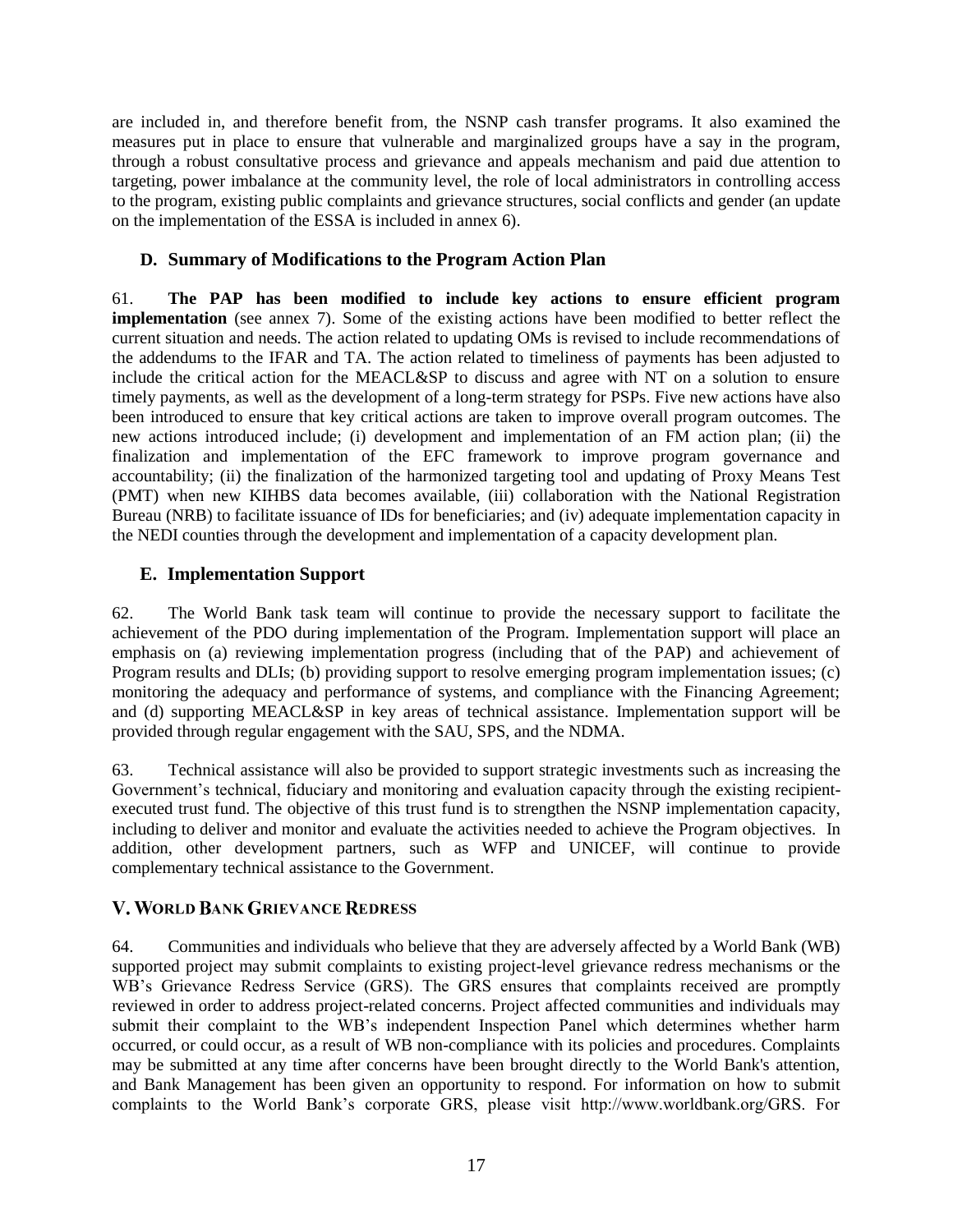information on how to submit complaints to the World Bank Inspection Panel, please visit [www.inspectionpanel.org.](http://www.inspectionpanel.org/)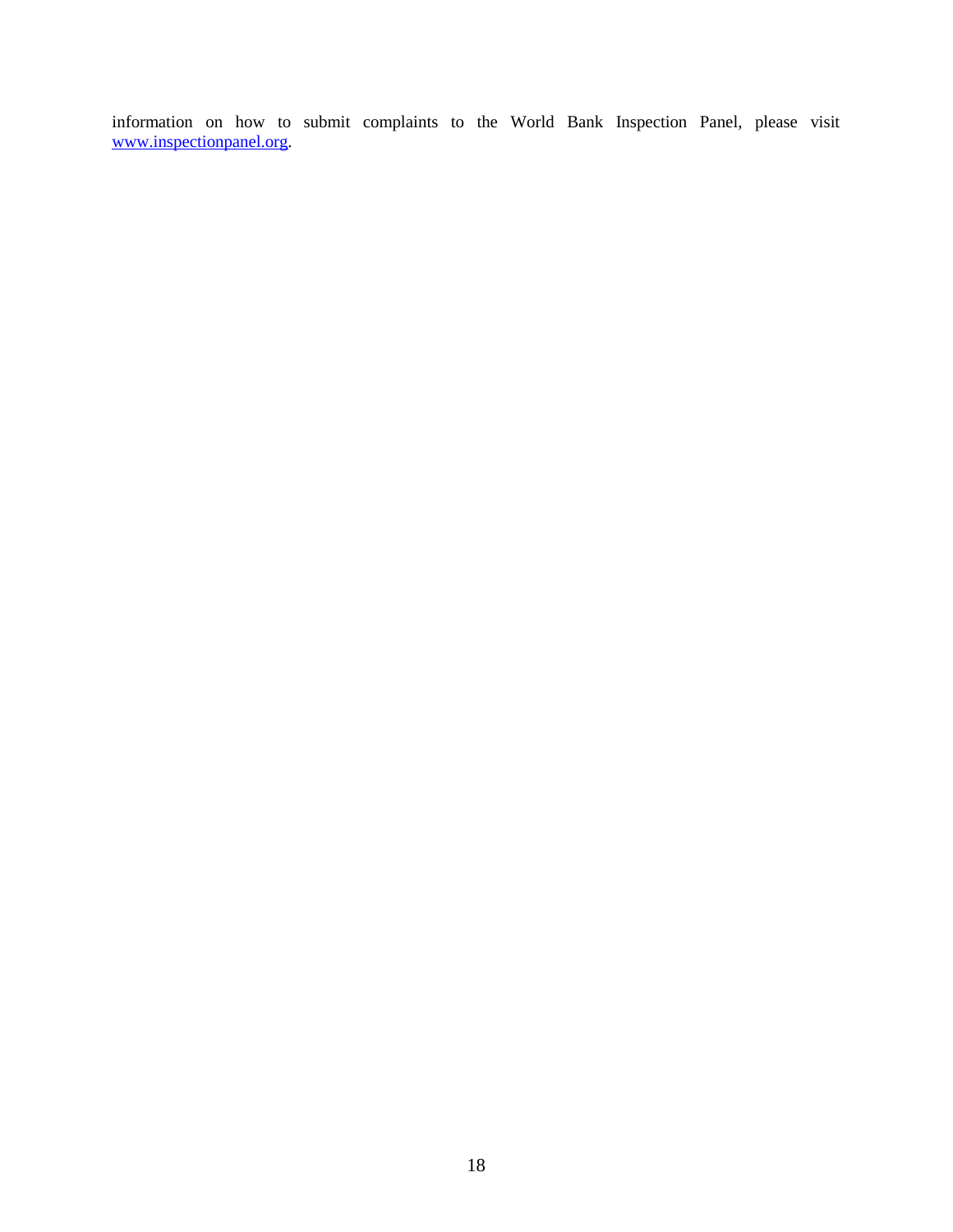<span id="page-25-0"></span>

|                | Program Development Objective: To support the Republic of Kenya's efforts to establish an effective National Safety Net Program for poor and<br>vulnerable households. |          |          |                              |                          |               |                                                                                                                     |                                                                                                |                                                                                                                                                                                                                                                                    |  |
|----------------|------------------------------------------------------------------------------------------------------------------------------------------------------------------------|----------|----------|------------------------------|--------------------------|---------------|---------------------------------------------------------------------------------------------------------------------|------------------------------------------------------------------------------------------------|--------------------------------------------------------------------------------------------------------------------------------------------------------------------------------------------------------------------------------------------------------------------|--|
|                |                                                                                                                                                                        |          |          |                              |                          |               | <b>Target Values</b>                                                                                                |                                                                                                |                                                                                                                                                                                                                                                                    |  |
|                | <b>PDO-Level Results</b><br><b>Indicators</b>                                                                                                                          | Core DLI |          | Unit of<br><b>Measure</b>    | <b>Baselin</b><br>e      | December 2017 | December 2018                                                                                                       | December 2019                                                                                  | <b>Rationale for Change</b>                                                                                                                                                                                                                                        |  |
|                | Net change in beneficiary<br>household monthly per<br>adult equivalent<br>consumption expenditure                                                                      | $\Box$   | $\Box$   | Ksh                          | n.a.                     | 150           | 150                                                                                                                 |                                                                                                | Original.                                                                                                                                                                                                                                                          |  |
| $\overline{2}$ | <b>Number of NSNP</b><br>beneficiaries, by $sex^{25}$                                                                                                                  | $\times$ | $\Box$   | Million<br>beneficiari<br>es | 1.65                     | 4.04<br>(2.5) | 4.13                                                                                                                | 4.28                                                                                           | <b>Original</b> . The indicator is<br>unchanged, but target values<br>updated based on the current<br>status of the program. The targets<br>for 2018 and 2019 reflect the<br>proposed expansion in the NEDI<br>counties.                                           |  |
|                | % of Program<br><b>Beneficiaries who conform</b><br>to the Targeting Criteria                                                                                          | $\Box$   | $\Box$   |                              | <b>Indicator Removed</b> |               |                                                                                                                     |                                                                                                | <b>Removed.</b> The massive<br>expansion of the NSNP took<br>place before the PIBS baseline<br>and no massive expansion is<br>envisioned to take place in the<br>next few years. As a result, it is<br>difficult to record improvement<br>in targeting conformity. |  |
| 3              | <b>System for recertification</b><br>of NSNP beneficiaries is in<br>place                                                                                              | $\Box$   | $\times$ | n.a.                         | n.a.                     |               | Plan adopted for<br>how all four<br>NSNP programs<br>will maintain an<br>up-to-date<br>registry of<br>beneficiaries | Completion of the<br>rollout of the<br>recertification plan<br>in at least 20 sub-<br>counties | New. This indicator replaces the<br>previous indicator on targeting<br>conformity. Recertification is a<br>more important focus, since no<br>new massive expansion is<br>envisioned at this stage. It is<br>important for the NSNP to ensure                       |  |

# ANNEX 1: REVISED RESULTS FRAMEWORK AND MONITORING INDICATORS<sup>24</sup>

 $^{24}$  Targets in parenthesis reflect the baseline and target values for the original Program. These targets only exist for some of the indicators and only for FY17/18 since the original Program was expected to close in March, 2018.

<sup>&</sup>lt;sup>25</sup> This will report on the total number of people benefitting from the four programs that constitute the NSNP. If this figure cannot be generated from the MIS, it will be calculated by multiplying the total number of households enrolled in the three programs managed by SAU x 5 members per household and x 7 members per household for households enrolled in the HSNP. The sex distribution for those households for which the MIS has complete information will be used to impute a figure for the entire caseload.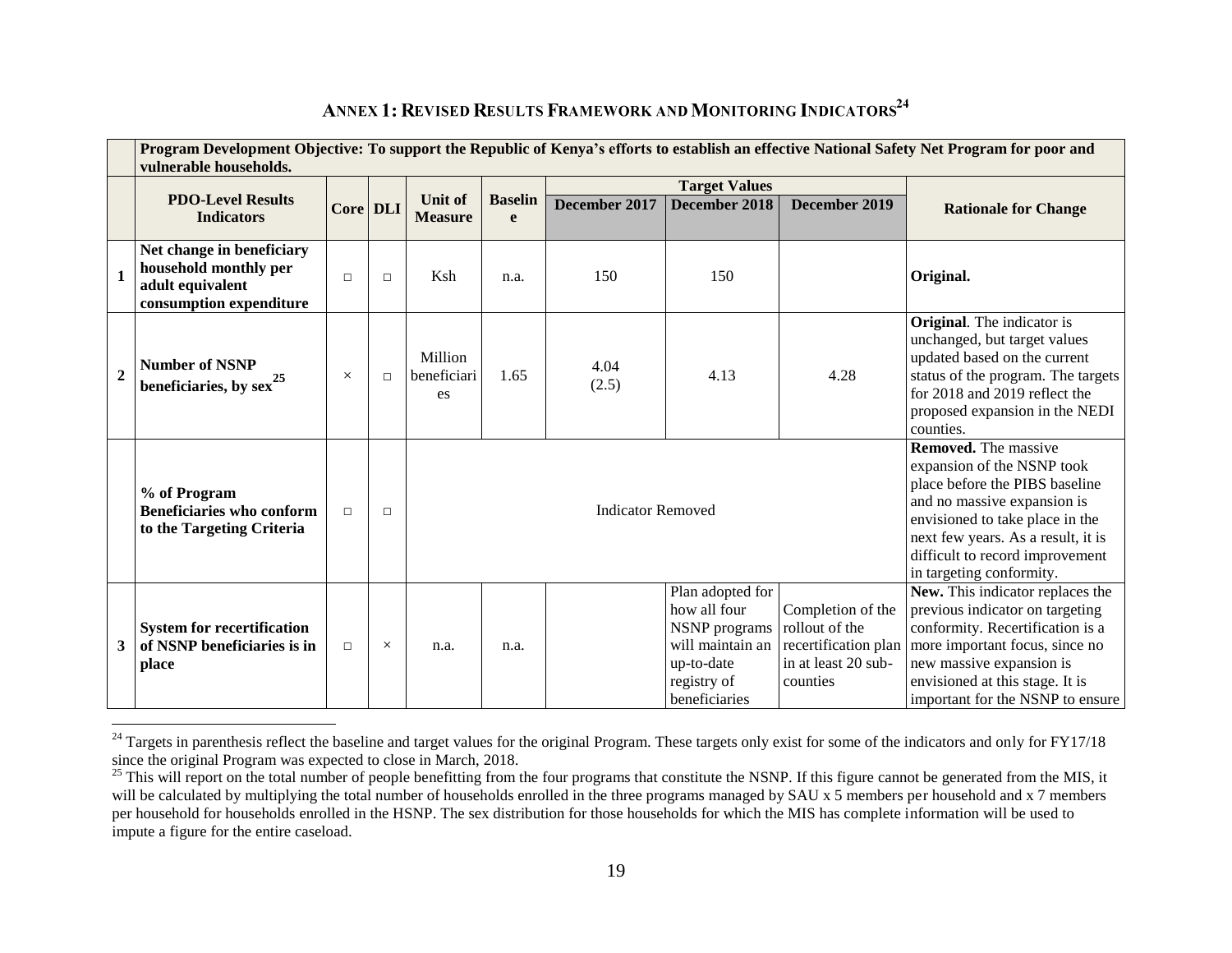|   |                                                                                                                                 |        |          |                                    |            |            | through<br>recertification |         | that the right people are in the<br>program, making recertification                                                                                                                                                                                                                                                                                                                                                                                                                                                                                                                                                                                                                               |
|---|---------------------------------------------------------------------------------------------------------------------------------|--------|----------|------------------------------------|------------|------------|----------------------------|---------|---------------------------------------------------------------------------------------------------------------------------------------------------------------------------------------------------------------------------------------------------------------------------------------------------------------------------------------------------------------------------------------------------------------------------------------------------------------------------------------------------------------------------------------------------------------------------------------------------------------------------------------------------------------------------------------------------|
|   |                                                                                                                                 |        |          |                                    |            |            |                            |         | of existing beneficiaries<br>necessary.                                                                                                                                                                                                                                                                                                                                                                                                                                                                                                                                                                                                                                                           |
| 4 | % of all payments are<br>made on time to Payment<br><b>Service Providers for</b><br>transfer to Program<br><b>Beneficiaries</b> | $\Box$ | $\times$ | $\frac{0}{0}$                      | 12<br>(26) | 75<br>(70) | 75                         | 90      | <b>Original.</b> The indicator remains<br>the same, but targets have been<br>included for additional years due<br>to the proposed extension of the<br>closing of the Program. The<br>targets for 2017 and 2018 are in<br>line with modified DLR 5. The<br>target for 2019 builds upon the<br>achievements made in the<br>previous years. The baseline has<br>also changed to reflect the<br>current status of payment<br>timeliness.                                                                                                                                                                                                                                                              |
|   | Intermediate Results Area 1: Expanding cash transfer programs to promote more comprehensive and equitable coverage              |        |          |                                    |            |            |                            |         |                                                                                                                                                                                                                                                                                                                                                                                                                                                                                                                                                                                                                                                                                                   |
| 5 | <b>Number of households</b><br>paid for by the<br>Government <sup>26</sup>                                                      | $\Box$ | $\Box$   | Househol<br>$\mathrm{d}\mathrm{s}$ | 114,384    | 702,000    | 754,000                    | 792,000 | Revised. This indicator has been<br>modified to account for the<br>massive expansion of the<br>program and increased<br>Government financing of the<br>cash transfers, rather than only<br>reporting on additional<br>households enrolled and financed<br>by the Government as per the<br>NSNP Expansion Plan. The<br>target for December 2017 has<br>been revised to reflect the current<br>overachievement of enrolling and<br>financing new households. New<br>target values for additional years<br>have been introduced based on<br>the proposed AF expansion as<br>well as on projected Government<br>take-over of financing of<br>households in HSNP and CT-<br>OVC. The baseline has also |

<sup>&</sup>lt;sup>26</sup> This indicator previously read 'Number of new households enrolled in the NSNP according to agreed expansion plan and paid for by GoK'.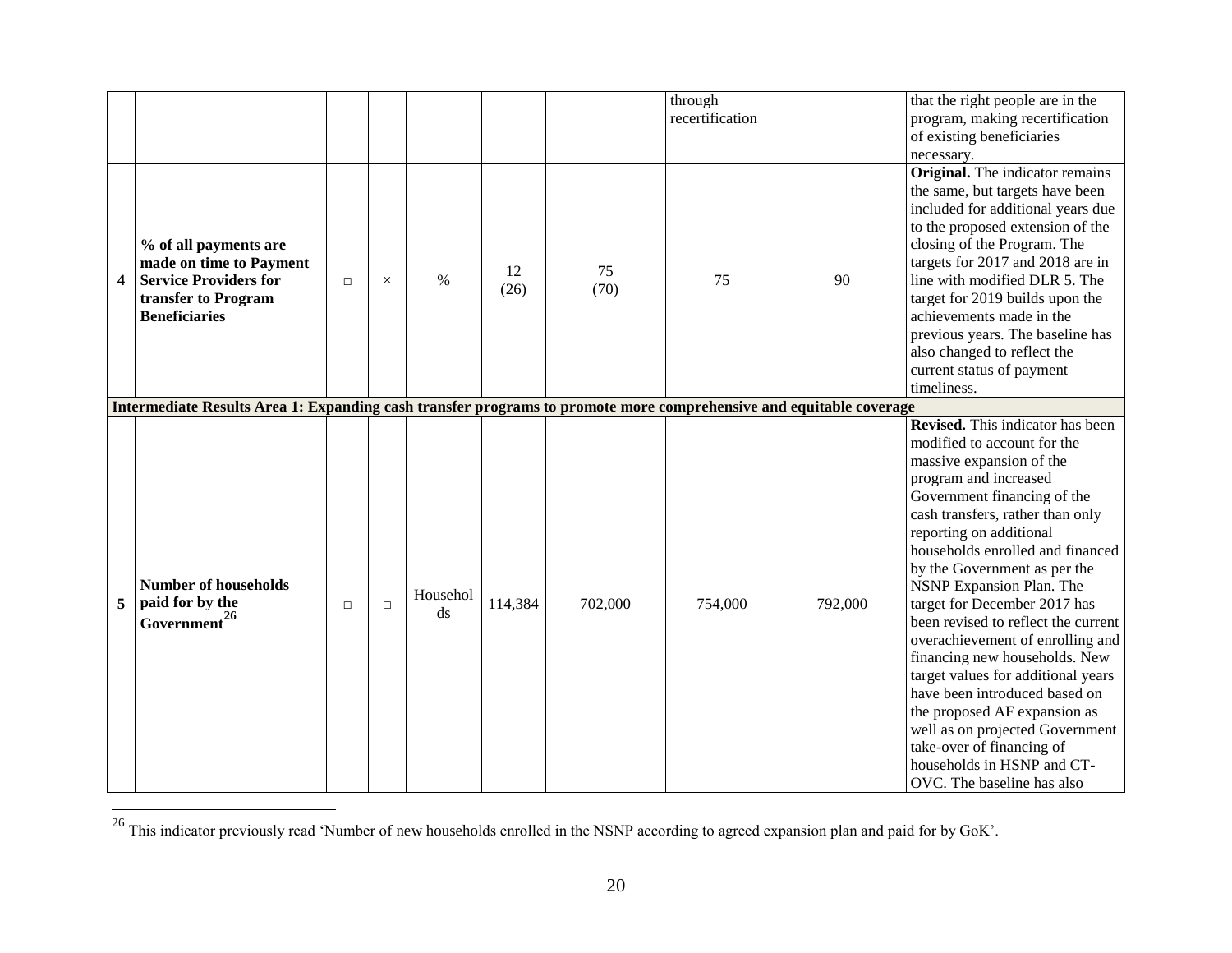|                |                                                                                                                                  |        |                                    |               |              |                                                              |                                                                                                                                                                                                  |                                                                            | changed due to the revision of                                                                                                                                                                                                                                                                                                                                                                                          |
|----------------|----------------------------------------------------------------------------------------------------------------------------------|--------|------------------------------------|---------------|--------------|--------------------------------------------------------------|--------------------------------------------------------------------------------------------------------------------------------------------------------------------------------------------------|----------------------------------------------------------------------------|-------------------------------------------------------------------------------------------------------------------------------------------------------------------------------------------------------------------------------------------------------------------------------------------------------------------------------------------------------------------------------------------------------------------------|
|                |                                                                                                                                  |        |                                    |               |              |                                                              |                                                                                                                                                                                                  |                                                                            | the indicator.                                                                                                                                                                                                                                                                                                                                                                                                          |
|                | Number of households on<br>the NSNP payroll                                                                                      | $\Box$ | <b>Indicator Removed</b><br>$\Box$ |               |              |                                                              |                                                                                                                                                                                                  |                                                                            | <b>Removed.</b> This indicator has<br>been removed to streamline the<br><b>Results Framework. This</b><br>indicator is already captured in                                                                                                                                                                                                                                                                              |
|                |                                                                                                                                  |        |                                    |               |              |                                                              |                                                                                                                                                                                                  |                                                                            | another indicator "Number of<br>NSNP beneficiaries, by sex."                                                                                                                                                                                                                                                                                                                                                            |
|                | Intermediate Results Area 2: Strengthening program systems to ensure good governance                                             |        |                                    |               |              |                                                              |                                                                                                                                                                                                  |                                                                            |                                                                                                                                                                                                                                                                                                                                                                                                                         |
| 6              | % of beneficiaries who<br>know correct program<br>transfer amount for the<br>program in which they are<br>enrolled <sup>27</sup> | $\Box$ | $\Box$                             | $\%$          | 56.3<br>(37) | 60<br>(70)                                                   | 65                                                                                                                                                                                               | 70                                                                         | Revised. The original indicator<br>included both objectives and<br>entitlements, which are distinct<br>elements and difficult to measure<br>together. This revised indicator is<br>in line with the modified DLR on<br>G&CM systems (DLR 6b).                                                                                                                                                                           |
| $\overline{7}$ | % of beneficiaries for<br>whom payments are made<br>electronically using Two-<br><b>Factor Authentication</b>                    | $\Box$ | $\times$                           | $\frac{0}{0}$ | 40           | 90                                                           | 90                                                                                                                                                                                               | 90                                                                         | Original. Achieved. However,<br>given the importance of this<br>indicator in ensuring a robust and<br>accountable payment<br>mechanism, it will continue to be<br>monitored, with updated values<br>to be consistent with assumption<br>on % of beneficiaries on the<br>payroll.                                                                                                                                        |
| 8              | <b>Grievance and Case</b><br><b>Management mechanisms</b><br>for the Cash Transfer<br><b>Programs are functional</b>             | $\Box$ | $\times$                           | n.a           | n.a.         | Beneficiary<br>outreach strategy<br>developed and<br>adopted | Beneficiary<br>outreach<br>strategy<br>implemented in<br>10 counties $^{28}$<br>Design and<br>implementation<br>of a G&CM<br>system through<br>the MIS at<br>county and sub-<br>county levels in | Beneficiary<br>outreach strategy<br>implemented in at<br>least 20 counties | New. This indicator has been<br>introduced to emphasize the<br>importance of beneficiary<br>outreach and functional G&CM<br>systems at the local level. The<br>targets are informed by the<br>achievement of the different<br>DLRs in DLI 6. The Results<br>Framework, however, has set<br>targets higher than the DLR for<br>the implementation of the<br>beneficiary outreach strategy,<br>reflecting ambition of the |

 $27$  The indicator previously read "% beneficiaries who know program objectives and entitlements."

 $^{28}$  Within these 10 counties, the beneficiary outreach strategy must be implemented in at least 20 sub-counties as per the related DLR.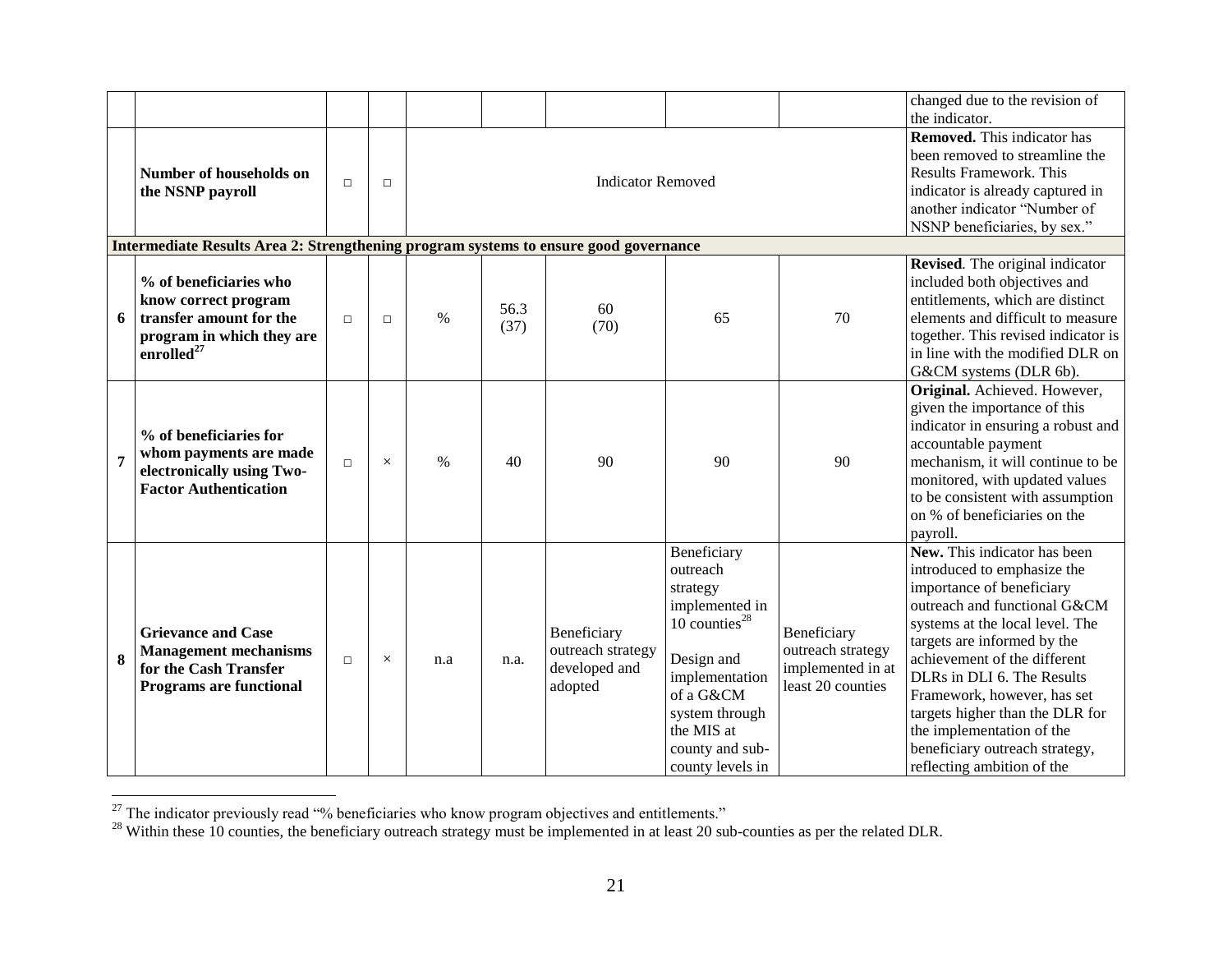|                  |                                                                                                                               |        |          |               |             |                          | at least 20 sub-                                                                                                                           |                                                                                                                                                                                                                              | Government.                                                                                                                                                                                                                                                                                                                                                                                                                                       |
|------------------|-------------------------------------------------------------------------------------------------------------------------------|--------|----------|---------------|-------------|--------------------------|--------------------------------------------------------------------------------------------------------------------------------------------|------------------------------------------------------------------------------------------------------------------------------------------------------------------------------------------------------------------------------|---------------------------------------------------------------------------------------------------------------------------------------------------------------------------------------------------------------------------------------------------------------------------------------------------------------------------------------------------------------------------------------------------------------------------------------------------|
|                  |                                                                                                                               |        |          |               |             |                          | counties                                                                                                                                   |                                                                                                                                                                                                                              |                                                                                                                                                                                                                                                                                                                                                                                                                                                   |
| $\boldsymbol{9}$ | % of Program<br>Beneficiaries who can<br>name two means of making<br>a complaint                                              | $\Box$ | $\Box$   | $\frac{0}{0}$ | 8.8<br>(15) | 30<br>(65)               | 30                                                                                                                                         | 40                                                                                                                                                                                                                           | Original. This has been a<br>difficult target to achieve as the<br>G&CM mechanism has not been<br>effectively established at all<br>levels. The targets have therefore<br>been readjusted to more realistic<br>values based on the real baseline<br>value (lower than expected).                                                                                                                                                                  |
|                  | $%$ complaints actioned <sup>29</sup>                                                                                         | $\Box$ | $\Box$   |               |             | <b>Indicator Removed</b> |                                                                                                                                            | <b>Removed.</b> This indicator has<br>been removed to streamline the<br><b>Results Framework. This</b><br>indicator is already captured in<br>another indicator "Functional<br>Grievance and Case Management<br>mechanisms." |                                                                                                                                                                                                                                                                                                                                                                                                                                                   |
| 10               | <b>Single Registry is</b><br>operational and program<br><b>MISs use the Standards for</b><br><b>Internal Payroll Controls</b> | $\Box$ | $\times$ | Yes           | n.a.        | Achieved                 |                                                                                                                                            |                                                                                                                                                                                                                              | Original.                                                                                                                                                                                                                                                                                                                                                                                                                                         |
|                  | Intermediate Results Area 3: Harmonizing cash transfer programs to increase the coherence of the safety net sector            |        |          |               |             |                          |                                                                                                                                            |                                                                                                                                                                                                                              |                                                                                                                                                                                                                                                                                                                                                                                                                                                   |
|                  | % of NSNP funding<br>11   financed by the<br>Government                                                                       | $\Box$ | $\Box$   | $\frac{0}{0}$ | 41          | 91                       | 94                                                                                                                                         | 96                                                                                                                                                                                                                           | <b>Revised.</b> The indicator has been<br>revised to reflect the<br>measurements reported on the<br>annual financial reports (funding<br>vs. spending). Targets have been<br>introduced based on the current<br>trend in Government financing of<br>NSNP for additional years<br>included under the extension of<br>the AF. The baseline value has<br>also been changed to reflect the<br>baseline of NSNP funding<br>financed by the Government. |
|                  | Amount spent on the<br><b>NSNP</b> by the Government<br>as % of GDP                                                           | $\Box$ | $\Box$   |               |             | <b>Indicator Removed</b> | <b>Removed.</b> This indicator has<br>been removed to streamline the<br><b>Results Framework. This</b><br>indicator is already captured in |                                                                                                                                                                                                                              |                                                                                                                                                                                                                                                                                                                                                                                                                                                   |

 $29$  This is defined as a complaint for which action is taken and feedback given to the complainant.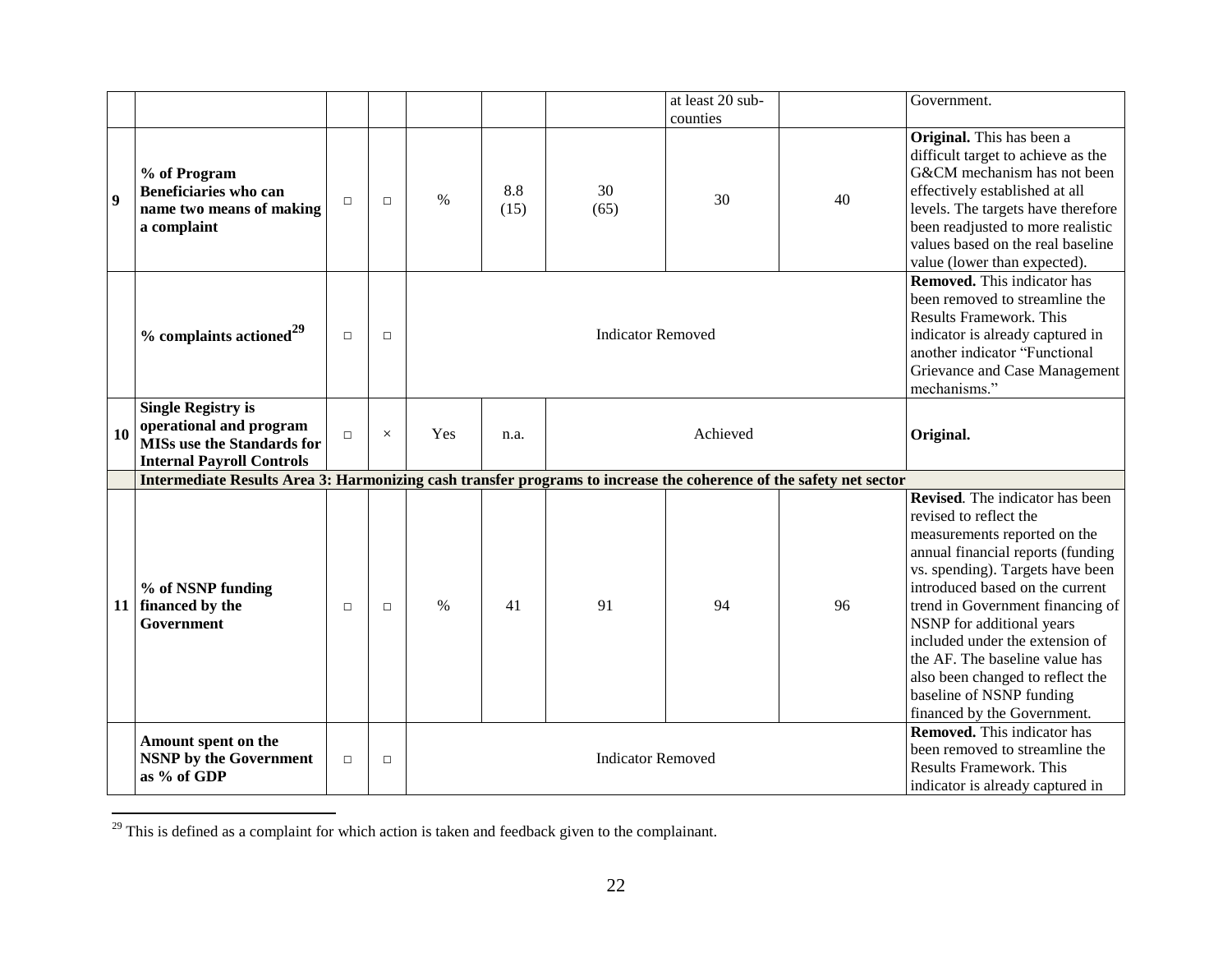|                                                                                                              |        |          |                |      |                                                                                                                                                 |                                                                                                                                                            |                                                                      | another indicator "% of NSNP<br>funding financed by the<br>Government."                                                                                                                                                                                                                                                                                                    |
|--------------------------------------------------------------------------------------------------------------|--------|----------|----------------|------|-------------------------------------------------------------------------------------------------------------------------------------------------|------------------------------------------------------------------------------------------------------------------------------------------------------------|----------------------------------------------------------------------|----------------------------------------------------------------------------------------------------------------------------------------------------------------------------------------------------------------------------------------------------------------------------------------------------------------------------------------------------------------------------|
| Number of households per<br>year paid through the<br>12<br>NSNP out of NDEF <sup>30</sup>                    | $\Box$ | $\Box$   | Househol<br>ds | n.a. | No targets as this indicator will only be measured when<br>the early warning system triggers a response.                                        |                                                                                                                                                            |                                                                      | Original.                                                                                                                                                                                                                                                                                                                                                                  |
| <b>NSNP</b> beneficiaries' access<br>to complementary social<br>13<br>and productive services is<br>promoted | $\Box$ | $\times$ | n.a.           | N/A  | Complementary<br>Services module<br>in SR is ready<br>and formal data<br>sharing protocols<br>are available for<br>use of potential<br>partners | Agreements<br>signed with at<br>least two<br>partners<br>providing<br>relevant<br>complementary<br>services to<br><b>NSNP</b><br>beneficiary<br>households |                                                                      | New. New indicator being<br>introduced to support the<br>Government in building the<br>foundation for provision of<br>complementary social and<br>productive services to the NSNP<br>beneficiaries through linkages<br>and partnership with other<br>organizations/programs<br>delivering the relevant services.<br>The targets are in line with the<br>DLRs under DLI 10. |
| <b>Fiduciary systems for</b><br>14   NSNP has been<br>strengthened                                           | $\Box$ | $\times$ | n.a.           | N/A  | Implementation<br>of 30 percent of<br>agreed critical<br>FM actions                                                                             | Implementation<br>of 70 percent of<br>agreed critical<br>FM actions                                                                                        | Implementation of<br>100 percent of<br>agreed critical FM<br>actions | New. New indicator being<br>introduced to ensure that the<br>fiduciary systems for the NSNP<br>are strengthened to address the<br>high-risk rating and systemic<br>weaknesses, as highlighted in<br>repeated audits. The targets are<br>in line with the DLRs under DLI<br>11.                                                                                             |

 $30$  NDEF stands for National Drought Emergency Fund.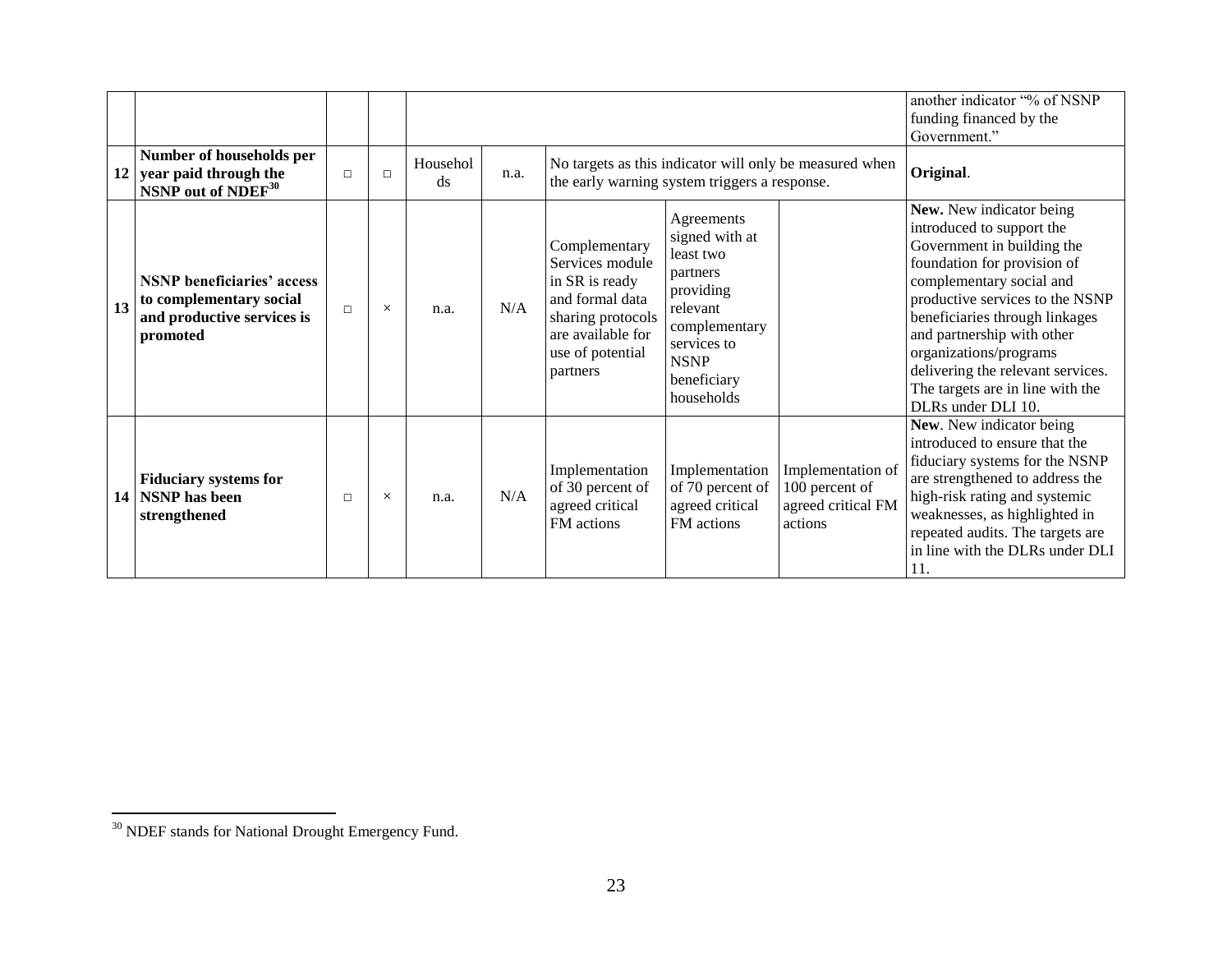|                | <b>Indicator Description</b>                                                                              |                                                                                                                                                                                                                                                                                                                                                                                                                                                                                                                                                                                                                                                                                                                                                                                                                                                                           |                     |                                                                                                                                                          |                                                        |  |  |  |  |  |  |  |
|----------------|-----------------------------------------------------------------------------------------------------------|---------------------------------------------------------------------------------------------------------------------------------------------------------------------------------------------------------------------------------------------------------------------------------------------------------------------------------------------------------------------------------------------------------------------------------------------------------------------------------------------------------------------------------------------------------------------------------------------------------------------------------------------------------------------------------------------------------------------------------------------------------------------------------------------------------------------------------------------------------------------------|---------------------|----------------------------------------------------------------------------------------------------------------------------------------------------------|--------------------------------------------------------|--|--|--|--|--|--|--|
|                | <b>Indicator Name</b>                                                                                     | <b>Description</b>                                                                                                                                                                                                                                                                                                                                                                                                                                                                                                                                                                                                                                                                                                                                                                                                                                                        | <b>Frequency</b>    | Data Source /<br><b>Methodology</b>                                                                                                                      | <b>Responsibility</b><br>for Data<br><b>Collection</b> |  |  |  |  |  |  |  |
| 1              | Net change in<br>beneficiary household<br>monthly per adult<br>equivalent<br>consumption<br>expenditure   | Household monthly per adult equivalent consumption expenditure is<br>being calculated at both baseline and end line surveys for the CT-OVC<br>and HSNP impact evaluations, which will provide net change estimates.<br>As there are no impact evaluations for the OPCT or PWSD-CT, it is<br>assumed that these figures can be extrapolated to the NSNP as a whole.                                                                                                                                                                                                                                                                                                                                                                                                                                                                                                        | 2017, 2018,<br>2019 | Evaluations of CT-<br>OVC and HSNP                                                                                                                       | Independent<br>firm                                    |  |  |  |  |  |  |  |
| $\mathfrak{2}$ | Number of NSNP<br>beneficiaries, by sex                                                                   | This is calculated as total number of people benefiting from the four<br>programs, disaggregated by sex. It is assumed that the average<br>household size for a beneficiary household is 5 for the SAU programs<br>and 7 for the HSNP. The NSNP also aims to have 95 percent of the<br>target number of households on the payroll and benefiting from the<br>program, assuming some loss resulting in issues around identification<br>(ID) card expiration, bank card challenges, and so on. The target for<br>December 2017 reflects the current target values for the SAU and<br>HSNP programs (with the aim of having 95 percent of these households<br>on the payroll). The targets for December 2018 and 2019 reflect the<br>proposed expansion of the SAU in the NEDI counties (an additional<br>20,000 households in 2018 and a further 30,000 households in 2019) | Annual              | <b>MIS</b>                                                                                                                                               | SAU                                                    |  |  |  |  |  |  |  |
| 3              | System for<br>recertification of<br>NSNP beneficiaries is<br>in place                                     | This indicator aims to strengthen the application of the eligibility<br>criteria for each of the programs through putting in place a system to<br>effectively and accurately recertify NSNP beneficiaries. This system<br>includes establishing and implementing a plan on maintaining an up-to-<br>date registry of beneficiaries. The first target will be deemed to have<br>been met when a recertification/re-registration plan is adopted. The<br>second target will be met when the roll out of the recertification plan is<br>completed in at least 20 sub-counties.                                                                                                                                                                                                                                                                                               | 2018, 2019          | Target 1:<br>Recertification and re-<br>registration report<br>Target 2: Report on the<br>completion of the roll-<br>out in at least 20 sub-<br>counties | SAU                                                    |  |  |  |  |  |  |  |
| $\overline{4}$ | % of all payment are<br>made on time to<br><b>Payment Service</b><br>Providers for transfer<br>to Program | The indicator aims to improve the flow of funds for cash transfers and<br>to ensure that an increasing proportion of payments are made within the<br>scheduled window. The first and second targets for December 2017 and<br>2018 aim to increase the percent of timely payments to PSPs to 75<br>percent in line with the DLI 5. For payments to be made on time, funds                                                                                                                                                                                                                                                                                                                                                                                                                                                                                                  | Annual              | Timeliness of transfers<br>report                                                                                                                        | SAU and<br><b>NDMA</b>                                 |  |  |  |  |  |  |  |

# **Description of Results Framework Indicators**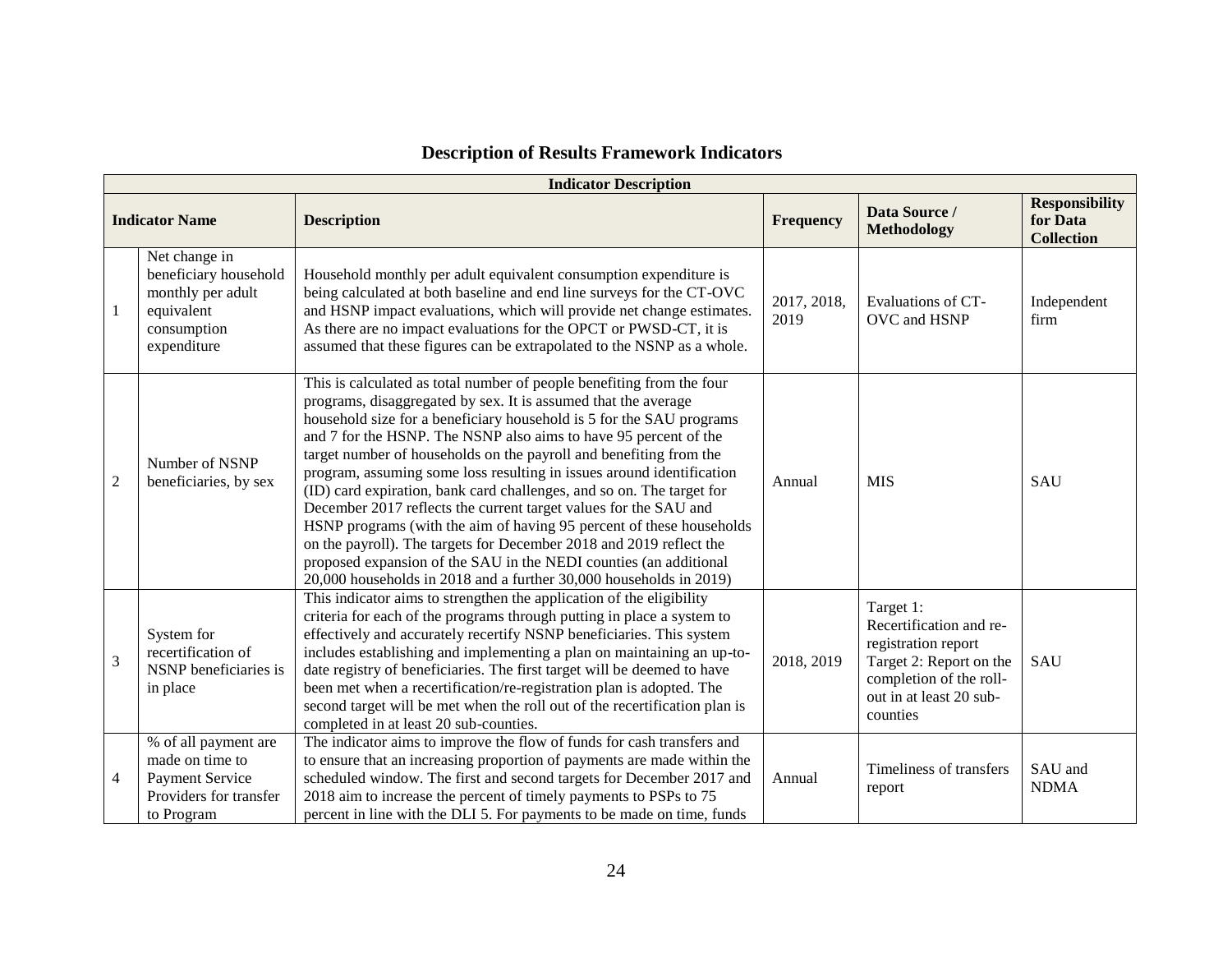|   | <b>Beneficiaries</b>                                                                                                  | and payroll documentation need to be sent to the PSPs at least five<br>working days before the start of the window. For the purposes of<br>reporting on this indicator, payments will be considered to be on time, if<br>the funds and payroll documentation are sent to the PSPs within 15<br>calendar days of this deadline. The percentage of 'on time' payments is<br>calculated as the number of NSNP payments sent to the PSPs within 15<br>days of the due date divided by the total number of NSNP payments<br>made for each payment cycle. The target for December 2019 increases<br>the percent of timely payments to PSPs to 90 percent.                                                                                                                                                                                                                                                                                                                                                                                                                                                                                                                                                                                                                                                                                                                                                                                                                                                                                                |            |                                                                              |                                                                        |
|---|-----------------------------------------------------------------------------------------------------------------------|----------------------------------------------------------------------------------------------------------------------------------------------------------------------------------------------------------------------------------------------------------------------------------------------------------------------------------------------------------------------------------------------------------------------------------------------------------------------------------------------------------------------------------------------------------------------------------------------------------------------------------------------------------------------------------------------------------------------------------------------------------------------------------------------------------------------------------------------------------------------------------------------------------------------------------------------------------------------------------------------------------------------------------------------------------------------------------------------------------------------------------------------------------------------------------------------------------------------------------------------------------------------------------------------------------------------------------------------------------------------------------------------------------------------------------------------------------------------------------------------------------------------------------------------------|------------|------------------------------------------------------------------------------|------------------------------------------------------------------------|
| 5 | Number of<br>households paid for<br>by the Government                                                                 | This indicator reflects the expansion and Government financing of the<br>NSNP. It is important to note that the NSNP aims to have 95 percent of<br>households enrolled in the program on the payroll and thus, the target<br>values reflect 95 percent of the projected enrolment. It is assumed not<br>all enrolled households are on the payroll as there may be some losses<br>from issues around identification (ID) card expiration, bank card issues,<br>and so on.<br>Target 1: The first target has been adjusted to reflect the projected<br>number of households in the program that are funded by the<br>Government, including the projected take-over of financing of<br>households in the CT-OVC and HSNP in the 2017 year (15,000<br>households in CT-OVC and 54,000 households in HSNP).<br>Target 2: By December 2018, the Government plans to take over the<br>financing of an additional 25,000 CT-OVC households, previously<br>financed by the DfID. Further, after the adoption of a modified NSNP<br>Expansion Plan detailing planned expansion in the NEDI counties, it is<br>expected that an additional 20,000 households will be enrolled as per<br>this modified plan. By December 2018, the Government is also<br>expected to take over the financing of 10,000 households under the<br>HSNP.<br>Target 3: The December 2019 target includes an additional expansion of<br>30,000 households in the NEDI counties, as per the modified plan, and<br>the take-over of financing of a further 10,000 households in HSNP. | Annual     | CT-OVC payroll/ GoK<br><b>Budget</b> ; Program MISs<br>and financial reports | SAU and<br><b>NDMA</b>                                                 |
| 6 | % of beneficiaries<br>who know correct<br>program transfer<br>amount for the<br>program in which<br>they are enrolled | Knowledge of transfer value is of utmost importance for cash transfer<br>programs to allow households to plan for the future. This indicator<br>measures beneficiary knowledge of payment values in each of the 4<br>programs from the PIBS.                                                                                                                                                                                                                                                                                                                                                                                                                                                                                                                                                                                                                                                                                                                                                                                                                                                                                                                                                                                                                                                                                                                                                                                                                                                                                                       | 2017, 2018 | <b>PIBS</b>                                                                  | Independent<br>agency<br>contracted to<br>carry-out the<br>PIBS survey |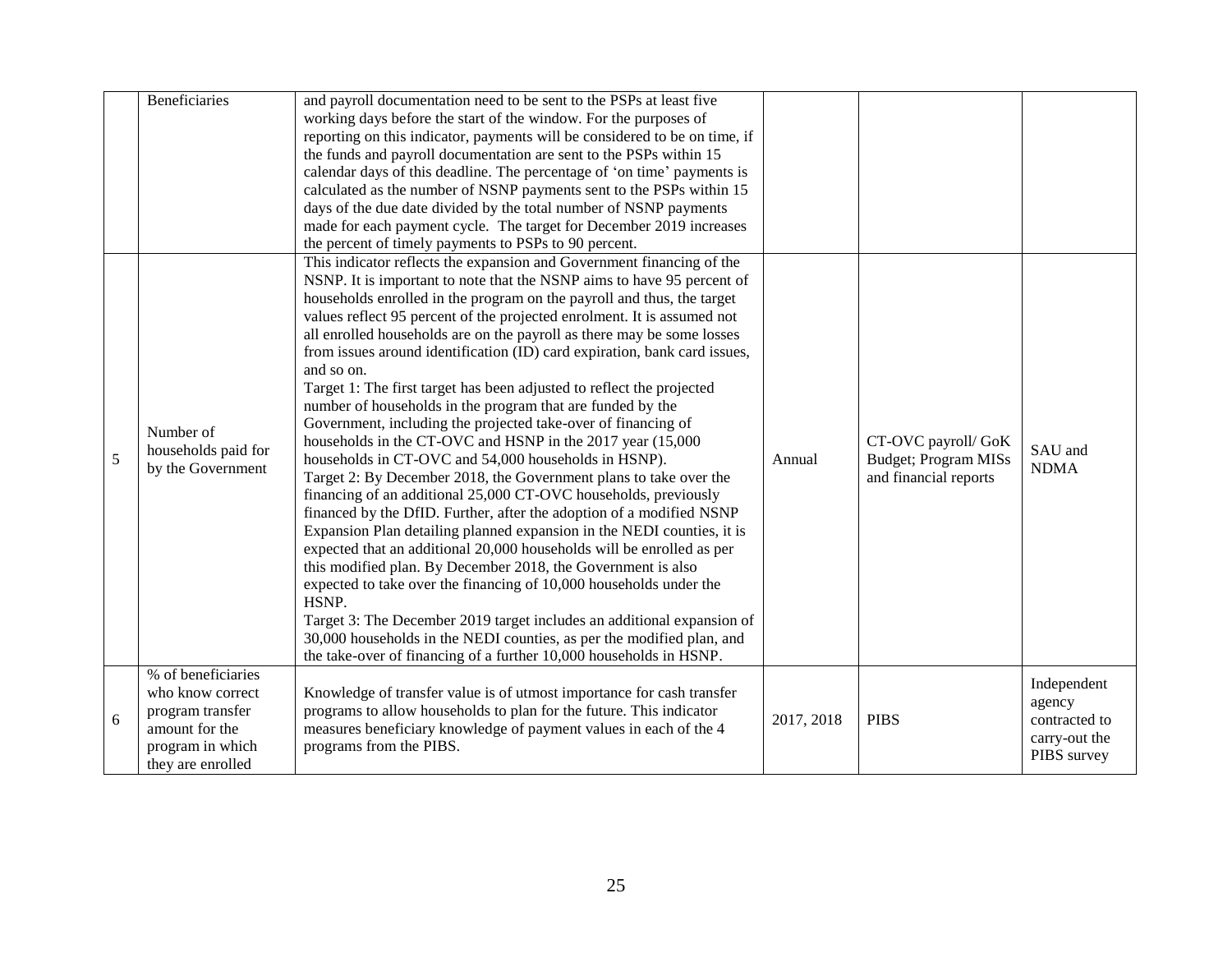| $\tau$ | % of beneficiaries for<br>whom payments are<br>made electronically<br>using Two-Factor<br>authentication      | Cash transfers should be made in a manner that provides confidence that<br>payments are reaching intended recipients. The indicator aims to<br>progressively increase the use of PSPs that make payments<br>electronically and using two-factor authentication to increase the<br>security of payments.                                                                                                                                                                                                                                                                                                                                                                                                                                                                                                                                                                                                                                                                                                                                                                                                                                                                                                                                 | Payment<br>cycle | <b>Contract with PSPs</b><br>and payment report                                                                                                                                                                                                                                           | <b>SAU</b>                                                                   |
|--------|---------------------------------------------------------------------------------------------------------------|-----------------------------------------------------------------------------------------------------------------------------------------------------------------------------------------------------------------------------------------------------------------------------------------------------------------------------------------------------------------------------------------------------------------------------------------------------------------------------------------------------------------------------------------------------------------------------------------------------------------------------------------------------------------------------------------------------------------------------------------------------------------------------------------------------------------------------------------------------------------------------------------------------------------------------------------------------------------------------------------------------------------------------------------------------------------------------------------------------------------------------------------------------------------------------------------------------------------------------------------|------------------|-------------------------------------------------------------------------------------------------------------------------------------------------------------------------------------------------------------------------------------------------------------------------------------------|------------------------------------------------------------------------------|
| 8      | Grievance and Case<br>Management<br>mechanisms for the<br><b>Cash Transfer</b><br>Programs are<br>functional  | A well-functioning G&CM mechanism is necessary for promoting<br>demand-side accountability in cash transfer programs. Beneficiaries<br>must have an understanding of their rights and the means by which they<br>may lodge a grievance or an update. The first target for December 2017<br>involves the SAU programs developing a strategy detailing outreach<br>strategies, key communication messages, and a 3-year implementation<br>schedule. One of the December 2018 targets is to implement the<br>strategy in at least 10 counties (in which at least 20 sub-counties must<br>be reached as per the related DLR 6b (ii)). The December 2019 target<br>aims to have the strategy implemented in at least 25 counties. These<br>targets will be deemed to have been met when an agreed sub-set of<br>activities from the implementation plan of the beneficiary outreach<br>strategy have been implemented in at least 10 counties (and 25 counties<br>for 2019). The second target for December 2018 aims to have a county<br>and sub-county G&CM system designed and implemented through the<br>programs MISs. This target will be deemed to have been met when the<br>system has been implemented in at least 20 sub-counties. | 2017, 2018       | December 2017<br>Target: Beneficiary<br>outreach strategy;<br>December 2018/2019<br>Outreach<br>implementation<br>targets: Report of<br>implementation of<br>outreach;<br>December 2018 Local<br>G&CM mechanism<br>target: Description <sup>31</sup> of<br>the local-level G&CM<br>system | SAU                                                                          |
| 9      | % of Program<br>Beneficiaries who can<br>name two means of<br>making a complaint                              | This indicator assesses resulting improvements in beneficiary awareness<br>of G&CM systems. This indicator target will be deemed to have been<br>met when beneficiary awareness of G&CM procedures is above the<br>agreed cut-offs, 30% of beneficiary households by December 2018 and<br>40% of beneficiary households by December 2019. This will be<br>measured through the PIBS survey and will be assessed based on<br>whether households in the sampled locations have a member present<br>during the survey who can name two means of contacting the program<br>for the purposes of submitting a grievance or updating their information.                                                                                                                                                                                                                                                                                                                                                                                                                                                                                                                                                                                        | 2017, 2018       | <b>PIBS</b>                                                                                                                                                                                                                                                                               | An<br>independent<br>agency<br>contracted to<br>carry-out the<br>PIBS survey |
| 10     | Single Registry is<br>operational and<br>program MISs use<br><b>Standard for Internal</b><br>Payroll Controls | This indicator aims to strengthen the verification of beneficiary<br>eligibility by adopting an SR and improve the internal controls on the<br>program payrolls. The MISs are deemed to be fully operational if<br>related procedures and standards for internal payroll controls are<br>documented in the OMs, the MISs have up-to-date information, and the<br>MISs are being used to carry out the checks on enrolment and<br>beneficiary lists. The SR will be deemed to be fully operational if the<br>SR is housed on servers in the SPS with up-to-date information; the SR                                                                                                                                                                                                                                                                                                                                                                                                                                                                                                                                                                                                                                                      | Annual           | <b>MIS</b>                                                                                                                                                                                                                                                                                | <b>SPS</b>                                                                   |

 $31$  This description could, for example, form part of a revised OM or could be a standalone set of guidelines for county and sub-county level staff.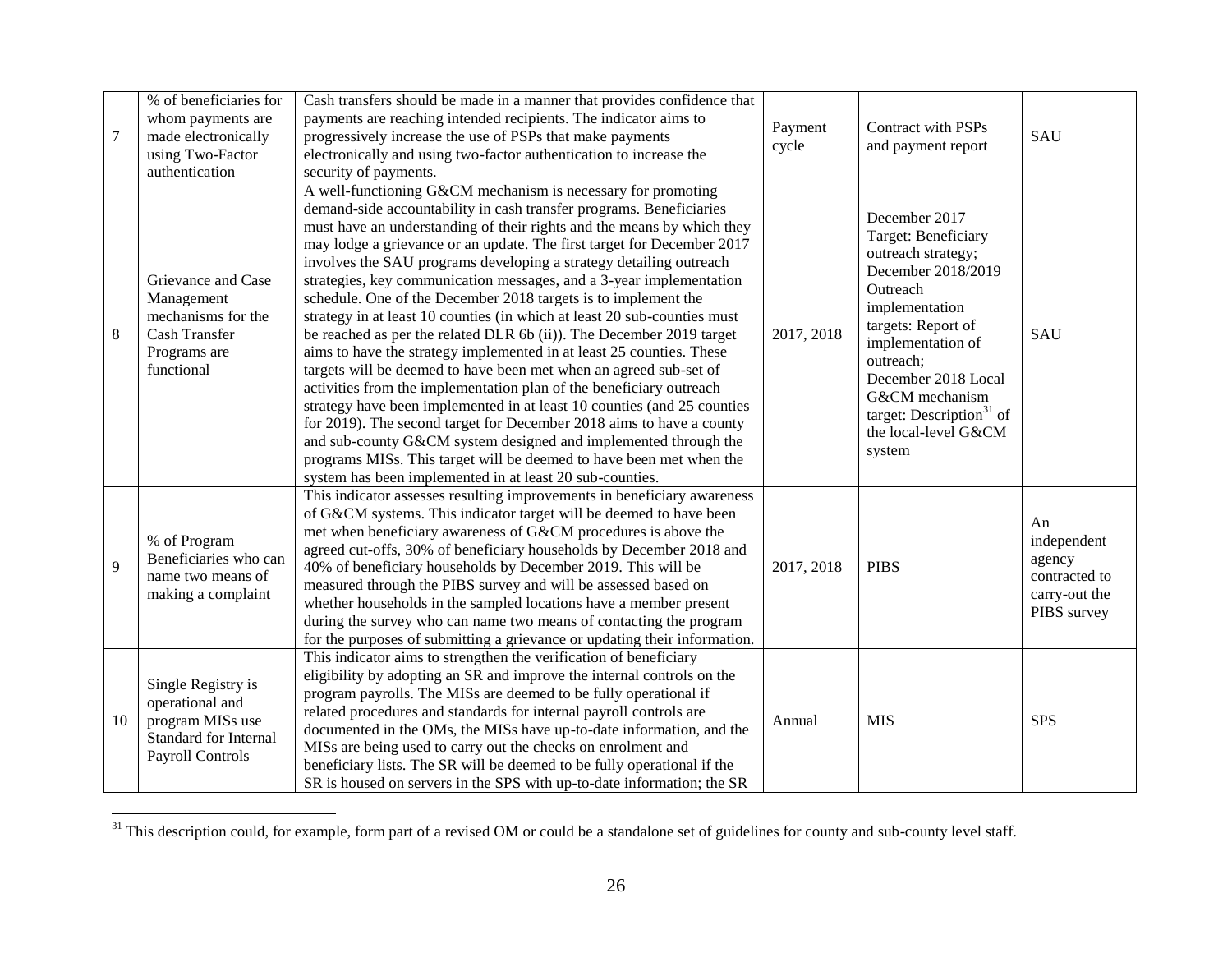|    |                                                                                                    | is being used to analyze the list of existing non-beneficiary households<br>to identify households not complying to targeting criteria; the SR is<br>linked with the IPRS; and the SR is being used to produce reports on the<br>M&E) framework.                                                                                                                                                                                                                                                                                                                                                                                                                                                                                                                             |            |                                                                                                                                                                                        |                           |
|----|----------------------------------------------------------------------------------------------------|------------------------------------------------------------------------------------------------------------------------------------------------------------------------------------------------------------------------------------------------------------------------------------------------------------------------------------------------------------------------------------------------------------------------------------------------------------------------------------------------------------------------------------------------------------------------------------------------------------------------------------------------------------------------------------------------------------------------------------------------------------------------------|------------|----------------------------------------------------------------------------------------------------------------------------------------------------------------------------------------|---------------------------|
| 11 | % of NSNP funding<br>financed by the<br>Government                                                 | Safety nets are long-term interventions that require multi-annual<br>commitments from the Government. To be sustainable, they need<br>Government financing and must be reflected in the Government budget<br>document. This indicator tracks the Government commitment to<br>financing the NSNP.                                                                                                                                                                                                                                                                                                                                                                                                                                                                             | Annual     | Printed estimates and<br>subsequent analysis                                                                                                                                           | SAU                       |
| 12 | Number of<br>households per year<br>paid through the<br>NSNP and of NDEF                           | This indicator is in response to the need to create a crisis response<br>capacity within the NSNP. The NDEF requires that the Government<br>allocate resources to scale up the NSNP. Once the NDEF is operational<br>and funded, this indicator will track the number of households paid out<br>by this fund.                                                                                                                                                                                                                                                                                                                                                                                                                                                                | Annual     | <b>MIS</b>                                                                                                                                                                             | <b>HSNP</b>               |
| 13 | NSNP beneficiaries'<br>access to<br>complementary social<br>and productive<br>services is promoted | This indicator tracks the foundation building for provision of<br>complementary social and productive services to NSNP beneficiaries.<br>This indicator will be deemed to have been met when (i) a<br>complementary services module in the SR and formal data sharing<br>protocols are ready and (ii) agreements have been signed with at least<br>two complementary service providers. Specific actions and number of<br>beneficiary households to be included under the agreements will be<br>based on identified complementary services, existing capacities, and<br>conditions on the ground, and will be detailed in the agreements.                                                                                                                                    | 2017, 2018 | Target 1: SR module<br>assessment, and a letter<br>signed by PS<br>MEACL&SP adopting<br>the data sharing<br>protocol, with the<br>protocol attached.<br>Target 2: Signed<br>agreements | <b>SPS</b>                |
| 14 | Fiduciary systems for<br>NSNP have been<br>strengthened                                            | The MEACL&SP will develop a comprehensive time-bound FM action<br>plan to systematically address the fiduciary risks to the program. The<br>FM action plan will include concrete measures with clear deadlines, and<br>the achievement of the indicator target will be measured against actions<br>related to four areas related to: (i) improved reconciliation process of<br>the payroll; (ii) strengthened payroll verification and approval<br>workflows; (iii) better segregation of duties; and (iv) compliance of<br>program MISs with Operational Manuals.<br>The three targets will be deemed to have been met once the<br>MEACL&SP implements cumulatively 30 percent, 70 percent, and 100<br>percent of the agreed critical actions listed in the FM action plan. | Annual     | A report detailing the<br>ways in which the<br>agreed priority short<br>term actions have been<br>achieved.                                                                            | Independent<br>Consultant |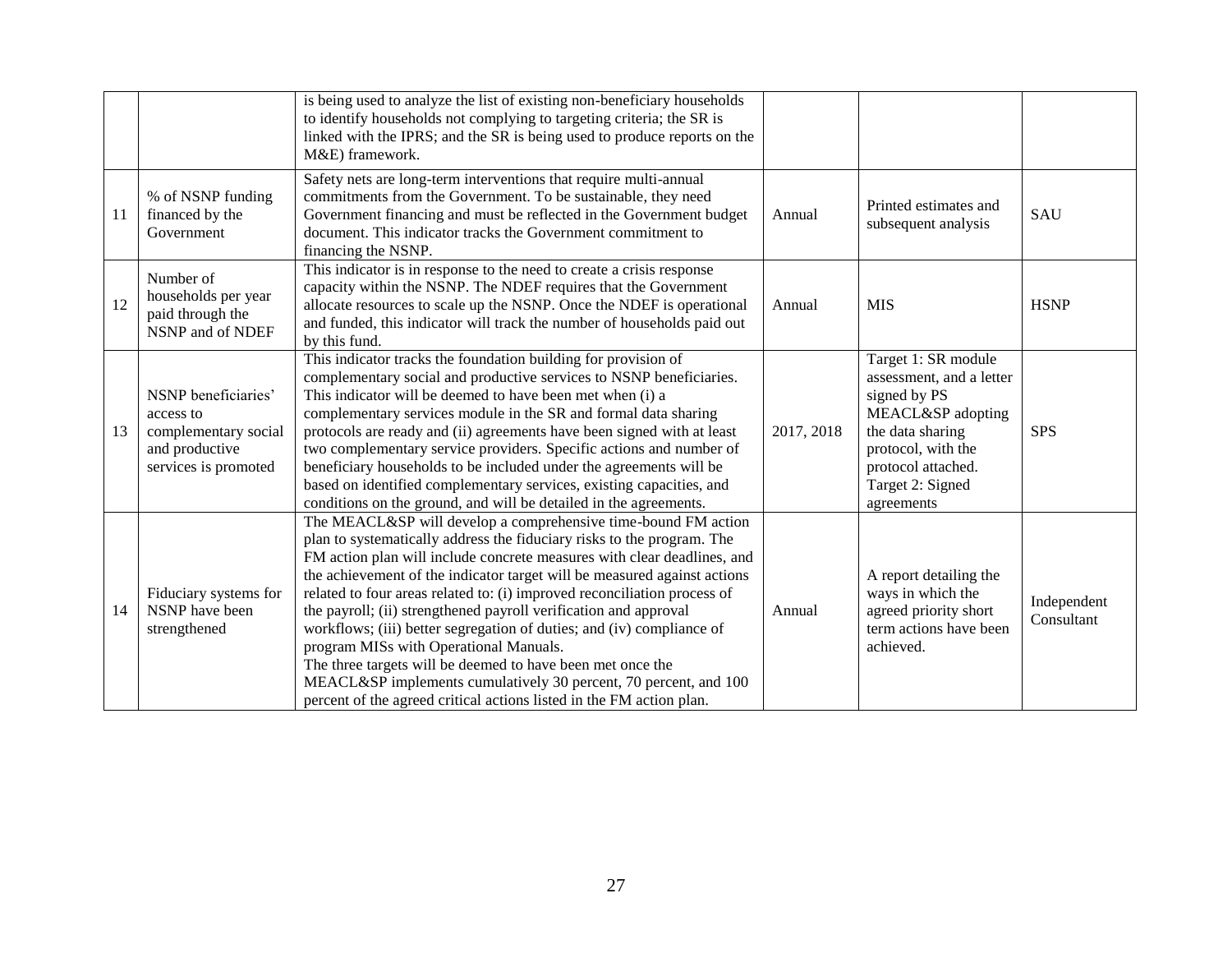# ANNEX 2: DISBURSEMENT LINKED INDICATORS, DISBURSEMENT ARRANGEMENTS, AND VERIFICATION PROTOCOLS

<span id="page-34-0"></span>

|                                                                                                            | $%$ of<br>US\$ |                      | <b>DLI</b>      |                                                                                                                   | <b>Indicative Time Line for DLI Achievement</b>                                                    | <b>Rationale for Change</b>                                                                                                                                                                                                                                                                                        |                                                                                                                                                        |                                                                                                                                                                                                                                                                                                                                              |
|------------------------------------------------------------------------------------------------------------|----------------|----------------------|-----------------|-------------------------------------------------------------------------------------------------------------------|----------------------------------------------------------------------------------------------------|--------------------------------------------------------------------------------------------------------------------------------------------------------------------------------------------------------------------------------------------------------------------------------------------------------------------|--------------------------------------------------------------------------------------------------------------------------------------------------------|----------------------------------------------------------------------------------------------------------------------------------------------------------------------------------------------------------------------------------------------------------------------------------------------------------------------------------------------|
| <b>DLI</b> Description                                                                                     | million        | <b>Total</b><br>US\$ | <b>Baseline</b> | <b>July 2017</b>                                                                                                  | <b>December</b><br>2017                                                                            | <b>December</b><br>2018                                                                                                                                                                                                                                                                                            | <b>December</b><br>2019                                                                                                                                |                                                                                                                                                                                                                                                                                                                                              |
| DLI 1 - Additional<br>households are enrolled<br>in the NSNP                                               |                |                      | $\Omega$        | 1c(i)<br>Government<br>takes over<br>the<br>financing of<br>15,000 CT-<br><b>OVC</b><br>beneficiary<br>households | 1d Modified<br><b>NSNP</b><br>Expansion<br>Plan, including<br><b>NEDI</b><br>expansion,<br>adopted | 1c(i)<br>Government<br>takes over the<br>financing of the<br>remaining<br>25,000 CT-<br><b>OVC</b><br>beneficiary<br>households<br>(US\$5)<br>1e (i) 30,000<br>additional<br>households in<br>the NEDI<br>counties<br>enrolled in the<br>NSNP and paid<br>for through the<br>Government's<br>budget<br>(US\$11.57) | 1e (ii) 40,000<br>additional<br>households in<br>the NEDI<br>counties<br>enrolled in the<br>NSNP and paid<br>for through the<br>Government's<br>budget | This indicator remains the same,<br>but four new DLRs are<br>introduced. The DLRs proposed<br>focus on (a) Government taking<br>over financing of additional<br>beneficiary households to ensure<br>sustainability and (b) expansion<br>in the NEDI counties.<br>Expansion will be targeting poor<br>households (not categorical<br>groups). |
| Allocated amount:                                                                                          | 38             | 76%                  |                 | 3                                                                                                                 | 3                                                                                                  | 16.57                                                                                                                                                                                                                                                                                                              | 15.43                                                                                                                                                  |                                                                                                                                                                                                                                                                                                                                              |
| DLI 10 NSNP<br>beneficiaries' access to<br>complementary social<br>and productive services<br>is promoted. |                |                      | n.a.            |                                                                                                                   | 10a<br>Complementary<br>services<br>module in SR is<br>ready and<br>formal data<br>sharing         | 10 <sub>b</sub><br>Agreements<br>signed with at<br>least two<br>partners<br>providing<br>relevant                                                                                                                                                                                                                  |                                                                                                                                                        | This indicator has been<br>introduced to support the<br>Government in building the<br>foundation for provision of<br>complementary social and<br>productive services to the NSNP<br>beneficiaries through linkages                                                                                                                           |
|                                                                                                            |                |                      |                 |                                                                                                                   | protocols are<br>available for                                                                     | complementary<br>services to                                                                                                                                                                                                                                                                                       |                                                                                                                                                        | and partnership with other<br>organizations/programs                                                                                                                                                                                                                                                                                         |

### **Table 2.1. Disbursement Linked Indicator Matrix - Additional Financing (US\$50 million)**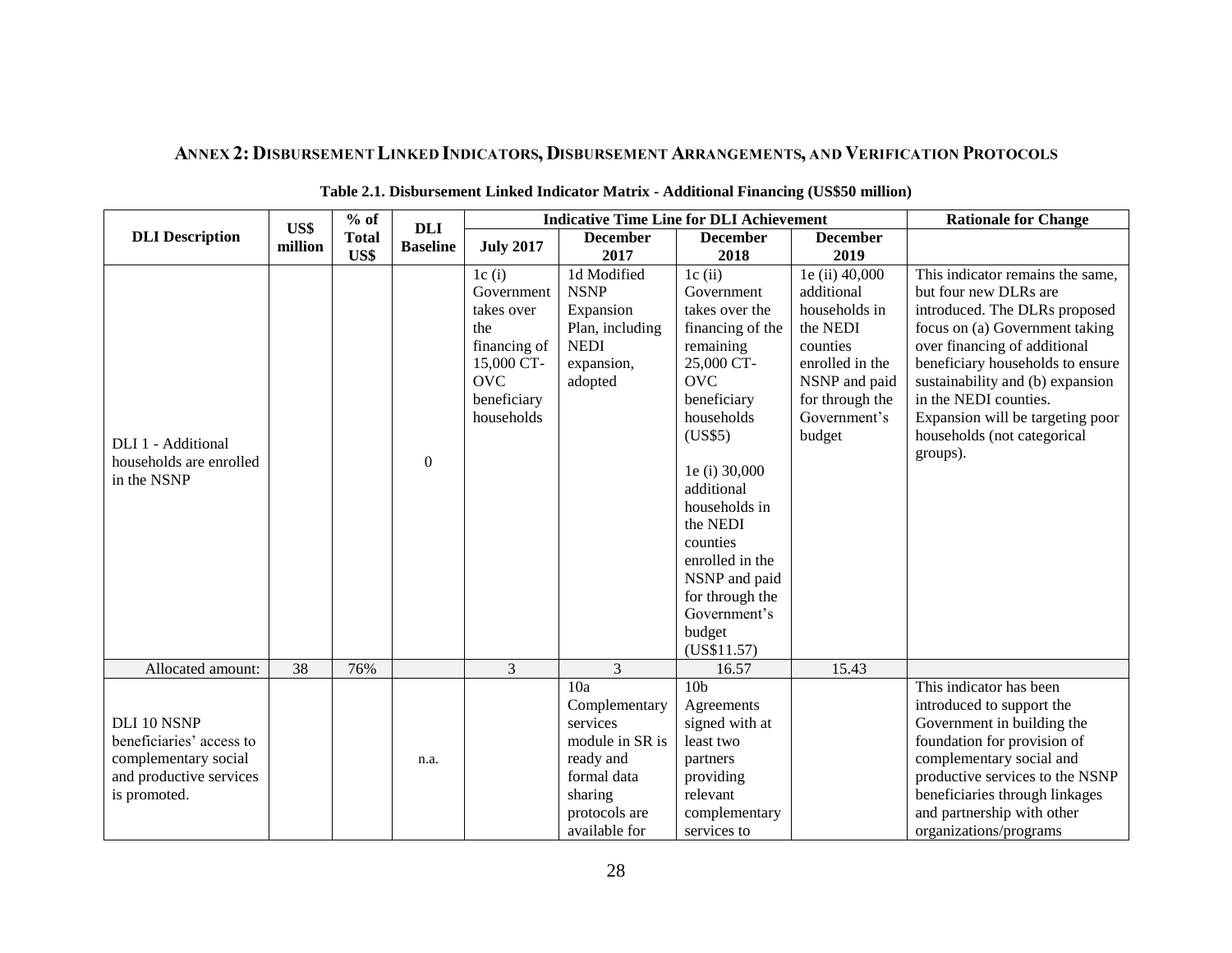|                                                                  |    |     |      |    | use of potential<br>partners                                               | <b>NSNP</b><br>beneficiary<br>households                                                  |                                                                                | delivering the relevant services.                                                                                                                                                                                  |
|------------------------------------------------------------------|----|-----|------|----|----------------------------------------------------------------------------|-------------------------------------------------------------------------------------------|--------------------------------------------------------------------------------|--------------------------------------------------------------------------------------------------------------------------------------------------------------------------------------------------------------------|
| Allocated amount:                                                | 3  | 6%  |      |    |                                                                            |                                                                                           |                                                                                |                                                                                                                                                                                                                    |
| DLI 11 - Fiduciary<br>systems for NSNP have<br>been strengthened |    |     | n.a. |    | 11a<br>Implementation<br>of 30 percent of<br>agreed critical<br>FM actions | 11 <sub>b</sub><br>Implementation<br>of 70 percent<br>of agreed<br>critical FM<br>actions | 11c<br>Implementation<br>of 100 percent<br>of agreed<br>critical FM<br>actions | This indicator is being<br>introduced to ensure that the<br>fiduciary systems for the NSNP<br>are strengthened to address the<br>high-risk rating and the mention<br>of systemic weaknesses in<br>repeated audits. |
| Allocated amount:                                                | 9  | 18% |      |    | 2.7                                                                        | 3.6                                                                                       | 2.7                                                                            |                                                                                                                                                                                                                    |
| <b>Total AF</b>                                                  | 50 |     |      | 3  | 7.7                                                                        | 21.17                                                                                     | 18.13                                                                          |                                                                                                                                                                                                                    |
| % of Total AF                                                    |    |     |      | 6% | $15.4\%$                                                                   | 42.3%                                                                                     | 36.3%                                                                          |                                                                                                                                                                                                                    |

### **Table 2.2. Disbursement Linked Indicator Matrix - Modifications of Existing DLIs**

|                                                                                            | US\$    | $%$ of               |                               |              | <b>Indicative timeline for DLI Achievement</b> |                                                                                                                                                                               |                                                                                                     | <b>Rationale for Change</b>                                                                                                                                                                                                                                                                                                                                   |
|--------------------------------------------------------------------------------------------|---------|----------------------|-------------------------------|--------------|------------------------------------------------|-------------------------------------------------------------------------------------------------------------------------------------------------------------------------------|-----------------------------------------------------------------------------------------------------|---------------------------------------------------------------------------------------------------------------------------------------------------------------------------------------------------------------------------------------------------------------------------------------------------------------------------------------------------------------|
| <b>DLI</b> Description                                                                     | million | <b>Total</b><br>US\$ | <b>DLI</b><br><b>Baseline</b> | July<br>2017 | <b>December</b><br>2017                        | <b>December</b><br>2018                                                                                                                                                       | December 2019                                                                                       |                                                                                                                                                                                                                                                                                                                                                               |
| DLI 2 - Percentage of<br>Program Beneficiaries<br>who conform to the<br>Targeting Criteria |         |                      |                               |              | Indicator removed                              |                                                                                                                                                                               |                                                                                                     | This indicator has been removed,<br>since the massive expansion of the<br>NSNP happened before the<br>baseline was undertaken and there<br>is no new massive expansion<br>envisioned currently to enable<br>significant improvements.<br>Recertification needs to be the<br>focus moving forward.                                                             |
| DLI 2 - System for<br>recertification of NSNP<br>beneficiaries is in place                 |         |                      | Not in<br>place               |              |                                                | 2 <sub>b</sub> Plan<br>adopted for<br>how all four<br><b>NSNP</b><br>programs will<br>maintain an<br>up-to-date<br>registry of<br>beneficiaries<br>through<br>recertification | 2c Completion<br>of the rollout of<br>the<br>recertification<br>plan in at least<br>20 sub-counties | The important focus for the<br>Program to ensure that the right<br>people are in the Program should<br>be on recertifying existing<br>beneficiaries. The new DLI<br>therefore focuses on putting in<br>place a functioning recertification<br>system, including the plan and it<br>implementation. Protocols will<br>include re-registration for the<br>HSNP. |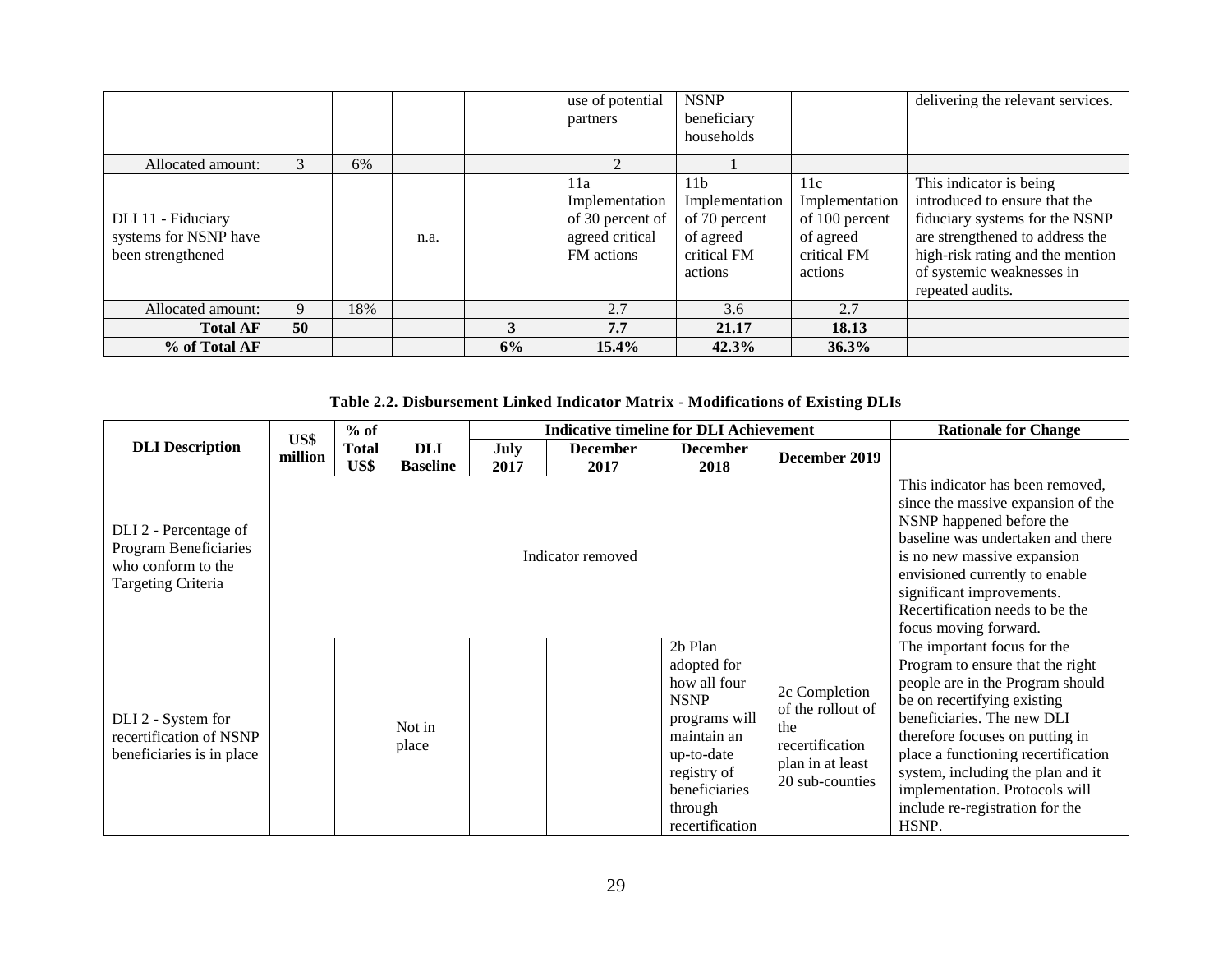|                                                                                                                            | US\$            | $%$ of               |                               |              | <b>Indicative timeline for DLI Achievement</b>            |                                                                                                                                                                                                              |                                                                                    | <b>Rationale for Change</b>                                                                                                                                                                                                                                                                                                                                                                                                                                                                                                                                                                                                                                                                                                  |
|----------------------------------------------------------------------------------------------------------------------------|-----------------|----------------------|-------------------------------|--------------|-----------------------------------------------------------|--------------------------------------------------------------------------------------------------------------------------------------------------------------------------------------------------------------|------------------------------------------------------------------------------------|------------------------------------------------------------------------------------------------------------------------------------------------------------------------------------------------------------------------------------------------------------------------------------------------------------------------------------------------------------------------------------------------------------------------------------------------------------------------------------------------------------------------------------------------------------------------------------------------------------------------------------------------------------------------------------------------------------------------------|
| <b>DLI</b> Description                                                                                                     | million         | <b>Total</b><br>US\$ | <b>DLI</b><br><b>Baseline</b> | July<br>2017 | <b>December</b><br>2017                                   | <b>December</b><br>2018                                                                                                                                                                                      | December 2019                                                                      |                                                                                                                                                                                                                                                                                                                                                                                                                                                                                                                                                                                                                                                                                                                              |
| Allocated amount:                                                                                                          | $\overline{15}$ | 19%                  |                               |              |                                                           | 5                                                                                                                                                                                                            | 10                                                                                 | Reallocation from original DLI 2                                                                                                                                                                                                                                                                                                                                                                                                                                                                                                                                                                                                                                                                                             |
| DLI 5 - Percentage of<br>payments made on time<br>to Payment Service<br>Providers for transfer to<br>Program Beneficiaries |                 |                      | 12%                           |              |                                                           | 5.75% of all<br>payments<br>disbursed to<br>Payment<br>Service<br>Providers on<br>time                                                                                                                       |                                                                                    | The DLI remains the same, but the<br>DLR is modified. The main<br>challenge with achieving this DLI<br>relates to delays in submitting<br>funding requests from the<br>MEACL&SP to the NT, and the<br>subsequent delayed release of<br>funds. The DLI 5 continues to<br>measure timeliness of payments,<br>but it is proposed that the target for<br>the DLI is increased from the<br>original target of 65 percent to 75<br>percent (with a new baseline of 12<br>percent). Further, the 'window' for<br>considering a payment on time is<br>increased and payments will still<br>be considered to be on time, if the<br>funds and payroll documentation<br>are sent to the PSP within 15<br>calendar days of the deadline. |
| Allocated amount:                                                                                                          | 15              | 19%                  |                               |              |                                                           | 15                                                                                                                                                                                                           |                                                                                    |                                                                                                                                                                                                                                                                                                                                                                                                                                                                                                                                                                                                                                                                                                                              |
| DLI 6 - Grievance and<br>Case Management<br>mechanisms for the<br>Cash Transfer<br>Programs are functional                 |                 |                      | <b>Not</b><br>functional      |              | 6b(i)<br>Beneficiary<br>outreach<br>strategy<br>developed | $6a$ (ii)<br>Grievance and<br>Case<br>Management<br>mechanism is<br>functional at<br>all levels for<br>all four cash<br>transfer<br>programs<br>(US\$10)<br>$6b$ (ii)<br>Beneficiary<br>outreach<br>strategy | $6b$ (iii)<br>Beneficiary<br>awareness of<br>transfer amount<br>and G&CM<br>system | $\overline{\text{DLR}}$ 6a (ii) has been modified to<br>include 'case management' and the<br>protocol has been modified,<br>including the following:<br>implementation of a system to<br>enable decentralized recording of<br>grievances and case management<br>updates through the MIS and its<br>implementation in at least 20<br>constituencies'. The new 6b is<br>introduced to replace the previous<br>indicator measuring beneficiary<br>awareness. It is proposed that the<br>indicator focuses on the<br>beneficiary outreach strategy and<br>its implementation, as well as                                                                                                                                         |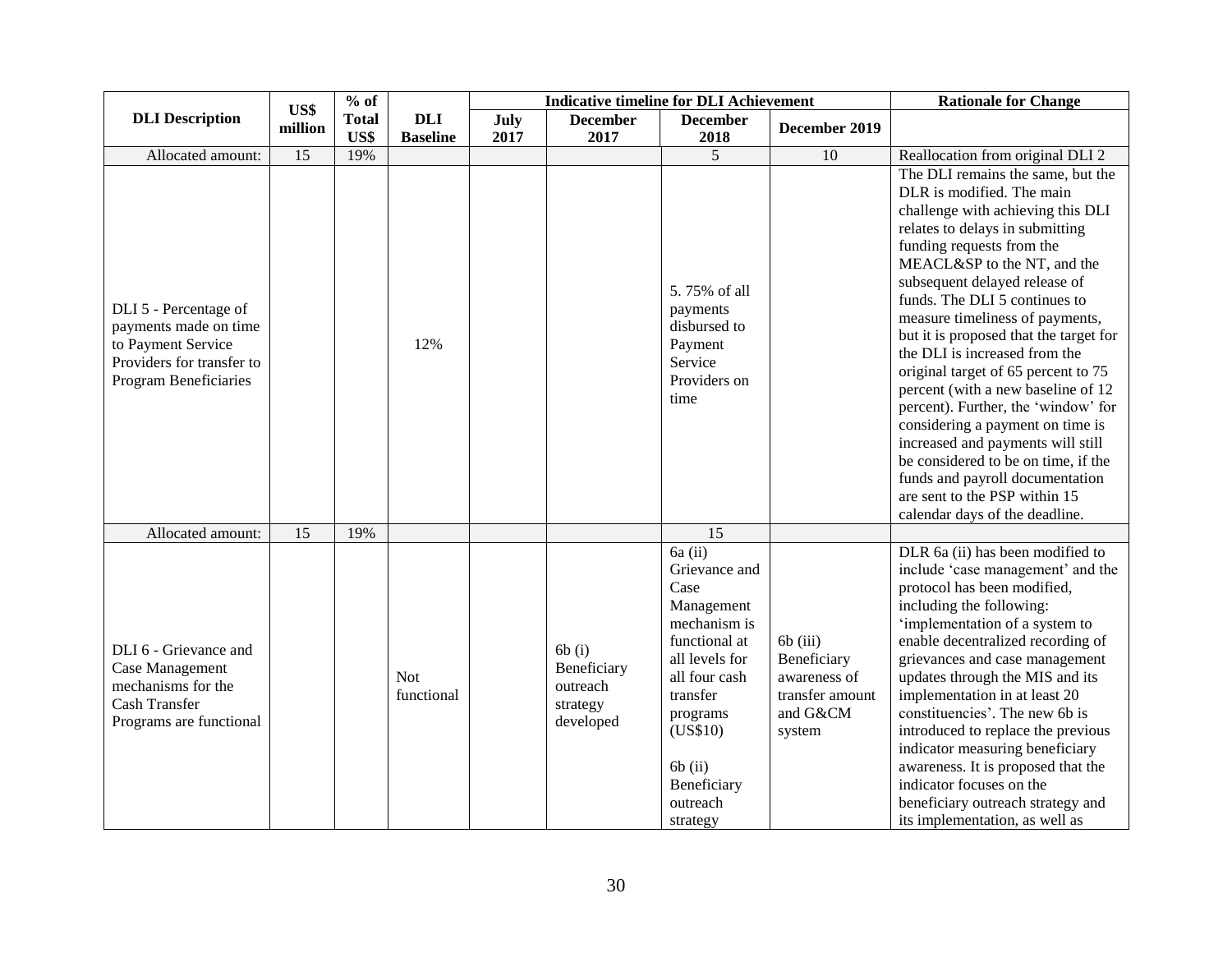|                          | US\$    | $%$ of       |                 |      | <b>Indicative timeline for DLI Achievement</b> |                 |               | <b>Rationale for Change</b>          |
|--------------------------|---------|--------------|-----------------|------|------------------------------------------------|-----------------|---------------|--------------------------------------|
| <b>DLI</b> Description   | million | <b>Total</b> | DLI             | July | <b>December</b>                                | <b>December</b> | December 2019 |                                      |
|                          |         | US\$         | <b>Baseline</b> | 2017 | 2017                                           | 2018            |               |                                      |
|                          |         |              |                 |      |                                                | implemented     |               | measures beneficiary awareness       |
|                          |         |              |                 |      |                                                | in at least 20  |               | above an agreed cut-off for at least |
|                          |         |              |                 |      |                                                | sub-counties    |               | three of the four programs           |
|                          |         |              |                 |      |                                                | (US\$10)        |               | (proposed cut-offs: 60% for          |
|                          |         |              |                 |      |                                                |                 |               | awareness of amount of transfer      |
|                          |         |              |                 |      |                                                |                 |               | and 30% for being able to name       |
|                          |         |              |                 |      |                                                |                 |               | two means of making a complaint      |
|                          |         |              |                 |      |                                                |                 |               | or program updates-current           |
|                          |         |              |                 |      |                                                |                 |               | baseline for G&CM awareness is       |
|                          |         |              |                 |      |                                                |                 |               | 8.8%). DLR 6b (iii) will be binary.  |
| Allocated amount:        | 30      | 37%          |                 |      | 3                                              | 20              | $\tau$        | Reallocation from original DLI 6b    |
| DLI 6.2 Percentage of    |         |              |                 |      |                                                |                 |               | This indicator will be removed and   |
| Program Beneficiaries    |         |              |                 |      |                                                |                 |               | included under 6b (iii) (see above). |
| who can name two         |         |              |                 |      | <b>Indicator Removed</b>                       |                 |               | It is important to widen the scope   |
| means of making a        |         |              |                 |      |                                                |                 |               | of C&G to include program            |
| complaint                |         |              |                 |      |                                                | updates.        |               |                                      |
| <b>Total undisbursed</b> |         |              |                 |      |                                                |                 |               |                                      |
| amount from original     | 60      |              |                 |      | 3                                              | 40              | 17            |                                      |
| Program                  |         |              |                 |      |                                                |                 |               |                                      |

#### **Table 2.3. Results Achieved as of December 2017**

| <b>DLI</b>                                                                                             | <b>DLR</b>                                                                                                                                                            | <b>Disbursed</b><br><b>SDR</b><br>millions |
|--------------------------------------------------------------------------------------------------------|-----------------------------------------------------------------------------------------------------------------------------------------------------------------------|--------------------------------------------|
|                                                                                                        | a. Expansion plan for the NSNP, informed by poverty and vulnerability criteria adopted                                                                                | 6.80                                       |
| DLI 1 - Additional households are enrolled in the                                                      | b (i) 65,000 additional households enrolled in the NSNP according to the agreed expansion<br>plan and paid for by the GoK in comparison with the July 2013 baseline   | 16.60                                      |
| <b>NSNP</b>                                                                                            | b (ii) 130,000 additional households enrolled in the NSNP according to the agreed expansion<br>plan and paid for by the GoK in comparison with the July 2013 baseline | 16.60                                      |
|                                                                                                        | b (iii) 235,000 new households enrolled in the NSNP according to the agreed expansion plan<br>and paid for by the GoK in comparison with the July 2013 baseline*      | 24.20                                      |
| DLI 2 - Percentage of Program Beneficiaries who<br>conform to the Targeting Criteria                   | a. Establishment of baseline                                                                                                                                          | 3.50                                       |
| DLI 3 - Single Registry is operational and program<br>MISs use Standards for Internal Payroll Controls | a. Program MISs fully operational using agreed standards for internal payroll controls                                                                                | 10.00                                      |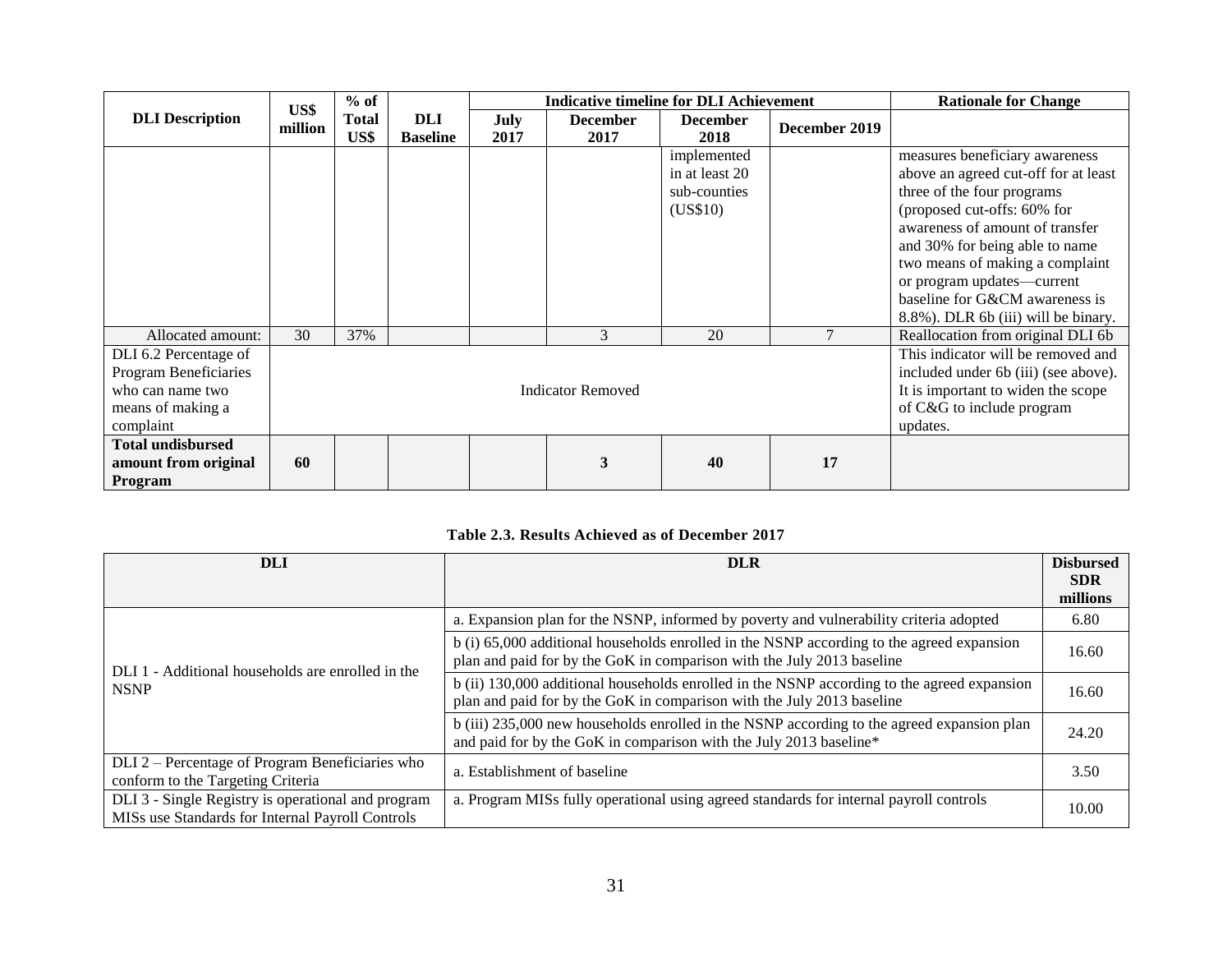| <b>DLI</b>                                                                                           | <b>DLR</b>                                                                                  | <b>Disbursed</b><br><b>SDR</b><br>millions |
|------------------------------------------------------------------------------------------------------|---------------------------------------------------------------------------------------------|--------------------------------------------|
|                                                                                                      | b. Single registry is fully operational with links to the IPRS                              | 6.70                                       |
| DLI 4 - Percentage of NSNP payments made                                                             | a. 60% of NSNP payments made electronically using two-factor authentication                 | 4.00                                       |
| electronically using Two-Factor Authentication                                                       | b. 90% of NSNP payments made electronically using two-factor authentication                 | 6.00                                       |
| DLI 6 - Grievance and Case Management<br>mechanisms for the Cash Transfer Programs are<br>functional | a (i) C&G mechanism is functional at the national level for all four cash transfer programs | 3.34                                       |
| DLI 8 - Recipient has adopted consolidation<br>strategy                                              | a. Strategy for consolidating the CT-OVC, OPCT, PWSD-CT, and UFS-CT adopted                 | 3.34                                       |
| DLI 9 - HSNP is financed                                                                             | a. The GoK finances the HSNP in line with budget and policy commitments                     | 3.34                                       |
|                                                                                                      |                                                                                             | 104.42                                     |

\* DLI 1d has been fully achieved, but the Government is yet to submit the evidence for an outstanding SDR 2.6 million for an expansion that happened in October 2016.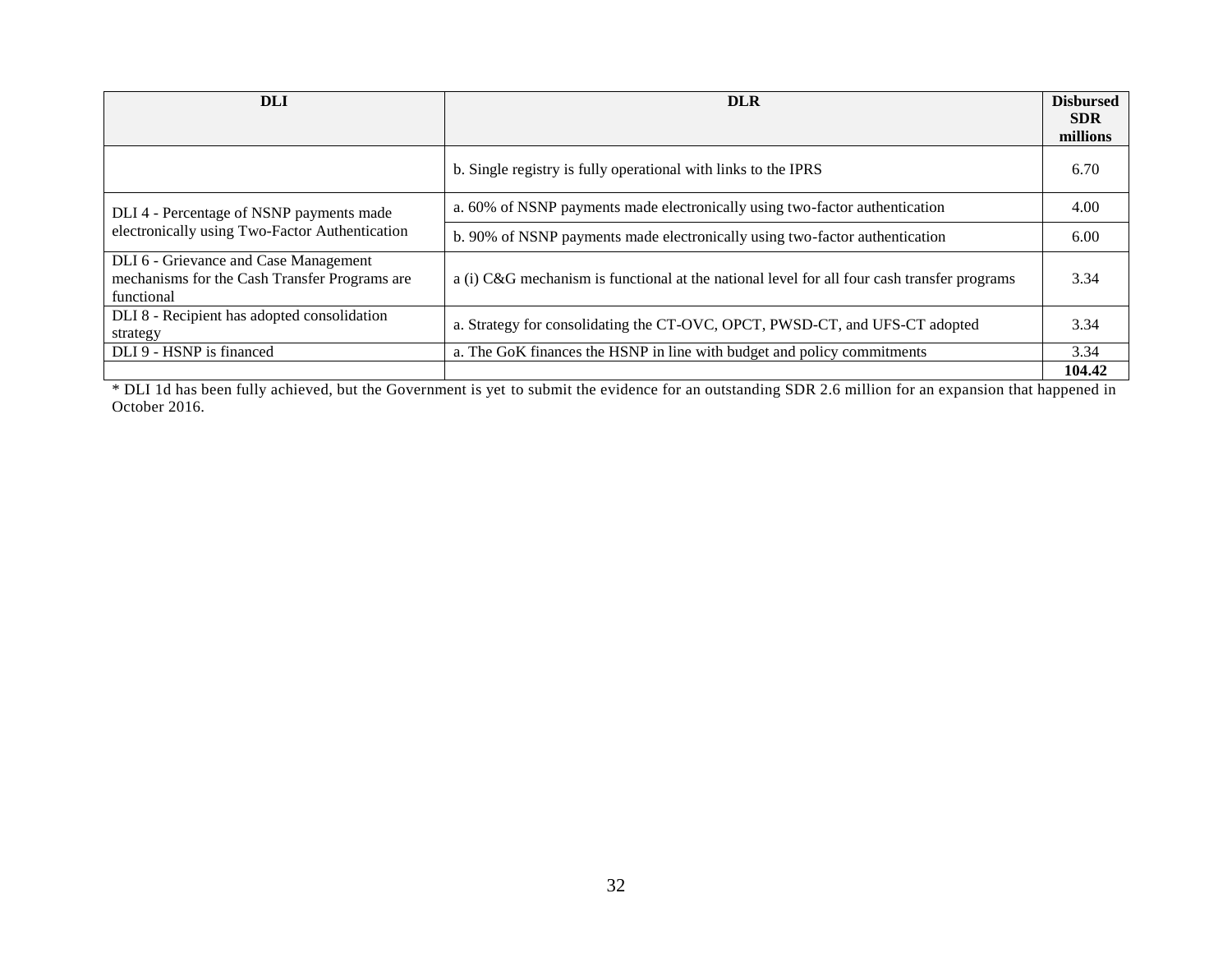#### **Table 2.4. Consolidated DLI Table including AF and Original Program**

|                                                                                                                           |                                                                                                                                                                                               | Allocation per DLR (USS, millions)                                       | <b>DLR</b>                                                                                                                                                                                                                                                               |                                                                                                                                                        |  |  |  |  |  |
|---------------------------------------------------------------------------------------------------------------------------|-----------------------------------------------------------------------------------------------------------------------------------------------------------------------------------------------|--------------------------------------------------------------------------|--------------------------------------------------------------------------------------------------------------------------------------------------------------------------------------------------------------------------------------------------------------------------|--------------------------------------------------------------------------------------------------------------------------------------------------------|--|--|--|--|--|
| <b>DLI</b>                                                                                                                | <b>FY17/18</b><br><b>Assessment: July</b><br>2017                                                                                                                                             | <b>FY17/18</b><br><b>Assessment: December</b><br>2017                    | FY18/19<br><b>Assessment: December 2018</b>                                                                                                                                                                                                                              | <b>FY19/20</b><br><b>Assessment: December</b><br>2019                                                                                                  |  |  |  |  |  |
| Results Area 1: Expanding cash transfer programs to promote more comprehensive and equitable coverage                     |                                                                                                                                                                                               |                                                                          |                                                                                                                                                                                                                                                                          |                                                                                                                                                        |  |  |  |  |  |
| 1. Additional households are<br>enrolled in the NSNP                                                                      | 1c (i) Government<br>1d Modified NSNP<br>takes over the<br>Expansion Plan, including<br>financing of 15,000<br>NEDI expansion, adopted<br>CT-OVC beneficiary<br>(US\$3)<br>households (US\$3) |                                                                          | 1c (ii) Government takes over the<br>financing of the remaining 25,000<br>CT-OVC beneficiary households<br>(US\$5)<br>1e (i) 30,000 additional<br>households in the NEDI counties<br>enrolled in the NSNP and paid for<br>through the Government's budget<br>(US\$11.57) | 1e (ii) 40,000 additional<br>households in the NEDI<br>counties enrolled in the<br>NSNP and paid for through<br>the Government's budget<br>(US\$15.43) |  |  |  |  |  |
| Results Area 2: Strengthening program systems to ensure good governance                                                   |                                                                                                                                                                                               |                                                                          |                                                                                                                                                                                                                                                                          |                                                                                                                                                        |  |  |  |  |  |
| 2. System for recertification of<br>NSNP beneficiaries is in place                                                        |                                                                                                                                                                                               |                                                                          | 2b Plan adopted for how all four<br>NSNP programs will maintain an<br>up-to-date registry of beneficiaries<br>through recertification (US\$5)                                                                                                                            | 2c Completion of the rollout<br>of the recertification plan in<br>at least 20 sub-counties<br>(US\$10)                                                 |  |  |  |  |  |
| 3. Single Registry is operational and<br>program MISs use Standards for<br><b>Internal Payroll Controls</b>               |                                                                                                                                                                                               |                                                                          | Achieved                                                                                                                                                                                                                                                                 |                                                                                                                                                        |  |  |  |  |  |
| 4. Percentage of NSNP payments<br>made electronically using Two-<br><b>Factor Authentication</b>                          |                                                                                                                                                                                               |                                                                          | Achieved                                                                                                                                                                                                                                                                 |                                                                                                                                                        |  |  |  |  |  |
| 5. Percentage of payments made on<br>time to Payment Service<br>Providers for transfer to Program<br><b>Beneficiaries</b> |                                                                                                                                                                                               |                                                                          | 5 75% of all payments disbursed<br>to Payment Service Providers on<br>time (US\$15)                                                                                                                                                                                      |                                                                                                                                                        |  |  |  |  |  |
| 6. Grievance and Case Management<br>mechanisms for the Cash Transfer<br>Programs are functional                           |                                                                                                                                                                                               | 6b (i) Beneficiary outreach<br>strategy developed and<br>adopted (US\$3) | 6a (ii) Grievance and Case<br>Management mechanism is<br>functional at all levels for all four<br>cash transfer programs (US\$10)<br>6b (ii) Beneficiary outreach<br>strategy implemented in at least 20                                                                 | 6b (iii) Beneficiary<br>awareness of transfer<br>amount and the G&CM<br>system (US\$7)                                                                 |  |  |  |  |  |

*Allocation per DLR (US\$, millions)*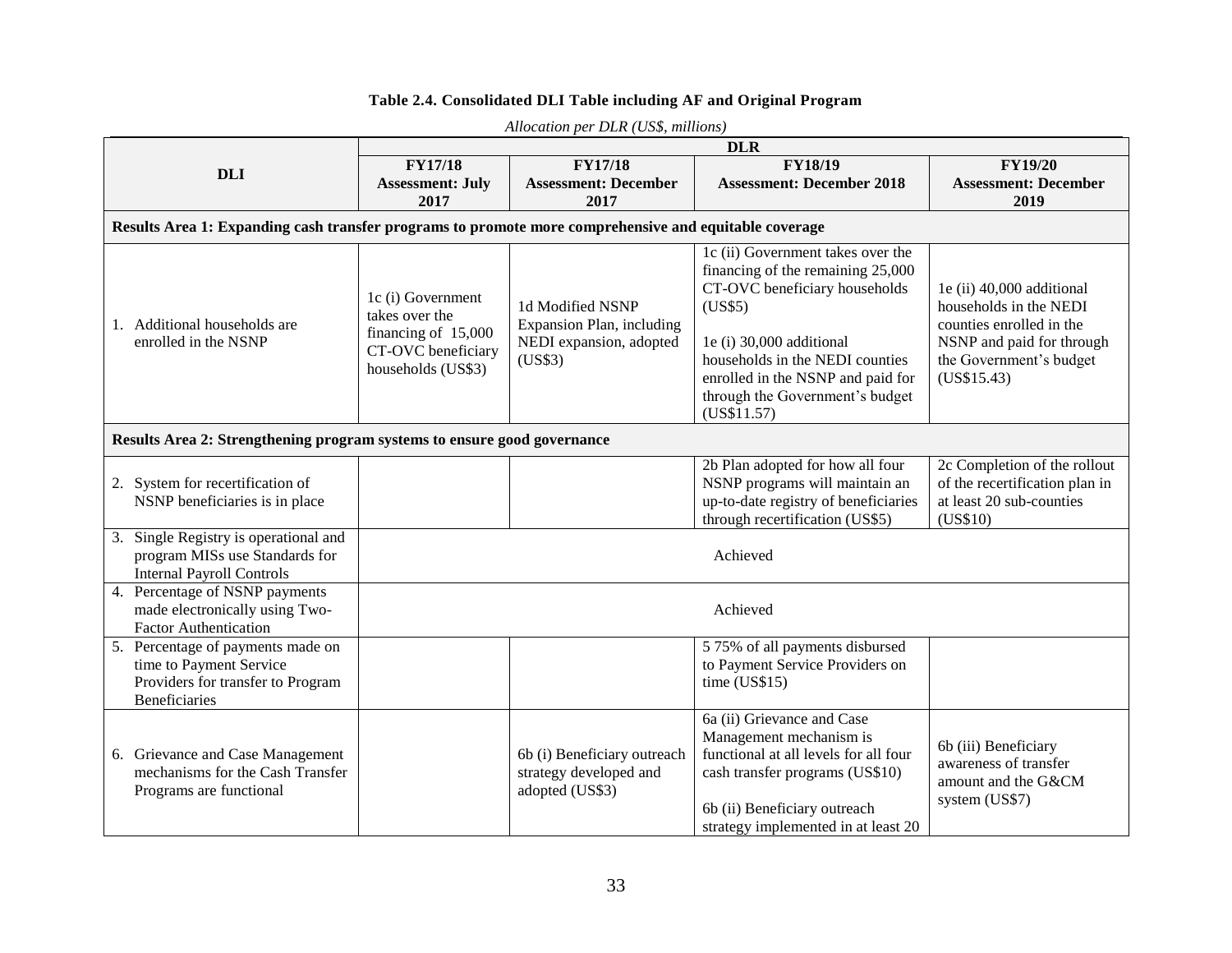|                                                                                                  | <b>DLR</b>                      |                                     |                                  |                                     |  |  |  |  |
|--------------------------------------------------------------------------------------------------|---------------------------------|-------------------------------------|----------------------------------|-------------------------------------|--|--|--|--|
| <b>DLI</b>                                                                                       | <b>FY17/18</b>                  | <b>FY17/18</b>                      | <b>FY18/19</b>                   | <b>FY19/20</b>                      |  |  |  |  |
|                                                                                                  | <b>Assessment: July</b><br>2017 | <b>Assessment: December</b><br>2017 | <b>Assessment: December 2018</b> | <b>Assessment: December</b><br>2019 |  |  |  |  |
|                                                                                                  |                                 |                                     | sub-counties (US\$10)            |                                     |  |  |  |  |
| Results Area 3: Harmonizing cash transfer program to increase coherence of the safety net sector |                                 |                                     |                                  |                                     |  |  |  |  |
|                                                                                                  |                                 |                                     |                                  |                                     |  |  |  |  |
|                                                                                                  | 7 System for scaling            |                                     |                                  |                                     |  |  |  |  |
|                                                                                                  | up the NSNP as part             |                                     |                                  |                                     |  |  |  |  |
|                                                                                                  | of the national                 |                                     |                                  |                                     |  |  |  |  |
|                                                                                                  | drought risk                    |                                     |                                  |                                     |  |  |  |  |
| 7. System for scaling up the NSNP                                                                | management system               |                                     |                                  |                                     |  |  |  |  |
| has been adopted                                                                                 | has been created                |                                     |                                  |                                     |  |  |  |  |
|                                                                                                  | with agreed levels of           |                                     |                                  |                                     |  |  |  |  |
|                                                                                                  | Government                      |                                     |                                  |                                     |  |  |  |  |
|                                                                                                  | contingency                     |                                     |                                  |                                     |  |  |  |  |
|                                                                                                  | financing (US\$20)              |                                     |                                  |                                     |  |  |  |  |
|                                                                                                  |                                 | 8b Strategy for                     |                                  |                                     |  |  |  |  |
| 8. The Government has adopted the                                                                |                                 | consolidating the CT-               |                                  |                                     |  |  |  |  |
| consolidation strategy                                                                           |                                 | OVC, OPCT, and PWSD-                |                                  |                                     |  |  |  |  |
|                                                                                                  |                                 | CT implemented                      |                                  |                                     |  |  |  |  |
|                                                                                                  |                                 | (US\$10)                            |                                  |                                     |  |  |  |  |
| 9. HSNP is financed                                                                              |                                 |                                     | Achieved                         |                                     |  |  |  |  |
| 10. NSNP beneficiaries' access to                                                                |                                 | 10a Complementary                   | 10b Agreements signed with at    |                                     |  |  |  |  |
| complementary social and                                                                         |                                 | Services module in SR is            | least two partners providing     |                                     |  |  |  |  |
| productive services is promoted                                                                  |                                 | ready and formal data               | relevant complementary services  |                                     |  |  |  |  |
|                                                                                                  |                                 | sharing protocols are               | to NSNP beneficiary households.  |                                     |  |  |  |  |
|                                                                                                  |                                 | available for use of                | (US\$1)                          |                                     |  |  |  |  |
|                                                                                                  |                                 | potential partners (US\$2)          |                                  |                                     |  |  |  |  |
| 11. Fiduciary systems for the NSNP                                                               |                                 | 11a Implementation of 30            | 11b Implementation of 70 percent | 11c Implementation of 100           |  |  |  |  |
| have been strengthened                                                                           |                                 | percent of agreed critical          | of agreed critical FM actions    | percent of agreed critical FM       |  |  |  |  |
|                                                                                                  |                                 | FM actions (US\$2.7)                | (US\$3.6)                        | actions (US\$2.7)                   |  |  |  |  |
| <b>Number of DLRs per assessment</b>                                                             | $\overline{2}$                  | 5                                   | 8                                | $\overline{\mathbf{4}}$             |  |  |  |  |
| Total disbursement per assessment                                                                | <b>US\$23 million</b>           | US\$20.7 million                    | US\$61.17 million                | US\$35.13 million                   |  |  |  |  |
| Total = US\$140 million                                                                          | 16%                             | 15%                                 | 44%                              | 25%                                 |  |  |  |  |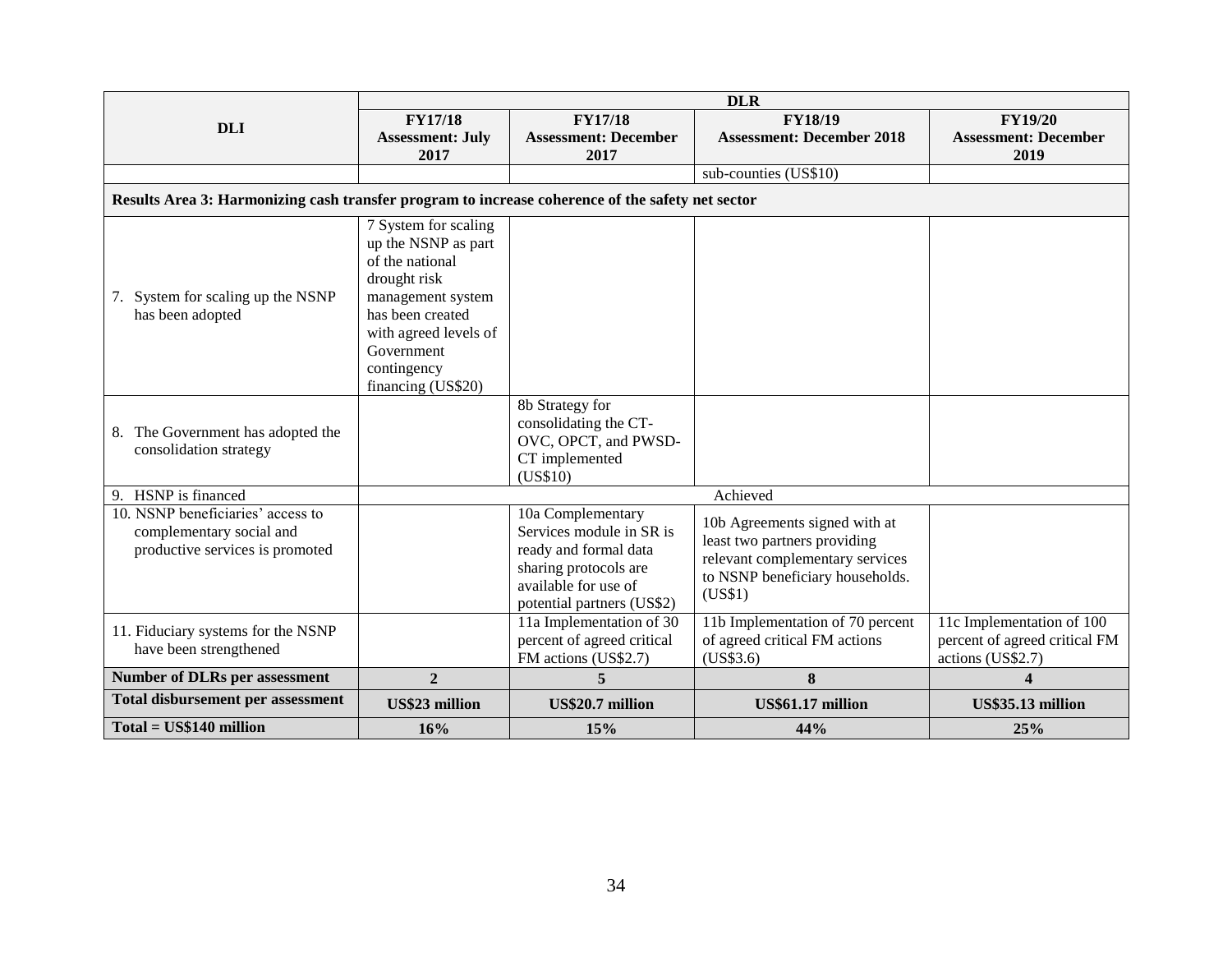# **DLI Verification Protocol**

| $\#$ | <b>DLI</b>                                                     | <b>DLR</b>                                                                                              | Definition/                                                                                                                                                                                                                                                                                                                                                                                                                                                            | Scalability of                                                                                                                                                                                                                                                              | Protocol to evaluate achievement of the<br><b>DLI</b> and data/result verification |            | Rationale for any                                                                                                                                                                                                                                                                                                   |                                                                                                                                                  |
|------|----------------------------------------------------------------|---------------------------------------------------------------------------------------------------------|------------------------------------------------------------------------------------------------------------------------------------------------------------------------------------------------------------------------------------------------------------------------------------------------------------------------------------------------------------------------------------------------------------------------------------------------------------------------|-----------------------------------------------------------------------------------------------------------------------------------------------------------------------------------------------------------------------------------------------------------------------------|------------------------------------------------------------------------------------|------------|---------------------------------------------------------------------------------------------------------------------------------------------------------------------------------------------------------------------------------------------------------------------------------------------------------------------|--------------------------------------------------------------------------------------------------------------------------------------------------|
|      |                                                                |                                                                                                         | <b>Description of</b>                                                                                                                                                                                                                                                                                                                                                                                                                                                  | <b>Disbursement</b>                                                                                                                                                                                                                                                         |                                                                                    |            |                                                                                                                                                                                                                                                                                                                     | <b>Changes</b>                                                                                                                                   |
|      |                                                                |                                                                                                         | achievement                                                                                                                                                                                                                                                                                                                                                                                                                                                            | (Yes/No)                                                                                                                                                                                                                                                                    | Data                                                                               | Verifica   | <b>Procedure</b>                                                                                                                                                                                                                                                                                                    |                                                                                                                                                  |
|      |                                                                |                                                                                                         |                                                                                                                                                                                                                                                                                                                                                                                                                                                                        |                                                                                                                                                                                                                                                                             | source/                                                                            | tion       |                                                                                                                                                                                                                                                                                                                     |                                                                                                                                                  |
|      |                                                                |                                                                                                         |                                                                                                                                                                                                                                                                                                                                                                                                                                                                        |                                                                                                                                                                                                                                                                             | agency                                                                             | Entity     |                                                                                                                                                                                                                                                                                                                     |                                                                                                                                                  |
| 1    | Additional<br>households are<br>enrolled in the<br><b>NSNP</b> | Remaining 40,000<br>CT-OVC<br>beneficiary<br>households financed<br>by the Government<br>from July 2018 | At December 2016, 40,000<br>CT-OVC beneficiary<br>households were financed<br>by DfID financing. 15,000<br>of these are expected to be<br>financed by Government<br>from its general revenue<br>from the July/August 2017<br>payment cycle and the<br>remaining 25,000 from the<br>July/August 2018 payment<br>cycle. For a household to<br>be financed by<br>Government, they must<br>have received at least one<br>payment in which the<br>payment has been financed | Yes, and time<br>bound. The<br>amount<br>disbursed is<br>proportional to<br>the additional<br>number of<br>households<br>financed by<br>Government<br>from its general<br>revenue from<br>any payment<br>cycle prior to<br>and including<br>the July/August<br>2018 payment | CT-OVC<br>payroll<br>and<br>2017/18<br>Governme<br>nt of<br>Kenya<br><b>Budget</b> | <b>SPS</b> | SAU will prepare<br>a report that<br>confirms: (i) the<br>number of CT-<br><b>OVC</b><br>beneficiaries<br>previously paid<br>for by DfID that<br>are now financed<br>by Government<br>from its general<br>revenue (and<br>have been paid<br>for at least one<br>cycle); and (ii)<br>the date at which<br>Government | This is a new<br>DLR to support<br>the Government<br>in taking over<br>financing of<br>beneficiary<br>households to<br>ensure<br>sustainability. |
|      |                                                                |                                                                                                         | from the Government from<br>its general revenue.                                                                                                                                                                                                                                                                                                                                                                                                                       | cycle. $32$ By<br>July/August<br>2018,<br>Government<br>take-over of the<br>total 40,000 CT-<br><b>OVC</b><br>beneficiary<br>households has<br>to be achieved<br>for full<br>disbursement,<br>with evidence                                                                 |                                                                                    |            | financing started.<br>The SPS will<br>submit this report<br>by December<br>$2018$ to the<br>World Bank.                                                                                                                                                                                                             |                                                                                                                                                  |

 $32$  The July/August payment cycle in any given year is due to be paid in September of that year. Even if this payment is delayed, as long as it is financed by Government it will count as contributing to the achievement of the DLI.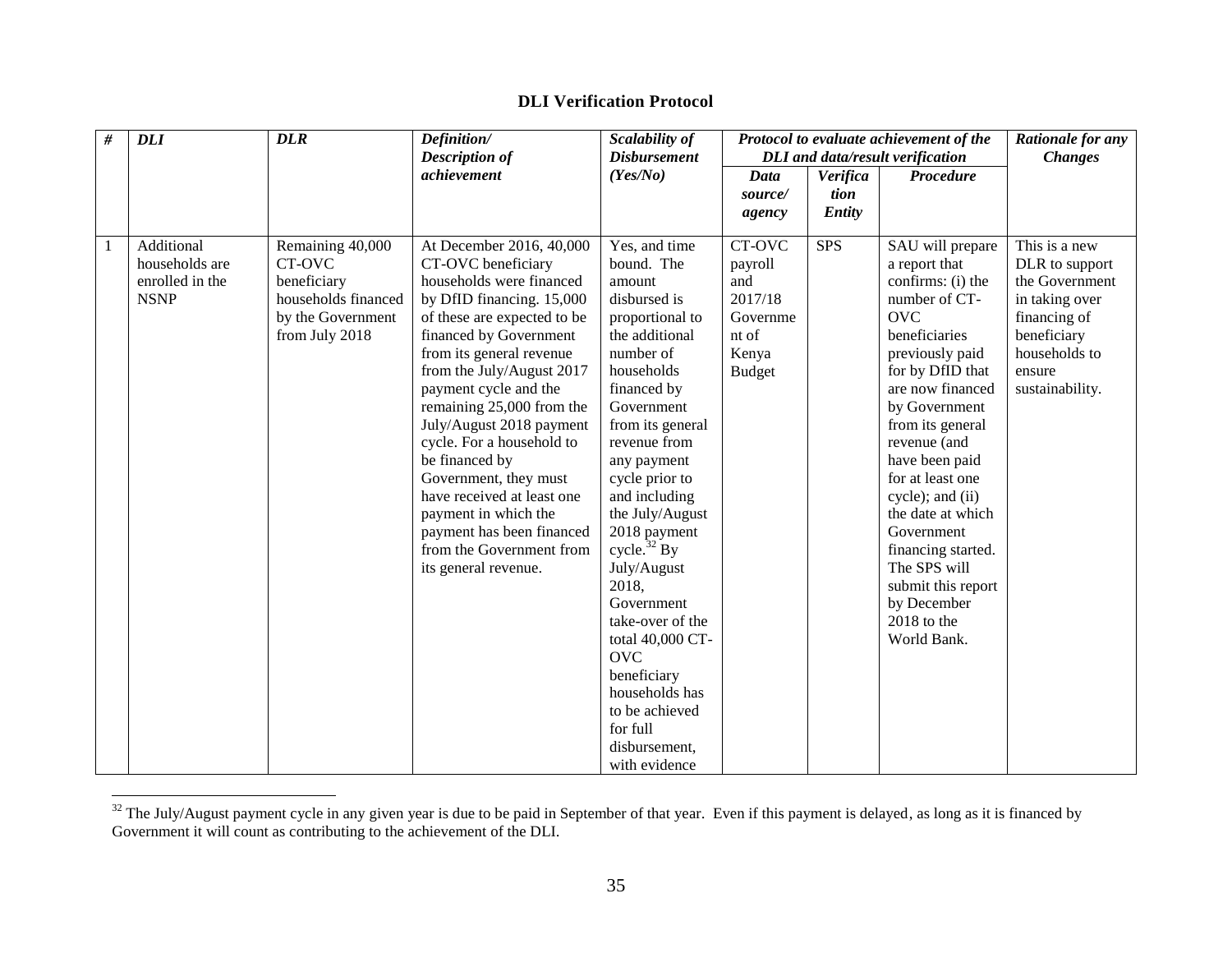|  |                                                                                            |                                                                                                                                                                                                                                                                                                                                                                                                                                                                                                                                                                                                                                                                                                                                                                             | submitted by<br>December 2018.<br>For this DLR,<br>US\$200 will be<br>disbursed for<br>each additional<br>household paid<br>for by the<br>Government. |                                                                                                                                                                             |     |                                                                                                                                                                                                                                                                                                                                                                                                                                                                                                                                                                               |                                                                                                                                                                                                                                                                                                                                                                                             |
|--|--------------------------------------------------------------------------------------------|-----------------------------------------------------------------------------------------------------------------------------------------------------------------------------------------------------------------------------------------------------------------------------------------------------------------------------------------------------------------------------------------------------------------------------------------------------------------------------------------------------------------------------------------------------------------------------------------------------------------------------------------------------------------------------------------------------------------------------------------------------------------------------|-------------------------------------------------------------------------------------------------------------------------------------------------------|-----------------------------------------------------------------------------------------------------------------------------------------------------------------------------|-----|-------------------------------------------------------------------------------------------------------------------------------------------------------------------------------------------------------------------------------------------------------------------------------------------------------------------------------------------------------------------------------------------------------------------------------------------------------------------------------------------------------------------------------------------------------------------------------|---------------------------------------------------------------------------------------------------------------------------------------------------------------------------------------------------------------------------------------------------------------------------------------------------------------------------------------------------------------------------------------------|
|  | <b>Modified NSNP</b><br>Expansion Plan,<br>which includes<br>NEDI expansion<br>and adopted | The Government adopts a<br>modified NSNP Expansion<br>Plan detailing (i) any<br>planned expansion<br>including, at a minimum,<br>the planned expansion in<br>the NEDI counties; (ii) the<br>criteria used to inform the<br>geographic expansion of<br>SAU programs, should be<br>informed by the most<br>recent poverty data, such<br>as the KIHBS 2016/17;<br>(iii) the policy decisions on<br>expansion of the three<br>SAU programs will work<br>alongside the ongoing<br>operation of the HSNP<br>program in the four<br>counties where HSNP<br>operates; (iv) evidence<br>that the Government's<br>Printed Estimates for the<br>relevant Sector(s) reflects,<br>at a minimum, the<br>resources required to<br>finance the expansion and<br>maintain existing coverage. | N <sub>o</sub>                                                                                                                                        | Letter<br>signed by<br><b>MEACL&amp;</b><br>SP and<br><b>MODP</b><br>adopting<br>the NSNP<br>Expansion<br>Plan with<br>the plan<br>and<br>Printed<br>Estimates<br>attached. | SPS | The SAU and<br>NDMA together<br>will amend the<br>existing NSNP<br><b>Expansion Plan</b><br>to (i) update<br>current coverage<br>by each of the<br>four programs on<br>a location by<br>location basis;<br>(ii) include any<br>planned<br>expansion for the<br>period up to the<br>end of December<br>2019 including,<br>at a minimum,<br>the planned<br>expansion in the<br>NEDI counties;<br>(iii) any<br>adjustments to<br>the vulnerability<br>and poverty<br>analysis; and (iv)<br>any adjustments<br>to the policy<br>decisions. The<br>SPS will submit<br>the modified | This DLR<br>establishes the<br>framework under<br>which expansion<br>targeted<br>specifically at the<br><b>NEDI</b> counties<br>can take place.<br>Further, changes<br>in Government<br>organizational<br>structures and<br>consolidation of<br>the three cash<br>transfer programs<br>which established<br>the SAU, results<br>in changes to<br>data/source /<br>agency and<br>procedures. |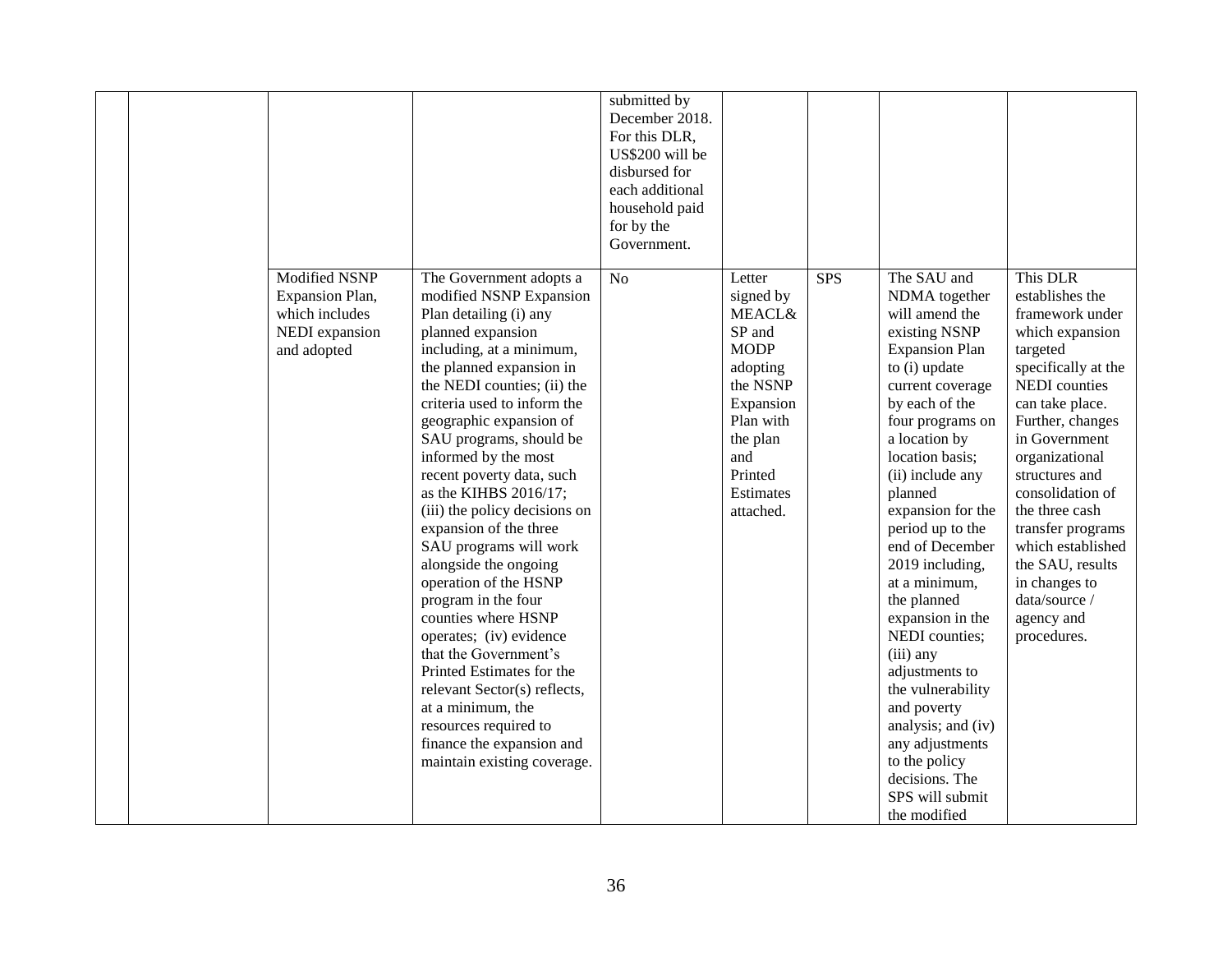|  |                    |                            |                   |           |            | <b>NSNP</b> Expansion |                   |
|--|--------------------|----------------------------|-------------------|-----------|------------|-----------------------|-------------------|
|  |                    |                            |                   |           |            | Plan to the PS        |                   |
|  |                    |                            |                   |           |            |                       |                   |
|  |                    |                            |                   |           |            | MEACL&SP and          |                   |
|  |                    |                            |                   |           |            | the Chief             |                   |
|  |                    |                            |                   |           |            | Executive             |                   |
|  |                    |                            |                   |           |            | Officer (CEO)         |                   |
|  |                    |                            |                   |           |            | NDMA for              |                   |
|  |                    |                            |                   |           |            | approval. Once        |                   |
|  |                    |                            |                   |           |            | approved, the         |                   |
|  |                    |                            |                   |           |            | SPS will submit       |                   |
|  |                    |                            |                   |           |            | this plan to the      |                   |
|  |                    |                            |                   |           |            | World Bank.           |                   |
|  |                    |                            |                   |           |            |                       |                   |
|  |                    |                            |                   |           |            | Should the NSNP       |                   |
|  |                    |                            |                   |           |            | <b>Expansion Plan</b> |                   |
|  |                    |                            |                   |           |            | need to be            |                   |
|  |                    |                            |                   |           |            |                       |                   |
|  |                    |                            |                   |           |            | modified, this        |                   |
|  |                    |                            |                   |           |            | will be done in       |                   |
|  |                    |                            |                   |           |            | consultation with     |                   |
|  |                    |                            |                   |           |            | the World Bank,       |                   |
|  |                    |                            |                   |           |            | include the same      |                   |
|  |                    |                            |                   |           |            | information as        |                   |
|  |                    |                            |                   |           |            | detailed in the       |                   |
|  |                    |                            |                   |           |            | original plan, and    |                   |
|  |                    |                            |                   |           |            | be approved by        |                   |
|  |                    |                            |                   |           |            | the relevant          |                   |
|  |                    |                            |                   |           |            | authorities.          |                   |
|  | Number of          | This DLR is concerned      | Yes. The          | Program   | <b>SPS</b> | SAU will prepare      | This DLR          |
|  | additional         | specifically with (i)      | amount            | MISs and  |            | a report that         | represents the    |
|  | households, in the | expansion by the SAU       | disbursed is      | Financial |            | details: (i) data     | importance of     |
|  | NEDI counties,     | programs in the NEDI       | proportional to   | Reports   |            | from the SAU          | expanding         |
|  | enrolled in the    | counties according to the  | the additional    |           |            | programs MISs         | assistance to new |
|  | NSNP and paid for  | modified NSNP Expansion    | number of         |           |            | on the number of      | households and    |
|  |                    |                            | households.       |           |            | households            |                   |
|  | through the        | Plan (DLI 1c) and (ii)     | This is           |           |            |                       | ensure            |
|  | Government's       | increased financing of the |                   |           |            | (existing and         | sustainability    |
|  | budget             | HSNP by the Government     | calculated as the |           |            | new) enrolled         | through           |
|  |                    | of Kenya. Expansion by     | net change from   |           |            | and paid by the       | Government        |
|  |                    | the SAU programs in the    | the baseline      |           |            | NSNP, by              | take-over of      |
|  |                    | NEDI counties would        | from the          |           |            | program and sub-      | financing         |
|  |                    | target poor households     | modified NSNP     |           |            | county for one        | assistance.       |
|  |                    | (and not use the existing  |                   |           |            | preceding             | Further, changes  |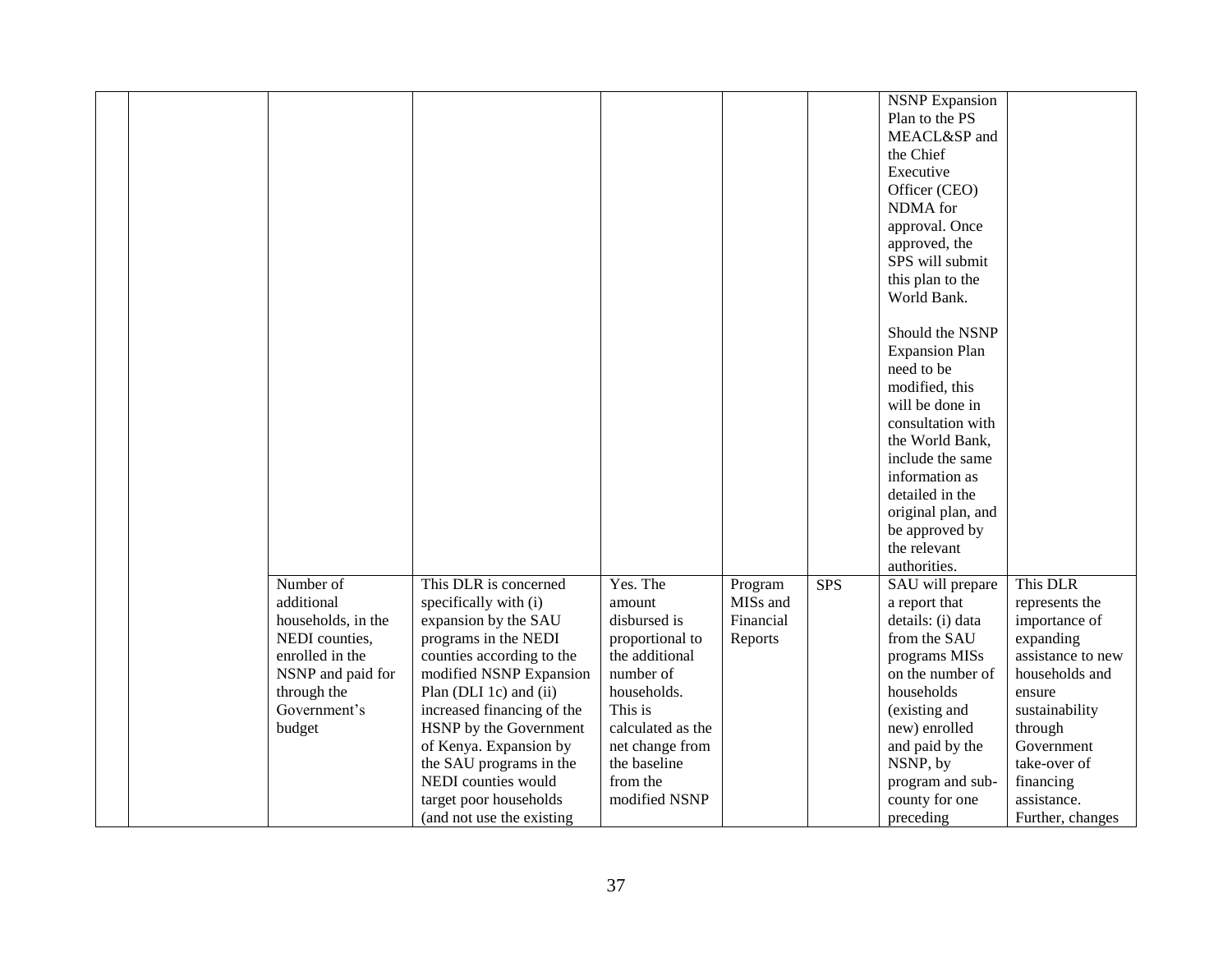|  | categorical targeting by     | Expansion Plan.  |  | payment cycle as      | in Government     |
|--|------------------------------|------------------|--|-----------------------|-------------------|
|  | SAU programs) and is         |                  |  | compared to           | organizational    |
|  | expected to reach 50,000     | For this DLR,    |  | December 2017         |                   |
|  |                              | US\$385.72 will  |  |                       | structures and    |
|  | additional households.       |                  |  | baseline and          | consolidation of  |
|  | Increased financing of the   | be disbursed for |  | confirmation that     | the three cash    |
|  | HSNP by the Government       | each additional  |  | all of the            | transfer programs |
|  | of Kenya builds on already   | household        |  | beneficiaries of      | which established |
|  | confirmed commitments to     | enrolled.        |  | the SAU               | the SAU, results  |
|  | finance at least 54,000      |                  |  | programs are          | in changes to     |
|  | households and seeks to      |                  |  | financed by the       | data/source/      |
|  | increase financing beyond    |                  |  | Government            | agency and        |
|  | this figure by 20,000        |                  |  | from its general      | procedures.       |
|  | (reaching 74,000             |                  |  | revenue; (ii)         |                   |
|  | households). Therefore,      |                  |  | analysis              |                   |
|  | additional households        |                  |  | confirming that       |                   |
|  | include:                     |                  |  | these households      |                   |
|  |                              |                  |  | were selected in      |                   |
|  | $(i)$ 50,000 households      |                  |  | accordance with       |                   |
|  | newly targeted by the SAU    |                  |  |                       |                   |
|  | in the NEDI counties that    |                  |  | the modified          |                   |
|  |                              |                  |  | <b>NSNP</b> Expansion |                   |
|  | have been selected in        |                  |  | Plan and (iii)        |                   |
|  | accordance with the          |                  |  | changes in the        |                   |
|  | modified NSNP Expansion      |                  |  | amount of             |                   |
|  | Plan (see DLR 1c)            |                  |  | Government            |                   |
|  |                              |                  |  | financing to          |                   |
|  | $(ii)$ An increase of 20,000 |                  |  | HSNP from its         |                   |
|  | in the number of HSNP        |                  |  | general revenue       |                   |
|  | beneficiary households       |                  |  | and the number        |                   |
|  | financed by the              |                  |  | of additional         |                   |
|  | Government from its          |                  |  | households            |                   |
|  | general revenue beyond the   |                  |  | supported by this     |                   |
|  | current confirmed            |                  |  | change. The SPS       |                   |
|  | commitment of 54,000         |                  |  | will submit this      |                   |
|  | households                   |                  |  | report to the         |                   |
|  |                              |                  |  |                       |                   |
|  | The targets are cumulative   |                  |  | World Bank.           |                   |
|  | figures against a December   |                  |  |                       |                   |
|  | 2017 baseline (established   |                  |  |                       |                   |
|  | by the modified NSNP         |                  |  |                       |                   |
|  | Expansion Plan) with a       |                  |  |                       |                   |
|  |                              |                  |  |                       |                   |
|  | total of 70,000 additional   |                  |  |                       |                   |
|  | households paid for by       |                  |  |                       |                   |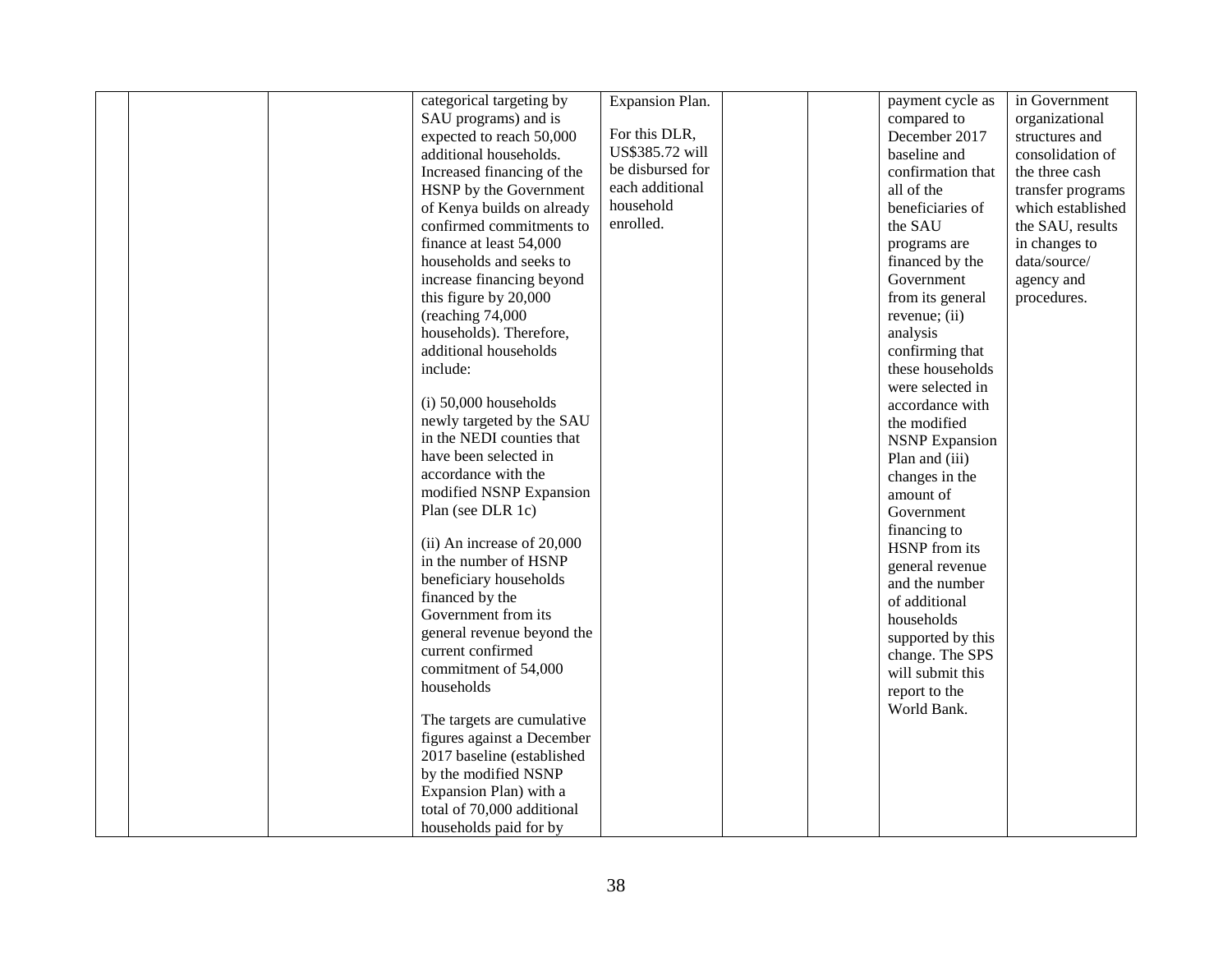|                |                                                                                 |                                                                                                                                                 | Government by June 2020.                                                                                                                                                                                                                                                                                                                                                                                                                                                                                                                                                                                                                                                                                                                                                 |                                                                      |                                                                                                                                                                                                                                     |            |                                                                                                                                                                                                                                                                                                                                                                                                              |                                                                                                                                                                                                                                                                                                                                                                                                                                                                                                                                                  |
|----------------|---------------------------------------------------------------------------------|-------------------------------------------------------------------------------------------------------------------------------------------------|--------------------------------------------------------------------------------------------------------------------------------------------------------------------------------------------------------------------------------------------------------------------------------------------------------------------------------------------------------------------------------------------------------------------------------------------------------------------------------------------------------------------------------------------------------------------------------------------------------------------------------------------------------------------------------------------------------------------------------------------------------------------------|----------------------------------------------------------------------|-------------------------------------------------------------------------------------------------------------------------------------------------------------------------------------------------------------------------------------|------------|--------------------------------------------------------------------------------------------------------------------------------------------------------------------------------------------------------------------------------------------------------------------------------------------------------------------------------------------------------------------------------------------------------------|--------------------------------------------------------------------------------------------------------------------------------------------------------------------------------------------------------------------------------------------------------------------------------------------------------------------------------------------------------------------------------------------------------------------------------------------------------------------------------------------------------------------------------------------------|
| $\overline{2}$ | System for<br>recertification of<br><b>NSNP</b><br>beneficiaries is in<br>place | Plan adopted for<br>how all four NSNP<br>programs will<br>maintain an up-to-<br>date registry of<br>beneficiaries<br>through<br>recertification | The Government adopts a<br>plan for recertification<br>which details: (i) clear<br>principles of when<br>recertification <sup>33</sup> will be<br>used to update the registry<br>of beneficiaries; (ii)<br>principles for establishing<br>a proposed frequency with<br>which recertification of<br>beneficiaries will take<br>place; (iii) a three year<br>implementation schedule<br>for the roll-out of these<br>principles in line with<br>available budget and<br>human resources for<br>recertification; (iv)<br>Measures to be taken for<br>households no longer<br>eligible under the program;<br>and (v) explanation for<br>how recertification will be<br>financed.<br>The DLR will be deemed<br>to have been met once the<br>plan is finalized and<br>adopted. | N <sub>o</sub>                                                       | Letter to<br>be co-<br>signed by<br>the PS<br><b>MEACL&amp;</b><br>SP and<br><b>CEO</b><br><b>NDMA</b><br>adopting<br>the plan<br>(and<br>associated<br>Implement<br>ation<br>Schedule)<br>with the<br>relevant<br>plan<br>attached | <b>SPS</b> | The SAU and<br>NDMA will<br>prepare the plan<br>that details the<br>vision for<br>recertification for<br>the SAU<br>programs and re-<br>registration for<br>the HSNP; and<br>the<br>implementation<br>schedule<br>detailing steps to<br>rolling this out in<br>the subsequent<br>three years. The<br><b>MEACL&amp;SP</b><br>will submit the<br>adopted decision<br>and related plan<br>to the World<br>Bank. | The original<br>indicator was<br>replaced as it was<br>difficult under the<br>original DLI to<br>capture the<br>desired outcomes<br>due to three main<br>reasons: (i) the<br>massive<br>expansion of the<br>NSNP took place<br>before the<br>baseline survey<br>of the PIBS (an<br>arrangement to<br>measure<br>achievement of<br>the DLI) was<br>conducted; (ii)<br>the PIBS reported<br>a baseline much<br>higher than the<br>one originally<br>estimated; and<br>$(iii)$ the<br>Government has<br>not confirmed<br>funding for any<br>massive |
|                |                                                                                 | Completion of the<br>rollout of the<br>recertification plan<br>in at least 20 sub-                                                              | The DLR will be deemed<br>to have been met once the<br>roll out of the<br>recertification plan has                                                                                                                                                                                                                                                                                                                                                                                                                                                                                                                                                                                                                                                                       | Yes, after the<br>first ten sub-<br>counties. For<br>this DLR, US\$5 | A report<br>on the<br>completio<br>n of the                                                                                                                                                                                         | <b>SPS</b> | The SAU will<br>develop a report<br>on the<br>completion of the                                                                                                                                                                                                                                                                                                                                              | expansion during<br>the Program's<br>lifetime. Given<br>the current                                                                                                                                                                                                                                                                                                                                                                                                                                                                              |

 $33$  For the purposes of this protocol recertification is deemed to be a process in which registered beneficiaries are reassessed to ensure that they remain eligible for the program in which they are enrolled. The plan will specify HSNP plans for re-registration and MEACL&SP plans for recertification of the SAU programs.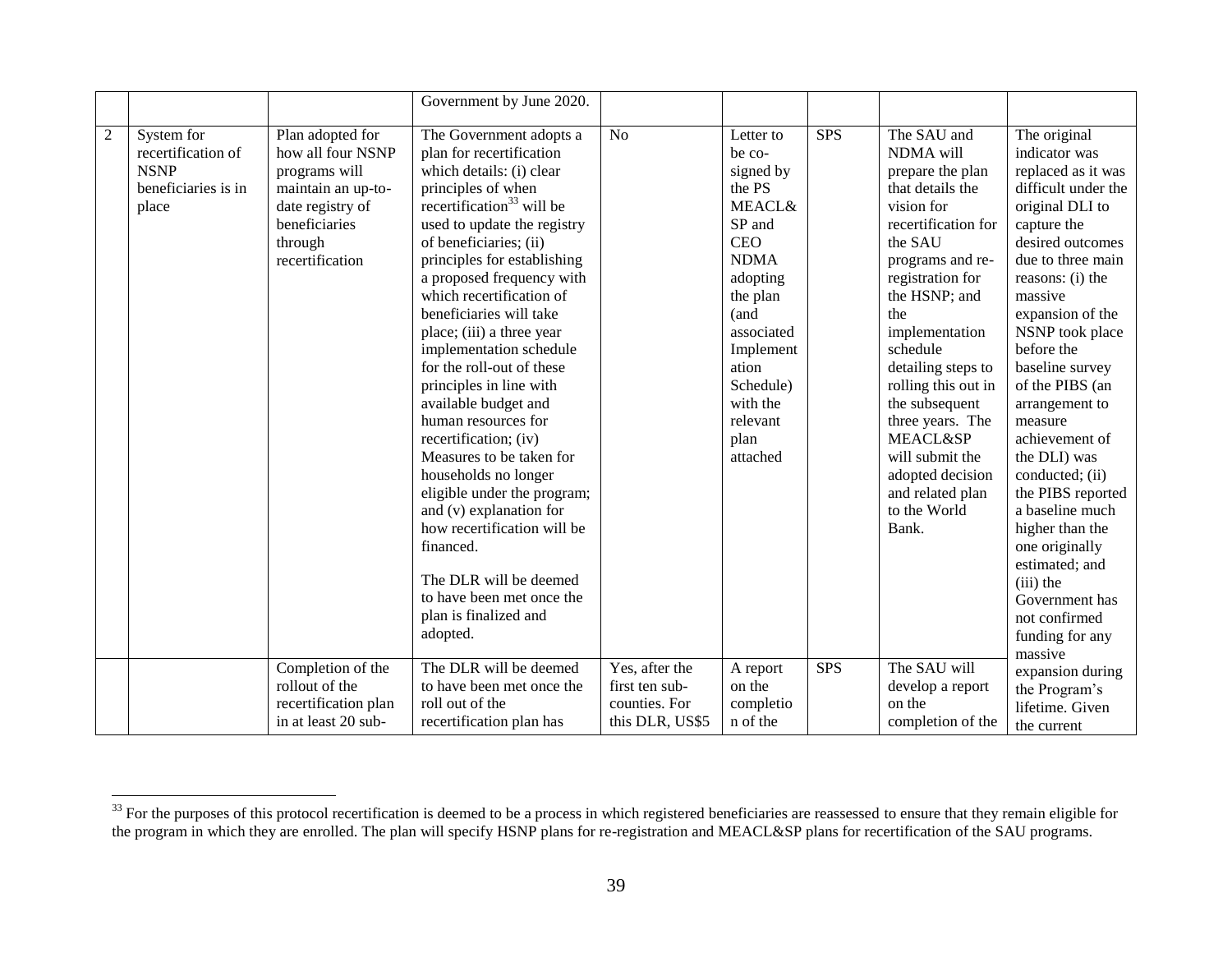|   |                                                                                                   | counties                                |                                                                                                                                                                                                                                                                                                                                                                                               | million will be                                                                                                                                                                                                                                                   | roll out of         |            | roll out of the                                                                                                                                                                                                                                                  | reality, these two                                                                                                                                                                                                                      |
|---|---------------------------------------------------------------------------------------------------|-----------------------------------------|-----------------------------------------------------------------------------------------------------------------------------------------------------------------------------------------------------------------------------------------------------------------------------------------------------------------------------------------------------------------------------------------------|-------------------------------------------------------------------------------------------------------------------------------------------------------------------------------------------------------------------------------------------------------------------|---------------------|------------|------------------------------------------------------------------------------------------------------------------------------------------------------------------------------------------------------------------------------------------------------------------|-----------------------------------------------------------------------------------------------------------------------------------------------------------------------------------------------------------------------------------------|
|   |                                                                                                   |                                         | been completed in at least                                                                                                                                                                                                                                                                                                                                                                    |                                                                                                                                                                                                                                                                   |                     |            |                                                                                                                                                                                                                                                                  |                                                                                                                                                                                                                                         |
|   |                                                                                                   |                                         | 20 sub-counties. $34$ This                                                                                                                                                                                                                                                                                                                                                                    | disbursed for                                                                                                                                                                                                                                                     | the                 |            | recertification                                                                                                                                                                                                                                                  | DLRs will thus                                                                                                                                                                                                                          |
|   |                                                                                                   |                                         | roll-out will not include                                                                                                                                                                                                                                                                                                                                                                     | the total of the                                                                                                                                                                                                                                                  | recertificat        |            | plan in at least 20                                                                                                                                                                                                                                              | help to develop                                                                                                                                                                                                                         |
|   |                                                                                                   |                                         | counties where the HSNP                                                                                                                                                                                                                                                                                                                                                                       | first ten sub-                                                                                                                                                                                                                                                    | ion plan in         |            | sub-counties,                                                                                                                                                                                                                                                    | and implement                                                                                                                                                                                                                           |
|   |                                                                                                   |                                         | is operating.                                                                                                                                                                                                                                                                                                                                                                                 | counties, and                                                                                                                                                                                                                                                     | at least 20         |            | including the                                                                                                                                                                                                                                                    | the recertification                                                                                                                                                                                                                     |
|   |                                                                                                   |                                         |                                                                                                                                                                                                                                                                                                                                                                                               | US\$500,000                                                                                                                                                                                                                                                       | sub-                |            | evidence of the                                                                                                                                                                                                                                                  | plan, which is                                                                                                                                                                                                                          |
|   |                                                                                                   |                                         |                                                                                                                                                                                                                                                                                                                                                                                               | will be                                                                                                                                                                                                                                                           | counties            |            | achievement and                                                                                                                                                                                                                                                  | more appropriate                                                                                                                                                                                                                        |
|   |                                                                                                   |                                         |                                                                                                                                                                                                                                                                                                                                                                                               | disbursed for                                                                                                                                                                                                                                                     |                     |            | analysis of the                                                                                                                                                                                                                                                  | at this stage of                                                                                                                                                                                                                        |
|   |                                                                                                   |                                         |                                                                                                                                                                                                                                                                                                                                                                                               | each sub-                                                                                                                                                                                                                                                         |                     |            | new data as a                                                                                                                                                                                                                                                    | the Program.                                                                                                                                                                                                                            |
|   |                                                                                                   |                                         |                                                                                                                                                                                                                                                                                                                                                                                               | county,                                                                                                                                                                                                                                                           |                     |            | result of                                                                                                                                                                                                                                                        |                                                                                                                                                                                                                                         |
|   |                                                                                                   |                                         |                                                                                                                                                                                                                                                                                                                                                                                               | thereafter.                                                                                                                                                                                                                                                       |                     |            | recertification,                                                                                                                                                                                                                                                 |                                                                                                                                                                                                                                         |
|   |                                                                                                   |                                         |                                                                                                                                                                                                                                                                                                                                                                                               |                                                                                                                                                                                                                                                                   |                     |            | and measures                                                                                                                                                                                                                                                     |                                                                                                                                                                                                                                         |
|   |                                                                                                   |                                         |                                                                                                                                                                                                                                                                                                                                                                                               |                                                                                                                                                                                                                                                                   |                     |            | taken $35$ in                                                                                                                                                                                                                                                    |                                                                                                                                                                                                                                         |
|   |                                                                                                   |                                         |                                                                                                                                                                                                                                                                                                                                                                                               |                                                                                                                                                                                                                                                                   |                     |            | accordance with                                                                                                                                                                                                                                                  |                                                                                                                                                                                                                                         |
|   |                                                                                                   |                                         |                                                                                                                                                                                                                                                                                                                                                                                               |                                                                                                                                                                                                                                                                   |                     |            | the recertification                                                                                                                                                                                                                                              |                                                                                                                                                                                                                                         |
|   |                                                                                                   |                                         |                                                                                                                                                                                                                                                                                                                                                                                               |                                                                                                                                                                                                                                                                   |                     |            | plan. The SPS                                                                                                                                                                                                                                                    |                                                                                                                                                                                                                                         |
|   |                                                                                                   |                                         |                                                                                                                                                                                                                                                                                                                                                                                               |                                                                                                                                                                                                                                                                   |                     |            | will submit this                                                                                                                                                                                                                                                 |                                                                                                                                                                                                                                         |
|   |                                                                                                   |                                         |                                                                                                                                                                                                                                                                                                                                                                                               |                                                                                                                                                                                                                                                                   |                     |            | report to the                                                                                                                                                                                                                                                    |                                                                                                                                                                                                                                         |
|   |                                                                                                   |                                         |                                                                                                                                                                                                                                                                                                                                                                                               |                                                                                                                                                                                                                                                                   |                     |            | World Bank.                                                                                                                                                                                                                                                      |                                                                                                                                                                                                                                         |
| 5 | Percentage of                                                                                     | 75% of all                              | For payments to be made                                                                                                                                                                                                                                                                                                                                                                       | Yes. The                                                                                                                                                                                                                                                          | Timeliness          | <b>SPS</b> | The SAU will                                                                                                                                                                                                                                                     | The DLI remains                                                                                                                                                                                                                         |
|   | payments made on                                                                                  | payments disbursed                      | on time, funds and payroll                                                                                                                                                                                                                                                                                                                                                                    | amount                                                                                                                                                                                                                                                            | $\sigma$ f          |            | prepare a                                                                                                                                                                                                                                                        | the same, but the                                                                                                                                                                                                                       |
|   |                                                                                                   |                                         |                                                                                                                                                                                                                                                                                                                                                                                               |                                                                                                                                                                                                                                                                   |                     |            |                                                                                                                                                                                                                                                                  |                                                                                                                                                                                                                                         |
|   |                                                                                                   |                                         |                                                                                                                                                                                                                                                                                                                                                                                               |                                                                                                                                                                                                                                                                   |                     |            |                                                                                                                                                                                                                                                                  |                                                                                                                                                                                                                                         |
|   |                                                                                                   |                                         |                                                                                                                                                                                                                                                                                                                                                                                               |                                                                                                                                                                                                                                                                   |                     |            |                                                                                                                                                                                                                                                                  |                                                                                                                                                                                                                                         |
|   |                                                                                                   |                                         |                                                                                                                                                                                                                                                                                                                                                                                               |                                                                                                                                                                                                                                                                   |                     |            |                                                                                                                                                                                                                                                                  |                                                                                                                                                                                                                                         |
|   |                                                                                                   |                                         |                                                                                                                                                                                                                                                                                                                                                                                               |                                                                                                                                                                                                                                                                   |                     |            |                                                                                                                                                                                                                                                                  |                                                                                                                                                                                                                                         |
|   |                                                                                                   |                                         |                                                                                                                                                                                                                                                                                                                                                                                               |                                                                                                                                                                                                                                                                   |                     |            |                                                                                                                                                                                                                                                                  |                                                                                                                                                                                                                                         |
|   |                                                                                                   |                                         |                                                                                                                                                                                                                                                                                                                                                                                               |                                                                                                                                                                                                                                                                   |                     |            |                                                                                                                                                                                                                                                                  |                                                                                                                                                                                                                                         |
|   |                                                                                                   |                                         |                                                                                                                                                                                                                                                                                                                                                                                               |                                                                                                                                                                                                                                                                   |                     |            |                                                                                                                                                                                                                                                                  |                                                                                                                                                                                                                                         |
|   |                                                                                                   |                                         |                                                                                                                                                                                                                                                                                                                                                                                               |                                                                                                                                                                                                                                                                   |                     |            |                                                                                                                                                                                                                                                                  |                                                                                                                                                                                                                                         |
|   |                                                                                                   |                                         |                                                                                                                                                                                                                                                                                                                                                                                               |                                                                                                                                                                                                                                                                   |                     |            |                                                                                                                                                                                                                                                                  |                                                                                                                                                                                                                                         |
|   |                                                                                                   |                                         |                                                                                                                                                                                                                                                                                                                                                                                               |                                                                                                                                                                                                                                                                   |                     |            |                                                                                                                                                                                                                                                                  |                                                                                                                                                                                                                                         |
|   |                                                                                                   |                                         |                                                                                                                                                                                                                                                                                                                                                                                               |                                                                                                                                                                                                                                                                   |                     |            |                                                                                                                                                                                                                                                                  |                                                                                                                                                                                                                                         |
|   |                                                                                                   |                                         |                                                                                                                                                                                                                                                                                                                                                                                               |                                                                                                                                                                                                                                                                   |                     |            |                                                                                                                                                                                                                                                                  |                                                                                                                                                                                                                                         |
|   |                                                                                                   |                                         |                                                                                                                                                                                                                                                                                                                                                                                               |                                                                                                                                                                                                                                                                   |                     |            |                                                                                                                                                                                                                                                                  |                                                                                                                                                                                                                                         |
|   |                                                                                                   |                                         |                                                                                                                                                                                                                                                                                                                                                                                               |                                                                                                                                                                                                                                                                   |                     |            |                                                                                                                                                                                                                                                                  |                                                                                                                                                                                                                                         |
|   | time to Payment<br><b>Service Providers</b><br>for transfer to<br>Program<br><b>Beneficiaries</b> | to Payment Service<br>Providers on time | documentation need to be<br>sent to the Payment<br>Service Providers (PSPs)<br>at least five working days<br>before the start of the<br>payment window. For the<br>purposes of this DLR,<br>payments will still be<br>considered to be on time, if<br>the funds and payroll<br>documentation are sent to<br>the PSP within 15 calendar<br>days of this deadline. The<br>percentage of on time | disbursed is<br>proportional to<br>the performance<br>improvement as<br>defined by the<br>lowest result <sup>38</sup><br>achieved over<br>the three prior<br>payment cycles.<br>This is<br>calculated as the<br>net change from<br>the baseline<br>divided by the | transfers<br>report |            | timeliness of<br>transfers report<br>based on<br>information<br>provided by the<br>four cash transfer<br>programs. The<br>report will<br>indicate for each<br>program and by<br>each payroll $^{39}$ (i)<br>the date the<br>disbursement and<br>payroll were due | DLR is modified.<br>The main<br>challenge with<br>achieving this<br>DLI relates to<br>delays in<br>submitting<br>funding requests<br>from the<br>MEACL&SP to<br>the NT, and the<br>subsequent<br>delayed release of<br>funds. The DLI 5 |

 $34$  In the event that a sub-county covers part of a constituency, the entire constituency will be covered under the recertification to ensure effective involvement and oversight by the relevant CSAC (Constituency Social Assistance Committee).

 $35$  The measures described in this report will include actions and communications (to beneficiaries) regarding program exits and suspensions; but will not include the completion of the necessary actions to identify and enroll replacements.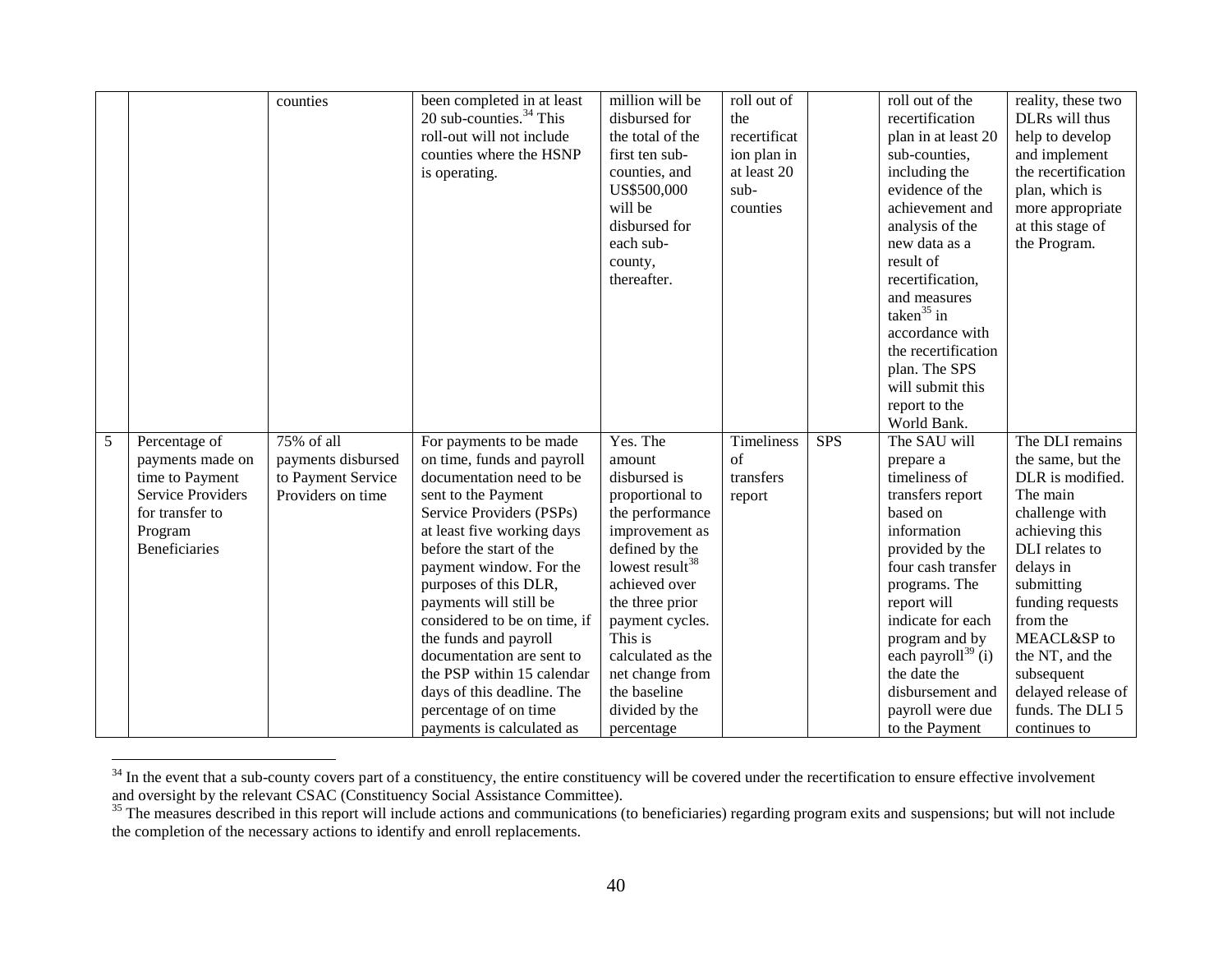|  | the number of NSNP                    | improvement     |  | Service             | measure            |
|--|---------------------------------------|-----------------|--|---------------------|--------------------|
|  | payments sent to the                  | required by the |  | Provider; $40$ (ii) | timeliness of      |
|  | Payment Service Provider              | DLR. The        |  | the date the        | payments, but it   |
|  | within 15 calendar days of            | baseline is 12  |  | payroll was         | is proposed that   |
|  | the due date <sup>36</sup> divided by | percent based   |  | provided to the     | the target for the |
|  | the total number of NSNP              | on a recent     |  | Payment Service     | DLI is increased   |
|  | payments made for each                | assessment of   |  | Provider; (iii) the | from the original  |
|  | payment cycle. An NSNP                | timeliness of   |  | date the funds      | target of 65       |
|  | payment is defined as a per           | transfers.      |  | were transferred    | percent to 75      |
|  | beneficiary transaction for           |                 |  | to the Payment      | percent (with a    |
|  | which both funds and                  | For this DLI,   |  | Service provider;   | new baseline of    |
|  | payroll documentation                 | US\$238,096     |  | and (iv) the        | 12 percent).       |
|  | have been sent to the PSP.            | will be         |  | number of           | Further, the       |
|  | First payments (including             | disbursed for   |  | beneficiaries       | 'window' for       |
|  | any lump-sum payments                 | each percentage |  | covered by the      | considering a      |
|  | which make-up the first               | point increase  |  | payroll. The SPS    | payment on time    |
|  | payment) to beneficiaries             | from the        |  | will submit one     | is increased and   |
|  | newly enrolled as part of             | baseline of 12  |  | report for this     | payments will      |
|  | program expansion will                | percent up to a |  | DLI following       | still be           |
|  | not be included in this               | maximum of 75   |  | assessment of       | considered to be   |
|  | calculation, <sup>37</sup> but all    | percent.        |  | DLI 5 to the        | on time, if the    |
|  | subsequent payments to                |                 |  | World Bank.         | funds and payroll  |
|  | such households will be               |                 |  |                     | documentation      |
|  | considered. DLI 5 will                |                 |  |                     | are sent to the    |
|  | have been deemed to be                |                 |  |                     | PSPs within 15     |
|  | met if the percentage                 |                 |  |                     | calendar days of   |
|  | achieved meets the                    |                 |  |                     | the deadline.      |
|  | required level for three              |                 |  |                     |                    |
|  | consecutive payment                   |                 |  |                     |                    |
|  | cycles.                               |                 |  |                     |                    |
|  |                                       |                 |  |                     |                    |

 $\overline{a}$ <sup>38</sup> For example, the percentage of payments disbursed to Payment Service Providers on time for three consecutive cycles could be 50 percent, 27 percent, and 35 percent, respectively, with the lowest achieved result being 27 percent. Then, the disbursement would be proportional to 27 percent, with US\$238,096 being disbursed for each percentage point increase from the baseline of 12 percent (i.e. 15 percentage point).

<sup>&</sup>lt;sup>39</sup> Most programs have one payroll, but the CT-OVC program currently has five payrolls. This is because it has contracts with two Payment Service Providers and because it is supported by multiple financing sources.

 $36$  The due date being 5 days before the transfer window is opened.

 $37$  Such payments may constitute a special payroll which may be generated at any point during a payroll cycle.

<sup>40</sup> Five days before the start of the transfer window.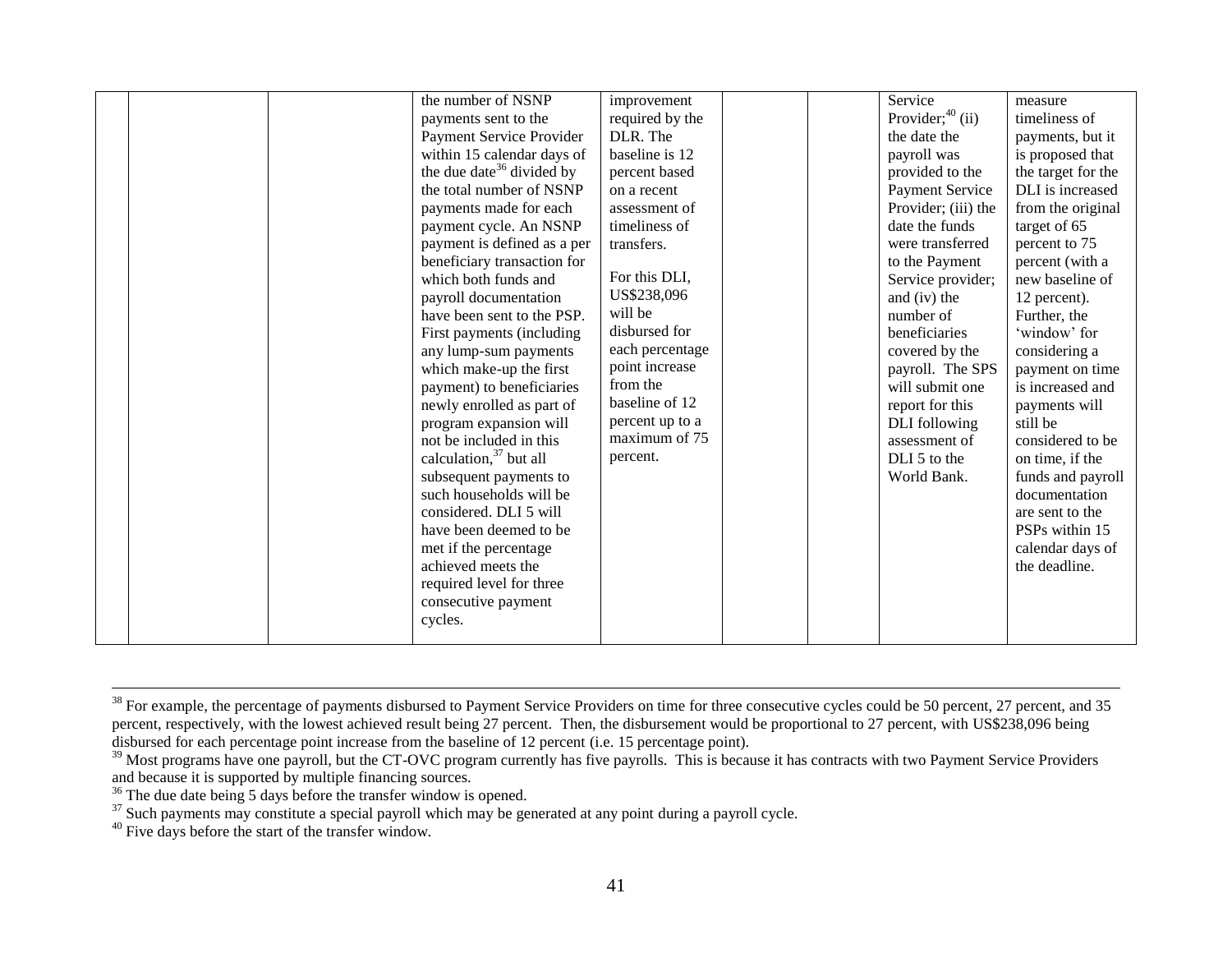| 6 | Grievance and     | Grievance and Case  | This DLR is concerned             | N <sub>o</sub> | (i)                      | <b>SPS</b> | The SAU and                 | The previous       |
|---|-------------------|---------------------|-----------------------------------|----------------|--------------------------|------------|-----------------------------|--------------------|
|   | Case Management   | Management          | with the existence of             |                | Program                  |            | NDMA will                   | indicator was      |
|   | Mechanisms for    | mechanism is        | G&CM mechanisms. DLR              |                | OMs                      |            | collate the above           | changed due to     |
|   | the Cash Transfer | functional at all   | 6a (ii) incorporates              |                | detailing                |            | $(i) - (vii)$ data          | challenges in      |
|   | Programs are      | levels for all four | structures at local level and     |                | the                      |            | sources from the            | measuring          |
|   | functional        | cash transfer       | is defined as (i) the             |                | G&CM                     |            | program and                 | improvement of     |
|   |                   | programs            | continued functioning of          |                | for each of              |            | consolidate them.           | knowledge of       |
|   |                   |                     | the G&CM mechanism at             |                | the                      |            | The sampling for            | beneficiaries on   |
|   |                   |                     | the national level, $41$ (ii) the |                | programs;                |            | the PIBS survey             | the complaint and  |
|   |                   |                     | establishment of                  |                | (ii)                     |            | will be as defined          | grievance          |
|   |                   |                     | BWCs/RCs, according to            |                | program                  |            | in the survey               | mechanisms and     |
|   |                   |                     | the program $OMs^{42}$ in at      |                | MIS <sub>s</sub> ; (iii) |            | ToR and                     | as it did not      |
|   |                   |                     | least 70 percent of (PIBS)        |                | letter                   |            | subsequent                  | include case       |
|   |                   |                     | sampled locations; and (iii)      |                | documenti                |            | modifications. In           | management         |
|   |                   |                     | the design and                    |                | ng staff                 |            | each location               | updates. This      |
|   |                   |                     | implementation <sup>43</sup> of a |                | assignmen                |            | visited, the                | modified DLR       |
|   |                   |                     | system to enable recording        |                | ts and                   |            | survey will verify          | includes case      |
|   |                   |                     | of G&CM through the               |                | existence                |            | the presence of             | management         |
|   |                   |                     | programs MIS at county            |                | $\sigma$ f               |            | the BWCs/RCs. <sup>45</sup> | updates, and also  |
|   |                   |                     | and sub-county levels in at       |                | hotlines;                |            | The SPS will                | stresses the need  |
|   |                   |                     | least 20 sub-counties.            |                | (iv)                     |            | submit to the               | to improve         |
|   |                   |                     |                                   |                | service                  |            | World Bank a                | information flow   |
|   |                   |                     |                                   |                | charters:                |            | letter confirming           | and regular        |
|   |                   |                     |                                   |                | $(v)$ the                |            | achievement of              | reporting from     |
|   |                   |                     |                                   |                | annual                   |            | the DLR, with               | county to national |
|   |                   |                     |                                   |                | <b>PIBS</b>              |            | the consolidated            | level through      |
|   |                   |                     |                                   |                | Survey,                  |            | report on the               | program MISs at    |
|   |                   |                     |                                   |                | (vi)                     |            | functionality of            | local levels.      |
|   |                   |                     |                                   |                | descriptio               |            | the G&CM                    |                    |
|   |                   |                     |                                   |                | $n^{44}$ of the          |            | system and a                |                    |

 $41$  Functional Grievance and Case Management Mechanism at the national level is made up of the following: (i) the Operations Manual for each of the four programs detailing the Operations Manual for each of the four programs detailing the procedures for making, receiving, recording and responding to grievances and case management updates; (ii) the programs' MISs have a functional module to record the grievances and case management received and the actions taken; (iii) assigned staff at national level for managing complaints according to Operational Manuals; (iv) Service Charters; and (v) working hotlines in place for all of the programs, as specified in the Operations Manuals.

 $42$  The Program Operational Manuals detail the composition of the BWCs/Rights Committees and whether there is one committee per program, or one committee covering several programs.

<sup>&</sup>lt;sup>43</sup> The system can be considered implemented when the sub-counties have the necessary equipment (i.e. computers), with the G&CM MIS modules installed and functioning, data entered, and the ability to generate reports using this data

<sup>&</sup>lt;sup>44</sup> This description could, for example, form part of a revised Operations Manual or could be a standalone set of guidelines for county and sub-county level staff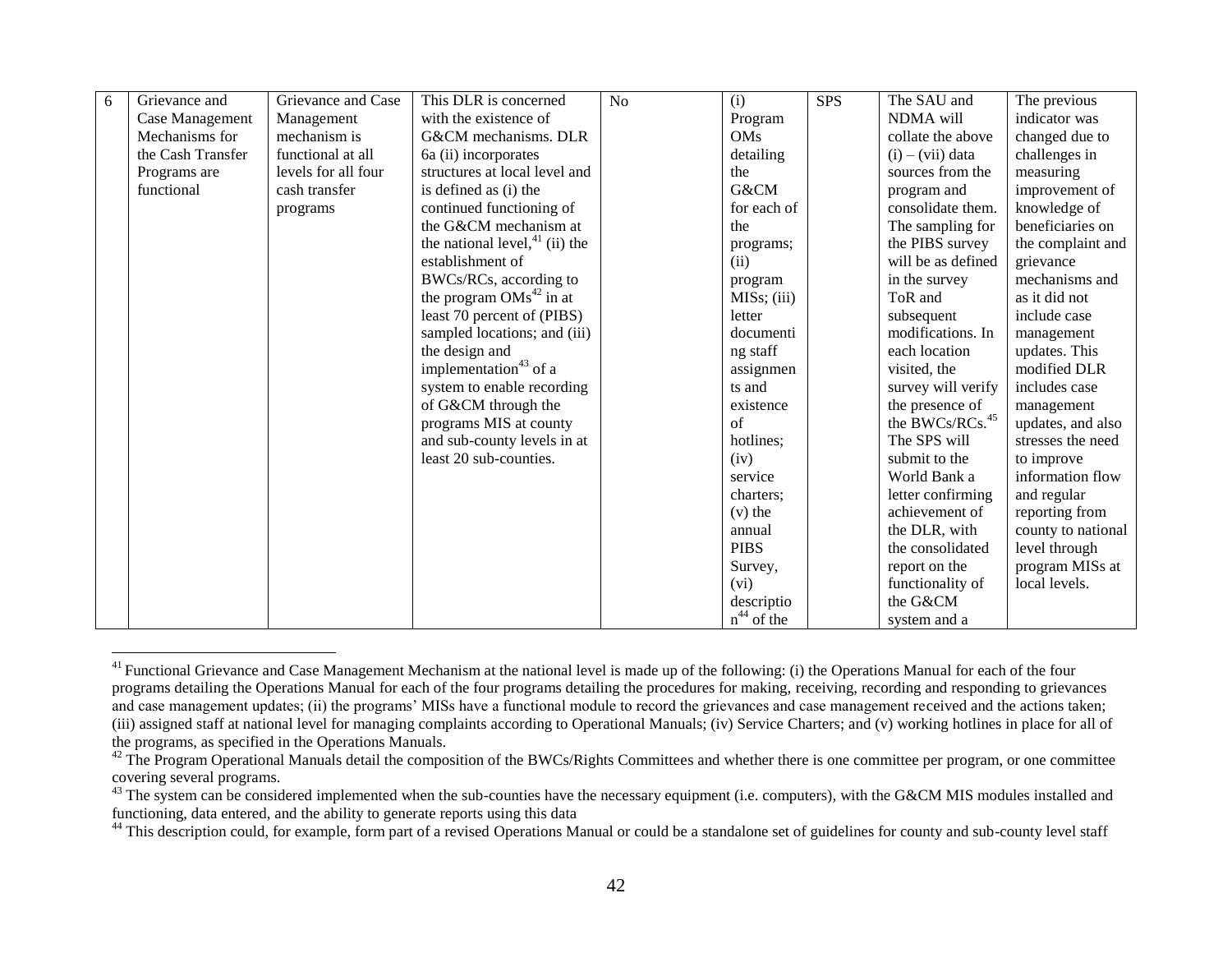|  |                                                                                                                                                                |                                                                                                                                                                                                                                                                                                                                                                                                            |    | system to<br>enable<br>recording<br>of G&CM<br>at the<br>county and<br>sub-<br>county<br>levels<br>through<br>the<br>programs<br>MIS <sub>s</sub> , and<br>(vii) report<br>detailing<br>its<br>implement<br>ation in at<br>least 20<br>sub-<br>counties. |            | copy of the PIBS<br>attached.                                                                                       |                                                                                                                                                                                                                                                             |
|--|----------------------------------------------------------------------------------------------------------------------------------------------------------------|------------------------------------------------------------------------------------------------------------------------------------------------------------------------------------------------------------------------------------------------------------------------------------------------------------------------------------------------------------------------------------------------------------|----|----------------------------------------------------------------------------------------------------------------------------------------------------------------------------------------------------------------------------------------------------------|------------|---------------------------------------------------------------------------------------------------------------------|-------------------------------------------------------------------------------------------------------------------------------------------------------------------------------------------------------------------------------------------------------------|
|  | Beneficiary<br>outreach strategy<br>for SAU programs<br>implemented in at<br>least 20 sub-<br>counties and<br>beneficiary<br>awareness improved<br>across NSNP | This set of DLRs assesses<br>efforts to improve<br>beneficiary awareness of<br>key program parameters<br>including awareness of the<br>transfer amount and how to<br>communicate with the<br>program regarding<br>grievances and updates.<br>DLR 6b (i) assesses the<br>development and adoption<br>of a beneficiary outreach<br>strategy for the SAU<br>programs. This DLR will<br>be deemed to have been | No | Copy of<br>the<br>beneficiar<br>y outreach<br>strategy in<br>form and<br>substance<br>acceptable<br>to the<br>World<br>Bank                                                                                                                              | <b>SPS</b> | The SAU will<br>prepare the<br>beneficiary<br>outreach strategy.<br>The SPS will<br>submit it to the<br>World Bank. | This new<br>indicator focuses<br>on the beneficiary<br>outreach strategy<br>to improve<br>awareness, and<br>measures<br>beneficiary<br>awareness in at<br>least 3 out of 4<br>programs above<br>agreed cut-off<br>levels for<br>grievance<br>mechanisms and |

 $\overline{a}$  $45$  The survey will comprise of both a beneficiary survey and a process component focused on program implementation which will involve key informant interviews.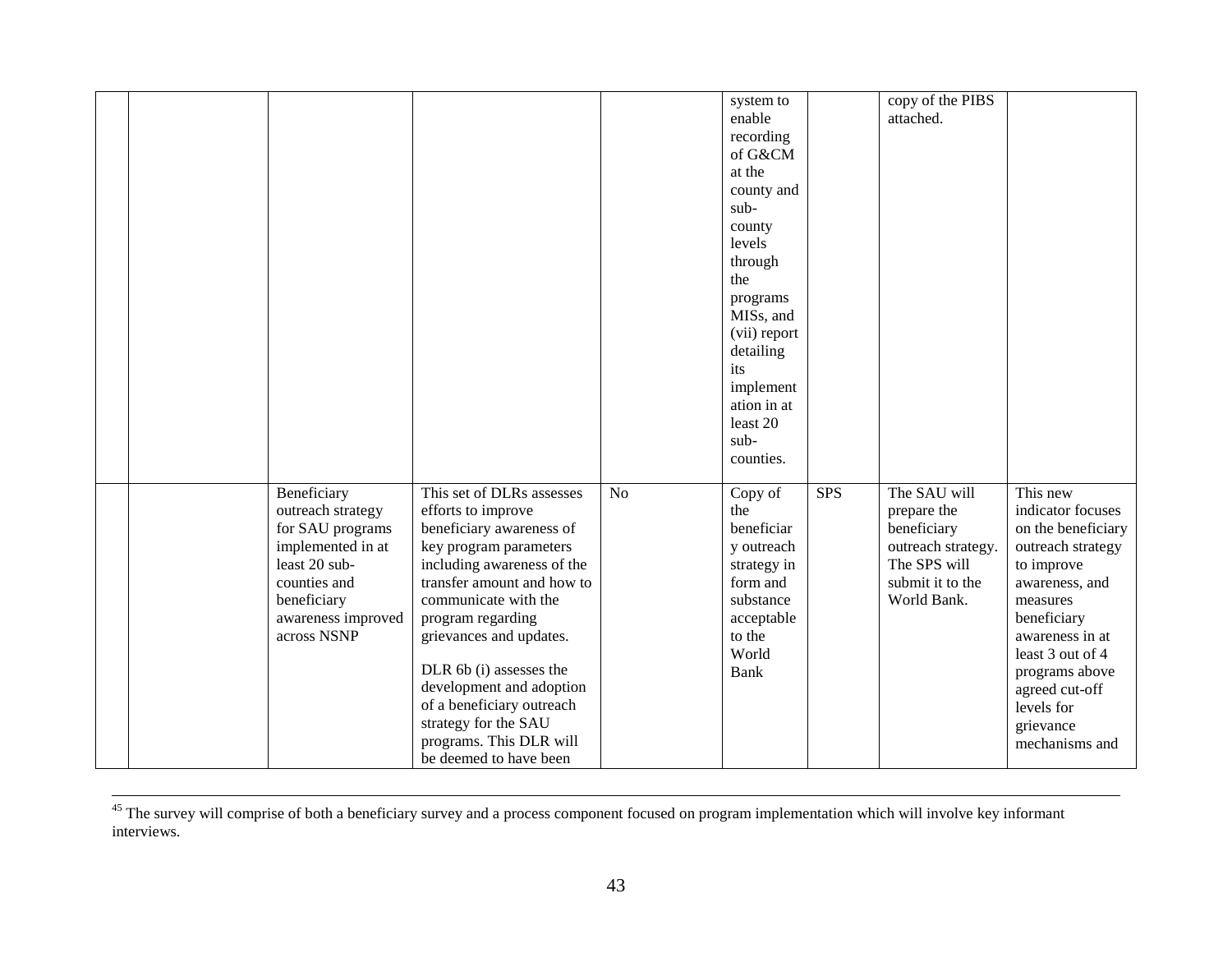| met when a beneficiary                                                                                                                                                                                                                                                                                                                                                                                                                                                        |                                                                                                                                                                                                                                                                                               |                                                                                                                                     |            |                                                                                                                                                                                                                                                                                                 | awareness of                |
|-------------------------------------------------------------------------------------------------------------------------------------------------------------------------------------------------------------------------------------------------------------------------------------------------------------------------------------------------------------------------------------------------------------------------------------------------------------------------------|-----------------------------------------------------------------------------------------------------------------------------------------------------------------------------------------------------------------------------------------------------------------------------------------------|-------------------------------------------------------------------------------------------------------------------------------------|------------|-------------------------------------------------------------------------------------------------------------------------------------------------------------------------------------------------------------------------------------------------------------------------------------------------|-----------------------------|
| outreach strategy for the<br>SAU programs has been<br>developed detailing, at a<br>minimum: (i) the outreach<br>strategies to be used; (ii)<br>the key communication<br>messages; and (iii) a three<br>year implementation<br>schedule.                                                                                                                                                                                                                                       |                                                                                                                                                                                                                                                                                               |                                                                                                                                     |            |                                                                                                                                                                                                                                                                                                 | program transfer<br>values. |
| DLR 6b (ii) assesses the<br>implementation of the<br>beneficiary outreach<br>strategy. This will be<br>deemed to have been met<br>when an agreed sub-set of<br>activities from the<br>implementation plan of the<br>beneficiary outreach<br>strategy has been<br>implemented in at least 20<br>sub-counties.                                                                                                                                                                  | N <sub>o</sub>                                                                                                                                                                                                                                                                                | A report<br>detailing<br>implement<br>ation of<br>the<br>beneficiar<br>y outreach<br>strategy in<br>at least 20<br>sub-<br>counties | <b>SPS</b> | The SAU will<br>prepare a report<br>detailing<br>implementation<br>in at least 20 sub-<br>counties. The<br>SPS will submit<br>this report to the<br>World Bank.                                                                                                                                 |                             |
| DLR 6b (iii) assesses<br>resulting improvements in<br>beneficiary awareness.<br>This DLR will be deemed<br>to have been met when<br>beneficiary awareness of<br>the amount of the transfer<br>and grievance and case<br>management procedures<br>are above the agreed cut-<br>offs for at least three of the<br>four programs, with<br>proxies for awareness and<br>cut-offs defined as follows:<br>$(1)$ 60 percent of<br>beneficiaries or primary<br>caregivers in the PIBS | Yes. Half of the<br>DLR can be<br>disbursed if 60<br>percent of<br>beneficiaries or<br>any member of<br>the<br>beneficiaries'<br>household<br>present during<br>the PIBS survey<br>are aware of the<br>correct amount<br>of the transfer<br>for the program<br>in which they<br>are enrolled. | The PIBS                                                                                                                            | <b>SPS</b> | The SAU will<br>coordinate the<br>PIBS undertaken<br>by an external<br>firm. The<br>sampling for the<br>PIBS will be as<br>defined in the<br>survey ToR and<br>subsequent<br>modifications.<br>The survey will<br>include questions<br>assessing<br>beneficiary<br>awareness of<br>core program |                             |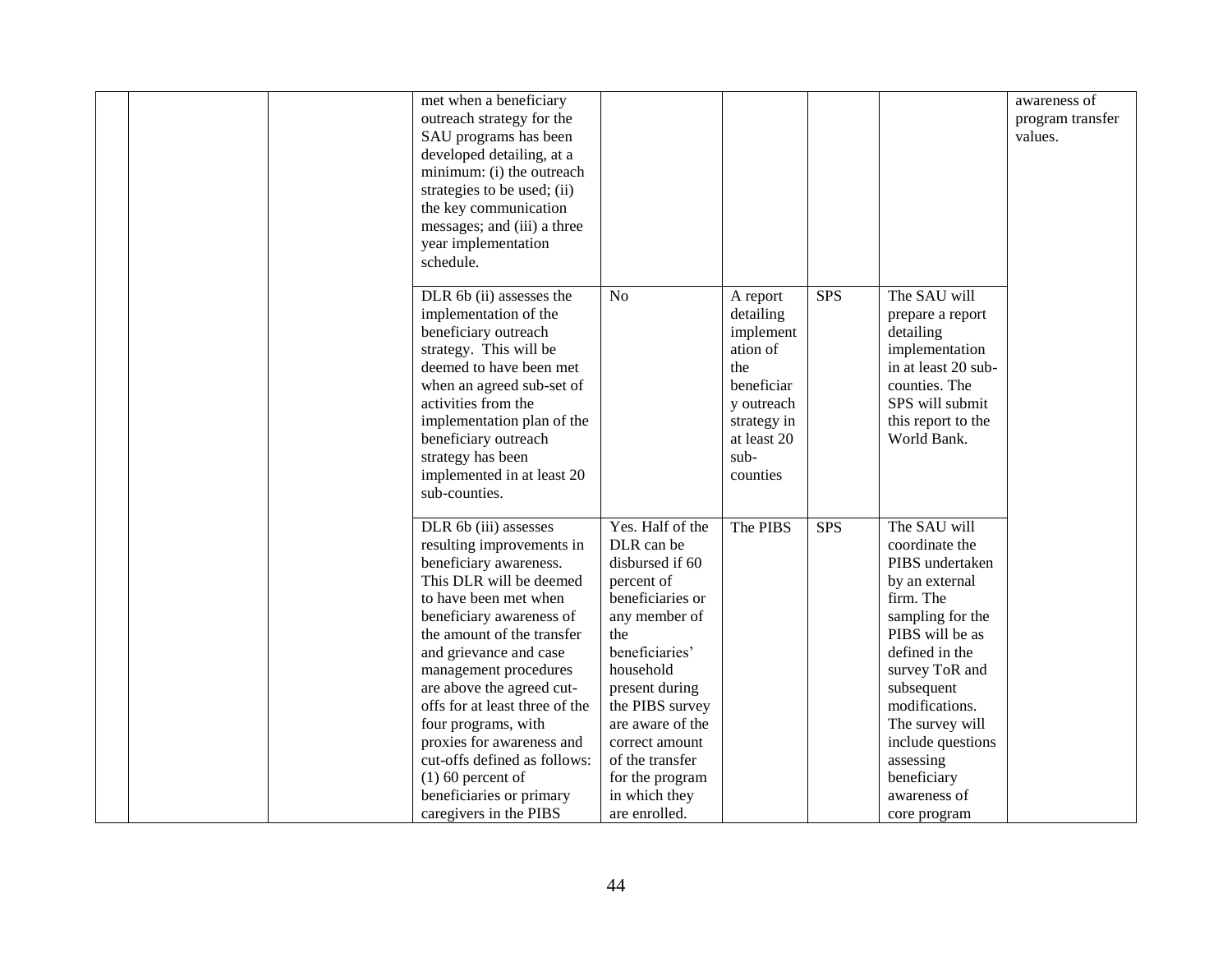|    |                                                                                                  |                                                                                                                                     | sampled locations are<br>aware of the correct<br>amount of the transfer for<br>the program in which they<br>are enrolled; (2) 30 percent<br>of beneficiary households<br>in the sampled locations<br>have a member present<br>during the survey who can<br>name two means of<br>contacting the program for<br>the purposes of submitting<br>a grievance or updating<br>their information.                                                                                                                                          | Another half of<br>the DLR can be<br>disbursed if 30<br>percent of<br>beneficiary<br>households in<br>the sampled<br>locations have a<br>member present<br>during the<br>survey who can<br>name two<br>means of<br>contacting the<br>program for the |                                                                                                                                                                                     |                        | parameters,<br>including amount<br>of the transfer,<br>and how to<br>communicate<br>with the program<br>for the purposes<br>of submitting a<br>grievance or<br>updating their<br>information. The<br>SPS will submit<br>a letter<br>confirming<br>achievement of |                                                                                                                                                                                                                                                                                                                                                  |
|----|--------------------------------------------------------------------------------------------------|-------------------------------------------------------------------------------------------------------------------------------------|------------------------------------------------------------------------------------------------------------------------------------------------------------------------------------------------------------------------------------------------------------------------------------------------------------------------------------------------------------------------------------------------------------------------------------------------------------------------------------------------------------------------------------|------------------------------------------------------------------------------------------------------------------------------------------------------------------------------------------------------------------------------------------------------|-------------------------------------------------------------------------------------------------------------------------------------------------------------------------------------|------------------------|------------------------------------------------------------------------------------------------------------------------------------------------------------------------------------------------------------------------------------------------------------------|--------------------------------------------------------------------------------------------------------------------------------------------------------------------------------------------------------------------------------------------------------------------------------------------------------------------------------------------------|
| 10 | <b>NSNP</b>                                                                                      | Complementary                                                                                                                       | The SPS will coordinate                                                                                                                                                                                                                                                                                                                                                                                                                                                                                                            | purposes of<br>submitting a<br>grievance or<br>updating their<br>information.<br>N <sub>o</sub>                                                                                                                                                      | <b>SR</b>                                                                                                                                                                           | Indepen                | the DLR, with<br>copy of the PIBS<br>attached, to the<br>World Bank.<br>The SPS will                                                                                                                                                                             | The Government                                                                                                                                                                                                                                                                                                                                   |
|    | beneficiaries'<br>access to<br>complementary<br>social and<br>productive services<br>is promoted | Services module in<br>the SR is ready and<br>formal data sharing<br>protocols are<br>available for the use<br>of potential partners | the development of a<br>module in the SR to<br>analyse the characteristics<br>of the NSNP beneficiaries<br>who may be eligible for<br>complementary services<br>provided by other service<br>providers. This module<br>will complement the on-<br>going efforts by the<br>Government to map<br>complementary services<br>relevant for beneficiaries in<br>the SR, and will build the<br>foundation for wider use of<br>SR data as a common<br>platform for poverty and<br>vulnerability based social<br>protection programs in the |                                                                                                                                                                                                                                                      | module<br>assessmen<br>t, and a<br>letter<br>signed by<br><b>PS</b><br><b>MEACL&amp;</b><br>SP<br>adopting<br>the data<br>sharing<br>protocol,<br>with the<br>protocol<br>attached. | dent<br>consulta<br>nt | develop the SR<br>module<br>assessment and<br>data sharing<br>protocols.                                                                                                                                                                                         | is keen to move<br>beyond cash<br>transfer programs<br>to more<br>comprehensive<br>social protection<br>programs. The<br>Government has<br>already started<br>mapping of the<br>relevant<br>complementary<br>services. This<br>new DLI would<br>complement this<br>effort and support<br>the Government<br>in their efforts to<br>develop a more |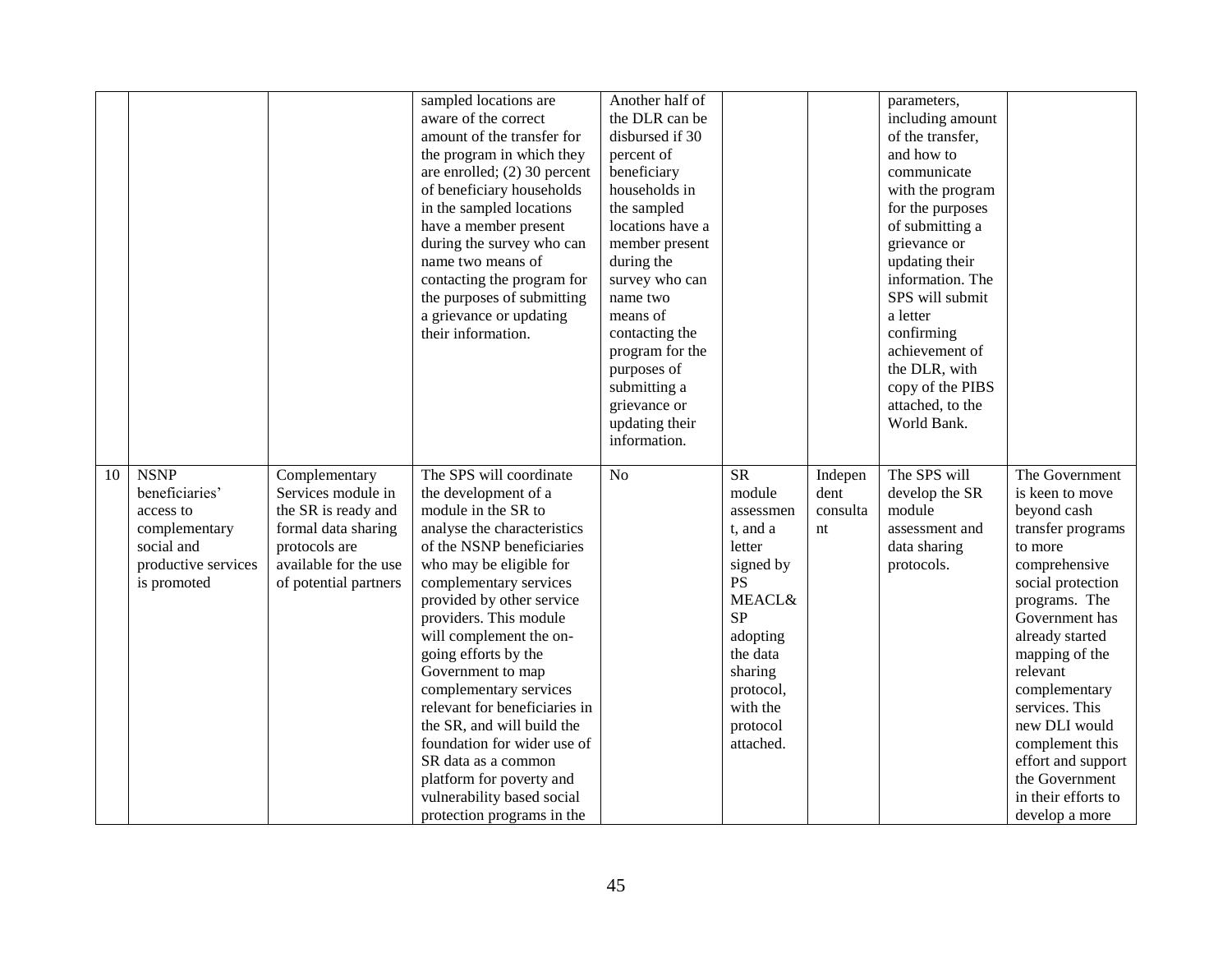|  |                    | country. The development    |    |           |          |                     | comprehensive     |
|--|--------------------|-----------------------------|----|-----------|----------|---------------------|-------------------|
|  |                    | of the module will be sub-  |    |           |          |                     | social protection |
|  |                    | contracted to an            |    |           |          |                     | program.          |
|  |                    | independent agency.         |    |           |          |                     |                   |
|  |                    | Protocols for sharing the   |    |           |          |                     |                   |
|  |                    | data on beneficiaries for   |    |           |          |                     |                   |
|  |                    | the use by other service    |    |           |          |                     |                   |
|  |                    | providers as potential      |    |           |          |                     |                   |
|  |                    | partners will also be       |    |           |          |                     |                   |
|  |                    | finalized.                  |    |           |          |                     |                   |
|  |                    |                             |    |           |          |                     |                   |
|  | Agreements signed  | This DLR will formalize     | No | At least  | Indepen  | The SPS will        |                   |
|  | with at least two  | partnerships through        |    | two new   | dent     | enter into formal   |                   |
|  | partners providing | signing of new agreements   |    | agreement | Verifica | agreements with     |                   |
|  | relevant           | with at least two partners  |    | s signed  | tion     | at least wo         |                   |
|  | complementary      | providing relevant          |    | with two  | Agency   | partners            |                   |
|  | services to NSNP   | complementary services to   |    | partners  |          | providing           |                   |
|  | beneficiary        | relevant members of         |    | providing |          | relevant            |                   |
|  | households         | NSNP beneficiary            |    | relevant  |          | complementary       |                   |
|  |                    | households. Specific        |    | compleme  |          | services. These     |                   |
|  |                    | actions and number of       |    | ntary     |          | will be verified    |                   |
|  |                    | beneficiary NSNP            |    | services. |          | by an               |                   |
|  |                    | households to be included   |    |           |          | independent         |                   |
|  |                    | under the agreements will   |    |           |          | verification        |                   |
|  |                    | be based on identified      |    |           |          | agency, engaged     |                   |
|  |                    | complementary services,     |    |           |          | by the              |                   |
|  |                    | existing capacities, and    |    |           |          | Government or       |                   |
|  |                    | conditions on the ground,   |    |           |          | one of its          |                   |
|  |                    | and will be detailed in the |    |           |          | partners. Once      |                   |
|  |                    | agreements.                 |    |           |          | verified, the SPS   |                   |
|  |                    |                             |    |           |          | will submit to the  |                   |
|  |                    |                             |    |           |          | World Bank the      |                   |
|  |                    |                             |    |           |          | module              |                   |
|  |                    |                             |    |           |          | assessment,         |                   |
|  |                    |                             |    |           |          | along with the      |                   |
|  |                    |                             |    |           |          | signed letter by    |                   |
|  |                    |                             |    |           |          | the PS              |                   |
|  |                    |                             |    |           |          | <b>MEACL&amp;SP</b> |                   |
|  |                    |                             |    |           |          | adopting the data   |                   |
|  |                    |                             |    |           |          | sharing protocol,   |                   |
|  |                    |                             |    |           |          | with the protocol   |                   |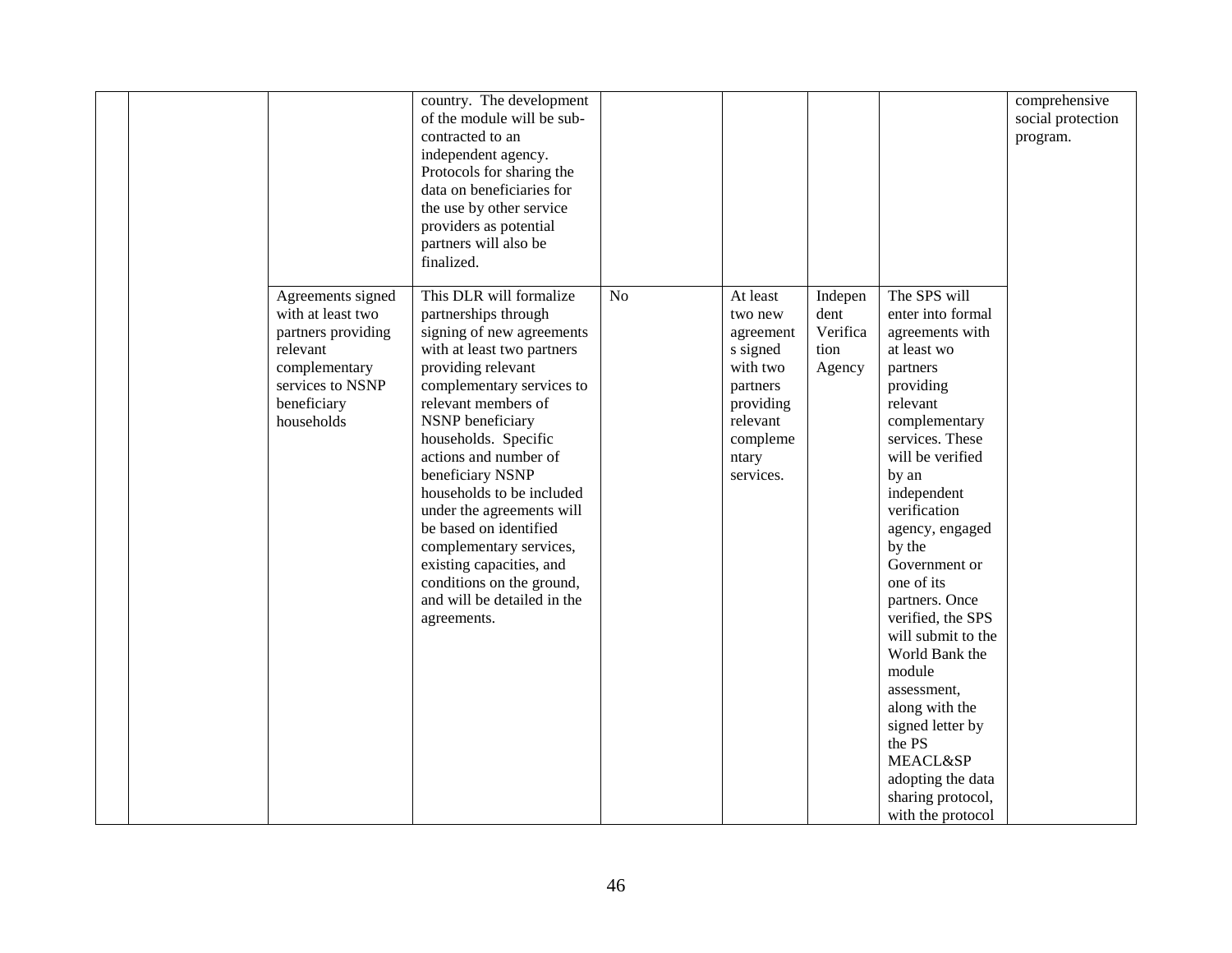|  |  |  |  | attached, as well |  |
|--|--|--|--|-------------------|--|
|  |  |  |  | as the two new    |  |
|  |  |  |  | signed            |  |
|  |  |  |  | agreements.       |  |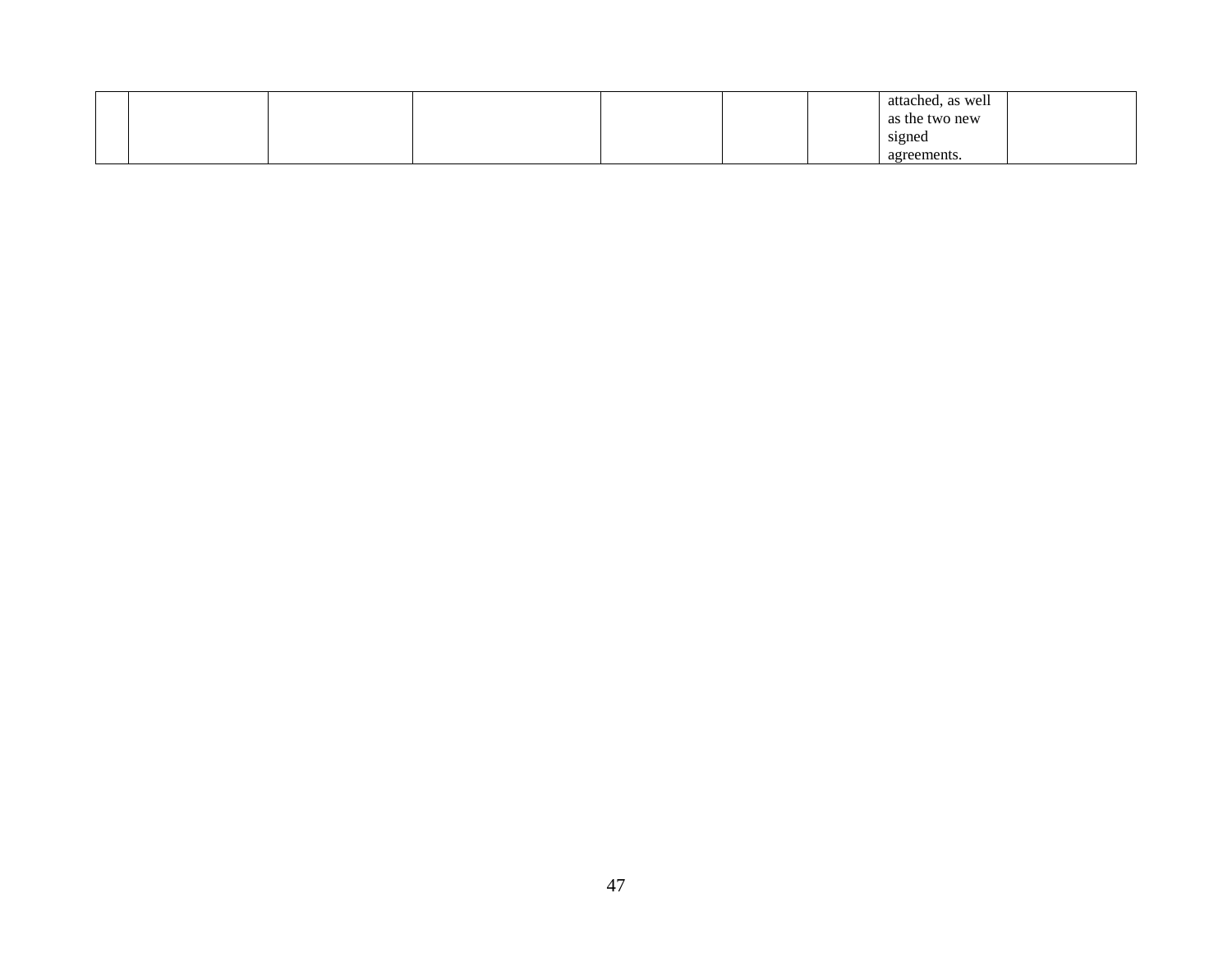| 11 | Fiduciary systems | Implementation of  | The MEACL&SP will                  | DLI 11a is not   | Three       | <b>SPS</b> | The SAU will      | The fiduciary risk |
|----|-------------------|--------------------|------------------------------------|------------------|-------------|------------|-------------------|--------------------|
|    | for NSNP have     | agreed critical FM | develop a comprehensive            | scalable. Once   | separate    |            | prepare three     | rating for the     |
|    | been strengthened | actions            | time-bound FM action plan          | DLI 11a has      | reports,    |            | separate reports  | Program remains    |
|    |                   |                    | to systematically address          | been achieved    | prepared    |            | detailing how 30, | High, and a        |
|    |                   |                    | the fiduciary risks to the         | DLR 11b is       | by an       |            | 70 and 100        | number of audits   |
|    |                   |                    | program, which has been            | scalable and     | independe   |            | percent of the    | have consistently  |
|    |                   |                    | included in the PAP. The           | US\$90,000 will  | nt          |            | agreed critical   | highlighted        |
|    |                   |                    | FM action plan will                | be disbursed for | consultant, |            | FM actions,       | systemic           |
|    |                   |                    | include concrete measures          | each percentage  | detailing   |            | cumulatively,     | weaknesses and     |
|    |                   |                    | with clear deadlines, and          | point above 30   | the ways    |            | have been         | provided           |
|    |                   |                    | the achievement of the             | percent of the   | in which    |            | implemented.      | recommendations    |
|    |                   |                    | DLR will be measured               | agreed critical  | 30, 70 and  |            | SPS will submit   | to address them.   |
|    |                   |                    | against critical agreed FM         | FM actions       | 100         |            | each of the three | This DLI will      |
|    |                   |                    | actions related, but not           | implemented,     | percent of  |            | reports to the    | support the        |
|    |                   |                    | limited to, four areas,            | up to a          | the agreed  |            | World Bank.       | Government to      |
|    |                   |                    | which are: (i) improved            | maximum of       | critical    |            |                   | strengthen the     |
|    |                   |                    | reconciliation process of          | US\$3,600,000.   | <b>FM</b>   |            |                   | fiduciary systems  |
|    |                   |                    | the payroll; (ii)                  | DLR 11c is       | actions,    |            |                   | for the Program.   |
|    |                   |                    | strengthened payroll               | scalable and     | cumulativ   |            |                   |                    |
|    |                   |                    | verification and approval          | US\$90,000 will  | ely, have   |            |                   |                    |
|    |                   |                    | workflows; (iii) better            | be disbursed for | been        |            |                   |                    |
|    |                   |                    | segregation of duties; and         | each percentage  | achieved.   |            |                   |                    |
|    |                   |                    | (iv) compliance of                 | point above 70   |             |            |                   |                    |
|    |                   |                    | programs MISs with OMs.            | percent          |             |            |                   |                    |
|    |                   |                    | A priority sub-set of the          | achieved of the  |             |            |                   |                    |
|    |                   |                    | critical FM actions will be        | agreed critical  |             |            |                   |                    |
|    |                   |                    | mutually agreed between            | FM actions       |             |            |                   |                    |
|    |                   |                    | the World Bank and                 | implemented,     |             |            |                   |                    |
|    |                   |                    | Government for the                 | up to a          |             |            |                   |                    |
|    |                   |                    | purpose of this DLI. <sup>46</sup> | maximum of       |             |            |                   |                    |
|    |                   |                    | The three DLRs will be             | US\$2,700,000.   |             |            |                   |                    |
|    |                   |                    | deemed to have been met            | Funds can only   |             |            |                   |                    |
|    |                   |                    | once the MEACL&SP                  | be claimed for   |             |            |                   |                    |
|    |                   |                    | implements 30, 70, and             | actions that     |             |            |                   |                    |
|    |                   |                    | 100 percent of the agreed          | have been fully  |             |            |                   |                    |
|    |                   |                    | critical FM actions,               | completed.       |             |            |                   |                    |
|    |                   |                    | cumulatively.                      |                  |             |            |                   |                    |
|    |                   |                    |                                    |                  |             |            |                   |                    |

 $\overline{\phantom{a}}$ 

 $46$  It is expected that the total number the priority sub-set of the critical FM actions will not exceed 10.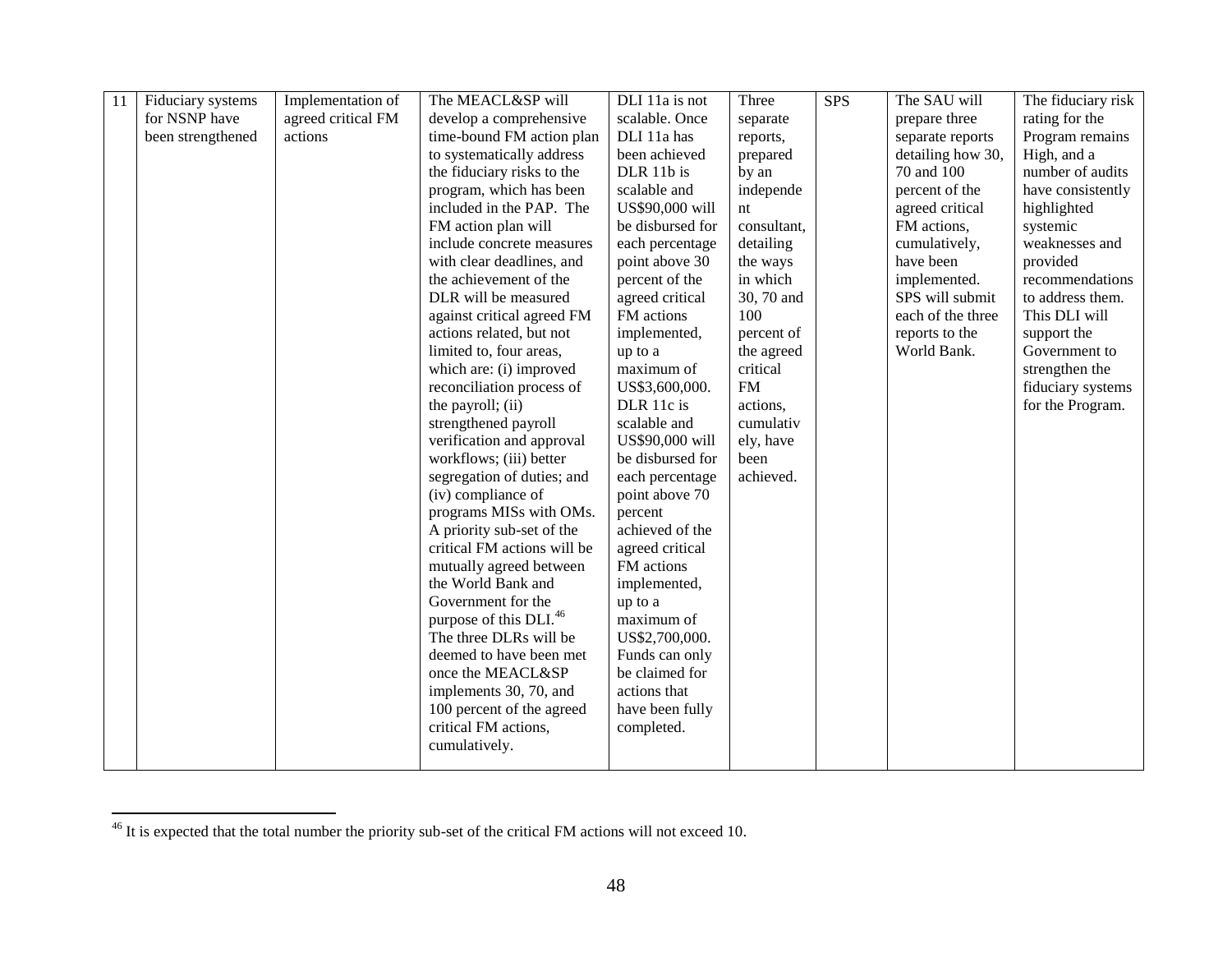# **ANNEX 3: INTEGRATED RISK ASSESSMENT**

|                                                                       |                                         |                                       | <b>Systematic Operations Risk-Rating Tool (SORT)</b>                                                                                                                                                                                                                                                                       |
|-----------------------------------------------------------------------|-----------------------------------------|---------------------------------------|----------------------------------------------------------------------------------------------------------------------------------------------------------------------------------------------------------------------------------------------------------------------------------------------------------------------------|
| <b>Risk Category</b>                                                  | <b>Original Rating*</b><br>(H, S, M, L) | <b>Revised Rating</b><br>(H, S, M, L) | <b>Rationale for Change</b>                                                                                                                                                                                                                                                                                                |
| . Political and Governance*                                           | H                                       | H                                     |                                                                                                                                                                                                                                                                                                                            |
| 2. Macroeconomic                                                      |                                         | M                                     |                                                                                                                                                                                                                                                                                                                            |
| 3. Sector Strategies and<br>Policies                                  | H                                       | S                                     | Social Protection Policy has been developed, providing a vision and strategy for the<br>sector. Steps are also under way to draft a new Social Assistance Bill to provide a<br>framework for cash transfer programs.                                                                                                       |
| 4. Technical Design of<br>Project or Program                          | M                                       | M                                     |                                                                                                                                                                                                                                                                                                                            |
| 5. Institutional Capacity for<br>Implementation and<br>Sustainability |                                         | S                                     | The implementation capacity in the NEDI counties is lower than other parts of the<br>country. A rapid assessment will guide how to mitigate against this risk. Creation of<br>SAU and new implementing arrangement also constitute a risk of disruption in<br>implementation and lack of accountability of field officers. |
| 6. Fiduciary                                                          | S                                       | H                                     | The fiduciary risk has been increased to High due to the reoccurrence of similar<br>weaknesses in a number of different audits and the need to systematically address these<br>risks in the Program.                                                                                                                       |
| 7. Environment and Social                                             | M                                       | M                                     |                                                                                                                                                                                                                                                                                                                            |
| 8. Stakeholders                                                       | S                                       | L                                     | The Government has shown strong commitment to the NSNP, including significant<br>expansion and restructuring of the MEACL&SP to consolidate three of the four cash<br>transfer programs and enhance coordination and efficiency.                                                                                           |
| 9. Lack of ID cards in NEDI<br>counties                               |                                         | S                                     | This challenge is particularly large in the NEDI counties and this poses a risk to the<br>Program since a national ID card is required to enable payments to be made to<br>beneficiaries or caregivers of the NSNP.                                                                                                        |
| <b>OVERALL</b>                                                        | H                                       | S                                     | The overall risk of the AF is considered to be Substantial. It is supporting an existing<br>functioning and well-performing program.                                                                                                                                                                                       |

*Note*:  $H = High$ ;  $S = Substantial$ ;  $M = Moderate$ ;  $L: Low$ .

\* Political and Governance, Macroeconomic, and Institutional Capacity were not included in the risk rating for the original project. Instead Country (H) and DLI (M) risks were included. In this table, the original 'Country' risk rating (H) has been inserted under Political and Governance.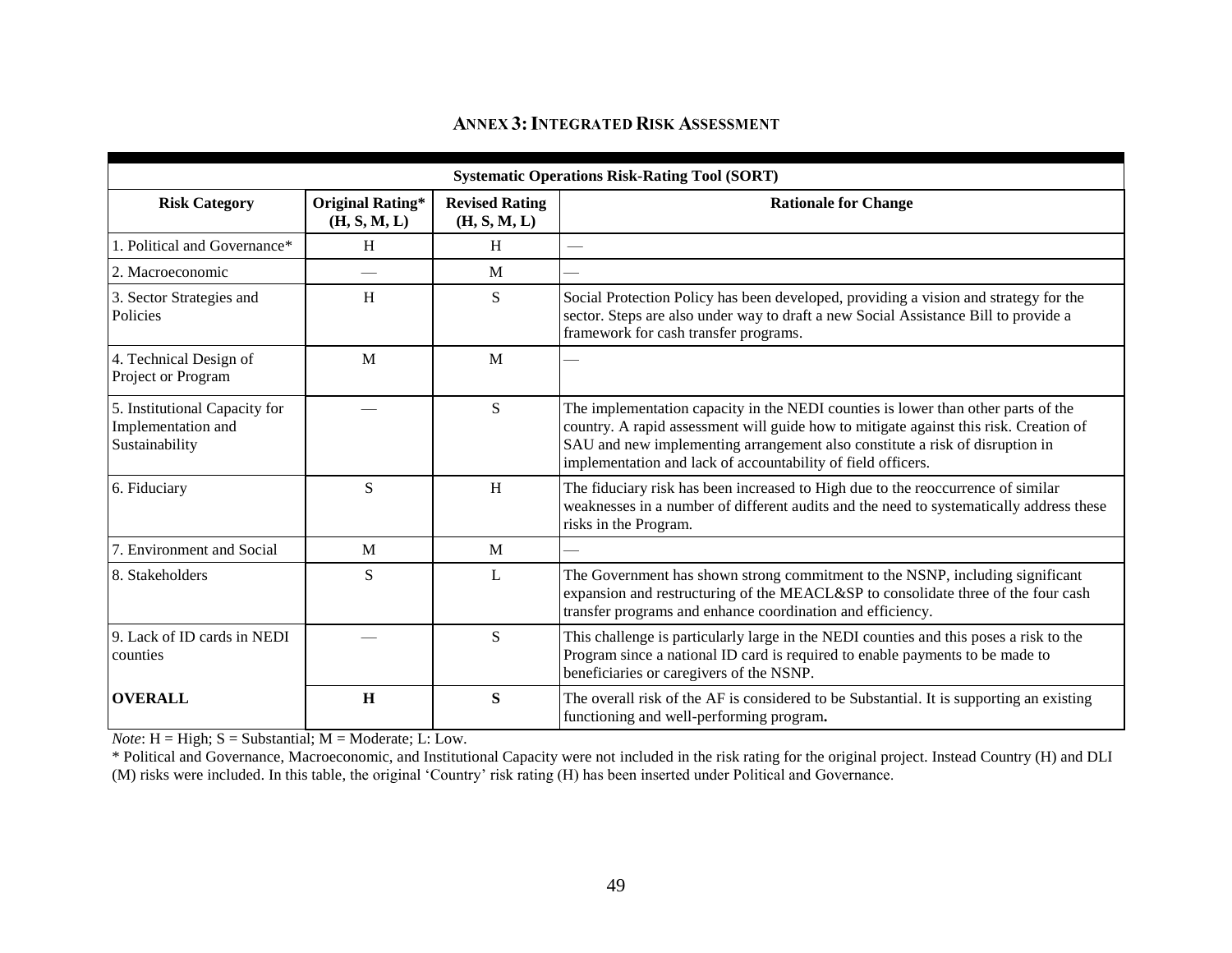#### **ANNEX 4: TECHNICAL ASSESSMENT - ADDENDUM**

#### **Introduction**

1. **As part of the preparation of the original NSNP, a comprehensive TA was completed in 2013.** Since this AF is only supporting the expansion of the coverage of the existing Program in 10 of the 47 counties where the Program is already operating, the main parts of the original TA remain valid. The NSNP, including the AF, seeks to improve the welfare of and increase resilience among specific vulnerable groups to reduce poverty and vulnerability in Kenya by creating a framework around which the four main cash transfer programs in the country can be better coordinated and harmonized. These four cash transfer programs are as follows: CT-OVC; OPCT; PWSD-CT; and HSNP.<sup>47</sup> The first three programs are currently being managed by the MEACL&SP, while the last is managed by the NDMA in the MDP. This addendum (a) summarizes key results achieved since 2013 that are relevant for the assessment of technical soundness; (b) provides additional relevant information related to the AF; and (c) provides an analysis of how the AF remains relevant to the original TA.

#### **Strategic Relevance**

2. **The NSNP clearly remains a key priority for the Government.** Cash transfer programs continue to serve as an appropriate instrument to target direct support to the poor and vulnerable, thereby contributing to the goal of reducing poverty and inequality in the country. The recent PIBS<sup>48</sup> found that 94 percent of the beneficiaries reported positive results on household consumption, and 88 percent agreed that the cash transfer programs have led to positive impact on health. Recognizing these positive impacts, the Government is demonstrating strong commitment to the NSNP, as evidenced by an increased investment in the sector. First, it has expanded the NSNP beyond the originally envisioned targets (see paragraph 5 of this annex). Second, to improve coordination and harmonization for more effective delivery of services, the Government has adopted a consolidation strategy and created the SAU under the MEACL&SP with the mandate of implementation of the CT-OVC, OPCT, and PWSD-CT programs supported through the NSNP (see paragraph [22](#page-62-0) for more details). Lastly, a harmonized targeting tool has been developed, which will be applied to all four cash transfer programs to further strengthen their targeting efficiency (see paragraph [8\)](#page-57-0).

## **Technical Soundness**

 $\overline{a}$ 

3. **The Program continues to be technically sound.** A number of important results have been achieved in areas highlighted in the original TA (2013). The following section summarizes key achievements relevant for the technical soundness of the Program, a few challenges that still exist, and how they relate to the AF.

## *Program Boundaries, Scope, and Target Group*

4. **The overall objective and boundaries of the Program remain the same as the AF intensifies coverage in a specific geographic area, where the Program is already operational.** The existing Program currently covers all 47 counties in the country and the AF will support an increased coverage in 10 of these counties located in the North and North Eastern region of Kenya. The rationale to expand in these specific counties is underpinned by the need to fast-track development in the region that is experiencing high levels of poverty and development deficit. The exact locations where the AF will

 $47$  The fifth cash transfer program - the Urban Food Subsidy Cash Transfer (UFS-CT), which was part of the original NSNP design in 2013 was discontinued in 2014, and therefore no longer forms part of the NSNP.

<sup>&</sup>lt;sup>48</sup> Phase I of the PIBS was carried out between April and September 2015.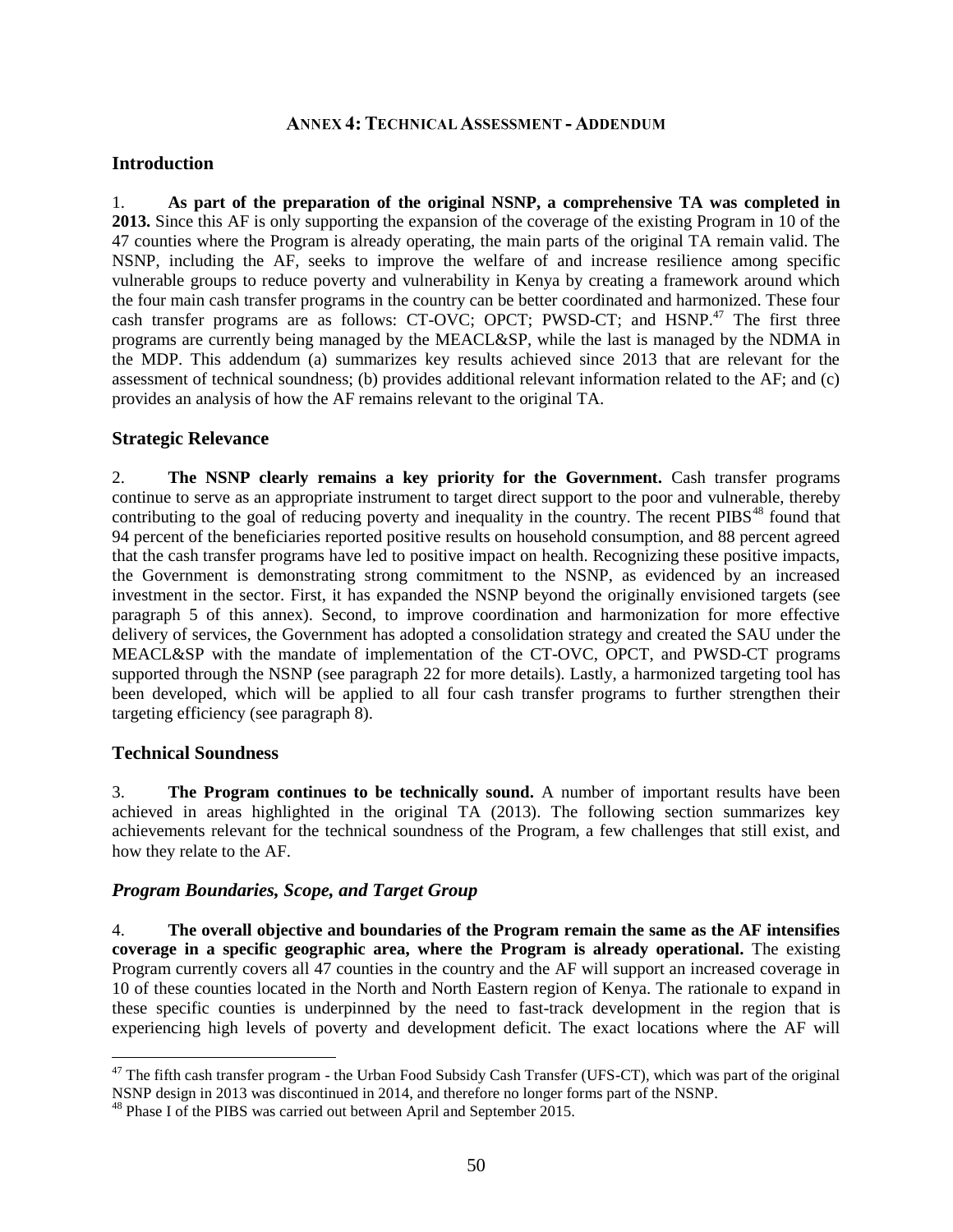increase coverage within these 10 counties will be spelled out in a modified NSNP expansion plan to be informed by poverty criteria.

5. **The scope of the Program has expanded since 2013 with enhanced Government ownership and commitment.** It was expected in 2013 that by the end of its first phase (2013–2017), the NSNP will provide support to about 530,000 households, reaching a total population of close to 3 million individuals, constituting approximately 15 percent of the absolute poor. As of now, the NSNP coverage has increased to about 765,000 households, reaching over 4 million people, an increase of almost 43 percent of the expected coverage of households, or about 35 percent increase in coverage of individuals.<sup>49</sup> The proportion of program beneficiaries financed by the Government has also increased considerably, with Government financing representing 86 percent in 2016 (compared to 38 percent in 2013).<sup>50</sup> Despite these efforts, a large number of eligible poor households however remain uncovered, particularly in the North and Northeastern region where poverty levels are highest in the country. The AF will contribute to this objective. As the Government gradually increases the financing for the NSNP, it will be particularly important to also pay attention to a gradual takeover of the implementation of the HSNP to ensure sustainability of its implementation.

# *Targeting, Change Management, and Recertification*

6. **To ensure that the expansion of cash transfer programs is guided by need and follows a coherent approach, the Government developed and adopted an NSNP Expansion Plan** in October 2014 (with further revisions in October 2015). The NSNP Expansion Plan, supported by the original Program, outlines how each of the cash transfer programs will be expanded between FY14/15 and FY16/17. This was based on ranking locations according to the poverty level and estimating the total number of potentially eligible households under each program in each part of the country.<sup>51</sup> The pace of expansion was determined by the budget allocated to the NSNP each year.

7. **The targeting conformity of the NSNP is relatively higher than the original estimates.**  However, as evident from the PIBS baseline (2016), there is still a need to continue efforts to further improve the Program targeting. The PIBS indicates that 76.5 percent of beneficiaries conform to the respective program poverty targeting criteria (proxy means test [PMT]/poverty score) and 75.2 percent of beneficiaries conform to the program categorical targeting criteria (although the categorical conformity is low mainly due to a categorical requirement that the per household equivalence must be less than Ksh 2,000 for urban households and less than Ksh 1,500 for rural households for the OPCT and PWSD-CT).<sup>52</sup>

<span id="page-57-0"></span>8. **To further improve targeting of the NSNP, the Government has developed a harmonized targeting tool, which will be used for expansion of the coverage and recertification under the AF.**<sup>53</sup> The harmonized targeting tool, which is currently being piloted, is using a PMT formula that was

 $49$  These calculations are based on the same average number of households used for the original TA: 5.56 people per household.

 $50$  Note that the percent of total program expenditures paid for by Government is less than 86 percent. Data is from a report on evidence of achievements of DLR 1.2 (January 2017).

<sup>&</sup>lt;sup>51</sup> Using a combination of data from the 2009 Census and from the 2005/06 KIHBS.

<sup>&</sup>lt;sup>52</sup> Although 96.9 percent of OPCT beneficiary households were found to have at least a household member aged 65 years or over, and 99.3 percent of the PWSD-CT households were found to have at least a household member who is disabled, categorical conformity for these two programs is negatively affected by the following: (a) 38.8 percent of OPCT and 25.4 percent of PWSD-CT households have a higher per household equivalence (more than Ksh 1,500 and Ksh 2,000 for rural and urban households, respectively) and 2.5 percent of OPCT and 3.5 percent of PWSD-CT beneficiaries are beneficiaries of other CT programs.

<sup>&</sup>lt;sup>53</sup> Previously, the programs used different targeting tools and undertook targeting processes at different times without any coordination on the ground.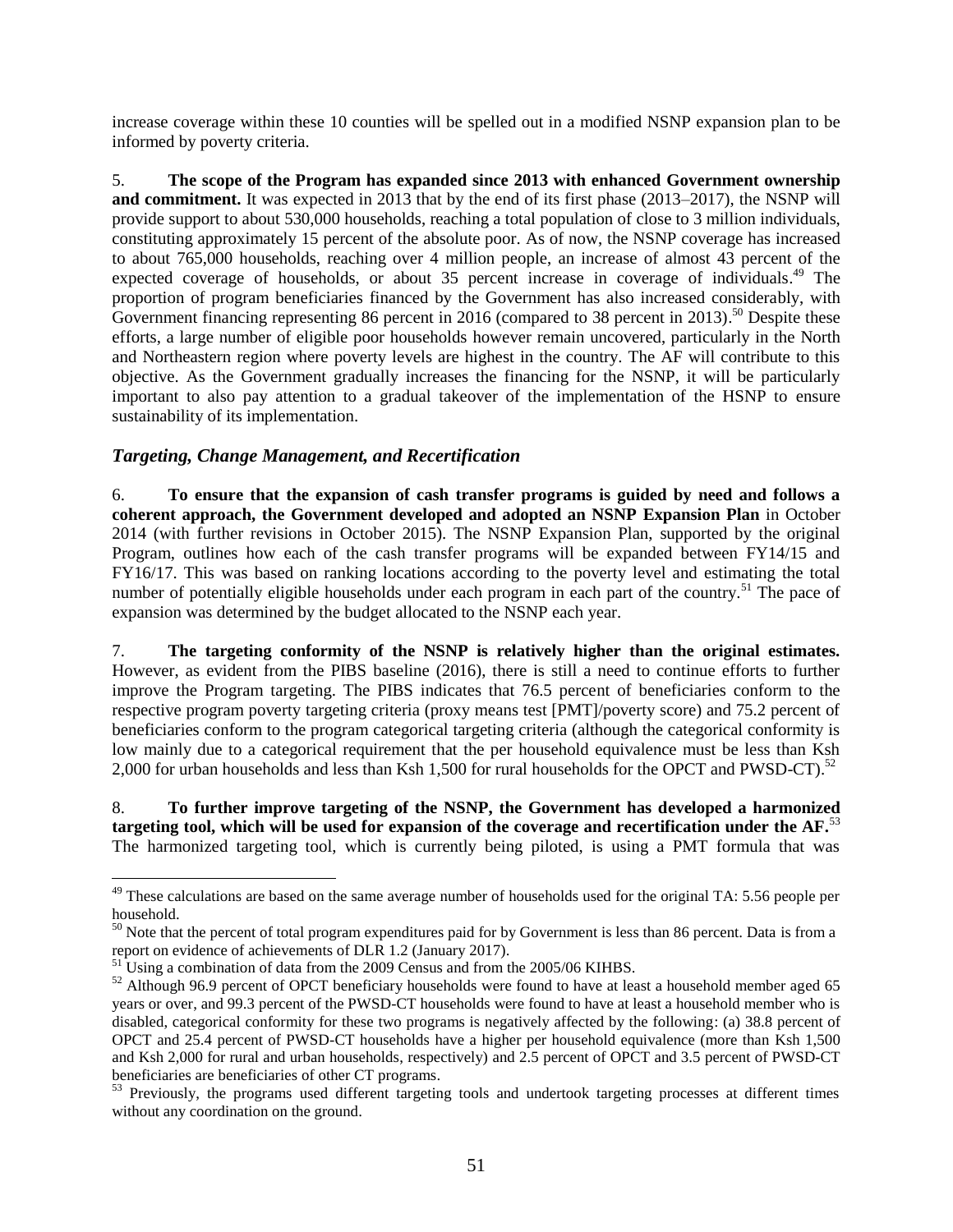developed using the 2005/06 KIHBS. It will be important for the program to revise this formula once the new KIHBS data become available – expected in September 2017. For the expansion planned under the AF, the Government has agreed that the target group will no longer focus only on the categorical groups, but will also consider the poverty profile of the relevant households. This is a key decision given the higher level of poverty in the NEDI counties, and to ensure that some of the poorest households are not left out by simply applying the categorical targeting criteria.

9. **There is also a need to strengthen community awareness and a validation process to ensure effective targeting.** Recognizing the need for effective engagement with communities and beneficiaries in improving program delivery, the Government is finalizing a communications strategy to raise awareness of program objective, design, and entitlements, among others. In addition, the AF will also support the development and implementation of a beneficiary outreach strategy to build ownership and increase participation in program implementation. It is expected that these efforts will complement the harmonized targeting process by strengthening community capacity for targeting validation.

10. **Since there are no current plans for further expanding the NSNP (beyond the AF expansion), it is of great importance to put in place a system for recertification of existing NSNP beneficiaries.** To support this objective, DLI 2 in the original Program (percentage of program beneficiaries who conform to the targeting criteria for the program in which they are enrolled), which is no longer as important as recertification, is being revised to ensure that a recertification system is in place for the NSNP. The Government is already in the process of finalizing a pilot for recertification of the CT-OVC beneficiaries, using the harmonized targeting tool, and the revised DLI should help in accelerating the process for the entire Program.

11. **The Government is also making increased efforts to put in place procedures to ensure that beneficiary information is kept updated.** It is evident from previous audits that more work is needed to strengthen the MIS for the SAU-led cash transfer programs to ensure that beneficiary information is kept updated, beneficiary eligibility conditions are regularly assessed, and where needed, rules on exit from the Program are enforced. Efforts are already under way to strengthen the MIS through a technical assistance financed by the WFP and UNICEF. In addition, a modification is proposed to a DLI in the original Program (DLI 6a (ii)) to support a decentralized use of the MIS and expand its scope from complaints and grievances<sup>54</sup> to updates<sup>55</sup> as well (see paragraph 16 for further details). Notwithstanding these procedural and systematic improvements, double-dipping by households that are benefitting from multiple programs is expected to remain a challenge. While it could be partly addressed through an enhanced MIS, a policy decision is nonetheless needed on how to handle cases where households are receiving multiple benefits from various programs due to diverse eligibility criteria.

# *MIS and Single Registry (SR)*

12. **The Government has developed an SR of beneficiaries and is embarking upon an effort to link the SR with other complementary services.** As noted in the TA in 2013, over the years, the NSNP has successfully supported the development of MISs for all four cash transfer programs, as well as an SR. This SR is fully operational with links to the Integrated Population Registration Service (IPRS) and individual program MISs, using agreed standards for internal payroll controls (DLI 3). As part of the consolidation of the SAU programs, efforts are now under way to develop a strategy to merge the SAU programs MISs. Attention is also being given to creating linkages with the SR to other existing databases,

 $\overline{a}$  $54$  A grievance could be regarding eligibility, quality of service by the program and/or its partners such as payment providers, issues related to payment amount, and so on.

 $55$  An update could be, for example, reporting a life event (birth, marriage, or death) and change of address.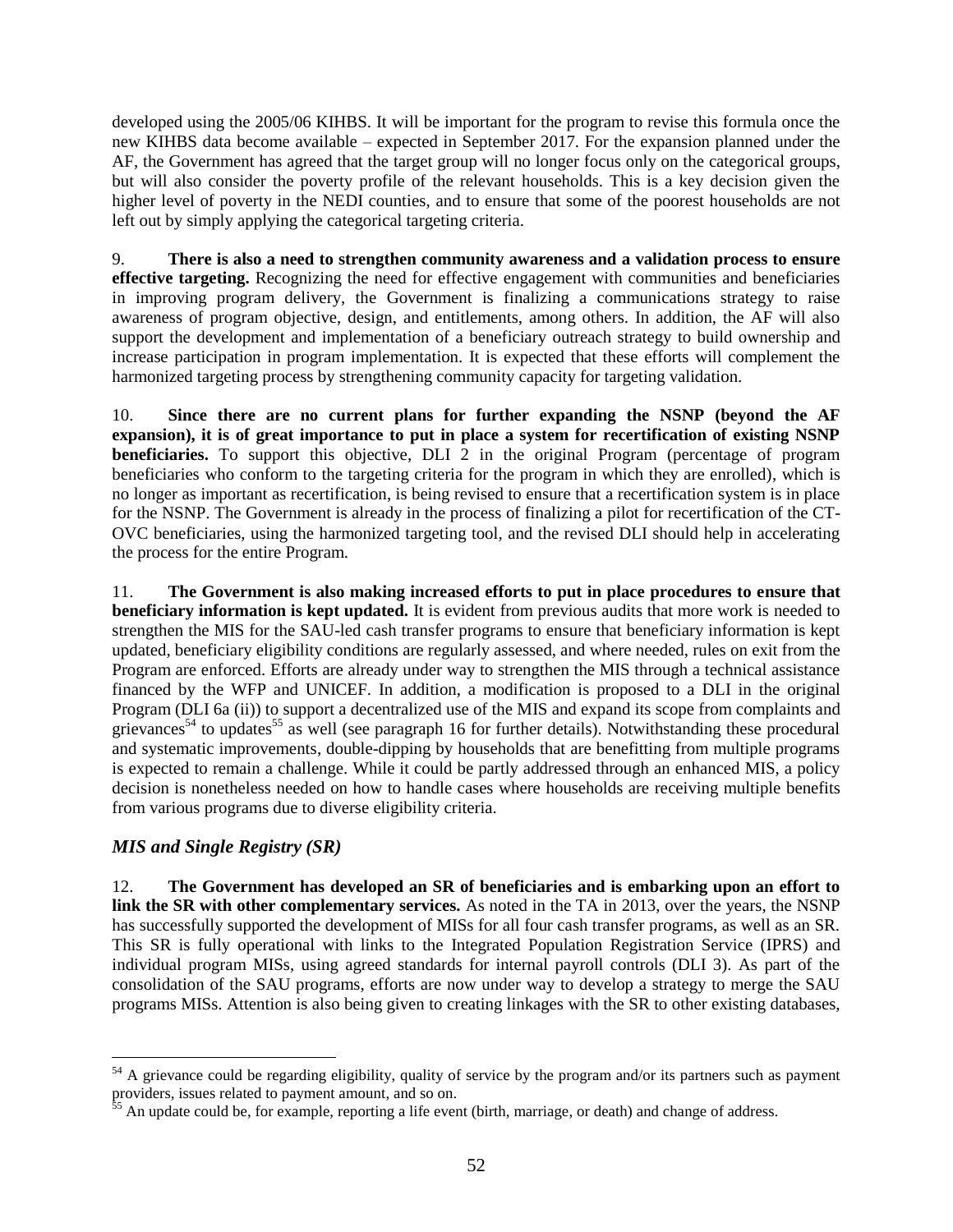as relevant, and to promote NSNP beneficiaries' access to complementary social and productive services through the new DLI 10 introduced under the AF (see paragraph [18](#page-60-0) for further details).

## *Payments*

13. **Improvements have been made to the payment system, but challenges still remain and there is a need to improve timeliness of payments.** Despite considerable efforts by the Government to streamline the payment process, the Program has not managed to successfully transfer payments on time, particularly for the SAU programs. The inability to make regular and predictable payments to beneficiary households compromises the welfare objectives of the Program. The AF will therefore continue to assist the Government in its efforts to transfer payments on time. The modified Program Action Plan (annex 7) includes an action to encourage collaboration between the NT and MEACL&SP to find a solution to allow for timely flow of funds. The same action also includes monitoring of timeliness of payments throughout the life of the Program. DLI 5 also continues to measure the percentage of payments disbursed to Payment Service Providers (PSPs) on time. However, a minor modification is being made to the result (DLR 5) whereby the original target of 65 percent of payments provided to the PSPs is being increased to 75 percent,<sup>56</sup> with a new baseline of 12 percent. It is expected that these measures will allow the Government to address the procedural and operational loopholes in addressing this important area of the Program.

14. **Going forward, efforts will also be needed to develop a long-term strategy for the NSNP payment mechanism, as well as to assess adjustments to payment amounts, as needed.** The NSNP has put in place a payment system ensuring that all payments to beneficiaries are done electronically, using two-factor authentication (DLI 4). While this has reduced the financial management (FM) risk, further work is needed to develop automated links with the programs MISs and the PSPs in the medium term, including encryption and reconciliation of the payroll. This can, however, not be done until the SAU has finalized the harmonized MIS for the SAU programs, as indicated earlier (see paragraph 12). A number of challenges also remain with the PSPs, and the Government needs to strengthen PSPs contract management in the short term to ensure that they comply with the service standards spelled out in the respective contracts. In the long term, there is a need to develop a payment strategy to guide the future direction on how to move forward with PSPs, and put in place a new and comprehensive solution for payment services. The Government has already requested support from the Financial Sector Deepening Trust to develop such a strategy. Moreover, there is a need to introduce a system to regularly review and adjust transfer amounts to ensure that their value is maintained regardless of inflation. Consideration is also needed to decide whether it is possible to vary the transfer amount by the size of the beneficiary household.<sup>57</sup>

## *Accountability and Grievance Procedure*

 $\overline{a}$ 

15. **While a national-level C&G system for the NSNP is fully in place, further work is needed to make the system functional at all levels.** Complaints and appeals procedures are crucial for ensuring the transparency and accountability of cash transfer programs. The Program has been successful in

<sup>&</sup>lt;sup>56</sup> Since 2013, the respective share of the four cash transfer programs within the NSNP has changed, such that the percentage of payments on time has also changed. The PWSD-CT tends to be almost always on time as the cash transfers are provided out of the Government's recurrent budget, and the HSNP also tends to make payments on time. In contrast, making timely payment for the OPCT and CT-OVC is more of a challenge. Recent analysis has found that once the data on percentage of payments on time are disaggregated by the four cash transfer programs, increasing the target to 75 percent is more relevant and appropriate for the current context.

 $57$  There are several ways of doing this, including (a) full family targeting; (b) per eligible member targeting; and (c) per family member or eligible member supplement to a household level transfer. See Technical Assessment in 2013 (p. 24) for further details.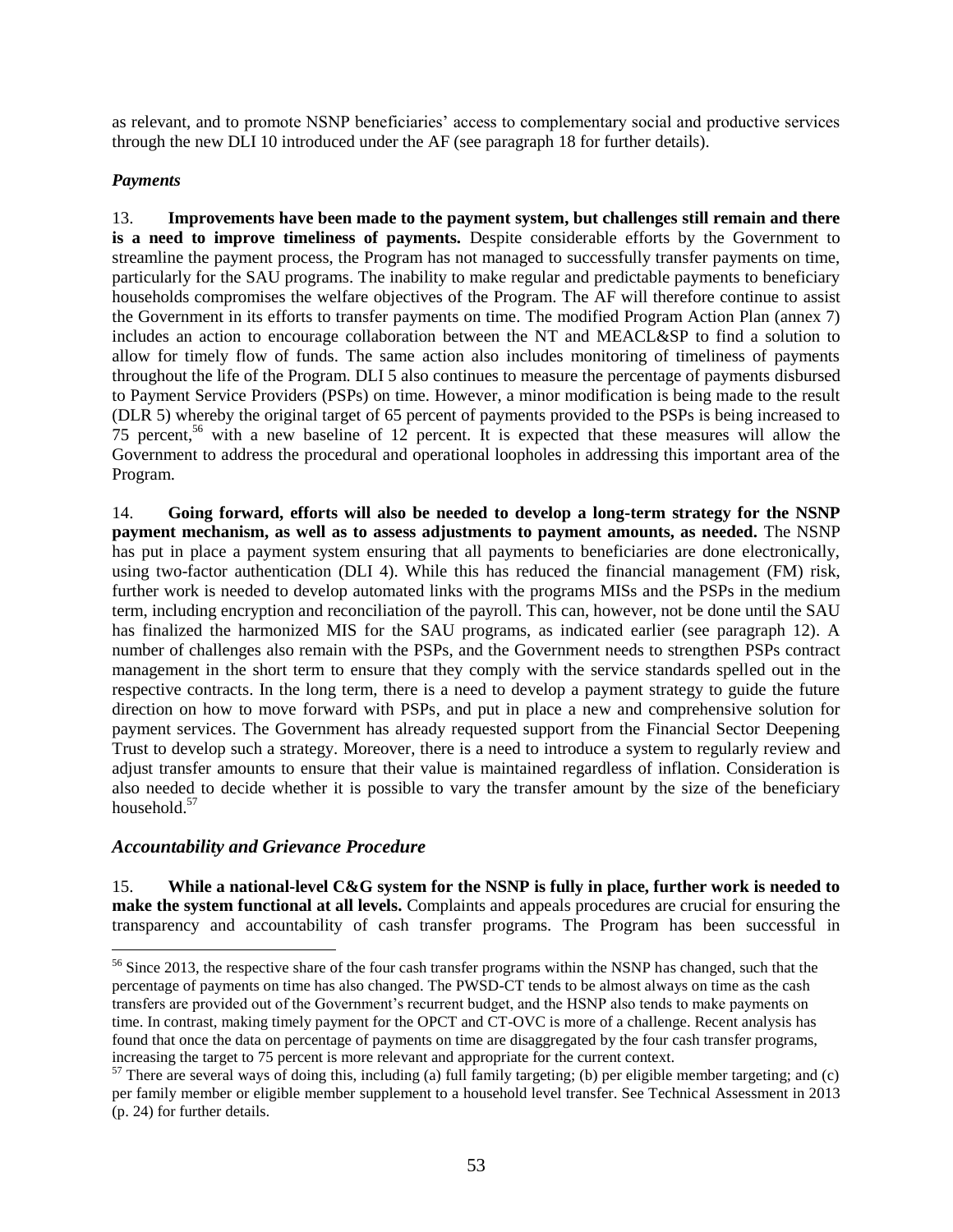establishing a national-level mechanism (DLI 6a (i)) with adequate staff, setting forth procedures for receiving, recording, and acting on complaints. It also includes service charters to guide program engagement with beneficiaries, as well as functioning MIS modules for tracking complaints and working hotlines for receiving them. Some progress has been made in operationalizing the system further at the local level by establishing CSACs and BWCs in all counties, as well as merging HSNP RCs with BWCs in the four HSNP counties.<sup>58</sup> Nonetheless, significant challenges exist in information flow and regular C&G reporting from the county to national level, particularly for the MEACL&SP programs.

16. **The current system does not adequately reflect the high volume of information received and actions taken regarding beneficiary household updates.** Beneficiary awareness of ways to register complaints has been found to be especially low, such that only 8.8 percent of beneficiaries are aware of two means of making complaints, according to the PIBS baseline (2016). To address these issues, the AF has expanded the C&G mechanism to also include case management information, as well as support strengthening of systems to better capture complaints and updates on the ground through the decentralization of the MIS (modifying DLI 6a (ii): Complaints and Grievance mechanism functional at all levels). The revised DLI is now called G&CM system, accordingly. Efforts will also be made to improve beneficiary awareness of entitlements and make complaints and updates by promoting the development and implementation of beneficiary outreach (this replaces DLI 6.2: Percentage of program beneficiaries that can name two means of making a complaint), complementing the communication strategy that is being finalized.

## *Complementary Actions and Conditions*

17. **Lack of access to national ID cards by potential beneficiaries continues to be an impediment for households to benefit from the NSNP.** The TA in 2013 noted that having a national ID card can enable individuals to access critical social services. It is also a requirement in Kenya under the Anti-Money Laundering Act for beneficiaries to receive cash transfers from a PSP. The lack of ID cards is a particular challenge in the 10 counties where the AF intends to expand NSNP coverage, as it may exclude the most deserving people from benefiting from the Program. Currently, the Program allows alternate caregivers or any other family member with an ID to receive payments on behalf of the beneficiary. Moreover, the NDMA has had some experience in addressing this challenge through the HSNP, and has established a relationship with the NRB, including a Memorandum of Understanding on how to address this issue in the four counties where the HSNP is operating. The MEACL&SP is committed to learn lessons from the NDMA experience and commence collaboration with the NRB to (a) better understand the extent of the problem with regard to the number of people who lack ID cards in the target counties; (b) better understand the procedures and related constraints around issuing a national ID card; and (c) initiate discussions around collaboration needed to ensure a successful expansion in the 10 counties under the AF.

<span id="page-60-0"></span>18. **The Government has demonstrated its commitment to move beyond cash transfer programs under the NSNP toward a more comprehensive social protection program.** The Government has recently created a TWG tasked with preparing a Comprehensive and Integrated Social Protection Program. The working group enjoys high-level political backing, as its mandate is a top priority of the Permanent Secretary (PS) as well as the Cabinet Secretary for the MEACL&SP. It consists of members from key line ministries and development partners who are responsible for conceptualizing what the Government should support moving forward. MEACL&SP is already collaborating with some service providers providing complementary services, but more needs to be done to formalize and systematize such collaboration. For example, the NHIF is already using the SR to identify beneficiaries to whom they

 $\overline{a}$ <sup>58</sup> These community level structures play a key role in raising awareness of the NSNP among community members and have responsibilities to oversee, support and monitor program activities at the sub-county level including targeting and payment processes.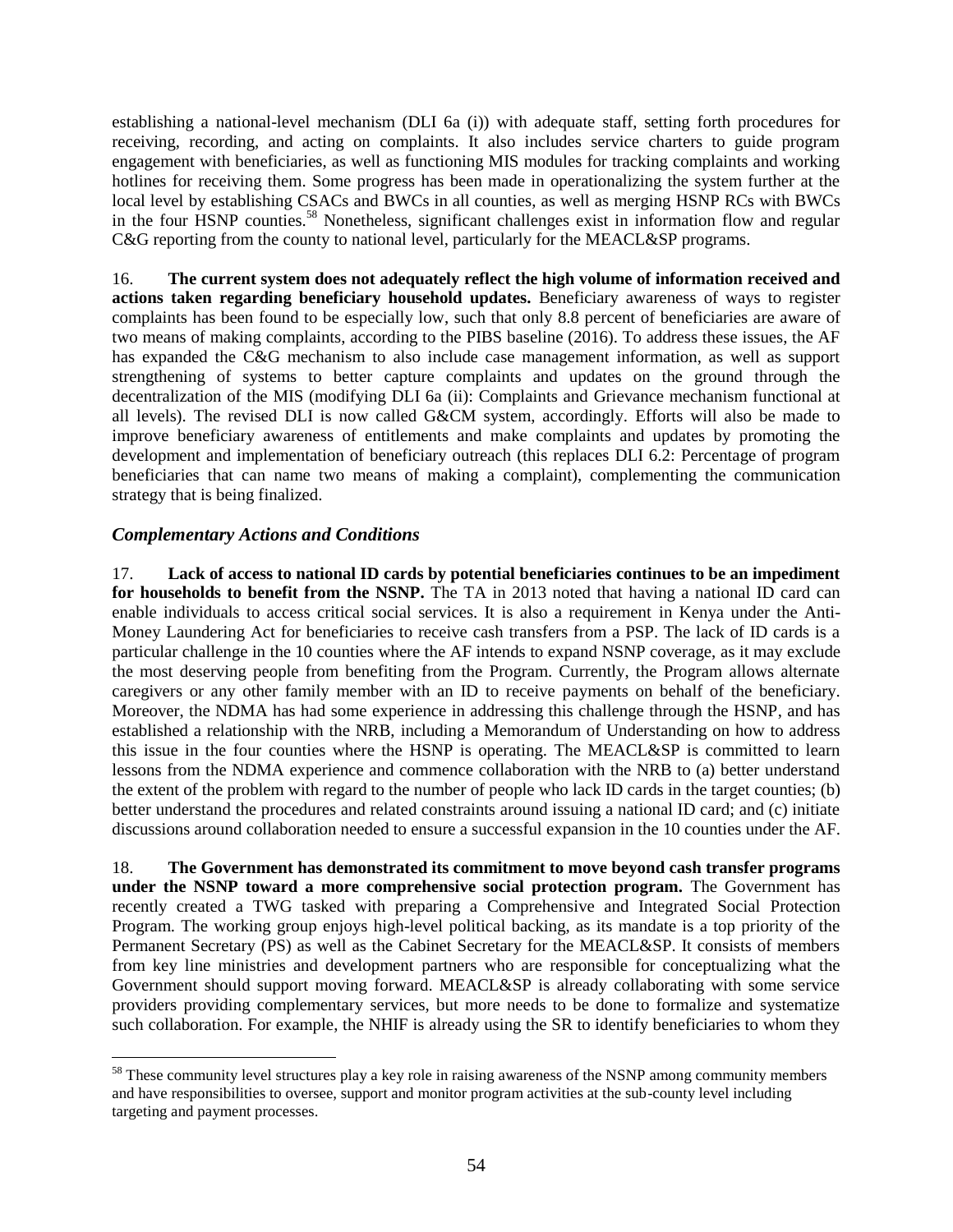provide health insurance, through which a sub-set of the NSNP beneficiaries is currently receiving such support. However, there is no formal agreement or systematized collaboration between the MEACL&SP and the Ministry of Health. An improved system will consist of better coordination with existing complementary interventions such as livelihood activities, as well as creating stronger linkages among such activities to ensure that they are adequately accessible by currently eligible beneficiaries. To support Government efforts in this area, the AF has therefore introduced a new indicator on enhancing the NSNP beneficiaries' access to complementary services, focused on adding a module in the MIS for SR along with finalization of data sharing protocols to govern the use of data by relevant partners, and partnership agreements with the relevant service providers (DLI 10).

## *Gender and Citizen Engagement*

19. **Gender considerations have been effectively incorporated into the design of the four cash transfer programs, which have been demonstrating positive impact on gender outcomes as a result.**  For example, vulnerability of female-headed households is recognized in the program targeting of both the CT-OVC and HSNP, resulting in majority of the recipients being women, although women are not explicitly targeted as the main beneficiaries. This has enabled women to take more control of the household budgets and participate more in income-generating activities. The HSNP, in particular, has indicated that there may also be small spillover effects into household decision making in general. Evaluations have also found that the cash transfer programs resulted in young women being less likely to become pregnant (5 percentage points lower) and more likely to enjoy better mental health outcomes, such as lower rates of depression, greater belief in their self-agency and self-efficacy, and more positive view of the future. The NSNP collects gender-disaggregated data on key indicators, which the AF will continue. Likewise, the program MISs and the SR will continue to be utilized to collate and analyze data and facilitate monitoring and reporting.

20. **The NSNP has in place a citizen engagement mechanism through the G&CM system, and work is on-going to strengthen it further.** As previously mentioned, a fully functional G&CM mechanism has been established at the national level, and progress is being made to operationalize it at the local level also (see paragraph 15 for further details). The HSNP, in particular, has come the furthest by decentralizing the MIS related to case management, increasing access points from which beneficiaries can register updates and complaints—currently being rolled out—and establishing protocols for case resolution with the PSP to ensure timely resolution of cases. Beneficiary awareness and feedback mechanisms have also been established, and a communication campaign to inform beneficiaries of the multiple accessibility options is under preparation. Lastly, work is also under way to link the HSNP C&G mechanism with national-level C&G mechanisms through referrals.

21. **Continued support will be given through the AF to ensure that the G&CM system is fully effective at all levels** for the SAU management cash transfer programs, such that beneficiaries are able to successfully lodge complaints and/or make updates, as well as receive satisfactory action and resolution of the same (see paragraph 16 for further details). In addition, a communication strategy is being finalized to improve beneficiary understanding of the program objectives, design, and components, among others. This will be complemented by the beneficiary outreach strategy, which will be developed and implemented through the AF, to improve engagement with beneficiaries such that they are more aware of their rights and entitlements and are empowered to participate more effectively in the decision-making process of the program, as appropriate.

## **Institutional Arrangement**

## *New Institutional Architecture*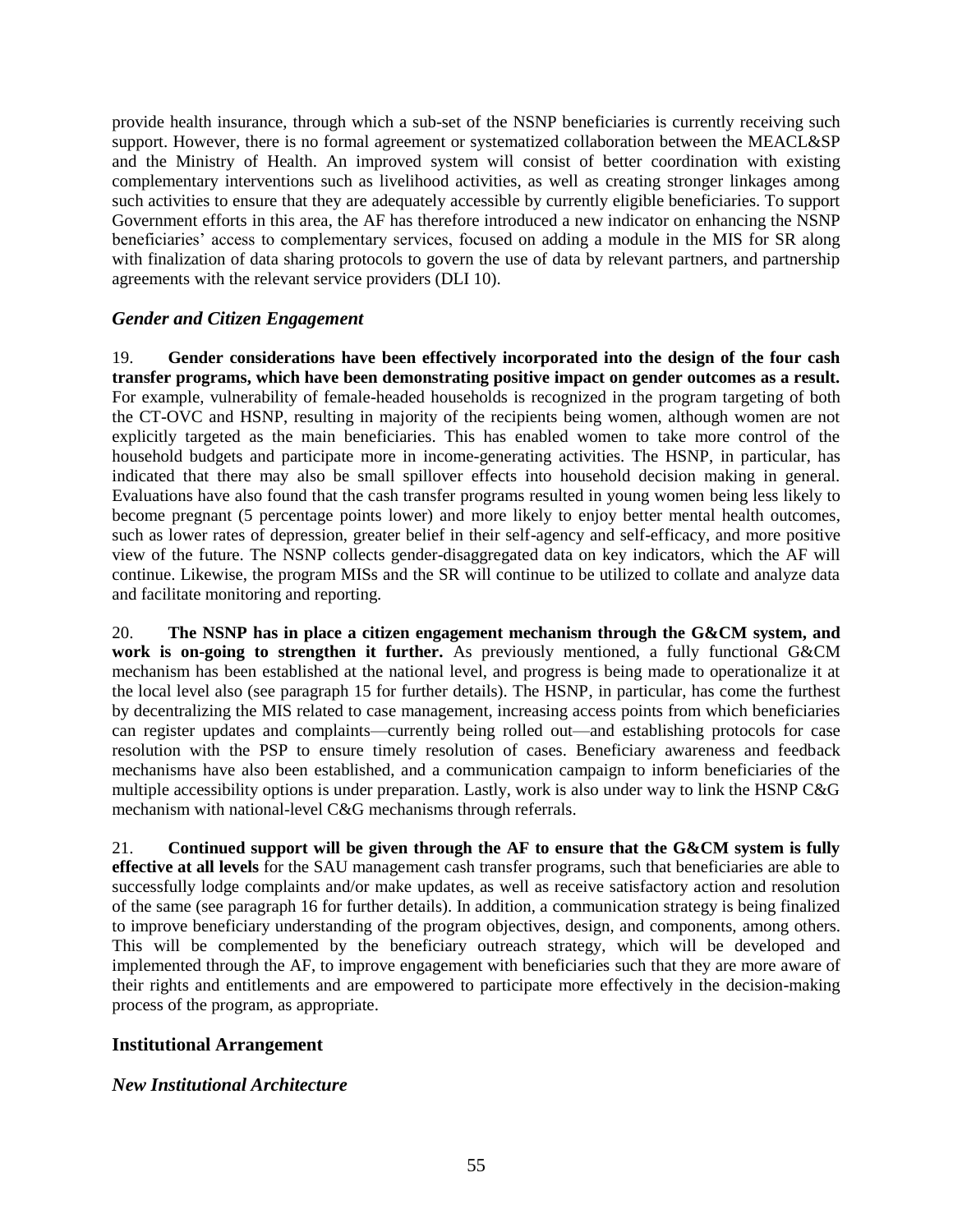<span id="page-62-0"></span>22. **The Government recently consolidated three of the four cash transfer programs under a newly established SAU, to reduce fragmentation and overlap and benefit from increased coordination and synergy.** As mentioned previously, these three cash transfer programs include the CT-OVC, OPCT, and PWSD-CT managed by the MEACL&SP with the aim of coordinating the delivery of cash transfers while increasing efficiency in the implementation of social assistance interventions within the ministry. The HSNP continues to operate under the NDMA, and the PWSD-CT continues to be implemented in collaboration with the National Council for Persons with Disabilities (NCPWD). The SAU has dedicated staff, headed by a Unit Head and Deputy Head, and operates at the same level with the Department of Children Services (DCS) and the Department of Social Development (DSD). County and sub-county officers from the DCS and DSD will continue to spearhead implementation at the local levels for the CT-OVC and OPCT and PWSD-CT, respectively. These officers will however not report directly to the SAU, but will report to their respective Directors. Implementation of the NSNP has nonetheless been included in their performance contract to ensure accountability against program implementation. The role of the SPS continues to be in policy formulation, setting standards, maintaining the SR, and performing all other roles related to the coordination of social protection activities in the country.

23. **Governance and oversight structures have also been established to support the transition process and address any challenges that may arise.** A transitional Ministerial Committee will support the transition process, and a Program Working Committee (PWC) will be formed comprising the SAU, DCS, DSD, SPS, HSNP, and development partners to review progress and address challenges. The NSNP Steering Committee, convened by the PS for social protection (MEACL&SP) and co-chaired by the PS for special programs (MDP), as a high-level forum will be retained to discuss policy issues and resolve any issues that cannot be addressed by the Ministerial Committee or the PWC. Previous specific thematic TWGs will also continue, as needed, and will be guided by the PWC. Figure 4.1 presents the new institutional structure.



**Figure 4.1. Institutional Structure for the SAU in the MEACL&SP<sup>59</sup>**

<sup>59</sup> NSPS: National Social Protection Secretariat; NCPWD: National Council for People with Severe Disabilities; TER: Targeting, Enrollment and Recertification; MEL&R: Monitoring, Evaluation, Learning and Research; CSAC: Cconstituency Social Assistance Committee.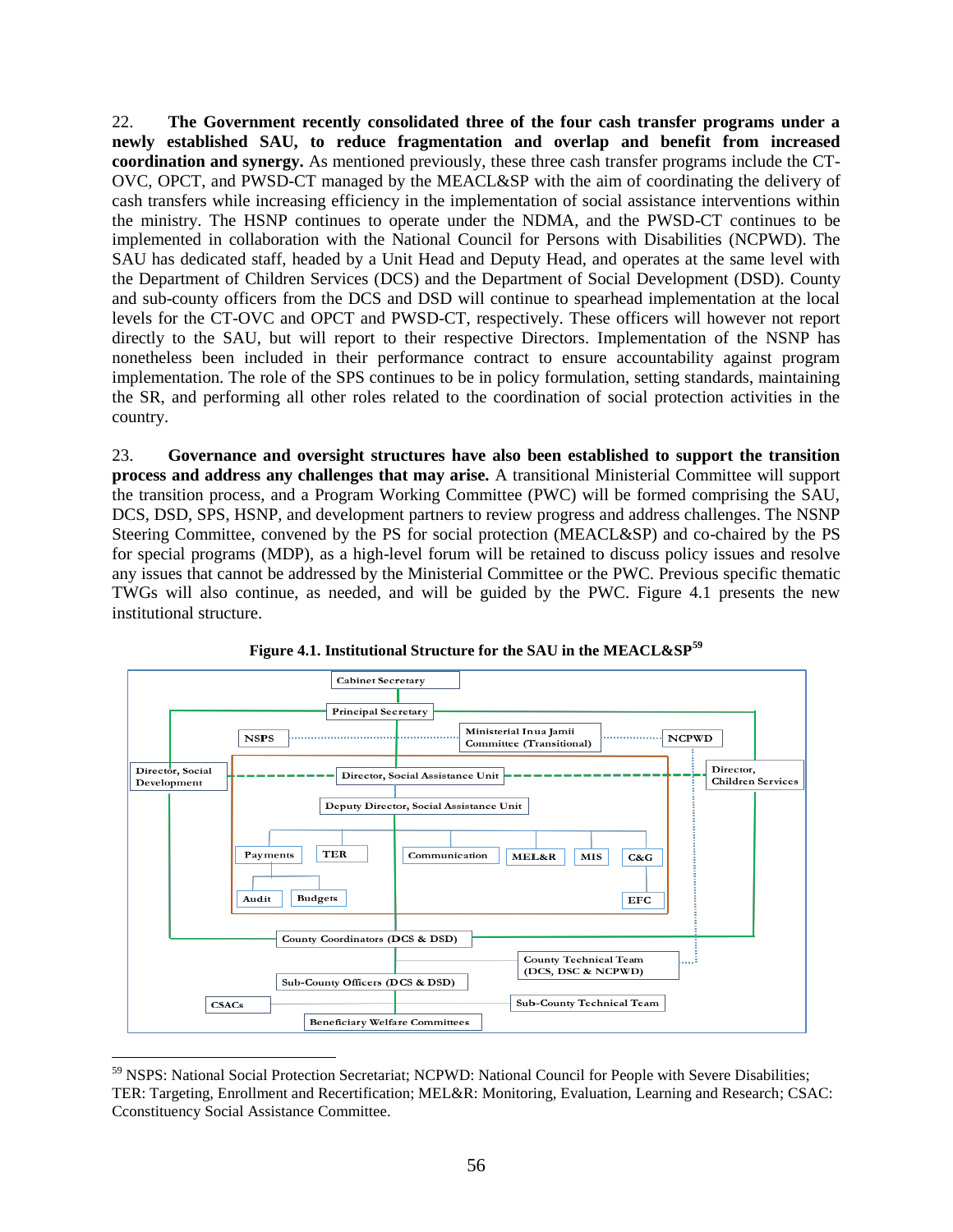24. **The Government's capacity to implement the NSNP has been gradually built, but capacity in the 10 NEDI counties where the AF will be expanding needs further strengthening.** A rapid institutional capacity assessment was undertaken in the North and Northeastern region between November and December 2016. The report summarizing the findings of the assessment and key recommendations is currently being finalized and will be used to agree with the Government specific measures needed to enhance implementation and supervision capacity in the NEDI counties. The assessment highlights key capacity gaps and provides recommendations for how to fill those gaps in the short, medium and long term. It recognizes that the consolidation strategy will enable the program to utilize officer from both DCS and DSD for program implementation. This harmonized approach is expected to increase efficiency in deployment of resources to the counties (human resources, equipment and facilities), reporting and key project processes such as targeting and payments. The report highlights the following key challenges: (i) lack of sufficient awareness among beneficiaries; (ii) lack of sufficient staff for implementation; (iii) challenges of the physical terrain in which the officers operate; (iv) budgetary limitation in adequately equipping the respective offices for effective implementation.

25. To address the key challenges identified in the assessment the following are the key recommendations: (i) develop a beneficiary outreach strategy; (ii) review and revise as needed the terms of reference, and guidelines for community-level committees to ensure that their oversight role is in tandem with the consolidation strategy and Harmonized Targeting Methodology; (iii) deploy technical officers to those counties in the NEDI that have insufficient staffing; $60$  (iv) replace NSNP officers that formed part of the 210 officers recruited last year to support NSNP implementation in stations where they either did not report or have since  $left<sub>i</sub>$ <sup>61</sup> (v) ensure minimum required vehicles for program implementation; and (vi) ensure adequate budget allocation for program implementation. Finalization of an implementation plan, including actions and resources necessary to implement these recommendations has been included in the modified PAP (see annex 6). Based on these recommendations, an Implementation Support Plan will be developed which will focus on addressing implementation capacity gaps in the overall program nationwide, with specific focus on capacity in the NEDI counties. Continued support for additional technical assistance needed will also be provided through the existing World Bankmanaged trust fund (both through a recipient-executed).

## *Management of EFC*

 $\overline{a}$ 

26. **The Government recognizes that it is critical to put in place systems, processes, and procedures to detect, deter, and prevent EFC.** There is a need to build systems to prevent, detect, and deter EFC in the NSNP to ensure that funds are used for the purposes intended to maintain the integrity of the program. Recognizing the need to better understand measures to mitigate EFC risks, the ministry has drawn on acknowledged international EFC expertise to learn how EFC is controlled in other countries, including where social protection programs and EFC controls are at differing levels of development and maturity. An assessment of the controls for tackling EFC in the NSNP was prepared, focusing on analyzing existing EFC controls against the international best practice and recommending ways to strengthen capacity and improve controls in Kenya over time. Based on the assessment, a draft EFC framework has been prepared. The finalization of the EFC framework and accompanying action plan was delayed due to a number of reasons, including the restructuring of the implementation arrangements for

 $60$  The respective departments should ensure that all sub-counties in the NEDI counties have at least one technical officer, an NSNP recruit, and adequate clerical support.

<sup>&</sup>lt;sup>61</sup> It is important to ensure that the replacements have ICT skills, knowledge and interest in working in the NEDI counties to increase the changes of containing them in the program. Several earlier recruits left the program since they had found another job or due to the challenging NEDI environment.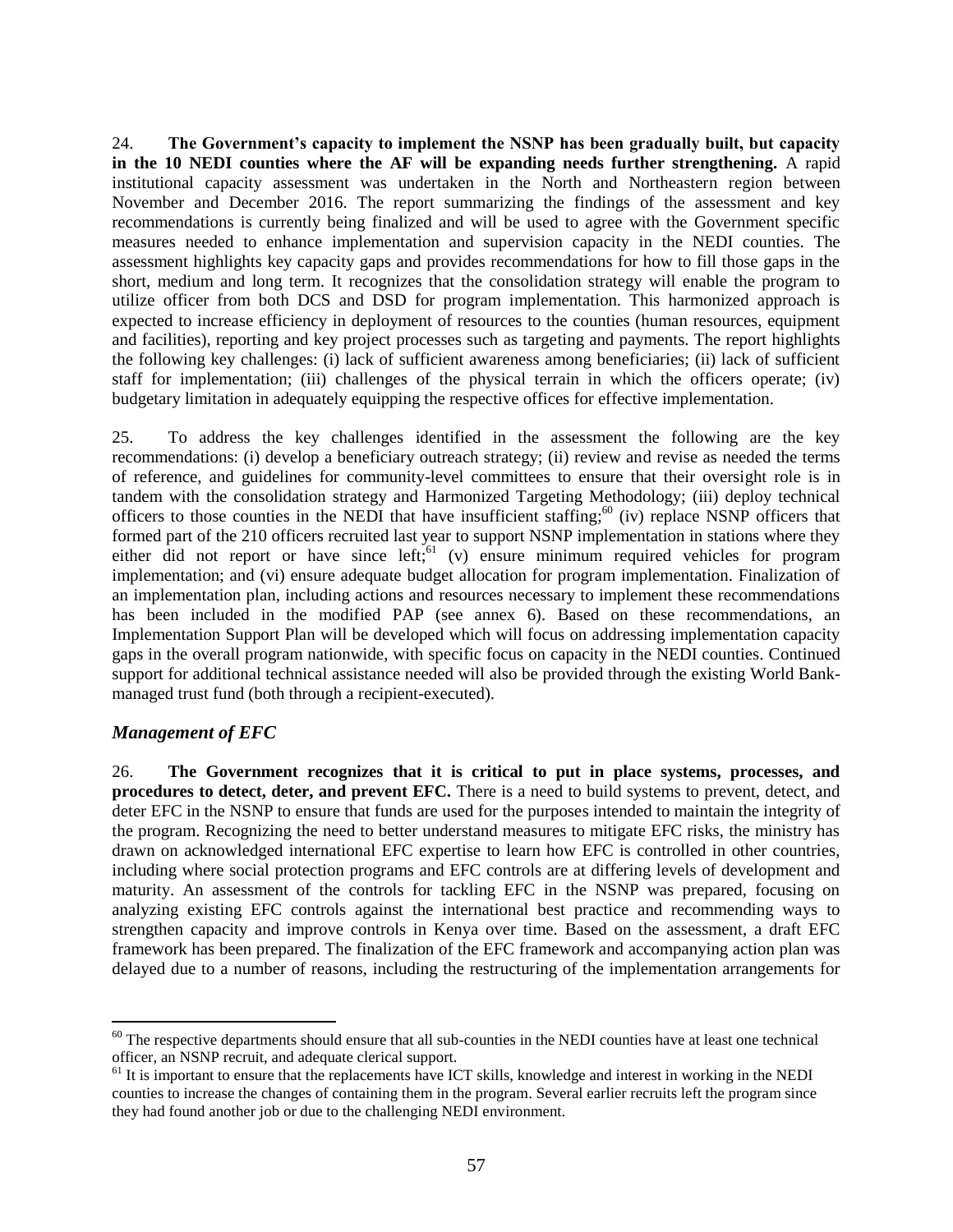the NSNP. Going forward, it will be important that the framework and action plan are finalized (and aligned with the FM action plan) and that implementation of the same commences.

#### **Budget Process and Expenditure Framework**

#### *Program Financial Sustainability*

27. **Even with the expanded coverage as a result of the AF, the Program is still considered affordable**. In 2013, the total budget allocated to the NSNP was Ksh 8 billion, reaching an estimated 1.6 million people (almost 280,000 households). Since then, the Program has expanded to a total budget of about Ksh 23.5 billion (of which Government budget is Ksh 21.4 billion),<sup>62</sup> paying an estimated 4 million people (over 760,000<sup>63</sup> households). This represents an expansion of almost 43 percent in terms of coverage of households, or about 35 percent increase in terms of coverage of individuals, compared to what was envisioned in 2013 and included in the original TA, where the Government was expected to reach close to 3 million people (534,000 households) in 2016/17.<sup>64</sup> Through the AF, the Program will expand with another 70,000 households in the target counties over a period of three years.<sup>65</sup> At the end of this expansion, the program will cost about Ksh 26 billion (of which Government will fund Ksh 25 billion, assuming that no other expansion takes place), but still only represents 0.32 percent of GDP (see table 4.1). It is therefore important to ensure that financial allocations to the NSNP as per the program Medium Term Expenditure and Financial Framework (MTEFF) are included in the sectoral Medium Term Expenditure Framework (MTEF) and annual budgets, such that adequate resources required for the expansion through the AF is assured.

|                                      | <b>FY16/17</b> | <b>FY17/18</b> | <b>FY18/19</b> | <b>FY19/20</b> |  |  |  |
|--------------------------------------|----------------|----------------|----------------|----------------|--|--|--|
| GoK financing                        | 21,428.35      | 21,956.50      | 23,944.98      | 24,946.67      |  |  |  |
| DP financing <sup>66</sup>           | 2,080.00       | 2,050.00       | 1.565.22       | 1,130.43       |  |  |  |
| Total financing                      | 23,508.35      | 24,006.50      | 25,510.20      | 26,077.10      |  |  |  |
| 0.31%<br>GoK financing as % of GDP   |                |                |                |                |  |  |  |
| 0.32%<br>Total Financing as % of GDP |                |                |                |                |  |  |  |

**Table 4.1. Affordability of Government Financing of the NSNP (Ksh, millions)**

*Source*: Estimates based on the Social Protection, Culture, and Recreation Sector Report (2016), and proposed AF expansion.

#### *Funding predictability*

 $\overline{a}$ 

#### 28. **Program budgets as presented in printed estimates are sufficient for expenditure needs but bottlenecks in the flow of funds can lead to delays in transfers.** The annual printed estimates,

 $62$  GoK Social Protection, Culture, and Recreation Report (2016) and further analysis. Actual Government financing has typically fallen short of budget figures as stated in the annual printed estimates but remain above program projections.

 $63$  Households enrolled exceed 850,000, but not all enrolled households are included in the payroll because of delays in issuing bank cards and due to pre-payroll checks.

<sup>64</sup> Kenya National Safety Net Program for Results Technical Assessment (2013).

<sup>&</sup>lt;sup>65</sup> It should be noted that the expansion under the AF through DLI 1 will include (a) new households targeted according to the modified NSNP expansion plan in the NEDI counties and (b) any increase in the number of HSNP beneficiary households financed by the GoK (beyond the current confirmed commitment of 54,000).

<sup>&</sup>lt;sup>66</sup> Note that this is considered as parallel financing to the Program, as it does not utilize World Bank systems and the achievement of DLIs under the AF is not dependent on this funding.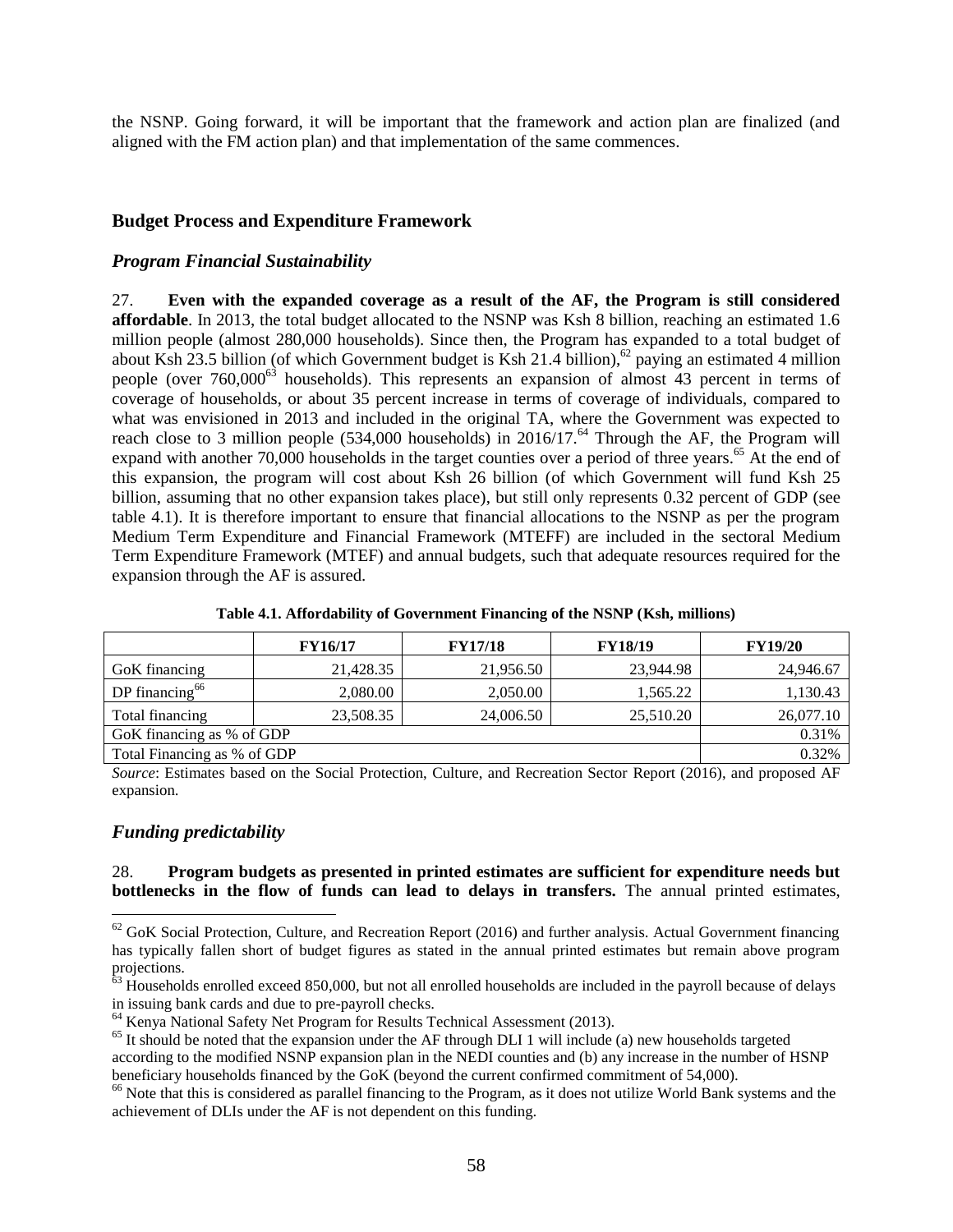including estimates for Government financing, are sufficient to meet program needs. Actual disbursements have historically fallen short of the budgeted amounts, but this, in part, reflects the fact that expenditure is less than budgeted (see table 4.2 below). Although budgeted amounts and Government financing have been adequate to date, disbursements of funds from NT throughout the year have not always met the cash flow needs of the four programs. Delays are particularly serious in the first disbursement of each new financial year. However, delays can also happen in any payment cycle because of delays in submitting funding requests from MEACL&SP or delays in responding to these requests by the NT.

|              | FY 2013/14            |                    |                          | FY 2014/15         | FY 2015/16            |                    |  |
|--------------|-----------------------|--------------------|--------------------------|--------------------|-----------------------|--------------------|--|
| Program      | Approved<br>estimates | <b>Expenditure</b> | Approved<br>estimates    | <b>Expenditure</b> | Approved<br>estimates | <b>Expenditure</b> |  |
| CT-OVC       | 6,736                 | 4,043              | 7,756                    | 5,592              | 9,003                 | 5,835              |  |
| <b>OPCT</b>  | 2,857                 | 2,560              | 5,931                    | 3,233              | 7,785                 | 4,302              |  |
| PWSD-CT      | 770                   | 352                | 770                      | 715                | 1,120                 | 1,676              |  |
| UFS-CT       | 289                   | 372                | $\overline{\phantom{a}}$ | -                  |                       |                    |  |
| <b>HSNP</b>  | 2,164                 | 1,216              | 4,262                    | 4,077              | 5,492                 | 5,455              |  |
| <b>SPS</b>   | 19                    | 15                 | 578                      | 329                | 849                   | 176                |  |
| <b>TOTAL</b> | 12,835                | 8,558              | 19,297                   | 13.946             | 24,249                | 17,444             |  |

**Table 4.2 Expenditure Review of NSNP (Ksh Million)**

# **Economic Justification**

29. **The Program's economic impact will be further enhanced as the AF expands NSNP coverage.** To date, cash transfers have had a proven record of reducing poverty internationally and in Kenya. Previous evaluations have found that participation in cash transfer programs have led to a 13 percent reduction in the share of CT-OVC households living on less than US\$1 a day, and a 10 percent reduction in extremely poor households (those in the lowest national consumption decile) under the HSNP. Moreover, by increasing the coverage of the Program in under-served areas of the country, the AF is expected to result in a 7 percent increase in coverage nationally and 25 percent in the North and Northeastern counties, thereby enhancing further the Program's economic impact.

30. **Significant development benefits are likely to accrue to the beneficiaries that will be targeted under the AF expansion**, similar to the original program**.** Various studies have shown that cash transfers have resulted in a broad range of positive development impacts on beneficiary households, including increased food consumption and dietary diversity, advanced school attendance and use of health care, and improved psycho-social outcomes. For example, the PIBS baseline (2016) found that almost 95 percent of the beneficiaries reported positive impacts on both household consumption and dietary diversity. The percentage of beneficiaries reporting positive impact on school attendance and performance was 85.7 percent and household health outcomes was 88.2 percent. Adolescents benefiting under the program also demonstrated safer sexual and social behavior, such that they were found to be less likely to have unprotected sex and multiple partners, and young women were 5 percentage point less likely to become pregnant compared to their counterparts not enrolled in the program.

31. **Participation in the NSNP under the AF is expected to lead to strengthened engagement in income generating activities by beneficiaries, as well as positive externalities on local economies.** Participation in the NSNP was found to have resulted in greater involvement in economic activities by beneficiaries. These were more pronounced for female headed households, as receiving transfers was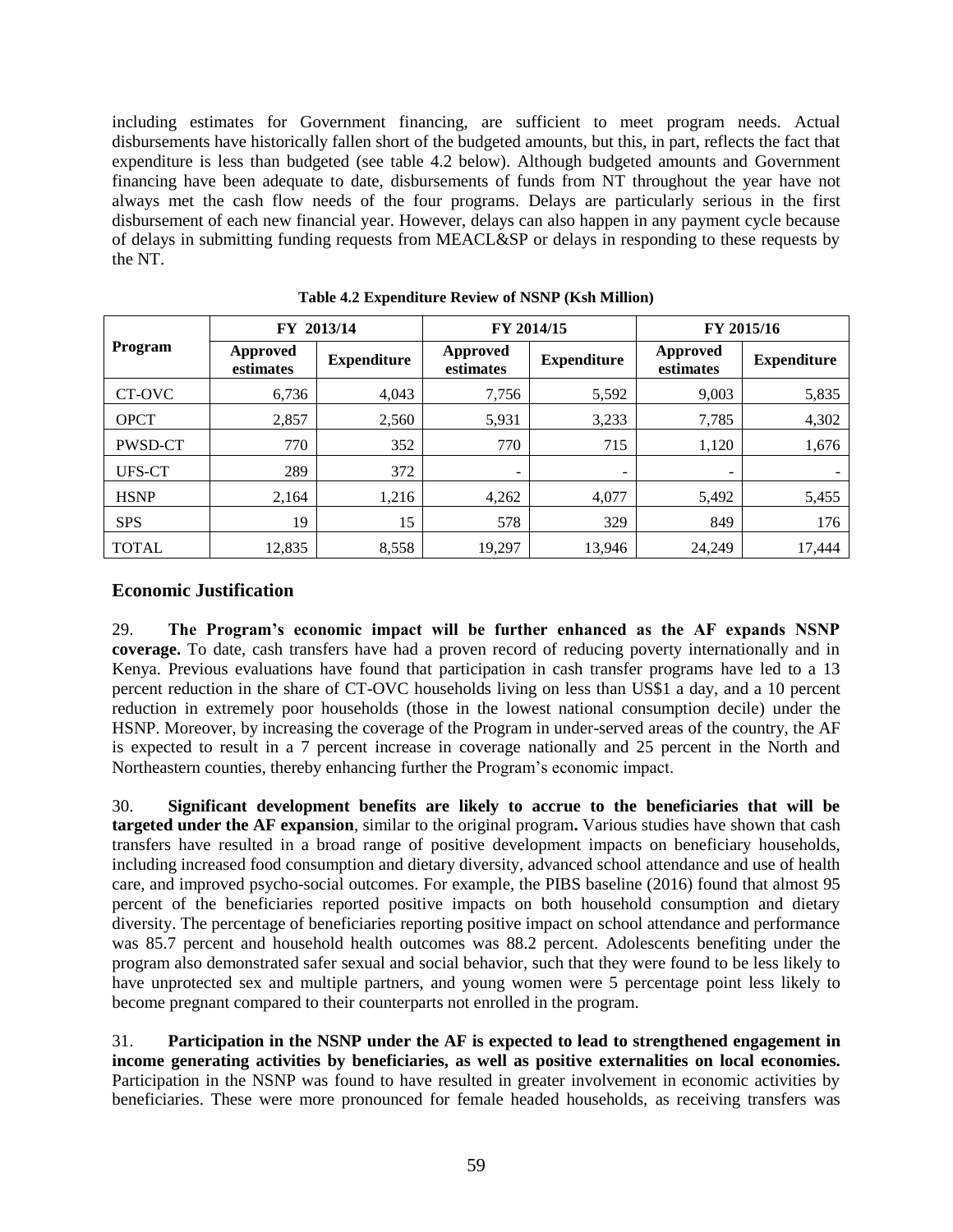associated with an increase in female participation in household-run, non-farm business enterprises, as well as engagement in casual and non-agricultural wage labor activities. For HSNP female beneficiaries specifically, cash transfers enabled them to take more control of the household budget and increase savings and uptake of credit. A CT-OVC evaluation also found income multipliers in the West and the East regions, in which every Ksh transferred to poor households raised local income by Ksh 1.81 in the East region and Ksh 1.34 in the West region. It is therefore expected that a cash injection focused on targeting poor households in a high poverty region with low access to finance will have similar impacts in increasing uptake of credit and savings, as well as improve local income through greater economic activities.

# **Results Framework (RF)**

32. **The NSNP RF will remain largely unchanged for the AF, although some indicators and targets will be updated to reflect modified and new DLIs/DLRs, as well as the new closing date.** The NSNP Results Framework links inputs, activities, outputs, outcomes, and impact and specifies indicators, baselines and targets, frequency, means of verification (data sources), and responsibility. Indicators continue to be largely Specific, Measurable, Attainable, Relevant, and Timely (SMART), and procedures for routine monitoring will be as already established under the NSNP. The revised Results Framework is in annex 1.

33. **Capacity for regular monitoring of the NSNP indicators under the Results Framework has been growing but requires further strengthening.** Considerable work has been undertaken by the NSNP to build capacity in the programs related to Monitoring and Evaluation (M&E), but the Program is still experiencing challenges in producing regular M&E reports. This is expected to improve going forward as the SAU now has dedicated M&E officers. Monitoring of Results Framework indicators are on-going. In addition, monitoring of safeguards measures to protect Vulnerable and Marginalized Groups (VMGs) is being reviewed such that relevant indicators can be integrated within the wider M&E framework and M&E annual report. It should also be noted that there are two ongoing impact evaluations (one for the CT-OVC and one for the HSNP) which are both expected to provide further evidence of the program impact, but capacity has been constrained particularly to oversee and manage the CT-OVC impact evaluation. Several trainings have been held for program staff and managers on M&E activities to raise awareness of the importance of M&E and how to best utilize M&E information in program design and operations. An M&E learning workshop is now being planned to train other SAU officers and a subset of field officers on issues related to the M&E framework and indicators, DLIs, and ongoing external M&E activities.

## **Technical Risk Rating**

34. **The technical risk rating for the AF is considered Low as it will be building on systems and procedures already established and functioning under the NSNP.** The technical risk for the AF is considered to be Low as it builds on the design of the original NSNP, which has progressively put in place systems and procedures to strengthen program delivery, including cash transfer mechanism, EFC, G&CM, MIS, and so on. The following table provides further details on possible risks and mitigation measures.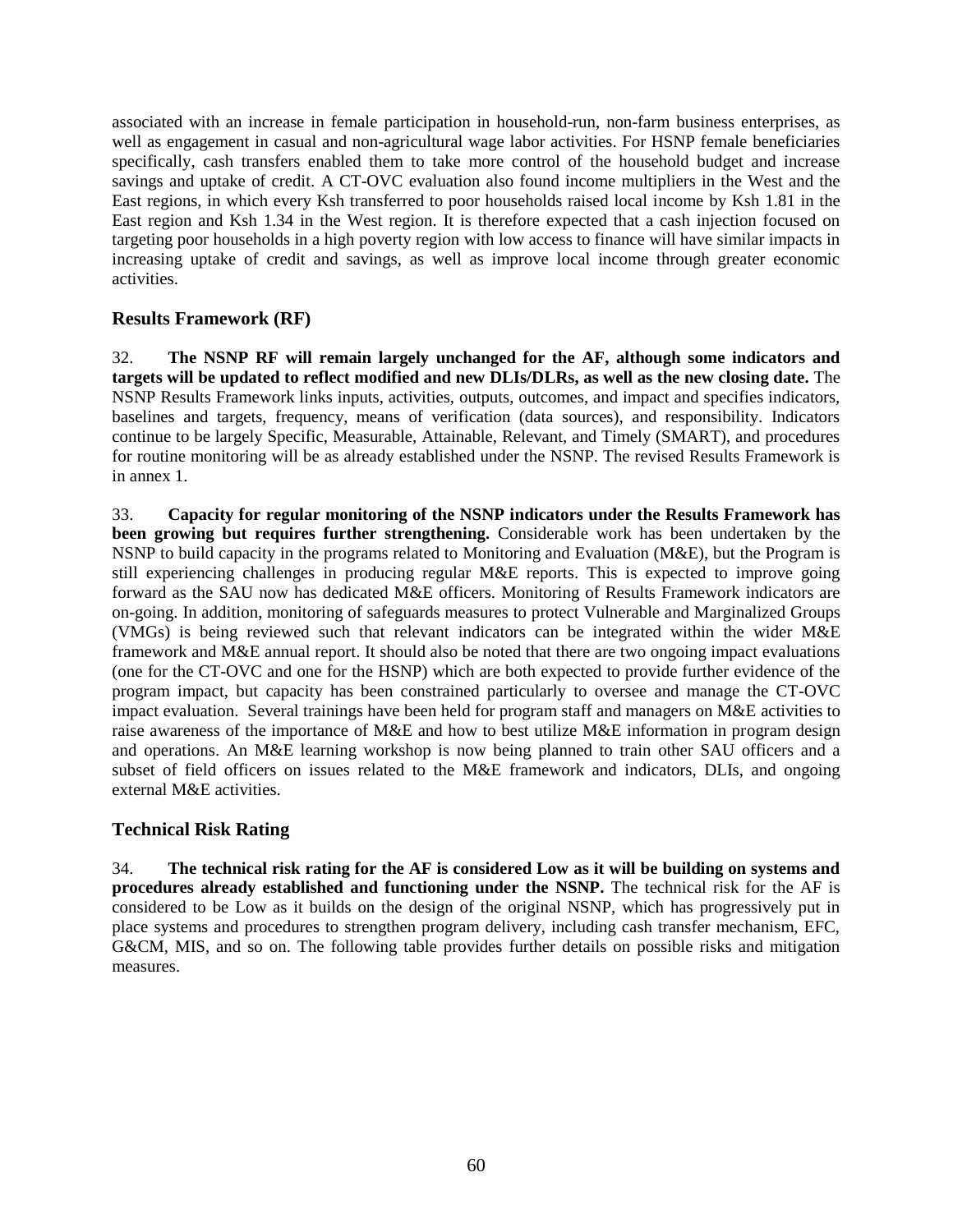#### **Table 4.2: Program Risks and Mitigation Measures**

| <b>Program Risks</b>                                                                                                                                                                                                                                                                                                                                                                                                      | <b>Mitigation Measures</b>                                                                                                                                                                                                                                                                                                                                                                                                                                                                                                                                                                                                                                                                                                                                                                                                                                                                                                           |
|---------------------------------------------------------------------------------------------------------------------------------------------------------------------------------------------------------------------------------------------------------------------------------------------------------------------------------------------------------------------------------------------------------------------------|--------------------------------------------------------------------------------------------------------------------------------------------------------------------------------------------------------------------------------------------------------------------------------------------------------------------------------------------------------------------------------------------------------------------------------------------------------------------------------------------------------------------------------------------------------------------------------------------------------------------------------------------------------------------------------------------------------------------------------------------------------------------------------------------------------------------------------------------------------------------------------------------------------------------------------------|
| The upcoming 2017 elections may lead to a politicization<br>of the Program as candidates vie to gain popular support by<br>catering to specific constituents through the cash transfers.<br>It could also lead to slower pace of implementation due to<br>potential shifting in priorities within the Government,<br>reshuffling of staff, and so on.                                                                     | The AF does not plan large-scale expansion before elections. Rather, a clear modified NSNP<br>Expansion Plan will be developed, which will guide the moderate expansion in only 10 of the 47<br>counties, informed through poverty targeting. Moreover, management of the MEACL&SP and the<br>NT are also committed as it is financed through the PforR instrument.                                                                                                                                                                                                                                                                                                                                                                                                                                                                                                                                                                  |
| A significant number of people in the North and<br>Northeastern counties do not have a national ID card, which<br>is a prerequisite for beneficiaries to set up bank accounts<br>and receive cash transfers. As such, a lack of access to ID<br>cards could impede large segments of otherwise eligible<br>poor households from benefiting from the Program.                                                              | The Program currently allows alternate caregivers, which could be any member of the family or<br>another person close to the beneficiary, who has an ID to receive payments on behalf of the<br>beneficiary. Moreover, the NDMA has several years of experience trying to deal with this<br>challenge through the HSNP, and has established a relationship with the NRB, including a<br>Memorandum of Understanding, on how to address this issue in the four counties where HSNP is<br>operating. The AF will support the MEACL&SP to incorporate lessons from the NDMA<br>experience and commence collaboration with the NRB (see paragraph 17 in this annex)                                                                                                                                                                                                                                                                      |
| While some degree of error, fraud, and corruption is<br>expected, capacity weakness in collecting, recording, and<br>updating of beneficiary data could lead to challenges in<br>Program management and beneficiary tracking, as well as<br>lead to allegations of discrimination, corruption, and biased<br>behaviour.                                                                                                   | A number of initiatives are ongoing that will help strengthen the system against EFC. For one, a<br>draft EFC framework and accompanying work plan has been developed. The NSNP AF will<br>provide support to finalize and implement the framework, which will provide a systematic and<br>consistent way to address EFC. Second, a harmonized targeting methodology is being piloted to<br>ensure that all programs apply poverty criteria in the same manner, ensuring less opportunities for<br>error, as well as fragmentation in the way in which beneficiaries are selected. Third, investments<br>are ongoing in programs MISs and the SR to update beneficiary information to improve payroll<br>controls and identify double dipping. Lastly, the AF will support the decentralization of the MIS<br>not only to strengthen case updates in the system but also to address grievances and case updates<br>more effectively. |
| The North and Northeastern counties face unique<br>operational challenges, including inadequate human<br>resources and limited mobility due to lack of physical<br>assets (that is, vehicles) and remoteness of vast areas,<br>among others.                                                                                                                                                                              | The World Bank has undertaken a rapid institutional capacity assessment in the AF target counties<br>to assess current capacities, identify gaps and areas for improvement, as well as identify the<br>minimum investments required to ensure a successful expansion of the NSNP in the proposed 10<br>counties. The findings and recommendations will be used to inform the design and implementation<br>process.                                                                                                                                                                                                                                                                                                                                                                                                                                                                                                                   |
| The North and Northeastern counties are characterized by<br>high levels of poverty and low levels of development<br>indicators, leading to low community capacity for engaging<br>in their own development processes. This is especially<br>relevant for the targeting exercise, which is strongly<br>community based. In addition, a large segment of the<br>population is nomadic pastoralists who will be difficult to | To empower communities and engage beneficiaries more strongly in the Program, one of the<br>results of the AF will focus on the development and effective implementation of a beneficiary<br>outreach strategy. This will be complemented by the overall communication strategy that has been<br>developed to raise awareness of the program by the beneficiaries.                                                                                                                                                                                                                                                                                                                                                                                                                                                                                                                                                                   |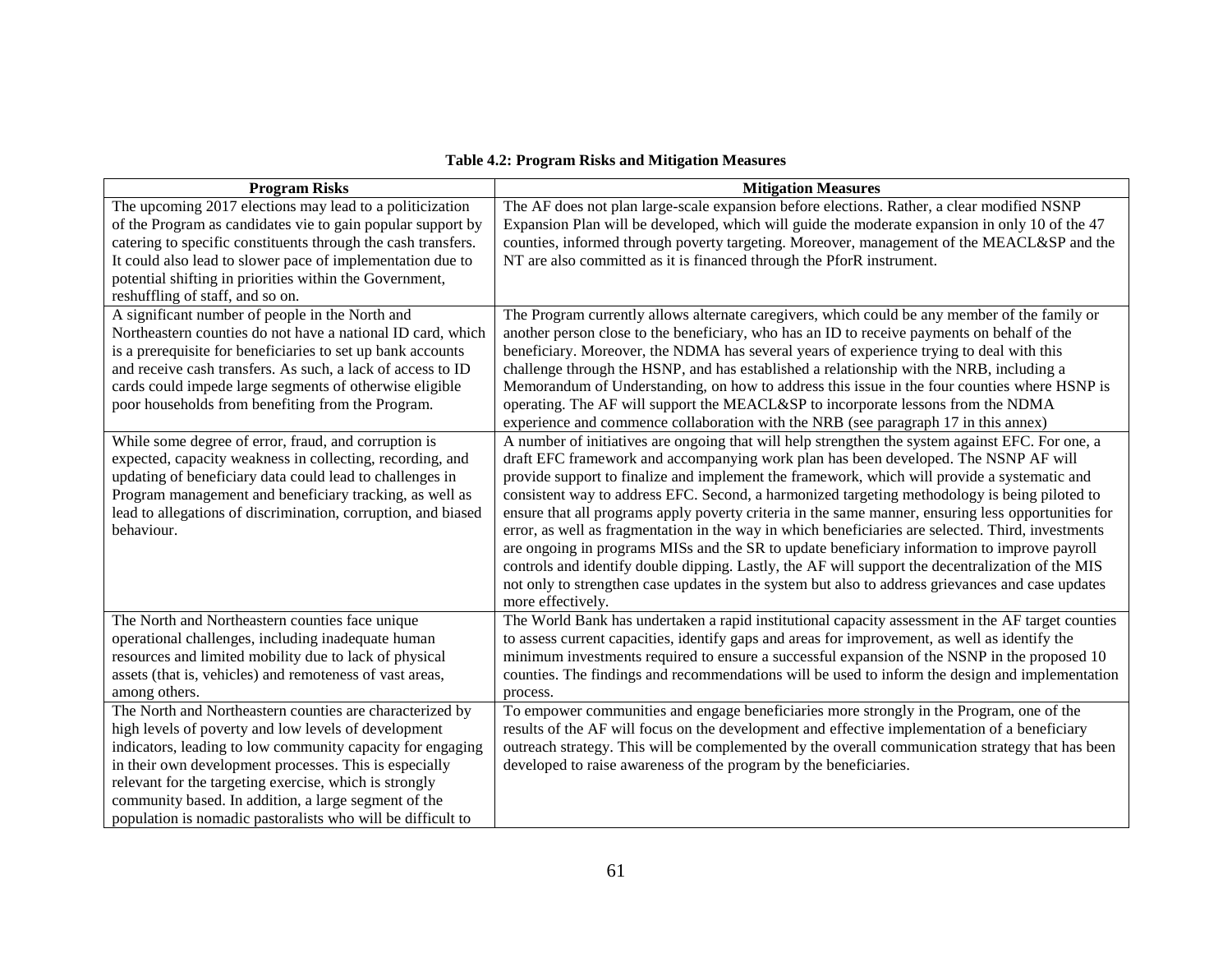| reach and monitor.                                          |                                                                                              |
|-------------------------------------------------------------|----------------------------------------------------------------------------------------------|
| The SAU does not have direct implementation control at      | MEACL&SP is aware of this challenge and is addressing it by including the NSNP               |
| the local levels as they lack the necessary officers on the | implementation in the performance contracts of the Directors of DCS and DSD, as well all the |
| ground. Rather, the Children Officers and Social            | field level staff.                                                                           |
| Development Officers from the DCS and DSD continue to       |                                                                                              |
| implement the program at the county and sub-county levels,  |                                                                                              |
| without reporting back to the SAU. This may lead to lack of |                                                                                              |
| accountability by the local level officers to the SAU.      |                                                                                              |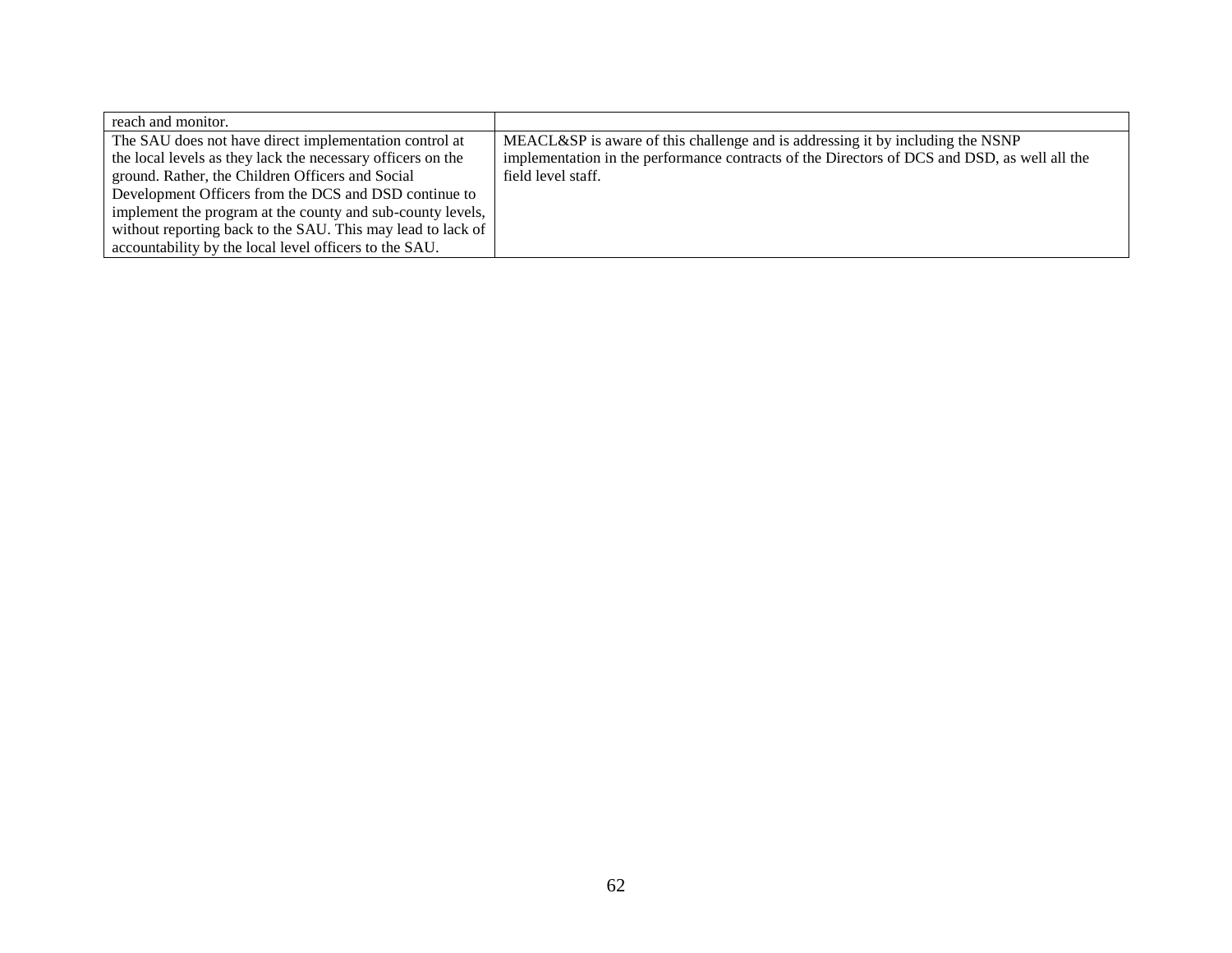#### **ANNEX 5: FIDUCIARY SYSTEMS ASSESSMENT - ADDENDUM**

#### **Background**

1. The World Bank conducted an integrated fiduciary assessment of the existing arrangements of the NSNP for purposes of the AF of US\$50 million. The program is implemented by the MEACL&SP. This assessment was conducted on the basis of the Guidance Notes on PforR Operations prepared by the Operations Policy and Country Services Department of the World Bank. The assessment reviewed the fiduciary aspects of the MEACL&SP in a manner consistent with the World Bank Policy and World Bank Directive on Program-for-Results Financing. The assessment revealed that the MEACL&SP has adequate fiduciary capacity to manage the minimum requirements for the AF. For instance, the capacity, budgeting and planning, funds flows and treasury, accounting and financial reporting, internal controls and internal audit, and external audit are deemed to be adequate for the minimum requirements. However, as the cash transfers require strong controls to prevent, detect and deter inherent systemic financial risks, the overall risk rating is High (see table 5.1). The Program will assist the Government to formulate the financial management procedures, and invest in the capacity of the MEACL&SP IAD for carrying out periodic internal audit for the management to enforce corrective actions (see the PAP in annex 7). The program accounting system is managed by the Ministry Head of the Accounting Unit/ Principal Accounts Controller (PAC), who is a qualified certified public accountant, and is supported by a program accountant. The Program FY16 audit report was received by the World Bank after the stipulated 6 months' submission deadline and was qualified. However, the MEACL&SP is in the process of addressing the audit report qualification issues. To minimize the fiduciary risks of the program, the AF will support the preparation and implementation of a time-bound FM action plan. The preparation of the plan and the regular monitoring of this action plan has also been included as a new action in the PAP (annex 7). The FM action plan will include, but not be limited to: (i) improved reconciliation process of the payroll; (ii) strengthened payroll verification and approval workflows; (iii) better segregation of duties; and (iv) compliance of programs MISs with Operational Manuals.

2. Procurement of goods and services under the AF is considered to be minimal given that it is a cash transfer program. Any necessary procurement will be carried out in accordance with the provisions of the Public Procurement and Asset Disposal Act of 2015 and the associated regulations that are under preparation. The law came into effect in January 2016 with a transitional provision for using the existing regulations for one year within which the new regulations should be enacted. The new procurement law vests the function of policy formulation with the NT and that of regulation and oversight with the Public Procurement Regulatory Authority (PPRA). The law also provides additional methods and flexibility in the procurement of goods, works, and non-consulting services and selection of consultant services. The MEACL&SP has established the relevant administrative structures and the procedures for undertaking procurement in accordance with the law and has set up appropriate mechanisms for handling procurement-related complaints. The new changes will increase efficiency and transparency in the procurement process and will bring about accountability in decision-making processes, which is a positive development in the implementation of the program.

3. The assessment of the existing procurement arrangements reveals that the MEACL&SP has (a) staff capacity with the requisite qualifications and experience to manage the AF; (b) made significant improvements in the preparation and consolidation of procurement plans consistent with the budget; and (c) made significant steps toward setting up a structured records filing and management system. There is however need to fast-track training of procurement staff on the new law and regulations, as this is likely to affect the implementation of the program going forward. The actions highlighted in the original IFAR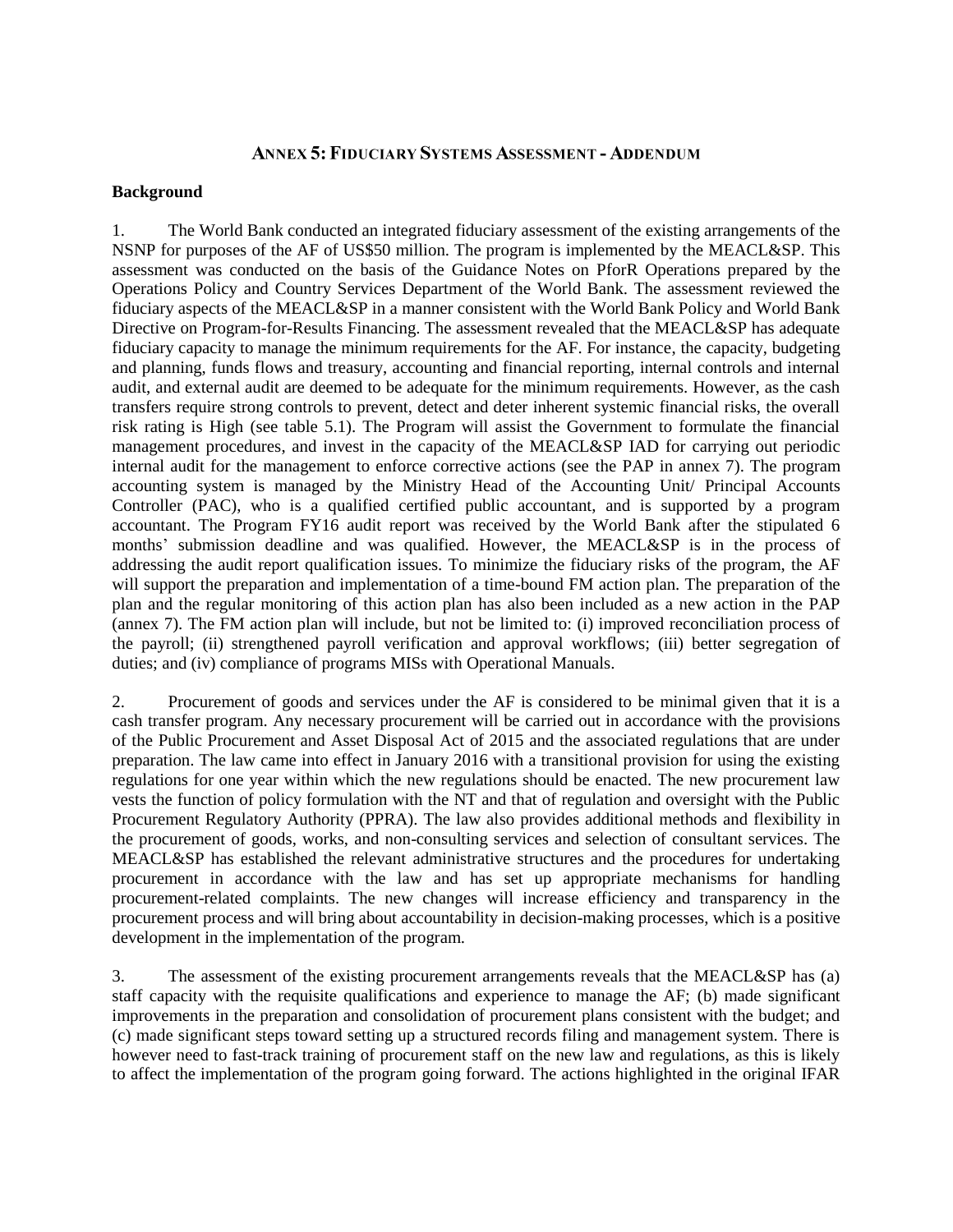related to procurement will continue to be monitored and two new actions have been included (see Table 5.2 below).

4. In view of the inherent fiduciary risks of cash transfer programs, the combined overall fiduciary risk for the program has been assessed as High*.* The MEACL&SP has shown strong leadership in addressing these risks and is committed to develop a comprehensive FM action plan that will be monitored by the World Bank as part of the Program implementation support (and the new DLI 11). The conclusion of the assessment is that the fiduciary arrangements are adequate to support the AF.

| <b>Risk Mitigation Measures</b><br><b>Type of</b><br><b>Initial</b><br><b>Brief Explanation</b><br><b>Risk</b><br><b>Incorporated in Existing Project</b><br><b>Rating</b> | <b>Residual</b><br><b>Risk</b> |  |  |  |
|----------------------------------------------------------------------------------------------------------------------------------------------------------------------------|--------------------------------|--|--|--|
| Implementation                                                                                                                                                             | <b>Rating</b>                  |  |  |  |
| <b>Inherent Risk</b>                                                                                                                                                       |                                |  |  |  |
| ${\bf S}$<br>Takes into account overall history of<br>A more robust public financial<br>Country                                                                            | S                              |  |  |  |
| level<br>the country governance environment,<br>management law has been enacted,                                                                                           |                                |  |  |  |
| corruption concerns, weak public<br>ongoing public financial management<br>financial management law, and a<br>reforms including the relaunch of the                        |                                |  |  |  |
| weak judiciary<br><b>Integrated Financial Management</b>                                                                                                                   |                                |  |  |  |
| Information System (IFMIS),                                                                                                                                                |                                |  |  |  |
| introduction of electronic funds                                                                                                                                           |                                |  |  |  |
| transfer payments through G-Pay and                                                                                                                                        |                                |  |  |  |
| T24                                                                                                                                                                        |                                |  |  |  |
| Entity level<br>H<br>Ministry to address these weaknesses<br>The implementing agencies have                                                                                | H                              |  |  |  |
| adequate capacity but unresolved<br>as spelled out in the PAP agreed with<br>systemic weaknesses and governance<br>the Government                                          |                                |  |  |  |
| and accountability issues have been                                                                                                                                        |                                |  |  |  |
| noted.                                                                                                                                                                     |                                |  |  |  |
| Program design involves numerous<br>Project<br>H<br>Program has partly addressed this                                                                                      | H                              |  |  |  |
| level<br>decentralized payment of grants to<br>through two-factor authentication of                                                                                        |                                |  |  |  |
| payments to beneficiaries and the SR<br>beneficiaries at the community level                                                                                               |                                |  |  |  |
| through PSPs. Weaknesses noted<br>linked to the IPRS                                                                                                                       |                                |  |  |  |
| with regard to enrolment and<br>payment of beneficiaries through                                                                                                           |                                |  |  |  |
| PSPs.                                                                                                                                                                      |                                |  |  |  |
| <b>OVERALL</b><br>$\overline{\mathbf{H}}$                                                                                                                                  | $\overline{\mathbf{H}}$        |  |  |  |
| <b>Control Risk</b>                                                                                                                                                        |                                |  |  |  |
| Budgeting for the Program is fully<br>M<br><b>Budgeting</b>                                                                                                                | M                              |  |  |  |
| mainstreamed into country systems.                                                                                                                                         |                                |  |  |  |
| $\boldsymbol{\mathrm{H}}$<br>The NSNP supported by the PAC and<br>Enhancing the MIS in the medium<br>Accounting                                                            | S                              |  |  |  |
| program accountant. However,<br>term through establishing automatic<br>links between the MIS and the PSPs to<br>challenges remain in records                               |                                |  |  |  |
| management, getting documents from<br>enable automatic reconciliation reports                                                                                              |                                |  |  |  |
| some PSPs, and reconciliation of cash                                                                                                                                      |                                |  |  |  |
| transfers                                                                                                                                                                  |                                |  |  |  |
| Significant weaknesses noted from<br>H<br>The FM action plan will include<br>Internal                                                                                      | H                              |  |  |  |
| controls and<br>general payroll ICT audit with<br>actions to address these weaknesses                                                                                      |                                |  |  |  |
| potential risk of double/irregular<br>oversight                                                                                                                            |                                |  |  |  |
| registration and payment of<br>beneficiaries. Weaknesses noted in                                                                                                          |                                |  |  |  |
| some oversight bodies.                                                                                                                                                     |                                |  |  |  |

#### **Table 5.1. FM Risk Rating**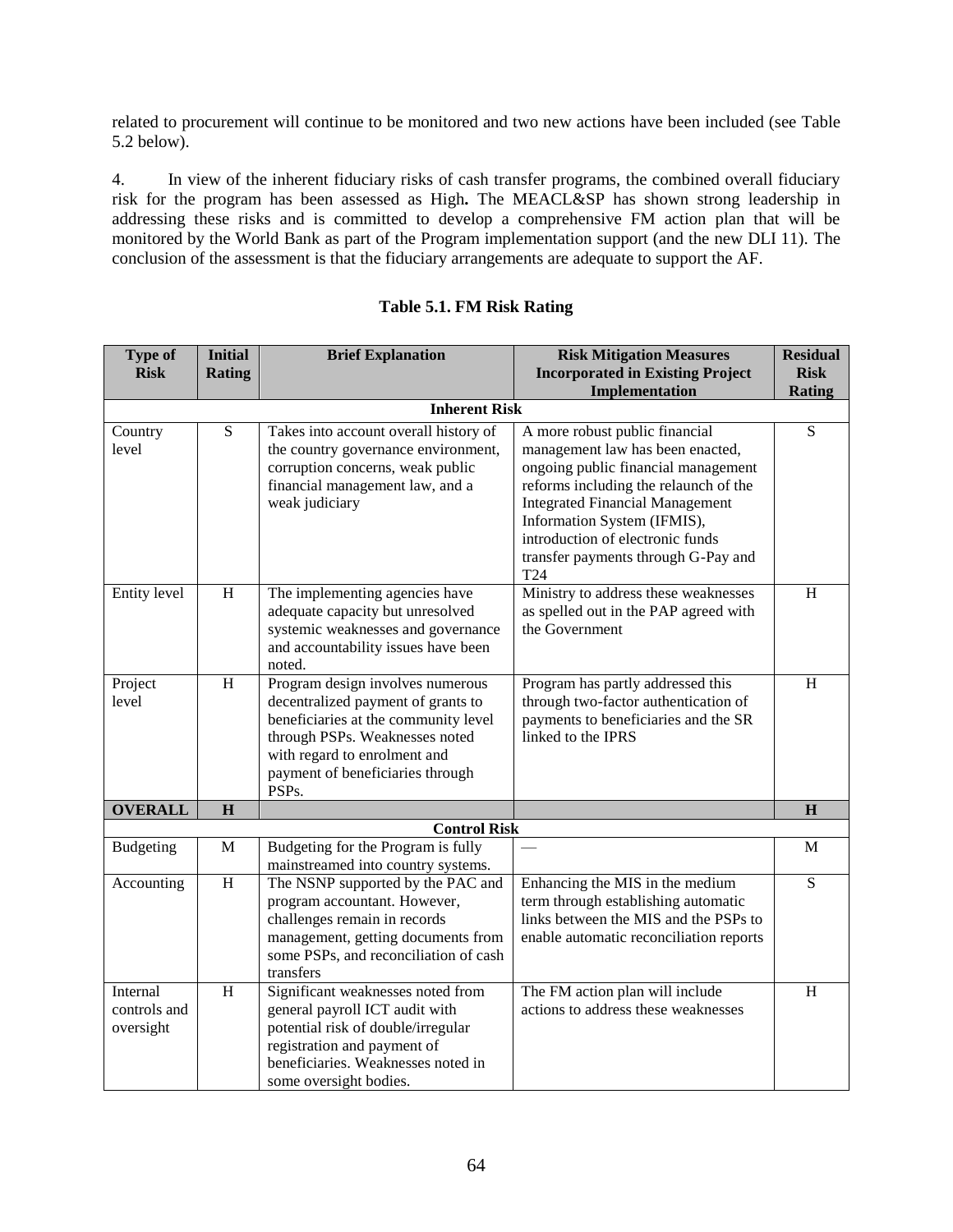| <b>Type of</b><br><b>Risk</b> | <b>Initial</b><br><b>Rating</b> | <b>Brief Explanation</b>                                                                               | <b>Risk Mitigation Measures</b><br><b>Incorporated in Existing Project</b><br>Implementation | <b>Residual</b><br><b>Risk</b><br><b>Rating</b> |
|-------------------------------|---------------------------------|--------------------------------------------------------------------------------------------------------|----------------------------------------------------------------------------------------------|-------------------------------------------------|
| Funds flow                    | H                               | Significant delays in release of funds<br>from the NT resulting in delayed<br>payment to beneficiaries | The ministry is discussing how to<br>address fund flow delays with the NT.                   | H                                               |
|                               |                                 |                                                                                                        |                                                                                              |                                                 |
| Auditing                      |                                 | Qualified audit opinion                                                                                | Audit queries being addressed                                                                |                                                 |

Note: L=Low;  $M =$ Moderate; S= Substantial;  $H =$  High.

|  |  | <b>Table 5.2. New Procurement Recommendations</b> |
|--|--|---------------------------------------------------|
|--|--|---------------------------------------------------|

| <b>Issue</b>                                               | Recommendation                                       |  |
|------------------------------------------------------------|------------------------------------------------------|--|
| Possible delays in procurement of necessary technical      | The team should first carefully consider procurement |  |
| assistance that could potentially delay achievement of     | activities for each DLI that will be necessary to    |  |
| results. These include (a) firm to conduct the Program     | achieve the result. It should then prioritize the    |  |
| Implementation and Beneficiary Satisfaction Survey; (b)    | activities deemed to be time sensitive and urgent.   |  |
| firm to undertake the CT-OVC impact evaluation; (c)        |                                                      |  |
| amendment to Equity Bank contract (d) firm to undertake    |                                                      |  |
| Operations Monitoring; (e) consultant to promote           |                                                      |  |
| awareness of the cash transfer programs; (f) consultant to |                                                      |  |
| develop the beneficiary outreach strategy.                 |                                                      |  |
| Enactment of Public Procurement and Asset Disposal Act     | Delays are expected while new systems are put in     |  |
| (2015), as well as the regulations for the same            | place and relevant officials are trained. The World  |  |
|                                                            | Bank has supported the NT in the preparation of the  |  |
|                                                            | regulations and dissemination and development of     |  |
|                                                            | related training modules. Trainings are ongoing and  |  |
|                                                            | the World Bank will explore ways in which the NSNP   |  |
|                                                            | team can participate in future.                      |  |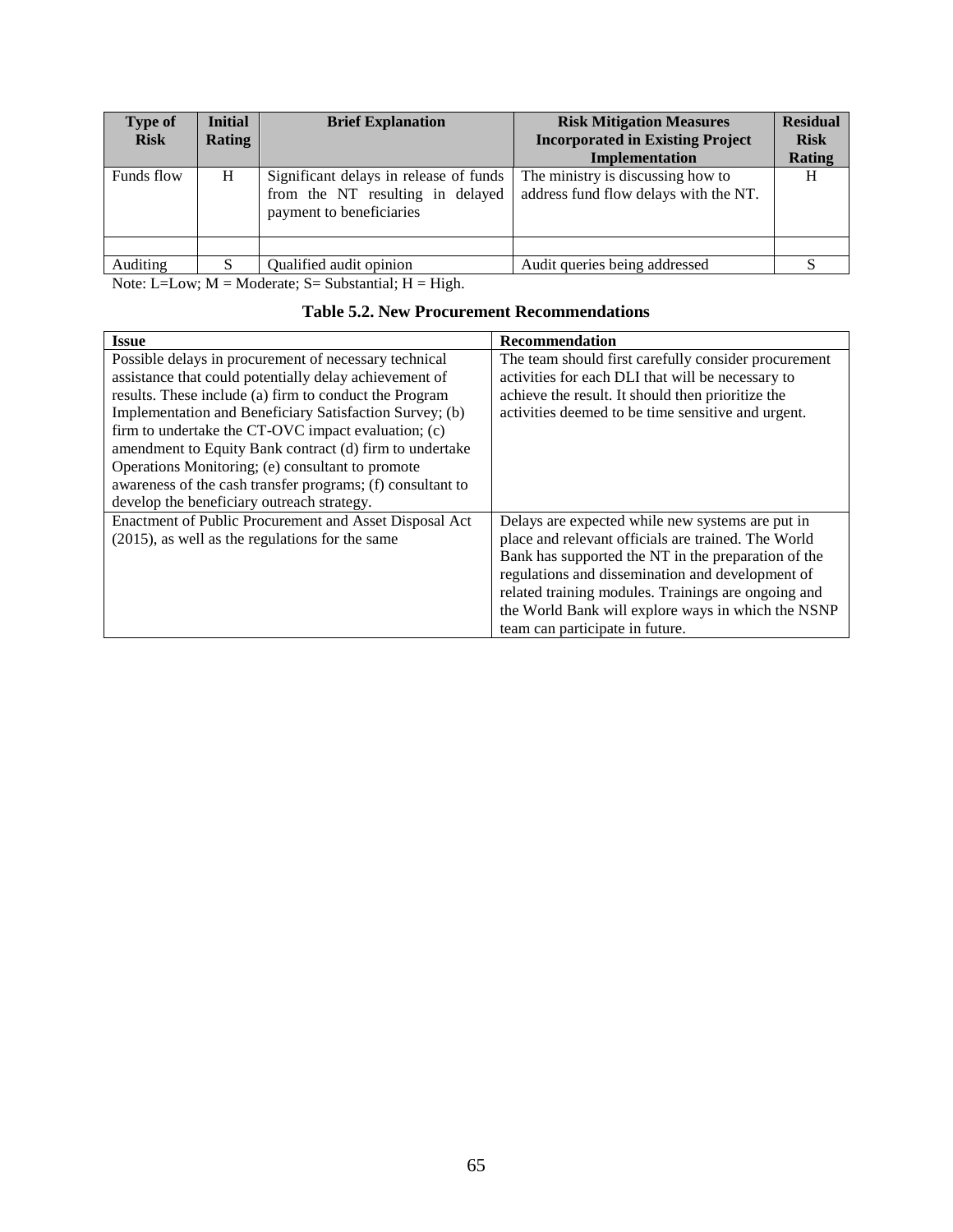#### **ANNEX 6: UPDATE ON IMPLEMENTATION OF ESSA**

1. A social safeguards review of NSNP was carried out between April and July 2016 to identify whether the Program is implementing the recommendations from the ESSA and whether the inclusion of vulnerable and marginalized groups as per the Government's policies need further strengthening. The review was not intended to be a comprehensive evaluation, but to identify any key issues in the implementation of the ESSA action plan and provide recommendations for moving forward.

2. The program targets particularly vulnerable groups: older persons; orphans and vulnerable children; persons with severe disabilities; and those who are food insecure. In addition, the program is poverty targeted, both at geographical level through expansion of the program by locations with the highest poverty incidence and through poverty targeting at the household level, using PMT and poverty score cards, combined with a community validation process. Despite this categorical and poverty targeting, the ESSA (which was prepared during the preparation of the original Program) highlighted that certain groups, particularly minorities and hard to reach communities, who fit the eligibility criteria of the programs might still be excluded. This could occur due to the fact that they are remotely located, or otherwise hard to reach, have particular cultures which limit their participation in standard development activities, lack political representation or voice etc.

3. The review found no strong evidence that minority groups are being regularly or systematically excluded, although low coverage in remote areas continue to be a challenge for the program. The review did find, however, that more could be done to implement the recommendations of the ESSA, particularly increasing the understanding and documentation of these groups and where they are located. There is a need to make sure that communication and outreach activities, including awareness creation during the targeting process and around the grievance and case management mechanism, are appropriate. There is also a need to monitor the inclusion of vulnerable and marginalized groups and the impact of the program on their livelihoods and relationships with other communities. The following actions were recommended:

- (a) Better understanding of which locations of the expansion plan include minority groups and how best to ensure their inclusion;
- (b) Promoting and monitoring implementation of the sections on marginalized groups in the OMs;
- (c) Mentioning inclusion of minority groups as a principle in future charters for the program;
- (d) Including measures to reach minority groups in the communication strategy;
- (e) Ensuring inclusion of eligible groups in all monitoring instruments;
- (f) Carrying out periodic reviews of beneficiary and grievance data to ensure targeted locations where minorities are present are reached; and
- (g) Ensuring that barriers to inclusion (particularly the difficulty securing IDs) are addressed for eligible populations, including minority groups, through close collaboration with the NRB.

4. Since the review was undertaken, the Government has prepared and shared with county officers a one-page brief to explain the importance of inclusion and clarify the role and responsibilities of county officers to promote inclusion. County teams have also been asked to identify vulnerable and marginalized groups in their counties, explain where they are located and their unique characteristics and how they can best be reached. Many county teams fed into this table from the North and Northeastern counties, however, further work is needed to complete this table and share lessons learnt on how best to reach these groups. Specific questions to be included as part of the internal monitoring of the program have also been prepared to monitor inclusion and other social impacts and the Government will explore the possibility of including additional questions in the PIBS for further monitoring. The Government will also (i) ensure that discussions on social inclusion and impact are carried out as part of regular staff training; (ii) the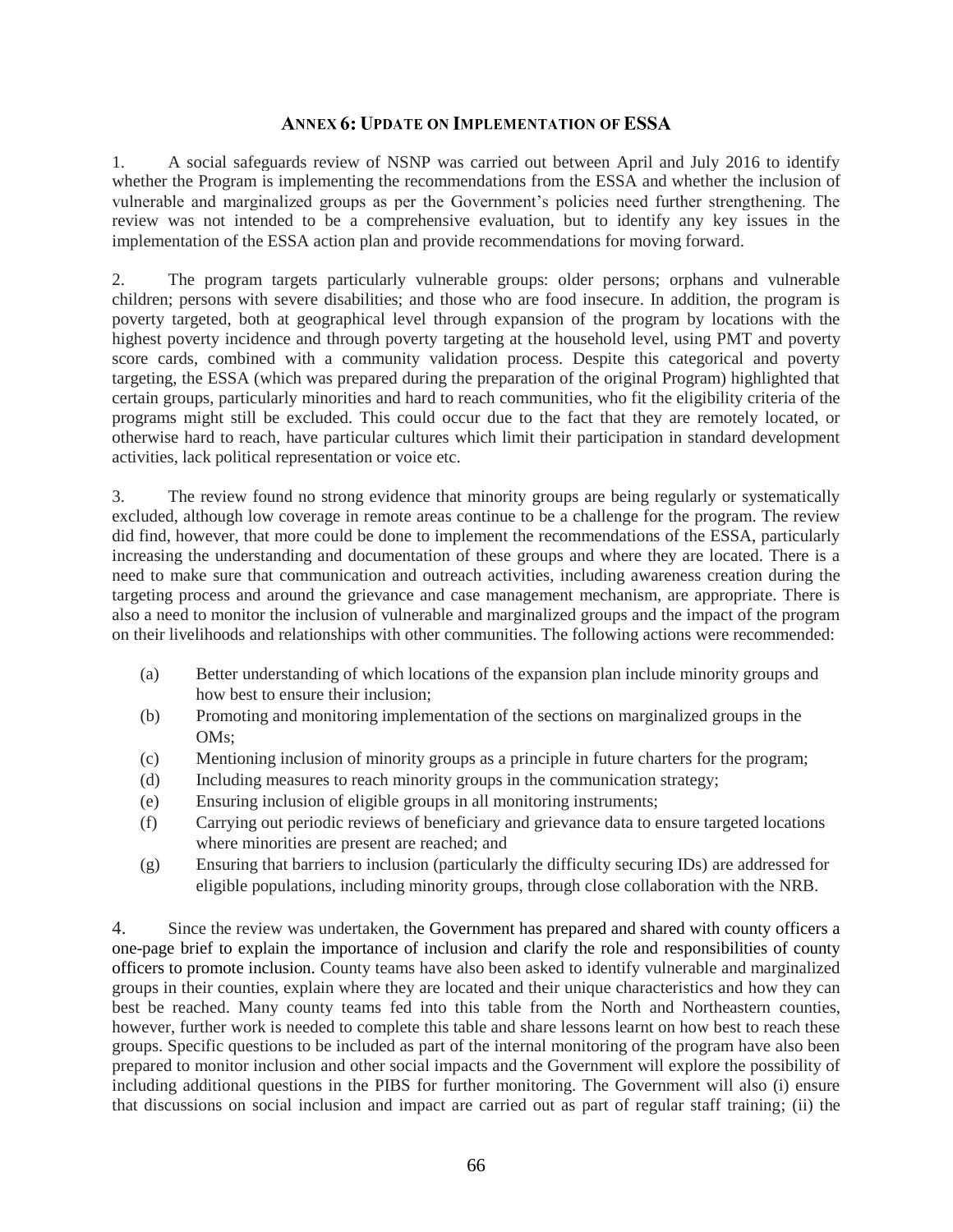implementation of the sections of the OM on marginalized communities will be strengthened and better monitored and (iii) measures to reach minority and hard to reach groups will be included in the communication material of the program.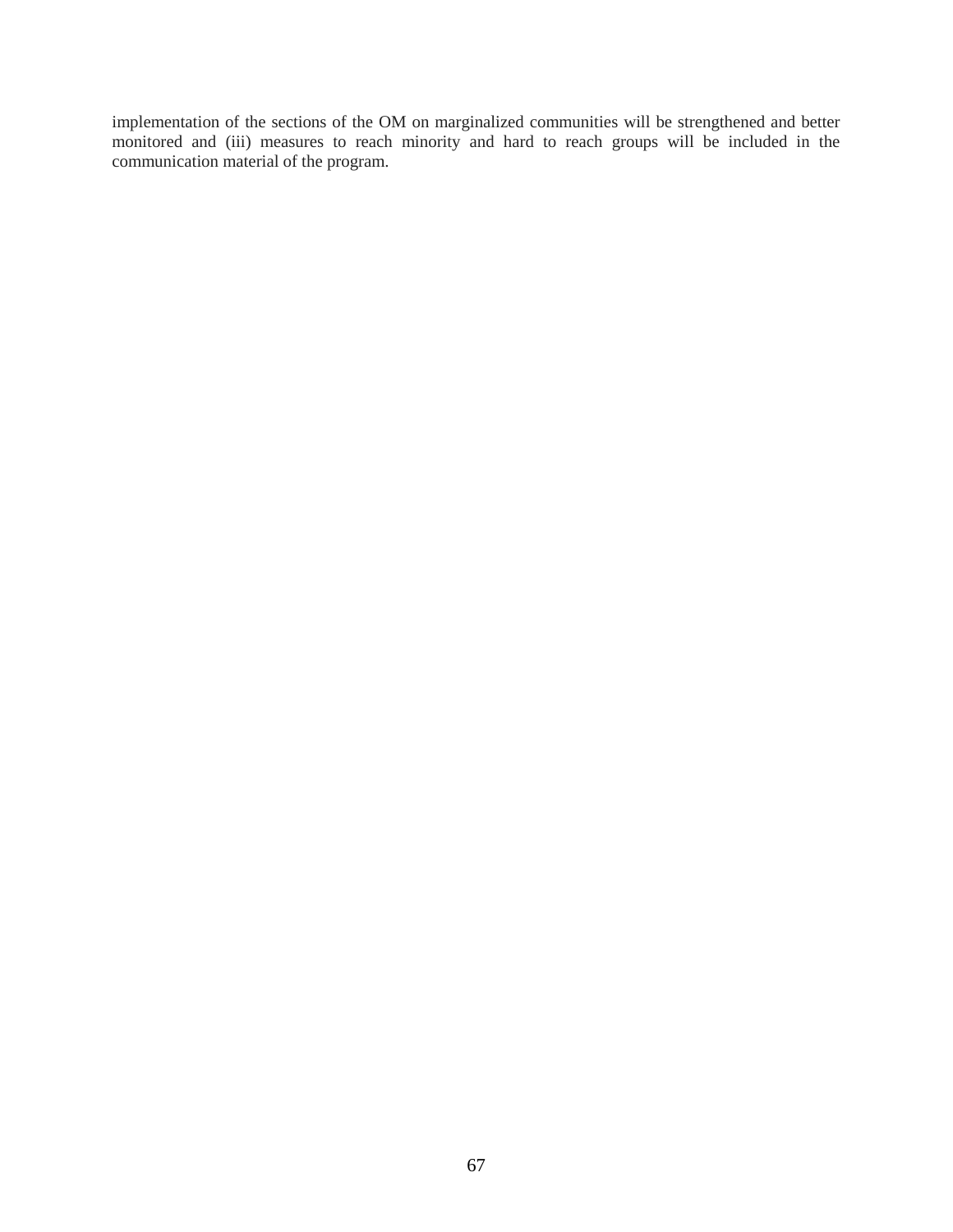# **ANNEX 7: MODIFIED PROGRAM ACTION PLAN**

## **Table 7.1. Modified PAP**

| No.            | <b>Results Area/Action</b>                                                                                                                                                                                                                                                                                                                                                                                                                                             | <b>Source</b>                                                                  | <b>Responsible</b><br>Party     | <b>Date Due</b>                            | <b>Original or Revised (and Rationale)</b>                                                                                                                                                                                                                                                                                                                                                                                                                                         |  |
|----------------|------------------------------------------------------------------------------------------------------------------------------------------------------------------------------------------------------------------------------------------------------------------------------------------------------------------------------------------------------------------------------------------------------------------------------------------------------------------------|--------------------------------------------------------------------------------|---------------------------------|--------------------------------------------|------------------------------------------------------------------------------------------------------------------------------------------------------------------------------------------------------------------------------------------------------------------------------------------------------------------------------------------------------------------------------------------------------------------------------------------------------------------------------------|--|
| $\mathbf{A}$   | To create more robust systems for targeting, registering beneficiaries, making payments, and monitoring performance to strengthen the overall                                                                                                                                                                                                                                                                                                                          |                                                                                |                                 |                                            |                                                                                                                                                                                                                                                                                                                                                                                                                                                                                    |  |
| ${\bf A1}$     | governance of these programs<br>Revise OMs to respond to findings of the addendums to the<br>Technical, and Integrated Fiduciary Assessments and the<br>original ESSA.                                                                                                                                                                                                                                                                                                 | ESSA and<br>addendums to<br>TA, and IFAR                                       | <b>MEACL&amp;SP</b><br>and NDMA | Recurrent<br>(at least)<br>once a<br>year) | <b>Revised.</b> This action is needed to ensure<br>adjustments of OMs based on<br>recommendations in the TA and IFAR<br>addendums and the original ESSA.                                                                                                                                                                                                                                                                                                                           |  |
| A2             | Improve the delivery of payments to beneficiaries by (i)<br>reach agreement with Treasury on improving the timeliness<br>and flow of funds to manage timely disbursements to<br>beneficiaries; (ii) regularly monitoring transfer steps against<br>schedule; (iii) strengthening internal controls on the payroll,<br>including review by the senior ministry-level officer; and<br>(iv) developing a long-term strategy for PSPs and<br>commencing its implementation | IFAR 13; 5; 3.5<br>TA: 3.4.2;<br>3.4.3; and 5.3<br>TA addendum:<br>$\rm III$ D | <b>MEACL&amp;SP</b><br>and NDMA | Recurrent                                  | Revised. A payment architecture for the<br>NSNP and procurement of PSPs has already<br>been undertaken – previous (iv), which has<br>been removed. The new (i) has been<br>introduced to ensure agreement with<br>Treasury on how to improve timeliness of<br>flow of funds. More work is also needed on<br>(ii) and (iii) so they are kept as is. Lastly, a<br>new action (iv) has been added, since the<br>Government needs to think about the<br>longer-term strategy for PSPs. |  |
| A3             | Implement IFAR recommendations with respect to<br>procurement                                                                                                                                                                                                                                                                                                                                                                                                          | <b>IFAR</b> and <b>IFAR</b><br>addendum                                        | <b>MEACL&amp;SP</b>             | Recurrent                                  | <b>Original.</b> Two new recommendations<br>introduced as part of IFAR addendum                                                                                                                                                                                                                                                                                                                                                                                                    |  |
| $\mathbf{A4}$  | Development and implementation of a time-bound FM<br>action plan to comprehensively strengthen the fiduciary<br>controls in the NSNP                                                                                                                                                                                                                                                                                                                                   | <b>IFAR</b><br>addendum                                                        | <b>MEACL&amp;SP</b>             | Recurrent                                  | New action. The action plan will be<br>informed by various program audits past<br>and future, and will be updated yearly.<br>Implementation of 30, 70, and 100 percent,<br>cumulatively, of agreed critical FM actions<br>will be assessed as part of the DLI11.                                                                                                                                                                                                                   |  |
| A <sub>5</sub> | Finalize the EFC framework and action plan to prevent,<br>detect, and deter EFC and ensure alignment with the FM<br>action plan.                                                                                                                                                                                                                                                                                                                                       | TA addendum:<br><b>IVB</b>                                                     | <b>MEACL&amp;SP</b>             | December<br>2017                           | New action. The Government has prepared<br>a draft EFC framework and action plan and<br>it is important to finalize it and commence<br>its implementation.                                                                                                                                                                                                                                                                                                                         |  |
| $\, {\bf B}$   | Harmonizing Cash Transfer Programs to Increase the Coherence of the Safety Net Sector                                                                                                                                                                                                                                                                                                                                                                                  |                                                                                |                                 |                                            |                                                                                                                                                                                                                                                                                                                                                                                                                                                                                    |  |
| <b>B6</b>      | Finalization of a harmonized targeting tool and update of<br>the PMT, as and when new KIHBS data become available.                                                                                                                                                                                                                                                                                                                                                     | TA addendum:<br><b>III</b> B                                                   | <b>MEACL&amp;SP</b><br>and NDMA |                                            | New action. The harmonized targeting<br>mechanism is currently being piloted and it                                                                                                                                                                                                                                                                                                                                                                                                |  |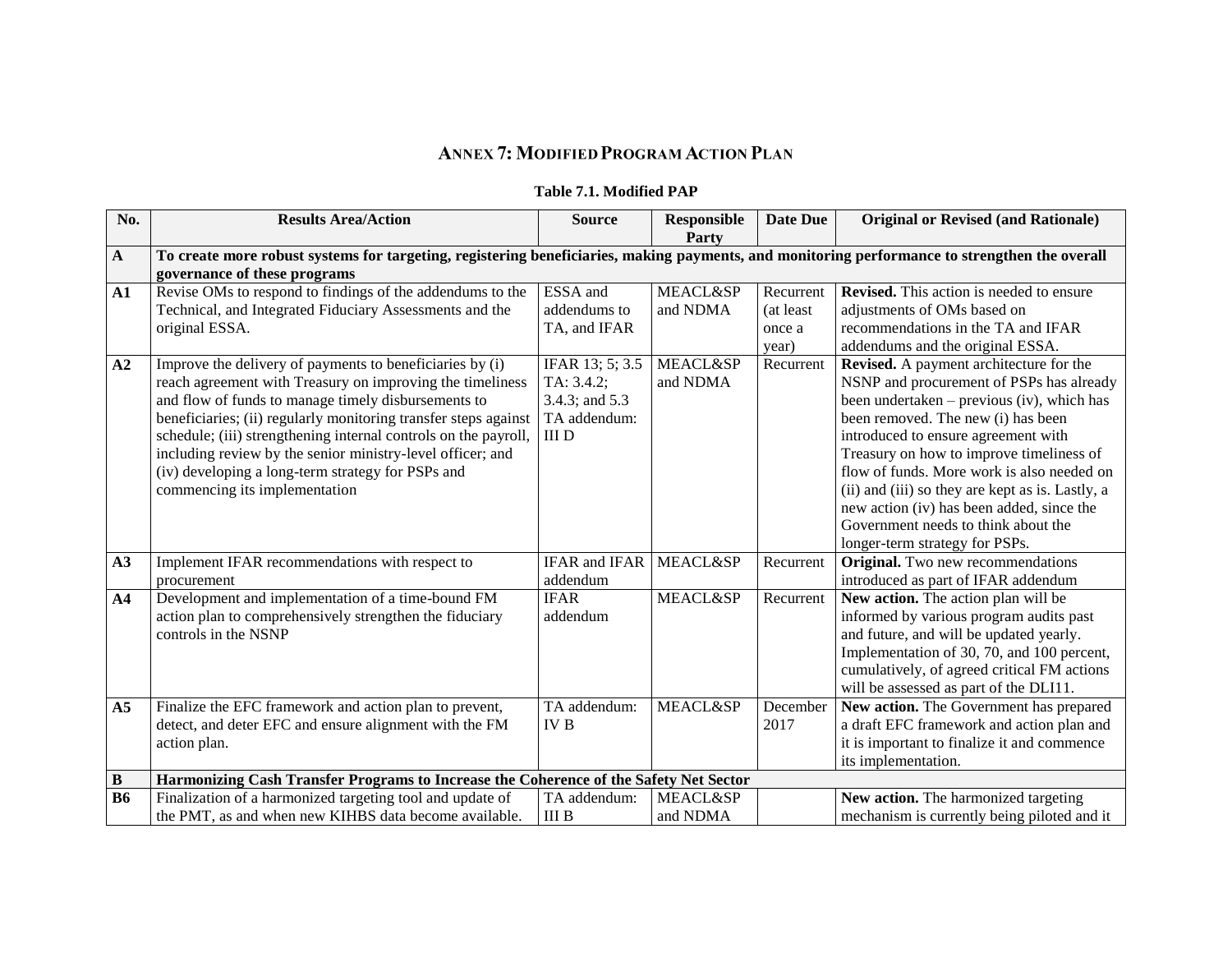| No.         | <b>Results Area/Action</b>                                                                                                                                                                                                                                                                                           | <b>Source</b>              | <b>Responsible</b><br><b>Party</b> | <b>Date Due</b>  | <b>Original or Revised (and Rationale)</b>                                                                                                                                                                                                                                                                                                                                                                                                   |  |
|-------------|----------------------------------------------------------------------------------------------------------------------------------------------------------------------------------------------------------------------------------------------------------------------------------------------------------------------|----------------------------|------------------------------------|------------------|----------------------------------------------------------------------------------------------------------------------------------------------------------------------------------------------------------------------------------------------------------------------------------------------------------------------------------------------------------------------------------------------------------------------------------------------|--|
|             |                                                                                                                                                                                                                                                                                                                      |                            |                                    |                  | is crucial that the tool is finalized and the<br>PMT updated as and when new KIHBS data<br>become available.                                                                                                                                                                                                                                                                                                                                 |  |
| $\mathbf C$ | To expand coverage of the five programs in a coordinated manner that will progressively realize the right to safety net support                                                                                                                                                                                      |                            |                                    |                  |                                                                                                                                                                                                                                                                                                                                                                                                                                              |  |
| C7          | Ensure financial allocations to the NSNP according to the                                                                                                                                                                                                                                                            | ESSA: 3.4 and              | <b>MEACL&amp;SP</b>                | Recurrent        | <b>Original.</b> The current MTEF is for 2013-                                                                                                                                                                                                                                                                                                                                                                                               |  |
|             | program MTEF are included in the sectoral MTEF and                                                                                                                                                                                                                                                                   | 3.5                        | and NDMA                           |                  | 2017, so this is highly relevant to ensure                                                                                                                                                                                                                                                                                                                                                                                                   |  |
|             | annual budgets.                                                                                                                                                                                                                                                                                                      | TA: 3.2.1.1                |                                    |                  | NSNP allocations are included in the future<br>MTEF.                                                                                                                                                                                                                                                                                                                                                                                         |  |
| C8          | Ensure collaboration with the NRB to enable issuance of ID<br>cards to eligible beneficiaries who do not have ID cards.                                                                                                                                                                                              | TA addendum:<br>VII        | <b>MEACL&amp;SP</b>                | December<br>2017 | New action. This action will be particularly<br>important for the NEDI expansion, since a<br>large number of the population in these<br>counties do not have ID cards, but also<br>relevant to existing and new child-headed<br>households.                                                                                                                                                                                                  |  |
| C9          | Ensure adequate implementation capacity nationwide, and<br>more specifically in the NEDI counties, by (i) developing<br>an implementation plan, including necessary actions and<br>resources needed to fill key gaps identified in the rapid<br>institutional capacity assessment and (ii) implementing the<br>plan. | TA addendum:<br><b>IVA</b> | <b>MEACL&amp;SP</b>                | March,<br>2018   | New action. The rapid institutional capacity<br>assessment highlights key gaps and provides<br>recommendations to address these gaps.<br>This action is being introduced to ensure<br>that an implementation plan is prepared,<br>which will nation-wide with a specific focus<br>on the North and Northeastern counties, and<br>will include necessary actions and resources<br>needed to fill those gaps and ensure its<br>implementation. |  |

## **Completion Measurement**

5. Progress toward Program actions will be monitored during the Joint Review and Implementation Support (JRIS) Missions. Following the completion of each action, the JRIS missions will continue to monitor the enforcement and/or application of relevant actions. Actions that are recurring (annual/quarterly) will be monitored during the regular JRIS and technical missions.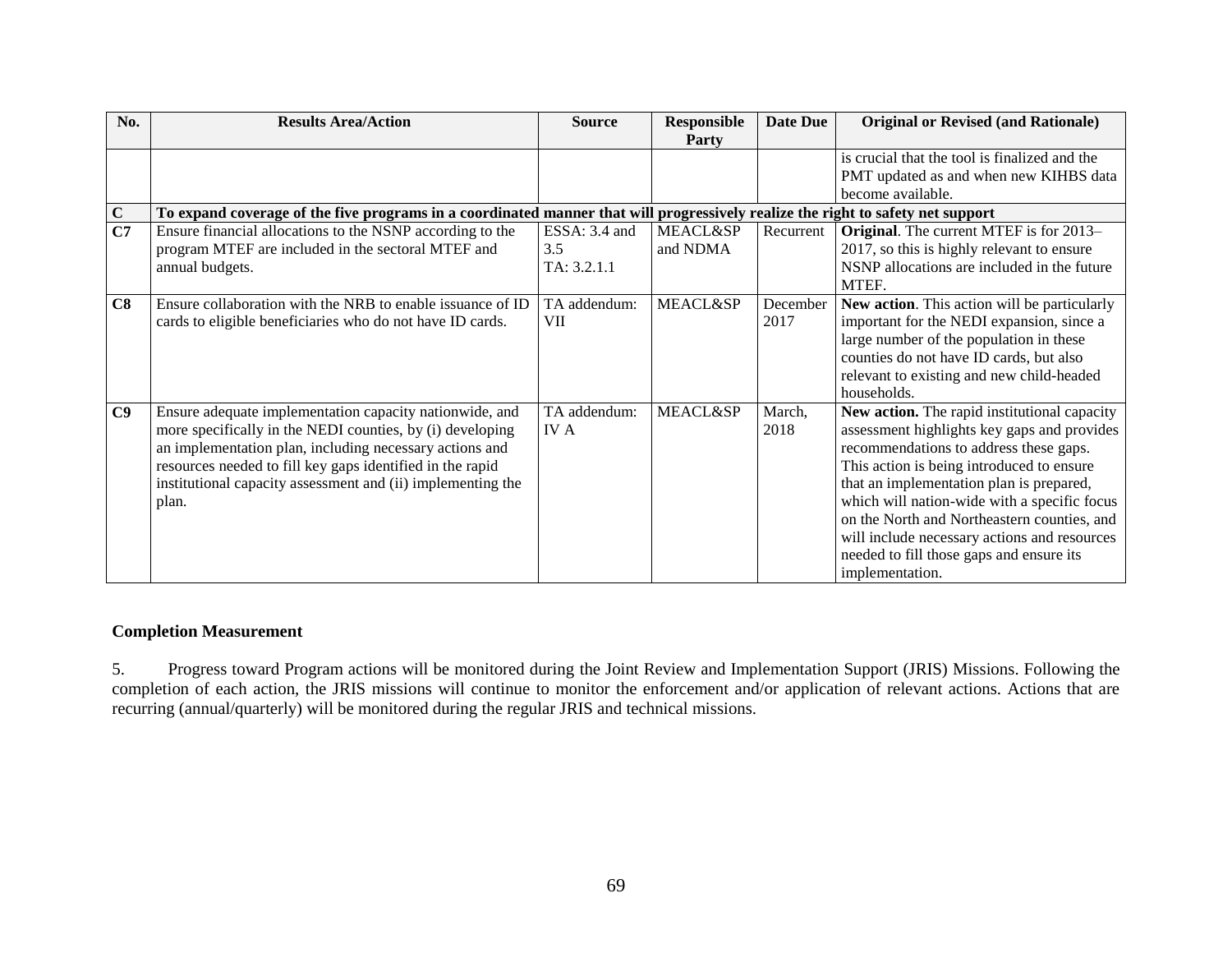## **Table 7.2: PAP Actions Achieved and/or Removed**

| A2             | Retarget the OPCT, USF-CT <sup>67</sup> , and PWSD-CT according to                                             | <b>Action achieved</b>                                                                                                                                    |
|----------------|----------------------------------------------------------------------------------------------------------------|-----------------------------------------------------------------------------------------------------------------------------------------------------------|
|                | programs OM procedures in areas where reviews have identified                                                  |                                                                                                                                                           |
|                | anomalies                                                                                                      |                                                                                                                                                           |
| A3             | Regularly review transfer levels including options for varying                                                 | Achieved. Two reviews have been undertaken, the most recent in 2016. No                                                                                   |
|                | transfer amount according to the household size                                                                | additional reviews are considered necessary in the short term but continued<br>discussions will be held on the basis of existing evidence.                |
| A <sub>5</sub> | Establish national, county, and community-level structures to                                                  | Action removed. This action is already covered under A1 and the grievance                                                                                 |
|                | manage grievance and case management in real time, ensuring that                                               | and case management mechanisms is supported under DLI 6.                                                                                                  |
|                | they adequately address marginalized groups and implement the                                                  |                                                                                                                                                           |
|                | communication strategy to enhance awareness of programs                                                        |                                                                                                                                                           |
| A6             | Strengthen the audit function for the NSNP by building the capacity                                            | Action removed. This action has been subsumed under new action A4                                                                                         |
|                | of the IAD and Kenya National Audit Office (KENAO) to carry out                                                |                                                                                                                                                           |
|                | annual information systems audits, establishing the required audit                                             |                                                                                                                                                           |
|                | committees, applying the International Standards of Supreme Audit                                              |                                                                                                                                                           |
|                | Institutions, and, publishing Treasury Memorandum on response to                                               |                                                                                                                                                           |
|                | audit queries by the implementing agencies.<br>Functional Assessment to review the overall program organogram; |                                                                                                                                                           |
| B9             | national, county, and district staffing; and technical assistance                                              | <b>Action achieved</b>                                                                                                                                    |
|                | requirements                                                                                                   |                                                                                                                                                           |
| <b>B8</b>      | Update the IFAR of the NSNP upon completion of the ministerial                                                 | Action has been achieved through the IFAR addendum                                                                                                        |
|                | restructuring and agree on any mitigating measures                                                             |                                                                                                                                                           |
| <b>B10</b>     | Adopt International Public Sector Accounting Standards (IPSAS) to                                              | Action removed. This action is proposed to be removed since progress has                                                                                  |
|                | improve the quality of financial reports and stabilize the IFMIS to                                            | been made and support provided under a separate grant and this Program is not                                                                             |
|                | ensure it is fully operational to produce the required financial reports                                       | expected to contribute to any further action. For adoption of IPSAS, the                                                                                  |
|                |                                                                                                                | Government Public Sector Accounting Standards Board of the NT has                                                                                         |
|                |                                                                                                                | prescribed use of IPSAS cash basis of accounting for public sector accounting.                                                                            |
|                |                                                                                                                | In addition, the financial statements of the NSNP (and all World Bank projects)<br>are prepared on this basis. Support has been provided under a separate |
|                |                                                                                                                | Institutional Development Fund grant to the NT for the setting up and                                                                                     |
|                |                                                                                                                | institutional strengthening of the Government Public Sector Accounting                                                                                    |
|                |                                                                                                                | Standards Board.                                                                                                                                          |
| <b>B11</b>     | Adopt the NSNP M&E framework and implement the M&E plan                                                        | Achieved. A common NSNP framework has been adopted and monitoring                                                                                         |
|                | including simplification of monitoring systems and formats, staffing,                                          | systems and formats developed with staff trained accordingly                                                                                              |
|                | development of manuals, and training.                                                                          |                                                                                                                                                           |
| C10            | Targeting and enrolment of beneficiaries according to annual targets                                           | Targets to date achieved. Future targets will be monitored as part of DLI 1.                                                                              |

 $\overline{a}$  $\frac{67}{10}$  The Urban Food Subsidy Cash Transfer Program (UFS-CT) formed part of the NSNP when the original Program was prepared, but was discontinued in 2015 which is why it no longer forms part of the NSNP and is not mentioned in this Program Paper.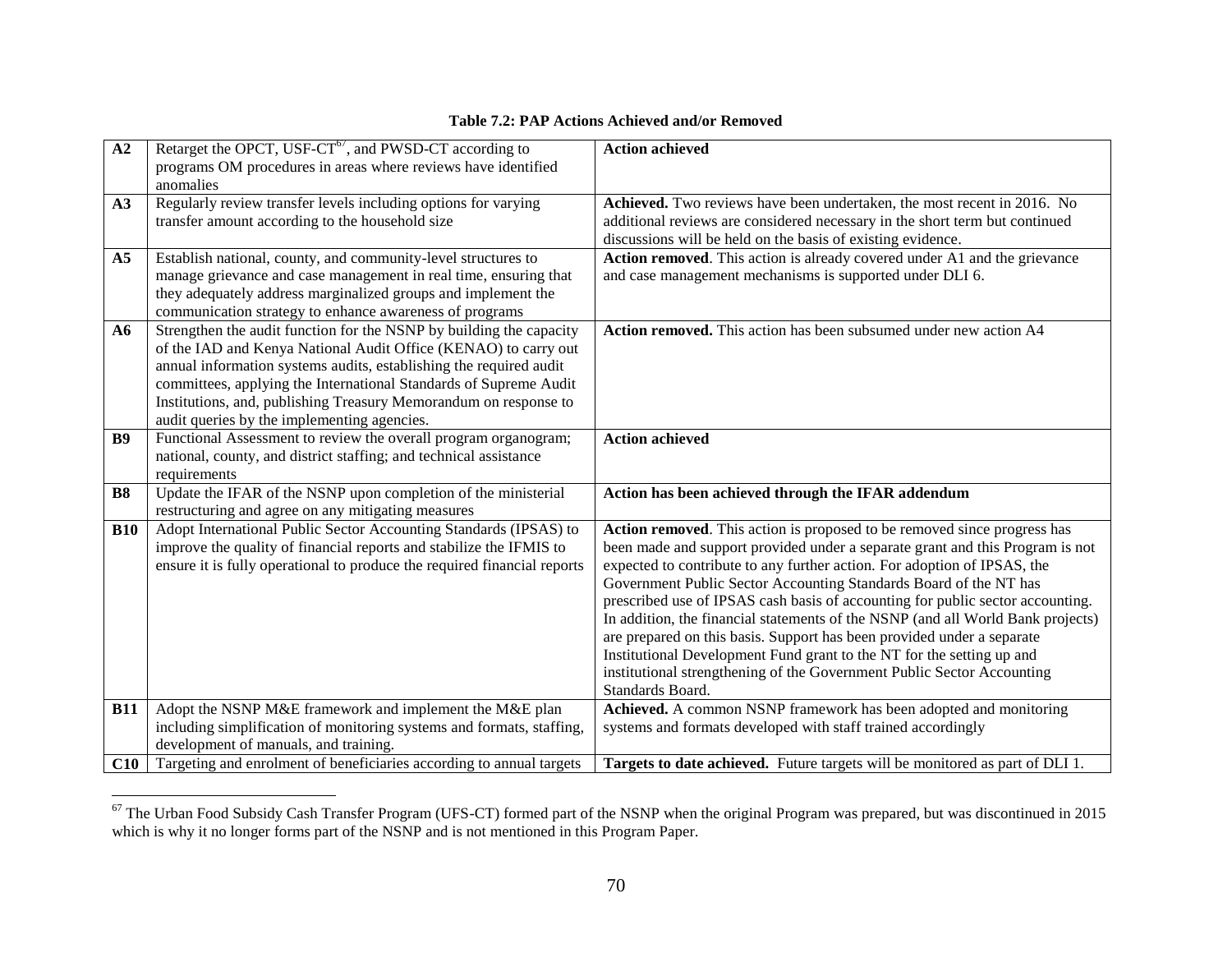## **ANNEX 8: MODIFIED IMPLEMENTATION SUPPORT PLAN**

## **Strategy and Approach for Implementation Support**

1. The World Bank's task team will continue to provide the necessary support to facilitate achievement of the PDO during implementation of the Program. Implementation support will place emphasis on (a) reviewing implementation progress (including that of the PAP) and achievement of Program results and DLIs; (b) providing support to resolve emerging Program implementation issues; (c) monitoring the adequacy and performance of systems, and compliance with the Financing Agreement; and (d) supporting MEACL&SP in key areas of technical assistance.

## **Implementation Support Plan**

2. The AF will focus on the North and Northeastern counties and is expected to be fully implemented by June 2020. During the program implementation, support will focus on further strengthening systems and procedures to improve delivery mechanisms, particularly within the context of the recently approved Consolidation Strategy, in an effort to enhance coordination, collaboration, and synergy among the four cash transfer programs. Additional support will be included to provide necessary technical assistance to new DLIs introduced as part of the AF and the restructuring. Main areas of support will include (a) improved payment delivery mechanism, including long-term strategy for PSPs; (b) increased transparency and accountability through implementation of the G&CM mechanism and EFC mitigation measures; (c) effective management of beneficiaries through recertification and harmonized targeting mechanism; (d) strengthened fiduciary controls, including through implementation of audit recommendations; (e) improved beneficiary awareness, including the development of a beneficiary outreach strategy and its implementation; (f) increased Government preparedness for complementary services, including support as needed for the analysis of existing complementary activities and beneficiary characteristics; and (g) sustainability of efforts through building of adequate Government capacity, including through implementation of proposed actions from the institutional capacity assessment for expansion in the North and Northeastern counties. Required specific actions and the relevant technical assistance needed are detailed in the Modified Program Action Plan (annex 7) and the Technical Assessment - Addendum (annex 4).

3. Implementation support will be provided through regular engagement with the SAU, SPS, and the NDMA. The task team located in Kenya will continue to provide guidance and implementation support, as needed, to the relevant actors, in collaboration with development partners. Joint review and implementation support missions will also continue to take place twice a year to assess progress toward the DLIs and the modified PAP, as well as to identify bottlenecks and agree on solutions and ways forward. The task team will continue to be led by the task team leaders and consist of experts/specialists in relevant technical areas, fiduciary management, social and environmental aspects, and general operations management. The World Bank team will emphasize that the SAU and NDMA prepare progress reports and work plans as a basis for Program implementation review. Technical missions will be organized between the regular implementation support missions, as needed.